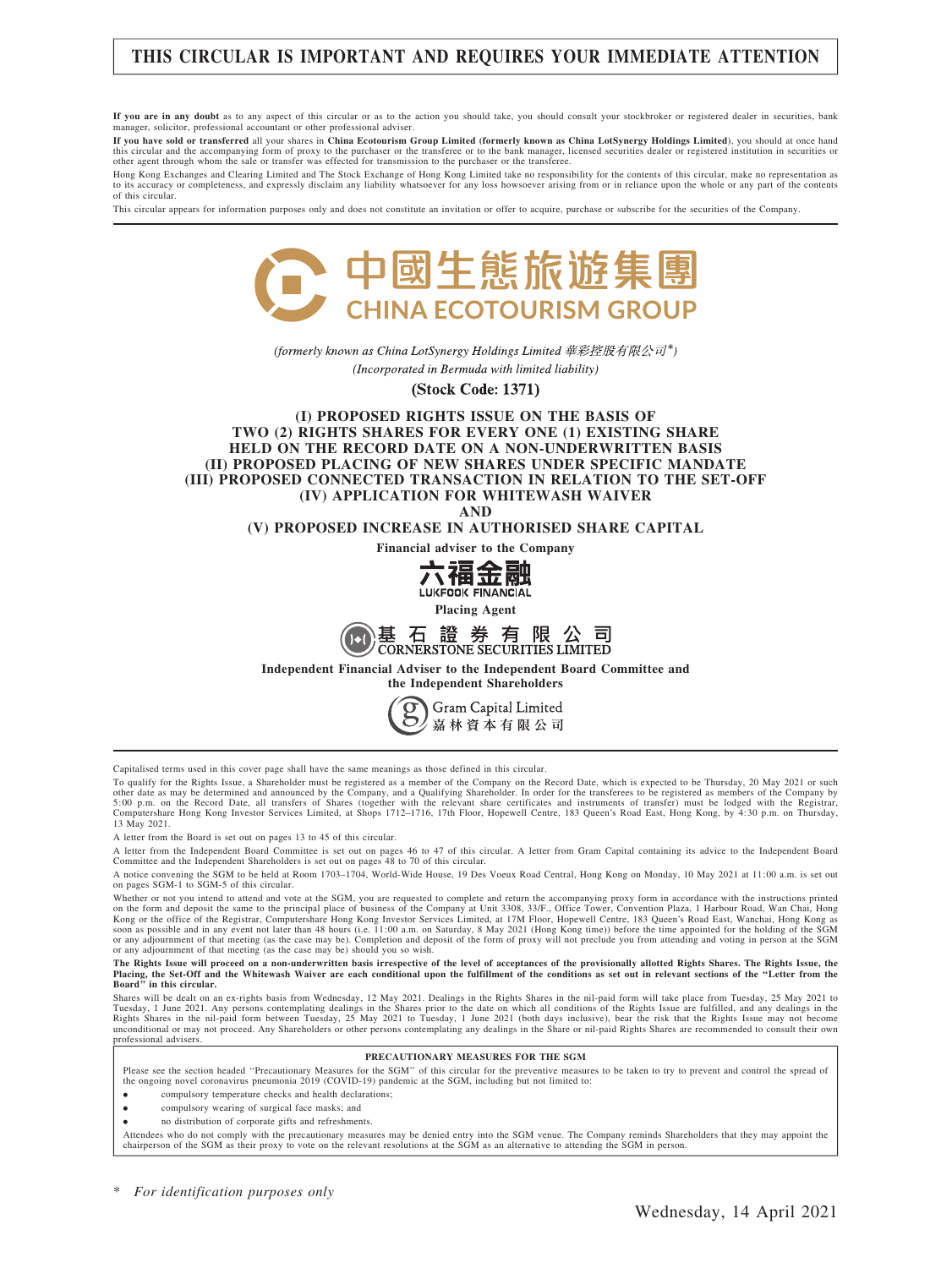# **CONTENTS**

# Page

|                                                                                              | $\mathbf{ii}$ |
|----------------------------------------------------------------------------------------------|---------------|
|                                                                                              | $\mathbf{1}$  |
|                                                                                              | 10            |
|                                                                                              | 13            |
| LETTER FROM THE INDEPENDENT BOARD COMMITTEE                                                  | 46            |
|                                                                                              | 48            |
| APPENDIX I — FINANCIAL INFORMATION OF THE GROUP                                              | $I-1$         |
| APPENDIX II — UNAUDITED PRO FORMA FINANCIAL<br><b>INFORMATION OF THE GROUP IN RESPECT OF</b> | $II-1$        |
| APPENDIX III — PROPERTY VALUATION REPORT IN RESPECT OF<br>THE GROUP'S PROPERTY IN HONG KONG  | $III-1$       |
| APPENDIX IV - PROPERTY VALUATION REPORT IN RESPECT OF<br>THE GROUP'S PROPERTY IN THE PRC     | $IV-1$        |
|                                                                                              | $V-1$         |
|                                                                                              |               |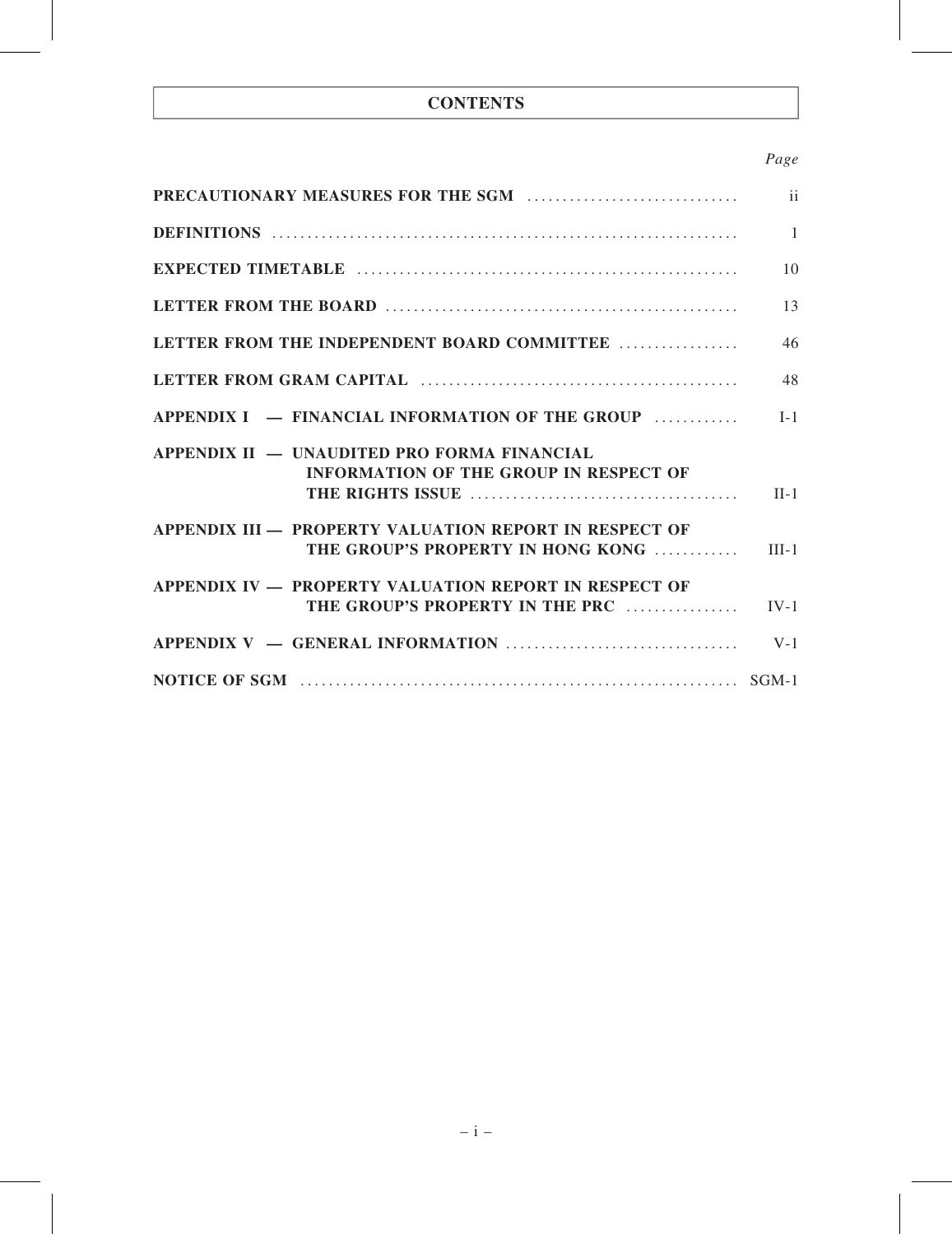# PRECAUTIONARY MEASURES FOR THE SGM

In view of the ongoing novel coronavirus (COVID-19) pandemic and recent requirements for prevention and control of its spread, the Company will implement the following preventive measures at the SGM to protect attending Shareholders, staff and other stakeholders from the risk of infection:

- (i) Compulsory body temperature checks will be conducted on every Shareholder, proxy and other attendees at the entrance of the SGM venue. Any person with a body temperature of over 37.3 degrees Celsius may be denied entry into the SGM venue or be required to leave the SGM venue.
- (ii) All Shareholders, proxies and other attendees are required to complete and submit at the entrance of the SGM venue declaration forms confirming their names and contact details, and confirming that they (i) have not travelled to, or to their best of knowledge had physical contact with any person who has recently travelled to, any affected countries or areas outside of Hong Kong, (ii) have not been under compulsory quarantine or medical surveillance order by the Department of Health of Hong Kong, and (iii) have not lived with any person under home quarantine (as per guidelines issued by the Hong Kong government at www.chp.gov.hk/en/features/102742.html) at any time in the preceding 14 days. Any person who does not comply with this requirement may be denied entry into the SGM venue or be required to leave the SGM venue.
- (iii) Every attendee will be required to wear surgical face masks inside the SGM venue at all times, and to maintain a safe distance between seats. Any person who does not comply with this requirement may be denied entry into the SGM venue and be asked to leave the venue.
- (iv) No refreshments will be served, and there will be no corporate gifts.

To the extent permitted under applicable law, the Company reserves the right to deny entry into the SGM venue or require any person to leave the SGM venue in order to ensure the safety of the attendees at the SGM. For the health and safety of the Shareholders, the Company would like to encourage Shareholders to exercise their right to vote at the SGM by appointing the chairperson of the SGM as their proxy and to return their proxy forms by the time specified above, instead of attending the SGM in person.

The proxy form is attached to this circular. Alternatively, the proxy form can be downloaded from the ''Investor Relations'' section of the Company's website at http://www.chinalotsynergy.com/ or the designated website of the Stock Exchange at https://www.hkexnews.hk/. If you are not a registered Shareholder (if your Shares are held via banks, brokers, custodians or the HKSCC), you should consult directly with your banks or brokers or custodians (as the case may be) to assist you in the appointment of proxy.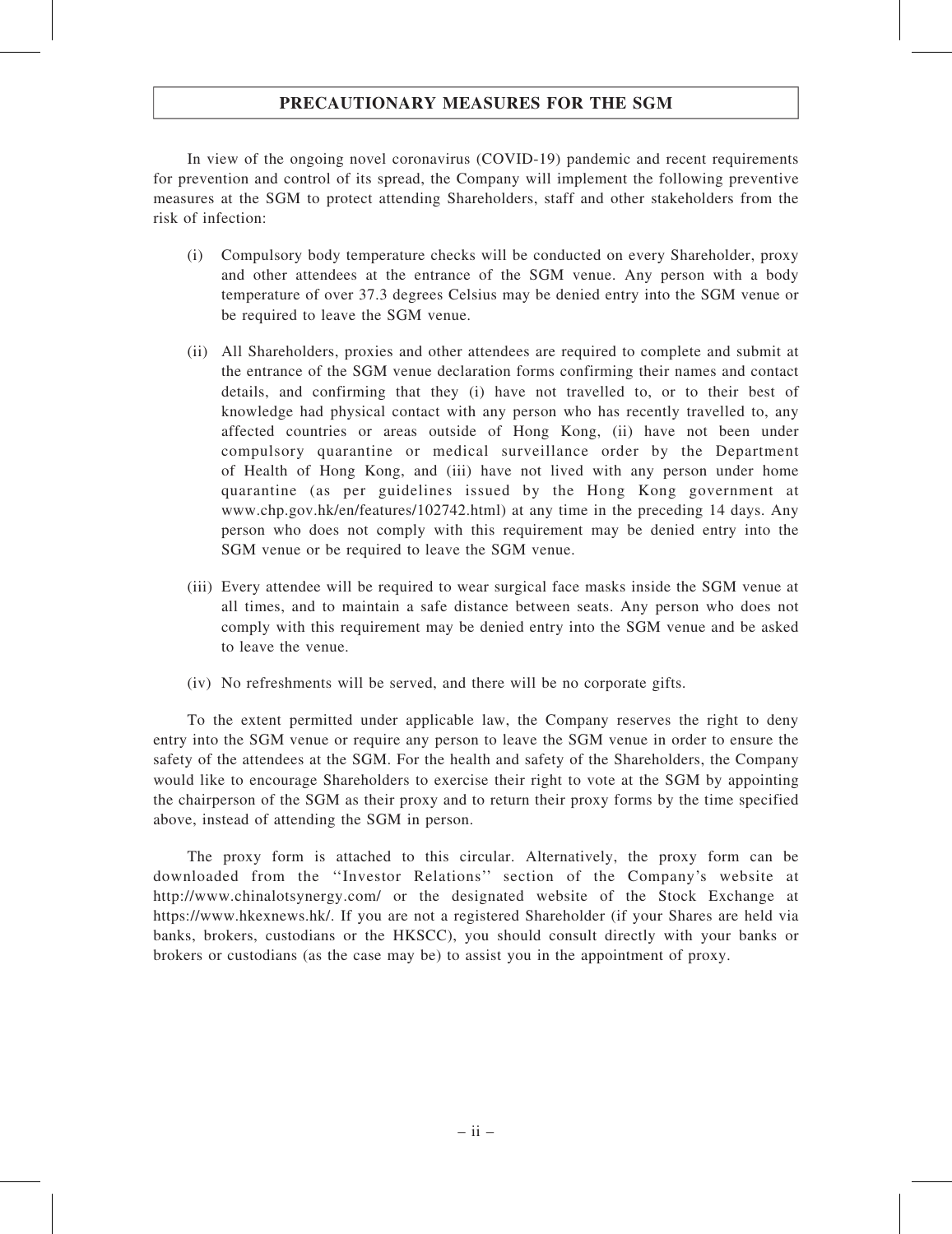# PRECAUTIONARY MEASURES FOR THE SGM

If Shareholders choose not to attend the SGM in person have any questions about the relevant resolutions, or about the Company or any matters for communication with the Board, they are welcome to contact the Company Secretary of the Company by facsimile or email as follows:

### Company Secretary

Email: clscomsec@chinalotsynergy.com Fax: (852) 2136 6608

If Shareholders have any questions relating to the SGM, please contact Computershare Hong Kong Investor Services Limited, the Company's branch share registrar in Hong Kong as follows:

### Computershare Hong Kong Investor Services Limited

Shops 1712–1716, 17th Floor, Hopewell Centre 183 Queen's Road East Wanchai, Hong Kong Website: www.computershare.com/hk/contact Tel: (852) 2862 8555 Fax: (852) 2865 0990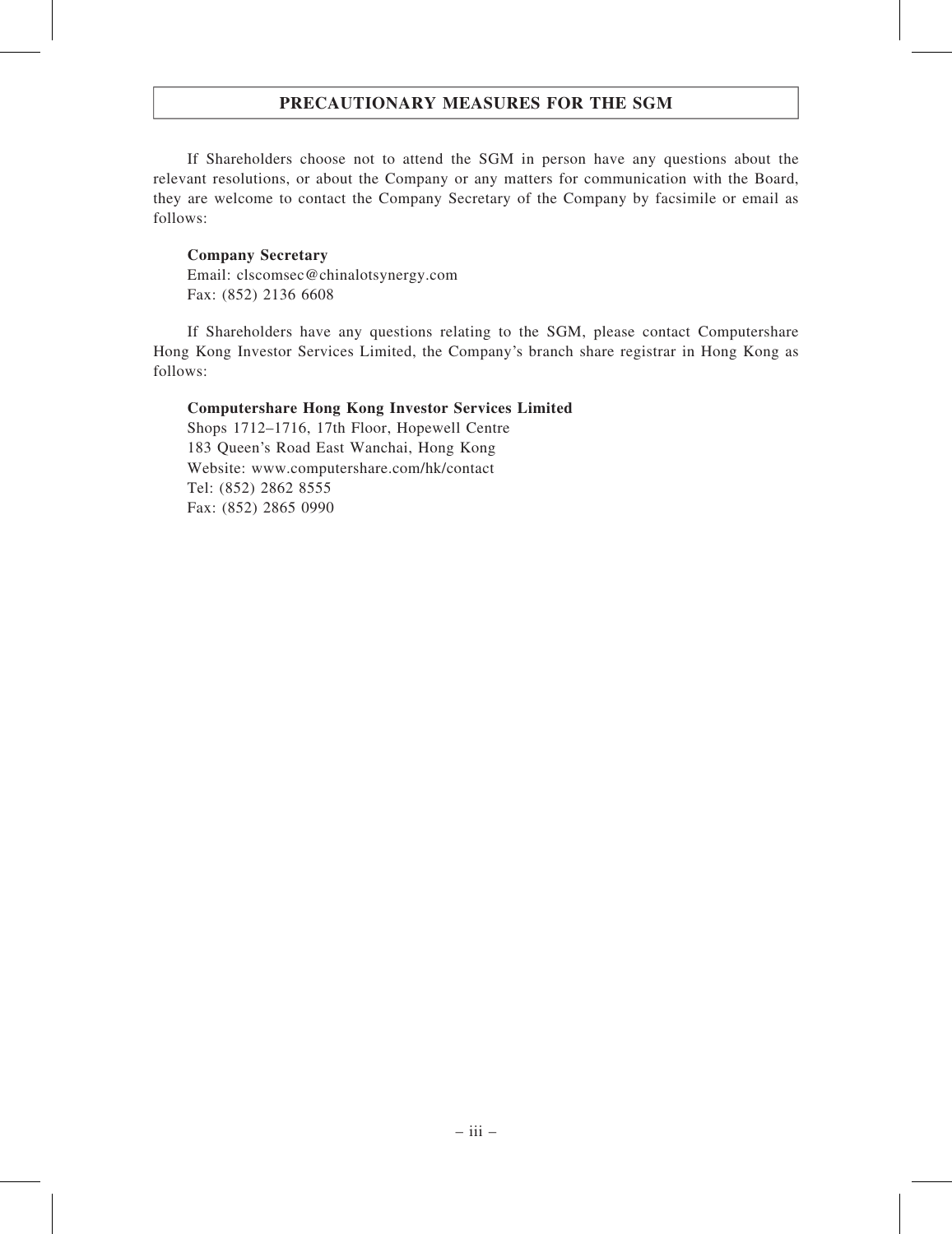In this circular, unless the context otherwise requires, the following words and expressions shall have the meanings ascribed to them below:

| "2020 Annual Results<br>Announcement" | the announcement of the Company dated 31 March 2021 in<br>respect of the annual results for the 12 months ended 31<br>December 2020                                                                                                                                                                                                                                  |
|---------------------------------------|----------------------------------------------------------------------------------------------------------------------------------------------------------------------------------------------------------------------------------------------------------------------------------------------------------------------------------------------------------------------|
| "2020 Interim Report"                 | the interim report of the Company dated 27 August 2020<br>for the six months ended 30 June 2020                                                                                                                                                                                                                                                                      |
| "acting in concert"                   | has the meaning ascribed to it under the Takeovers Code                                                                                                                                                                                                                                                                                                              |
| "Amended Loan Agreement"              | the Loan Agreement as supplemented by the supplemental<br>loan agreement to the Loan Agreement dated 20 January<br>2021 entered into between Ms. Lau as lender and the<br>Borrower as borrower in respect of the extension of the<br>maturity date of the Shareholder's Loan to 20 January 2022                                                                      |
| "Announcement"                        | the announcement of the Company dated 16 February 2021<br>in relation to, among other things, the Rights Issue, the<br>Placing, the Set-Off, the Whitewash Waiver and the<br>Increase in Authorised Share Capital                                                                                                                                                    |
| "associate(s)"                        | has the meaning ascribed to it under the Listing Rules or<br>the Takeovers Code (as the case may be)                                                                                                                                                                                                                                                                 |
| "Beneficial Owners"                   | owners of Shares whose Shares are registered in the name<br>of a registered Shareholder as shown in the register of<br>members of the Company                                                                                                                                                                                                                        |
| "Board"                               | the board of Directors                                                                                                                                                                                                                                                                                                                                               |
| "Borrower"                            | China LotSynergy Limited (華彩資源有限公司), a company<br>incorporated in Hong Kong and an indirectly wholly-owned<br>subsidiary of the Company                                                                                                                                                                                                                              |
| Business Day"                         | a day (other than a Saturday, a Sunday, a public holiday<br>and a day on which a tropical cyclone warning No. 8 or<br>above or a "black rainstorm warning signal" is hoisted in<br>Hong Kong at any time between 9:00 a.m. and 5:00 p.m.)<br>on which licensed banks are open for general banking<br>business in Hong Kong throughout their normal business<br>hours |
| "CCASS"                               | the Central Clearing and Settlement System established and<br>operated by HKSCC                                                                                                                                                                                                                                                                                      |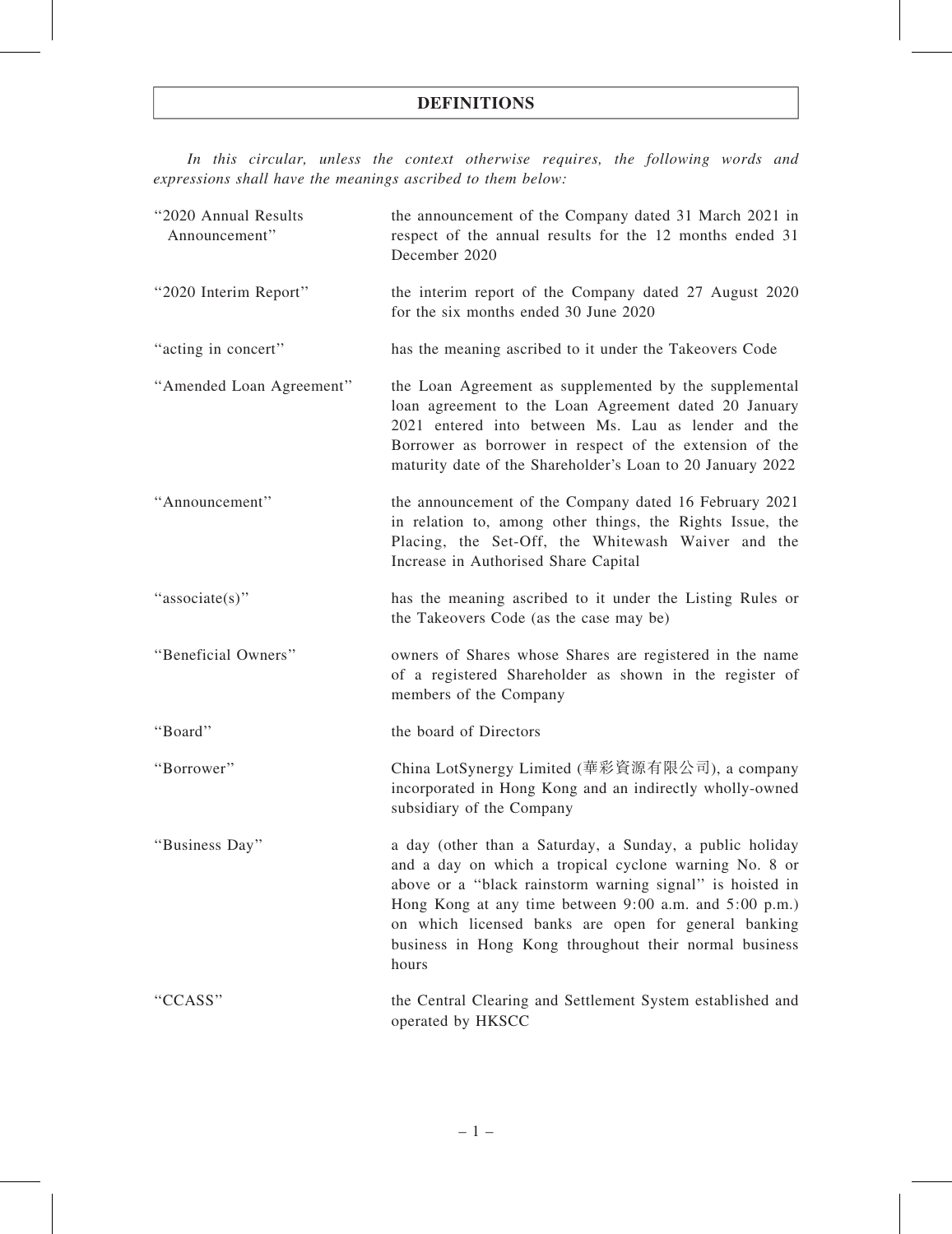| "CLO"                           | Beijing China Lottery Online Technology Company<br>Limited, an Independent Third Party                                                                                                                                                                                                                                                                                                                                             |
|---------------------------------|------------------------------------------------------------------------------------------------------------------------------------------------------------------------------------------------------------------------------------------------------------------------------------------------------------------------------------------------------------------------------------------------------------------------------------|
| "Companies Registry"            | Companies Registry of Hong Kong                                                                                                                                                                                                                                                                                                                                                                                                    |
| "Companies (WUMP)<br>Ordinance" | the Companies (Winding Up and Miscellaneous Provisions)<br>Ordinance (Chapter 32 of the Laws of Hong Kong), as<br>amended from time to time                                                                                                                                                                                                                                                                                        |
| "Company"                       | China Ecotourism Group Limited (formerly known as China<br>LotSynergy Holdings Limited), an exempted company<br>incorporated in Bermuda with limited liability, the Shares<br>of which are listed on the Main Board of the Stock<br>Exchange (stock code: 1371)                                                                                                                                                                    |
| "connected person(s)"           | has the meaning ascribed to it under the Listing Rules                                                                                                                                                                                                                                                                                                                                                                             |
| "controlling Shareholder(s)"    | has the meaning ascribed to it under the Listing Rules                                                                                                                                                                                                                                                                                                                                                                             |
| "DGTY"                          | Dongguan Tianyi Electronic Company Limited, a subsidiary<br>of the Company                                                                                                                                                                                                                                                                                                                                                         |
| "DGTY Litigation"               | a civil action filed by DGTY with the People's High Court<br>of Beijing in relation to the payment for continued use of<br>terminals for China Welfare Lottery Video Lottery - VLT<br>by CLO after expiry of the relevant supply contract, details<br>of which are disclosed on pages 20 and 26 of the 2020<br>Interim Report, the 2020 Annual Results Announcement,<br>and the announcement of the Company dated 25 March<br>2021 |
| "Director(s)"                   | the director(s) of the Company                                                                                                                                                                                                                                                                                                                                                                                                     |
| "EAF"                           | the form(s) of application for the excess Rights Shares                                                                                                                                                                                                                                                                                                                                                                            |
| "Entitlement Shares"            | 183,018,874 Rights Shares to be provisionally allotted to<br>Ms. Lau in respect of the Shares held by her pursuant to the<br>Rights Issue                                                                                                                                                                                                                                                                                          |
| "Executive"                     | the Executive Director of the Corporate Finance Division of<br>the SFC or any of his delegate(s)                                                                                                                                                                                                                                                                                                                                   |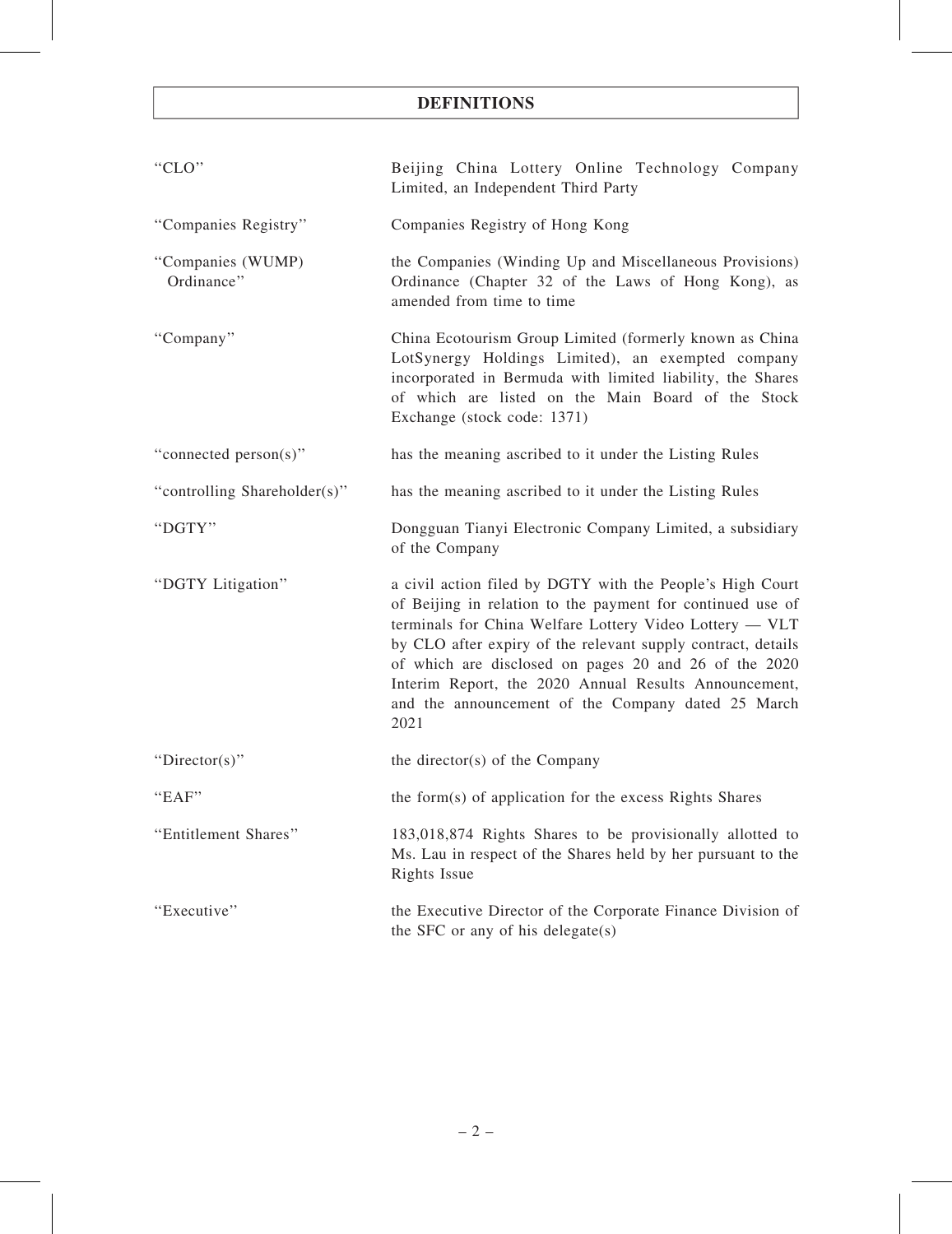| "First Supplemental Trust<br>Deed"                   | the supplemental trust deed dated 28 March 2019 entered<br>into between the Company and DB Trustees (Hong Kong)<br>Limited to give effect to certain amendments to the terms<br>and conditions of the New Option 1 Bonds, including in<br>respect of the maturity date, interest and interest payment<br>date and conversion price, details of which are disclosed in<br>the announcements of the Company dated 22 March 2019<br>and 28 March 2019, respectively |
|------------------------------------------------------|------------------------------------------------------------------------------------------------------------------------------------------------------------------------------------------------------------------------------------------------------------------------------------------------------------------------------------------------------------------------------------------------------------------------------------------------------------------|
| "FY2019"                                             | the financial year ended 31 December 2019                                                                                                                                                                                                                                                                                                                                                                                                                        |
| "FY2020"                                             | the financial year ended 31 December 2020                                                                                                                                                                                                                                                                                                                                                                                                                        |
| "Group"                                              | the Company and its subsidiaries                                                                                                                                                                                                                                                                                                                                                                                                                                 |
| "HK\$"                                               | Hong Kong dollars, the lawful currency of Hong Kong                                                                                                                                                                                                                                                                                                                                                                                                              |
| "HKSCC"                                              | Hong Kong Securities Clearing Company Limited                                                                                                                                                                                                                                                                                                                                                                                                                    |
| "Hong Kong"                                          | the Hong Kong Special Administration Region of the<br>People's Republic of China                                                                                                                                                                                                                                                                                                                                                                                 |
| "Increase in Authorised Share<br>Capital"            | the proposed increase in the authorised share capital of the<br>Company from HK\$40,000,000 divided into 1,600,000,000<br>Shares to HK\$125,000,000 divided into 5,000,000,000<br><b>Shares</b>                                                                                                                                                                                                                                                                  |
| "Independent Board<br>Committee"                     | the independent committee of the Board comprising all the<br>independent non-executive Directors, namely Mr. Huang<br>Shenglan, Mr. Chan Ming Fai and Mr. Cui Shuming, which<br>has been established to advise the Independent Shareholders<br>in respect of the Rights Issue, the Set-Off and the<br>Whitewash Waiver                                                                                                                                           |
| "Independent Financial<br>Adviser" or "Gram Capital" | Gram Capital Limited, a corporation licensed to carry out<br>Type 6 (advising on corporate finance) regulated activity<br>under the SFO, being the independent financial adviser<br>appointed by the Company to advise the Independent Board<br>Committee and the Independent Shareholders in respect of<br>the Rights Issue, the Set-Off and the Whitewash Waiver                                                                                               |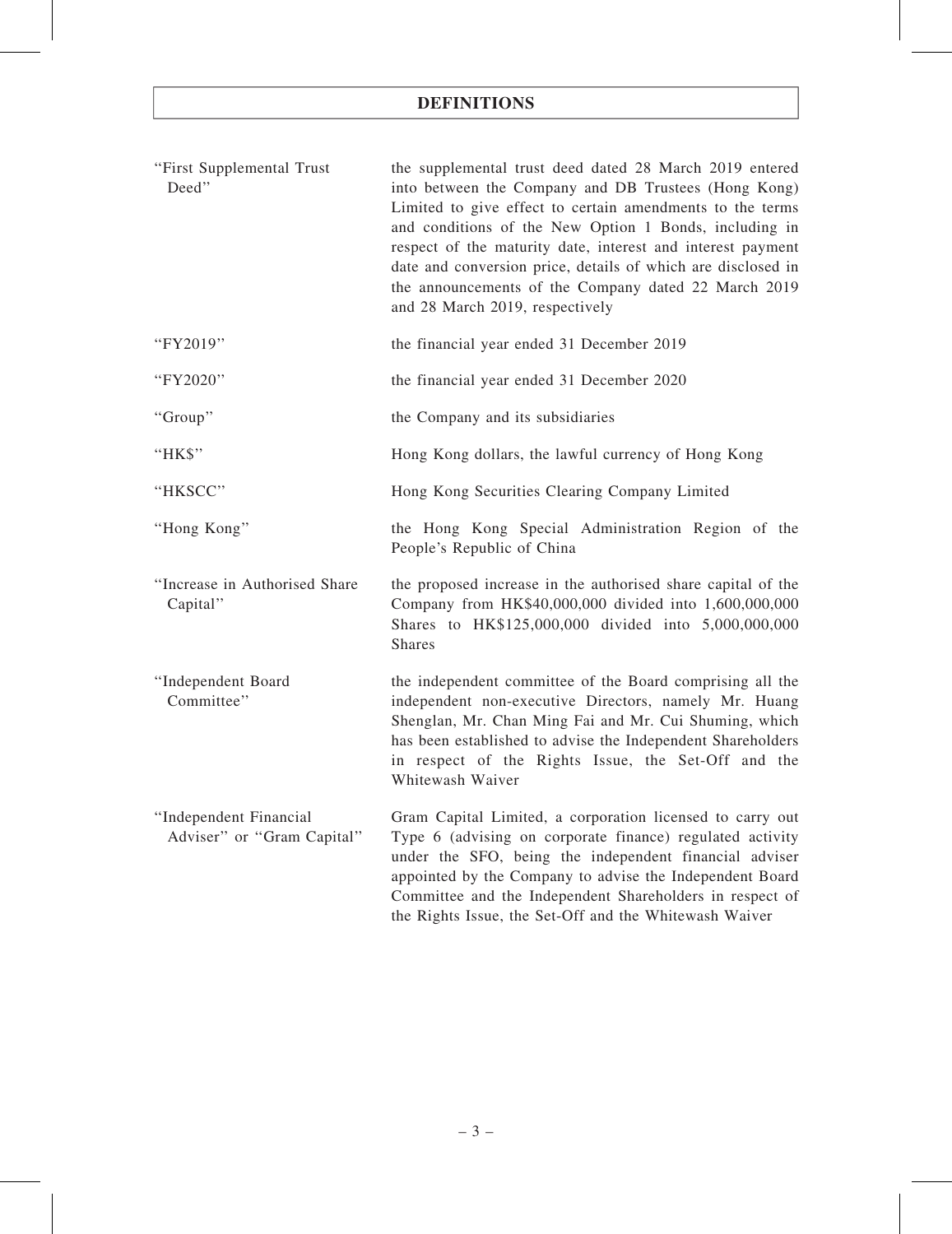| "Independent Shareholders" | in respect of the Rights Issue only, Shareholders other than<br>(i) Ms. Lau and parties acting in concert with her; (ii) all<br>executive Directors and their respective associates (as<br>defined under the Listing Rules); (iii) those who are<br>involved in or interested in the Rights Issue; and (iv) those<br>who are required under the Listing Rules and/or the<br>Takeovers Code (as the case may be) to abstain from<br>voting at the SGM; |
|----------------------------|-------------------------------------------------------------------------------------------------------------------------------------------------------------------------------------------------------------------------------------------------------------------------------------------------------------------------------------------------------------------------------------------------------------------------------------------------------|
|                            | in respect of the Set-Off and the Whitewash Waiver only,<br>Shareholders other than (i) Ms. Lau and parties acting in<br>concert with her; (ii) those who are involved in or<br>interested in the Set-Off and/or the Whitewash Waiver (as<br>the case may be); and (iii) those who are required under the                                                                                                                                             |

Listing Rules and/or the Takeovers Code (as the case may be) to abstain from voting at the SGM

- ''Independent Third Parties'' third parties independent from, and not connected with, the Company and its connected persons
- ''Irrevocable Undertaking'' the irrevocable undertaking dated 29 January 2021 given by Ms. Lau in favour of the Company, as amended and supplemented by the supplemental deed to irrevocable undertaking dated 16 February 2021 given by Ms. Lau in favour of the Company
- ''Last Trading Day'' 29 January 2021

''Latest Practicable Date'' 9 April 2021, being the latest practicable date for the purpose of ascertaining certain information contained in this circular prior to its publication

"Latest Time for Acceptance" 4:00 p.m. on Friday, 4 June 2021 (or such other time and date as may be determined and announced by the Company), being the latest time for the application of, and payment for, the Rights Shares

''Listing Committee'' has the meaning ascribed to it under the Listing Rules

- ''Listing Rules'' the Rules Governing the Listing of Securities on The Stock Exchange of Hong Kong Limited
- ''Loan Agreement'' the loan agreement dated 21 January 2020 entered into between Ms. Lau as lender and the Borrower as borrower in respect of the advance of unsecured loan of HK\$50,000,000

''Ms. Chan'' Ms. Chan Tan Na, Donna (陳丹娜), the chairperson of the Board, an executive Director and the daughter of Ms. Lau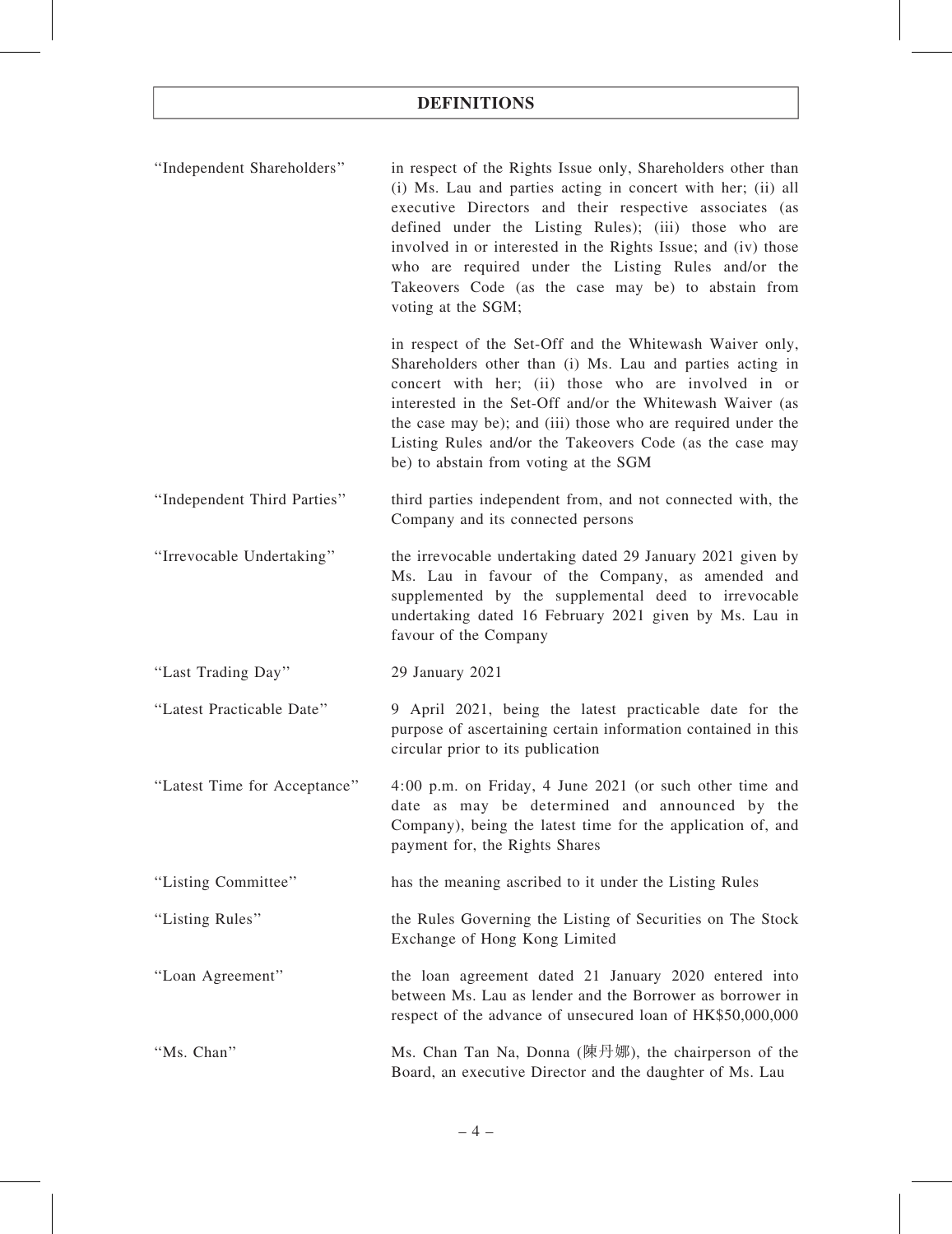| "Ms. Lau"                             | Ms. Lau Ting (劉婷), a substantial Shareholder and the<br>mother of Ms. Chan                                                                                                                                                                                                                                                                                                                                                                                                           |
|---------------------------------------|--------------------------------------------------------------------------------------------------------------------------------------------------------------------------------------------------------------------------------------------------------------------------------------------------------------------------------------------------------------------------------------------------------------------------------------------------------------------------------------|
| "New Option 1 Bonds"                  | the Hong Kong dollar denominated unsecured convertible<br>bonds with an outstanding principal amount of<br>HK\$148,580,000 as at the Latest Practicable Date issued by<br>the Company on 7 April 2017 with a maturity date of 7<br>November 2021 (as the same was amended by the execution<br>of the Supplemental Trust Deeds and may from time to time<br>be further amended and/or supplemented), which is held by<br>an Independent Third Party as at the Latest Practicable Date |
| "New Option 1 Bonds Maturity<br>Date" | 7 November 2021                                                                                                                                                                                                                                                                                                                                                                                                                                                                      |
| "Non-Qualifying<br>Shareholder(s)"    | Overseas Shareholder(s) whom the Board considers<br>necessary or expedient to exclude from the Rights Issue on<br>account either of the legal restrictions under the laws of the<br>relevant place or the requirements of the relevant regulatory<br>body or stock exchange in that place                                                                                                                                                                                            |
| "Overseas Shareholder(s)"             | Shareholder(s) whose name(s) appear on the register of<br>members of the Company as at 5:00 p.m. on the Record<br>Date and whose address(es) as shown on such register is/are<br>outside Hong Kong                                                                                                                                                                                                                                                                                   |
| "PAL"                                 | the provisional allotment letter(s) to be issued to the<br>Qualifying Shareholders in connection with the Rights Issue                                                                                                                                                                                                                                                                                                                                                               |
| "Placing"                             | arrangements to place the Placing Shares by the Placing<br>Agent on a best effort basis to investors who (or as the case<br>may be, their ultimate beneficial owner(s)) are not<br>Shareholders and are otherwise Independent Third Parties<br>and independent from, and not acting in concert with, Ms.<br>Lau under the Placing Agreement                                                                                                                                          |
| "Placing Agent"                       | Cornerstone Securities Limited, a corporation licensed<br>under the SFO to carry out Type 1 (dealing in securities)<br>and Type 4 (advising on securities) regulated activities                                                                                                                                                                                                                                                                                                      |
| "Placing Agreement"                   | the agreement dated 16 February 2021 entered into between<br>the Company and the Placing Agent in respect of the<br>Placing                                                                                                                                                                                                                                                                                                                                                          |
| "Placing End Date"                    | 4:00 p.m. on Wednesday, 9 June 2021, being the third<br>Business Day following and excluding the day on which the<br>Latest Time for Acceptance falls, or such other date as the<br>Company may announce                                                                                                                                                                                                                                                                             |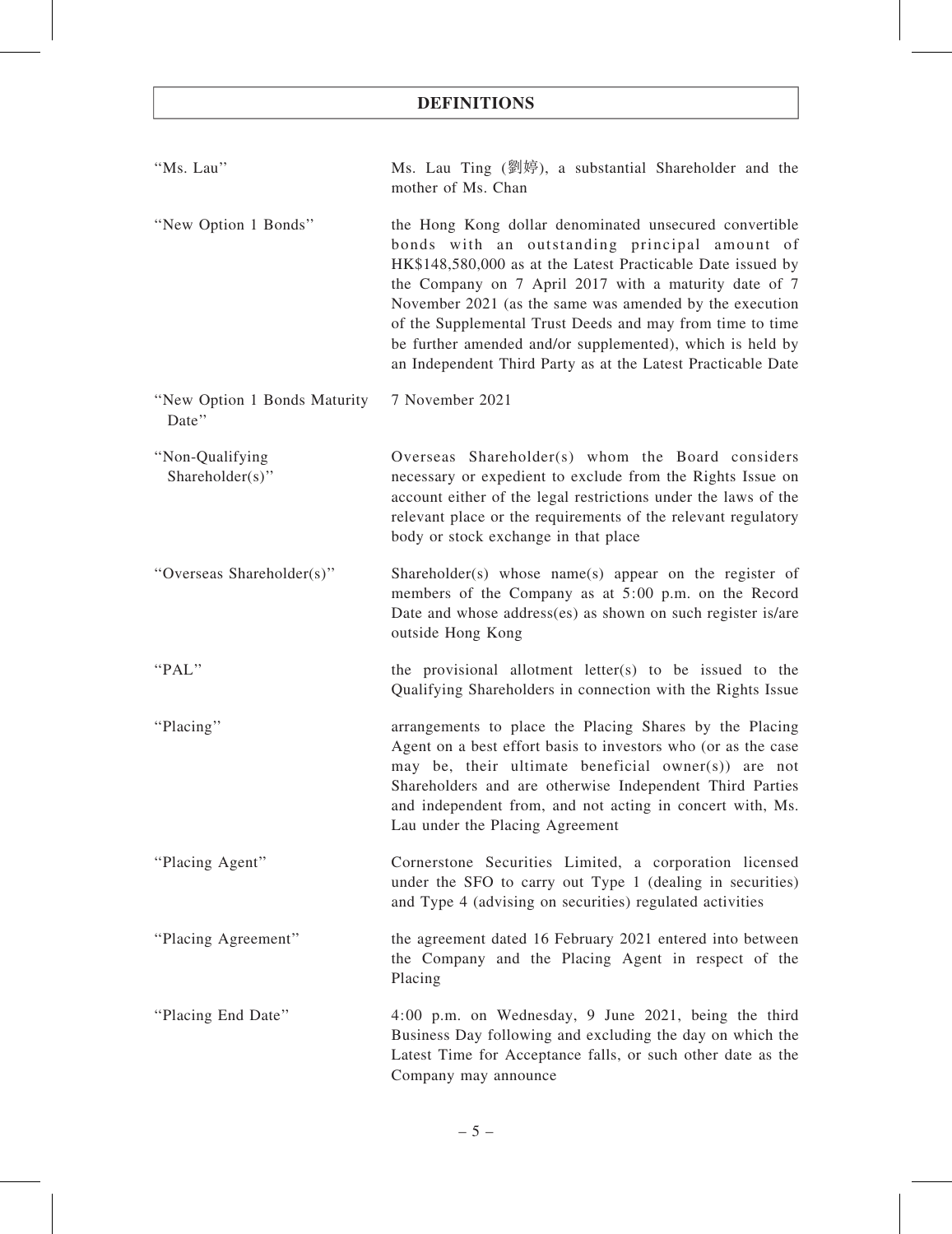| "Placing Long Stop Date"    | 4:00 p.m. on Thursday, 10 June 2021 (being the next<br>Business Day after the Placing End Date) or such later date<br>as the Company may announce                                                                        |
|-----------------------------|--------------------------------------------------------------------------------------------------------------------------------------------------------------------------------------------------------------------------|
| "Placing Period"            | the period from Tuesday, 8 June 2021 to $4:00$ p.m. on the<br>Placing End Date, being the period during which the<br>Placing Agent will seek to effect the Placing                                                       |
| "Placing Price"             | HK\$0.10 per Placing Share                                                                                                                                                                                               |
| "Placing Share(s)"          | Untaken Share(s)                                                                                                                                                                                                         |
| "Posting Date"              | Friday, 21 May 2021, or such other date as the Company<br>may determine and announce for the despatch of the<br>Prospectus Documents                                                                                     |
| "PRC"                       | the People's Republic of China, which for the purpose of<br>this circular excludes Hong Kong, the Macau Special<br>Administrative Region of the People's Republic of China<br>and Taiwan                                 |
| "Prospectus"                | the prospectus to be issued by the Company in relation to<br>the Rights Issue                                                                                                                                            |
| "Prospectus Documents"      | the Prospectus, the $PAL(s)$ and the $EAF(s)$                                                                                                                                                                            |
| "Qualifying Shareholder(s)" | Shareholder(s), whose name(s) appear on the register of<br>members of the Company on the Record Date, other than<br>the Non-Qualifying Shareholders                                                                      |
| "Record Date"               | the date by reference to which provisional allotments under<br>the Rights Issue are expected to be determined, which is<br>Thursday, 20 May 2021 or such other date as may be<br>determined and announced by the Company |
| "Registrar"                 | Computershare Hong Kong Investor Services Limited, the<br>Company's Hong Kong branch share registrar and transfer<br>office                                                                                              |
|                             |                                                                                                                                                                                                                          |
| "Relevant Excess Shares"    | such excess Rights Shares to be applied for by Ms. Lau                                                                                                                                                                   |
| "Relevant Period"           | the period commencing six (6) months immediately<br>preceding the date of the Announcement (i.e. 16 August<br>2020) and ending on the Latest Practicable Date                                                            |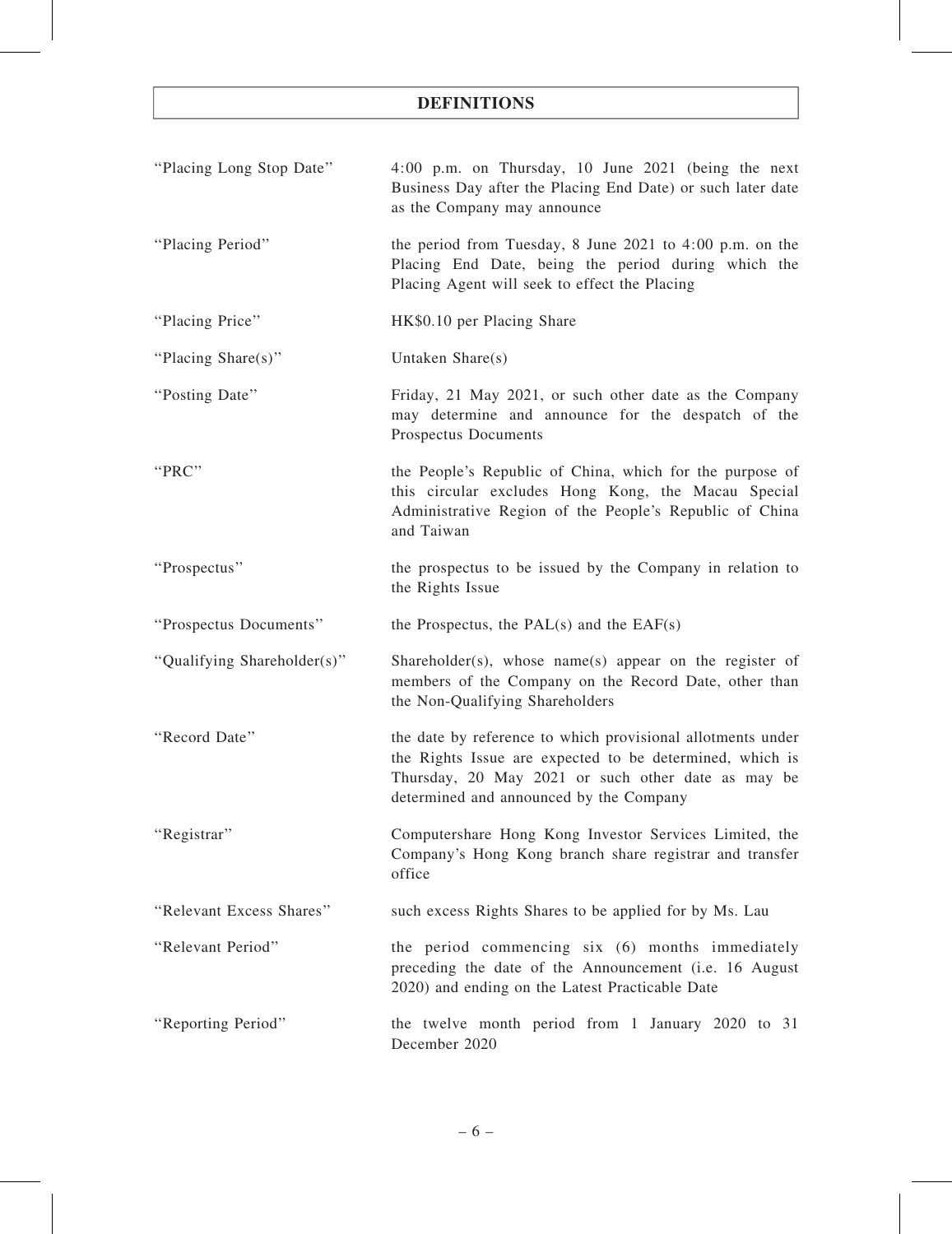| "Rights Issue"                      | the proposed offer for subscription of the Rights Shares at<br>the Subscription Price on the basis of two (2) Rights Shares<br>for every one (1) existing Share held by the Shareholders<br>on the Record Date and subject to the conditions set out in<br>the section headed "Conditions of the Rights Issue" in this<br>circular                                                                                                                             |
|-------------------------------------|----------------------------------------------------------------------------------------------------------------------------------------------------------------------------------------------------------------------------------------------------------------------------------------------------------------------------------------------------------------------------------------------------------------------------------------------------------------|
| "Rights Issue Completion"           | completion of the Rights Issue                                                                                                                                                                                                                                                                                                                                                                                                                                 |
| "Rights Issue Settlement Date"      | Thursday, 10 June 2021                                                                                                                                                                                                                                                                                                                                                                                                                                         |
| "Rights Shares"                     | the new Share(s) to be allotted and issued under the Rights<br>Issue, being up to 2,207,541,466 Shares (assuming there is<br>no change in the total number of issued Shares up to and<br>including the Record Date other than the full exercise of<br>conversion rights under the New Option 1 Bonds on or<br>before the Record Date)                                                                                                                          |
| "Second Supplemental Trust<br>Deed" | the second supplemental trust deed dated 4 November 2019<br>entered into between the Company and DB Trustees (Hong<br>Kong) Limited to give effect to certain amendments to the<br>terms and conditions of the New Option 1 Bonds, including<br>in respect of the maturity date, repayment schedule and<br>redemption rights, details of which are disclosed in the<br>announcements of the Company dated 1 November 2019<br>and 4 November 2019, respectively |
| "Set-Off"                           | the set-off of the Shareholder's Loan against the equivalent<br>amount of subscription price of the Entitlement Shares and<br>the Relevant Excess Shares allocated to Ms. Lau pursuant<br>to the terms of the Set-Off Deed                                                                                                                                                                                                                                     |
| "Set-Off Amount"                    | the amount of the Shareholder's Loan to be offset against<br>the aggregated subscription price of the relevant Rights<br>Shares pursuant to the terms of the Set-Off Deed                                                                                                                                                                                                                                                                                      |
| "Set-Off Deed"                      | the deed of set-off dated 29 January 2021 entered into by<br>the Company, the Borrower and Ms. Lau in respect of the<br>Set-Off, as amended and supplemented by the supplemental<br>deed to deed of set-off dated 16 February 2021 entered into<br>by the Company, the Borrower and Ms. Lau                                                                                                                                                                    |
| "SFC"                               | the Securities and Futures Commission                                                                                                                                                                                                                                                                                                                                                                                                                          |
| "SFO"                               | the Securities and Futures Ordinance (Chapter 571 of the<br>Laws of Hong Kong), as amended from time to time                                                                                                                                                                                                                                                                                                                                                   |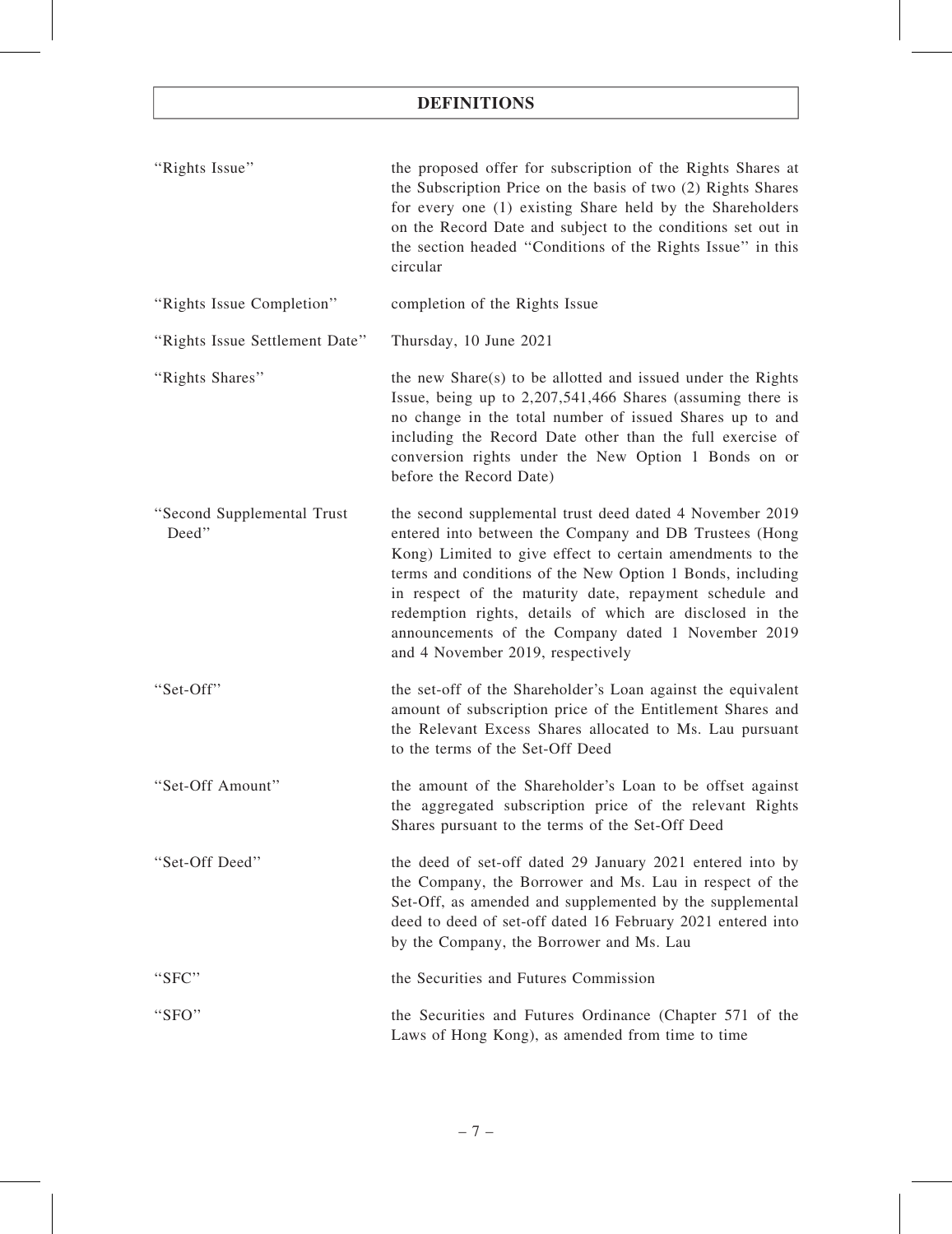| "SGM"                              | a special general meeting of the Company to be held at<br>Room 1703-1704, World-Wide House, 19 Des Voeux Road<br>Central, Hong Kong on Monday, 10 May 2021 at 11:00<br>a.m. to consider and, if thought fit, to approve, among other<br>things, the Rights Issue, the Placing (including the Specific<br>Mandate), the Set-Off, the Whitewash Waiver and the<br>Increase in Authorised Share Capital                                     |
|------------------------------------|------------------------------------------------------------------------------------------------------------------------------------------------------------------------------------------------------------------------------------------------------------------------------------------------------------------------------------------------------------------------------------------------------------------------------------------|
| "Share(s)"                         | ordinary share(s) with par value of $HK$0.025$ each in the<br>capital of the Company                                                                                                                                                                                                                                                                                                                                                     |
| "Shareholder(s)"                   | $holder(s)$ of the Share(s)                                                                                                                                                                                                                                                                                                                                                                                                              |
| "Shareholder's Loan"               | the unsecured loan in the principal amount of HK\$50.00<br>million at an interest rate of 9.50% per annum due 20<br>January 2022 advanced by Ms. Lau to the Borrower<br>pursuant to the Amended Loan Agreement                                                                                                                                                                                                                           |
| "Specific Mandate"                 | the specific mandate to allot, issue and deal with the<br>Placing Shares to be proposed for approval as an ordinary<br>resolution of the Shareholders at the SGM, which, if<br>granted, shall expire three months from the date of the<br><b>SGM</b>                                                                                                                                                                                     |
| "Stock Exchange"                   | The Stock Exchange of Hong Kong Limited                                                                                                                                                                                                                                                                                                                                                                                                  |
| "Subscription Price"               | the subscription price of HK\$0.10 per Rights Share                                                                                                                                                                                                                                                                                                                                                                                      |
| "substantial Shareholder(s)"       | has the meaning ascribed to it under the Listing Rules                                                                                                                                                                                                                                                                                                                                                                                   |
|                                    |                                                                                                                                                                                                                                                                                                                                                                                                                                          |
| "Supplemental Trust Deeds"         | collectively, the First Supplemental Trust Deed, the Second<br>Supplemental Trust Deed and the Third Supplemental Trust<br>Deed                                                                                                                                                                                                                                                                                                          |
| "Takeovers Code"                   | the Hong Kong Code on Takeovers and Mergers                                                                                                                                                                                                                                                                                                                                                                                              |
| "Third Supplemental Trust<br>Deed" | the third supplemental trust deed dated 28 April 2020<br>entered into between the Company and DB Trustees (Hong<br>Kong) Limited to give effect to certain amendments to the<br>terms and conditions of the New Option 1 Bonds, including<br>in respect of the maturity date and the repayment schedule,<br>details of which are disclosed in the announcements of the<br>Company dated 23 April 2020 and 28 April 2020,<br>respectively |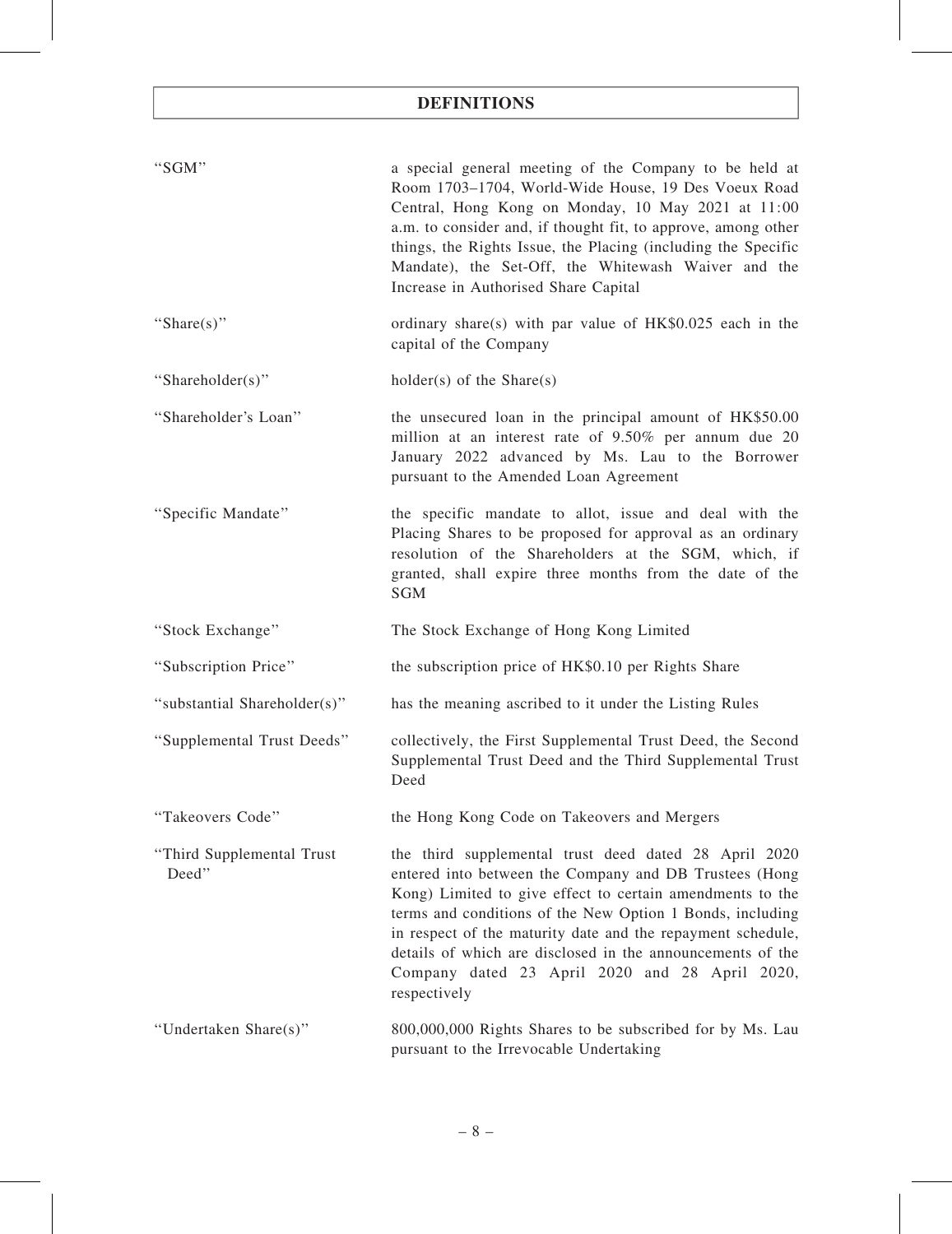| "Untaken Share(s)" | the number of unsubscribed Rights Share(s) not taken up by   |
|--------------------|--------------------------------------------------------------|
|                    | Qualifying Shareholder(s) or renounces of transferee $(s)$   |
|                    | of nil-paid rights whether under $PAL(s)$ or $EAF(s)$ during |
|                    | the Rights Issue                                             |
| "Whitewash Waiver" | the whitewash waiver pursuant to Note 1 on dispensations     |
|                    | from Rule 26 of the Takeovers Code of the obligations on     |
|                    | the part of Ms. Lau to make a mandatory general offer        |

under Rule 26 of the Takeovers Code for all the securities of the Company not already owned or agreed to be acquired by Ms. Lau and any parties acting in concert with her as a result of the issue of the Rights Shares subject to the terms and conditions as set out in this circular

"%" per cent.

Certain figures included in this circular have been rounded to the nearest integer or to two decimal places. Any discrepancies between the total shown and the sum of the amounts listed are due to rounding.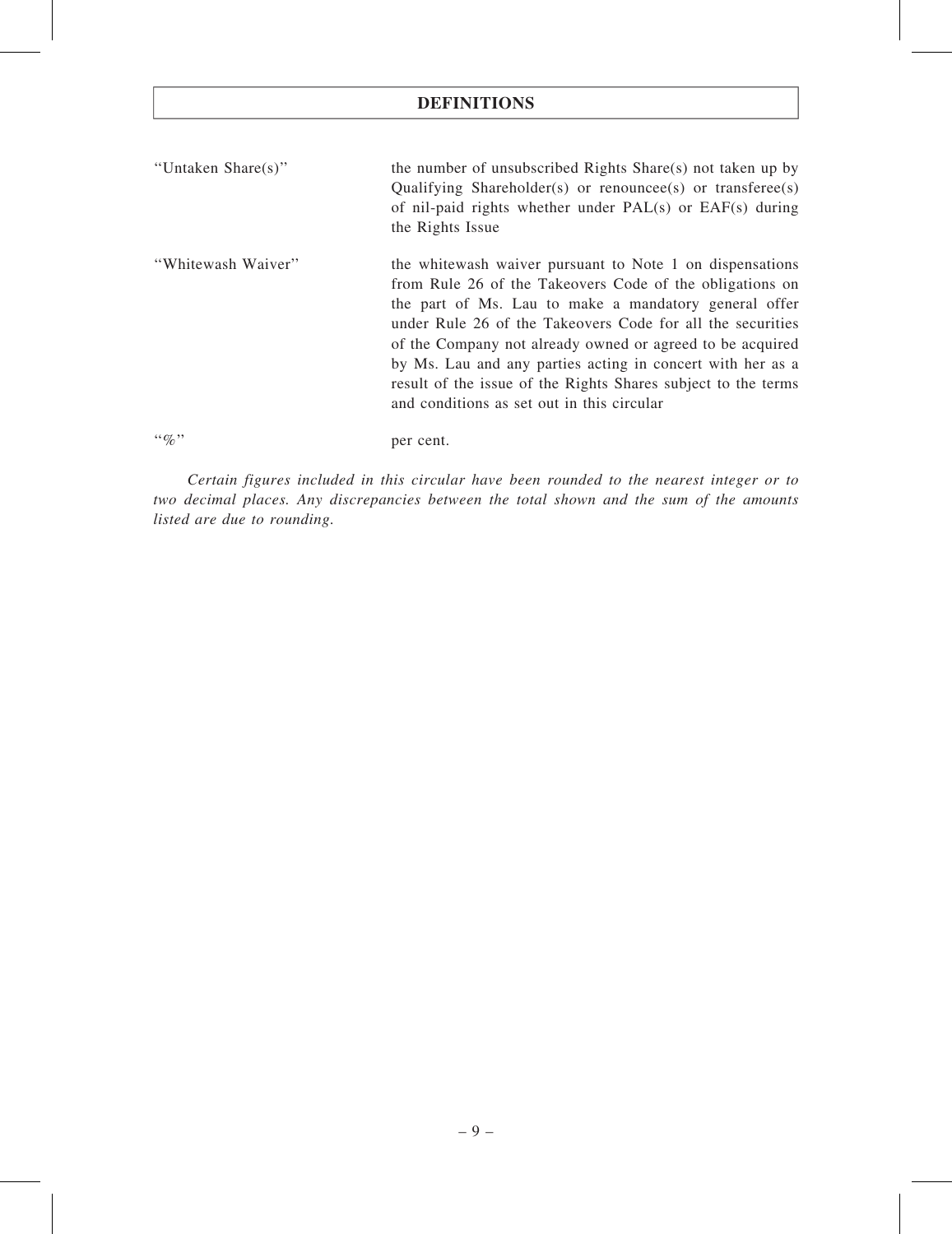# EXPECTED TIMETABLE

The expected time and dates in the timetable for the Rights Issue and the Placing below and in this circular are indicative only and may be subject to change. Any such change will be announced in a separate announcement by the Company as and when appropriate.

All time and date references contained in this circular shall refer to Hong Kong local time and dates.

Events **Exercise 2.1 Time and Date** 

# Latest time for lodging transfer documents of Shares to qualify for attendance and voting at the SGM. . . . . . . . . . . . . . . . . . . . . . . . . . . . . . . . 4:30 p.m. on Monday, 3 May 2021 Closure of register of members of the Company to determine entitlement to attend and vote at the SGM . . . . . . . . . . . . . . Tuesday, 4 May 2021 to Monday, 10 May 2021 (both days inclusive) Latest time for lodging proxy forms for the SGM . . . . . . . . . . . . . . . . . . . . . . . . . . . . . 11:00 a.m. on Saturday, 8 May 2021 Record date for attending and voting at the SGM ......................... Monday, 10 May 2021 SGM . . . . . . . . . . . . . . . . . . . . . . . . . . . . . . . . . . . . . . . . . . . . . . . . . . . . . . . . . . . . . . . . . . . . . . . 11:00 a.m. on Monday, 10 May 2021 Announcement of poll results of the SGM . ........................... Monday, 10 May 2021 Re-opening of the register of members of the Company . . . . . . . . . . . . . . . Tuesday, 11 May 2021 Last day of dealings in the Shares on a cum-entitlement basis. . . . . . . . . . . . . . . . . . . . . . . . . . . . . . . . . . . . . . . . . Tuesday, 11 May 2021 First day of dealings in the Shares on an ex-entitlement basis . . . . . . . . . . . . . . . . . . . . . . . . . . . . . . . . . . . . . . Wednesday, 12 May 2021 Latest time for lodging transfers of the Shares in order for the transferees to qualify for the Rights Issue. . . . . . . . . . . . . . . . . . . . . . . . . . . . . 4:30 p.m. on Thursday, 13 May 2021 Closure of register of members to determine the entitlements to the Rights Issue. . . . . . . . . . . . . . . . . . . . . . . . . . . . . . . . Friday, 14 May 2021 to Thursday, 20 May 2021 (both days inclusive) Record Date for the Rights Issue . . . . . . . . . . . . . . . . . . . . . . . . . . . . . . . . . . . . Thursday, 20 May 2021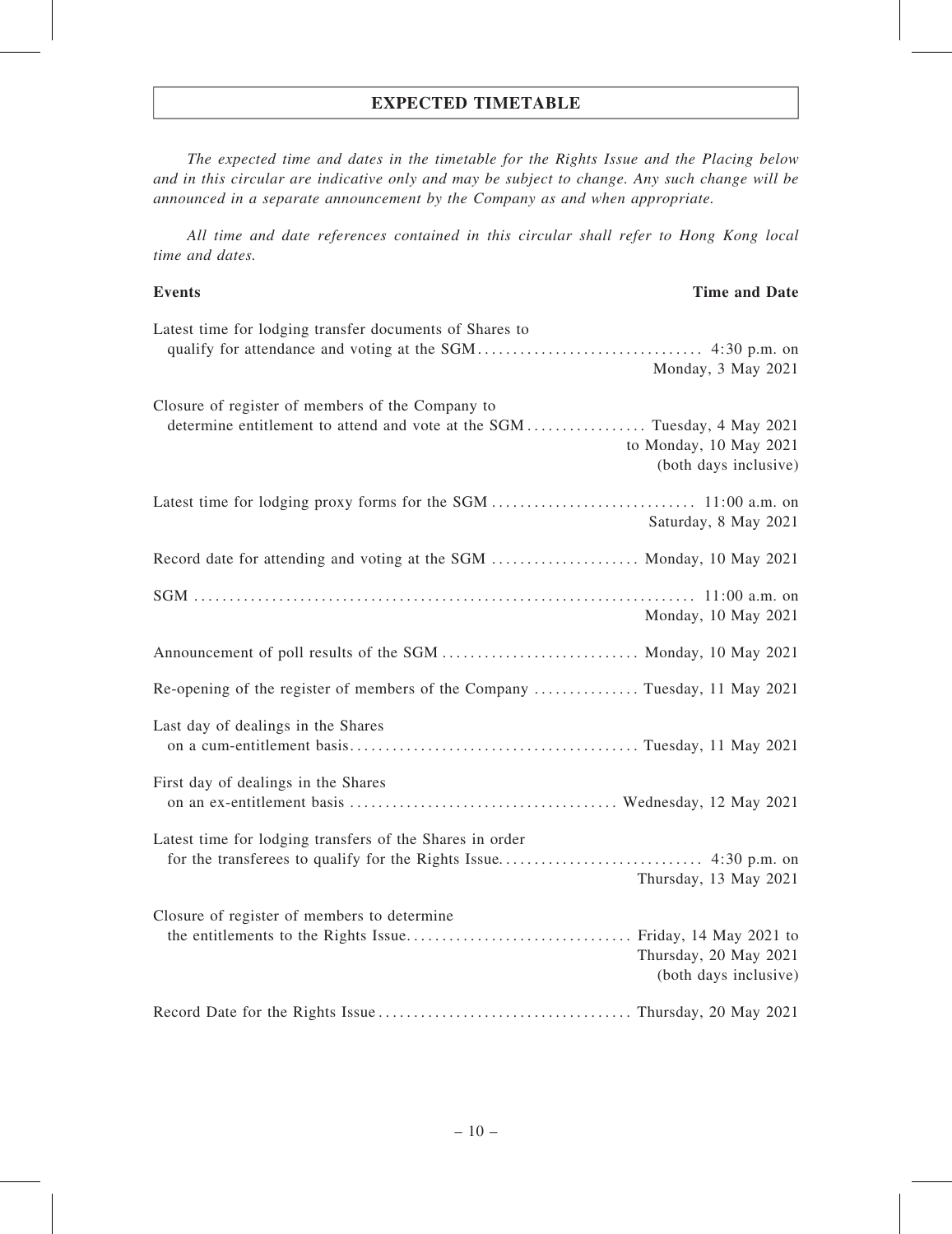# EXPECTED TIMETABLE

| <b>Events</b><br><b>Time and Date</b>                                                                                          |
|--------------------------------------------------------------------------------------------------------------------------------|
|                                                                                                                                |
| Despatch of Prospectus Documents (in the case<br>of the Non-Qualifying Shareholders, the Prospectus only)  Friday, 21 May 2021 |
|                                                                                                                                |
| Thursday, 27 May 2021                                                                                                          |
|                                                                                                                                |
| Friday, 4 June 2021                                                                                                            |
| Announcement of the number of the Untaken Shares                                                                               |
| Commencement of the Placing Period (if there are any                                                                           |
| Wednesday, 9 June 2021                                                                                                         |
| Latest Time for the Rights Issue to become unconditional<br>Thursday, 10 June 2021                                             |
| Rights Issue Settlement Date and Placing completion date  Thursday, 10 June 2021                                               |
| Announcement of the results of the Rights Issue, the application                                                               |
| Despatch of share certificates for the Rights Shares                                                                           |
| First day of dealings in the fully-paid Rights Shares,                                                                         |
| Tuesday, 15 June 2021                                                                                                          |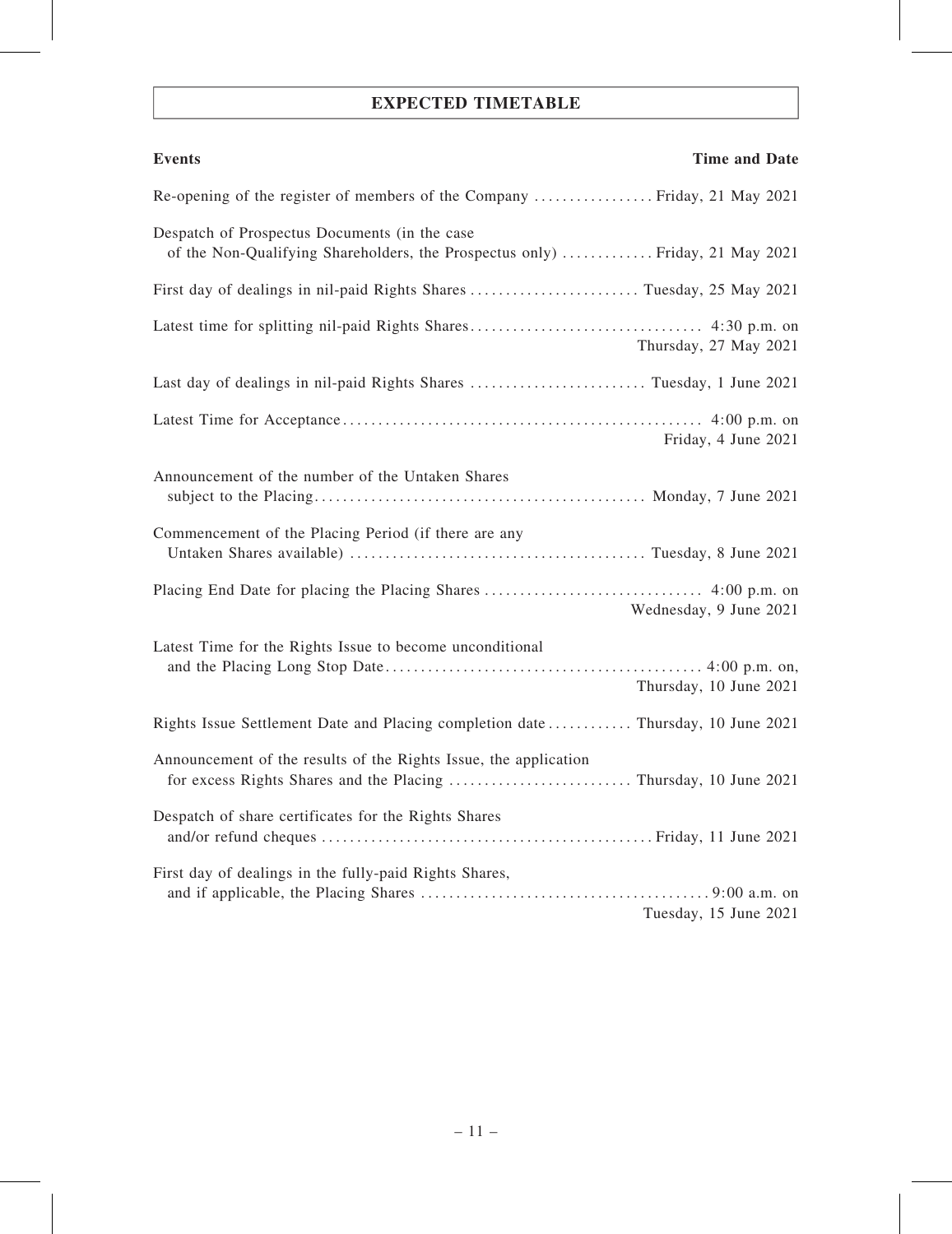# EXPECTED TIMETABLE

### Effect of bad weather on the Latest Time for Acceptance

The Latest Time for Acceptance will not take place if a tropical cyclone signal No. 8 or above, or ''extreme conditions'' caused by super typhoons or a ''black'' rainstorm warning is:

- (i) in force in Hong Kong at any local time before 12:00 noon and no longer in force after 12:00 noon on Friday, 4 June 2021, being the date on which the Latest Time for Acceptance falls. In this case, the Latest Time for Acceptance will be extended to 5:00 p.m. on the same Business Day; or
- (ii) in force in Hong Kong at any local time between 12:00 noon and 4:00 p.m. on Friday, 4 June 2021, being the date on which the Latest Time for Acceptance falls. In this case, the Latest Time for Acceptance will be rescheduled to 4:00 p.m. on the following Business Day on which none of the aforementioned warnings is in force at any time between 9:00 a.m. and 4:00 p.m..

If the Latest Time for Acceptance does not take place on Friday, 4 June 2021, the dates mentioned in the expected timetable may be affected. The Company will notify the Shareholders by way of announcement(s) on any change to the excepted timetable as soon as practicable.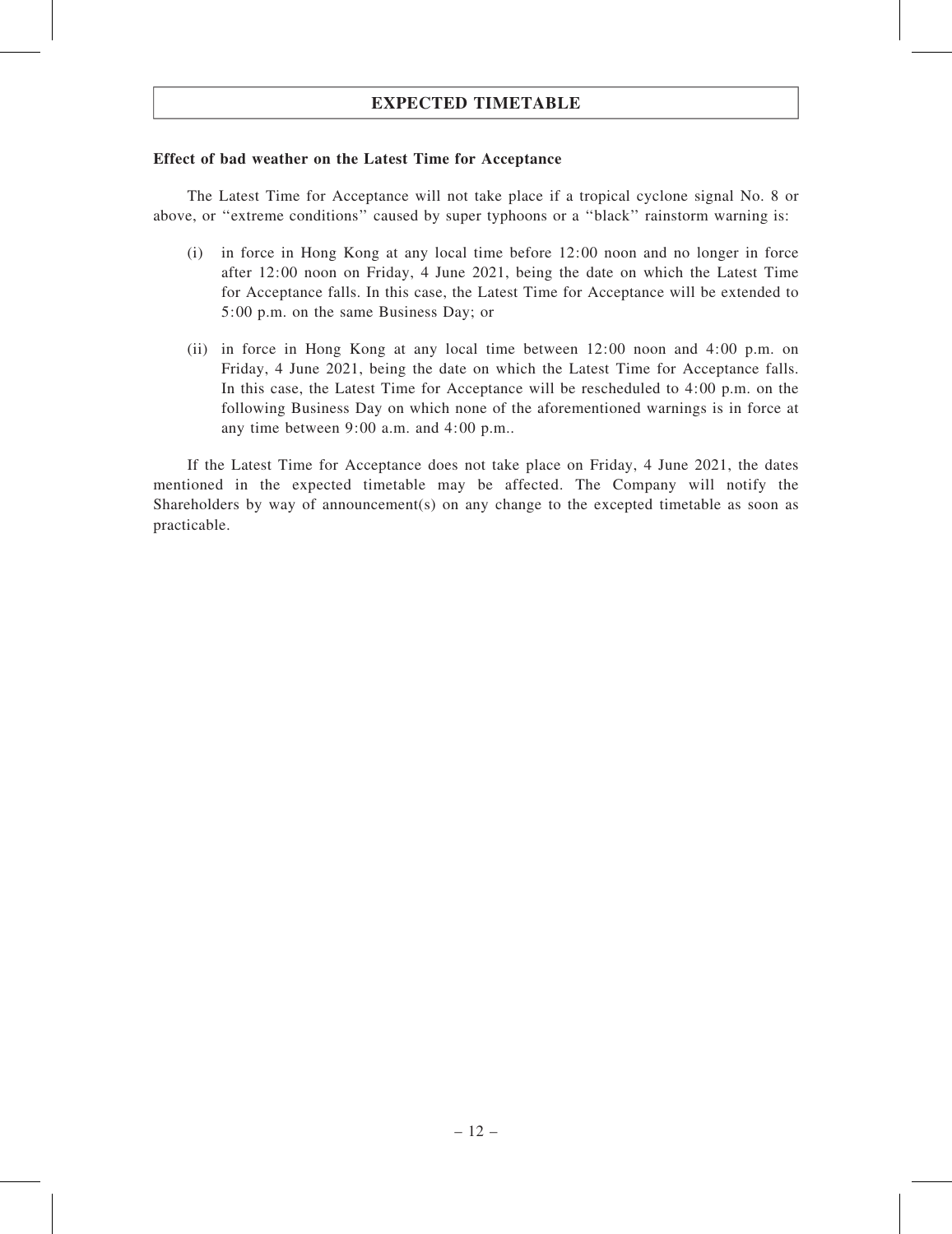

(formerly known as China LotSynergy Holdings Limited 華彩控股有限公司\*) (Incorporated in Bermuda with limited liability)

**(Stock Code: 1371)** 

Executive Directors: Ms. CHAN Tan Na, Donna Mr. WU Jingwei Mr. LI Zi Kui Ms. ZHU Xinxin

Independent Non-executive Directors: Mr. HUANG Shenglan Mr. CHAN Ming Fai Mr. CUI Shuming

Registered Office: Victoria Place, 5th Floor 31 Victoria Street Hamilton HM 10 Bermuda

Head office and principal place of business: Unit 3308, 33rd Floor Office Tower, Convention Plaza 1 Harbour Road Wanchai, Hong Kong

14 April 2021

To the Shareholders

Dear Sir or Madam,

# (I) PROPOSED RIGHTS ISSUE ON THE BASIS OF TWO (2) RIGHTS SHARES FOR EVERY ONE (1) EXISTING SHARE HELD ON THE RECORD DATE ON A NON-UNDERWRITTEN BASIS (II) PROPOSED PLACING OF NEW SHARES UNDER SPECIFIC MANDATE (III) PROPOSED CONNECTED TRANSACTION IN RELATION TO THE SET-OFF (IV) APPLICATION FOR WHITEWASH WAIVER (V) PROPOSED INCREASE IN AUTHORISED SHARE CAPITAL AND (VI) NOTICE OF SPECIAL GENERAL MEETING

### INTRODUCTION

Reference is made to the Announcement.

The purpose of this circular is to provide you with, among other things, (i) further information regarding the Rights Issue, the Placing, the Set-Off, the Whitewash Waiver and the Increase in Authorised Share Capital; (ii) a letter of recommendations from the Independent Board Committee to the Independent Shareholders in respect of the Rights Issue, the Placing, the Set-Off and the Whitewash Waiver; (iii) a letter of advice from Gram Capital to the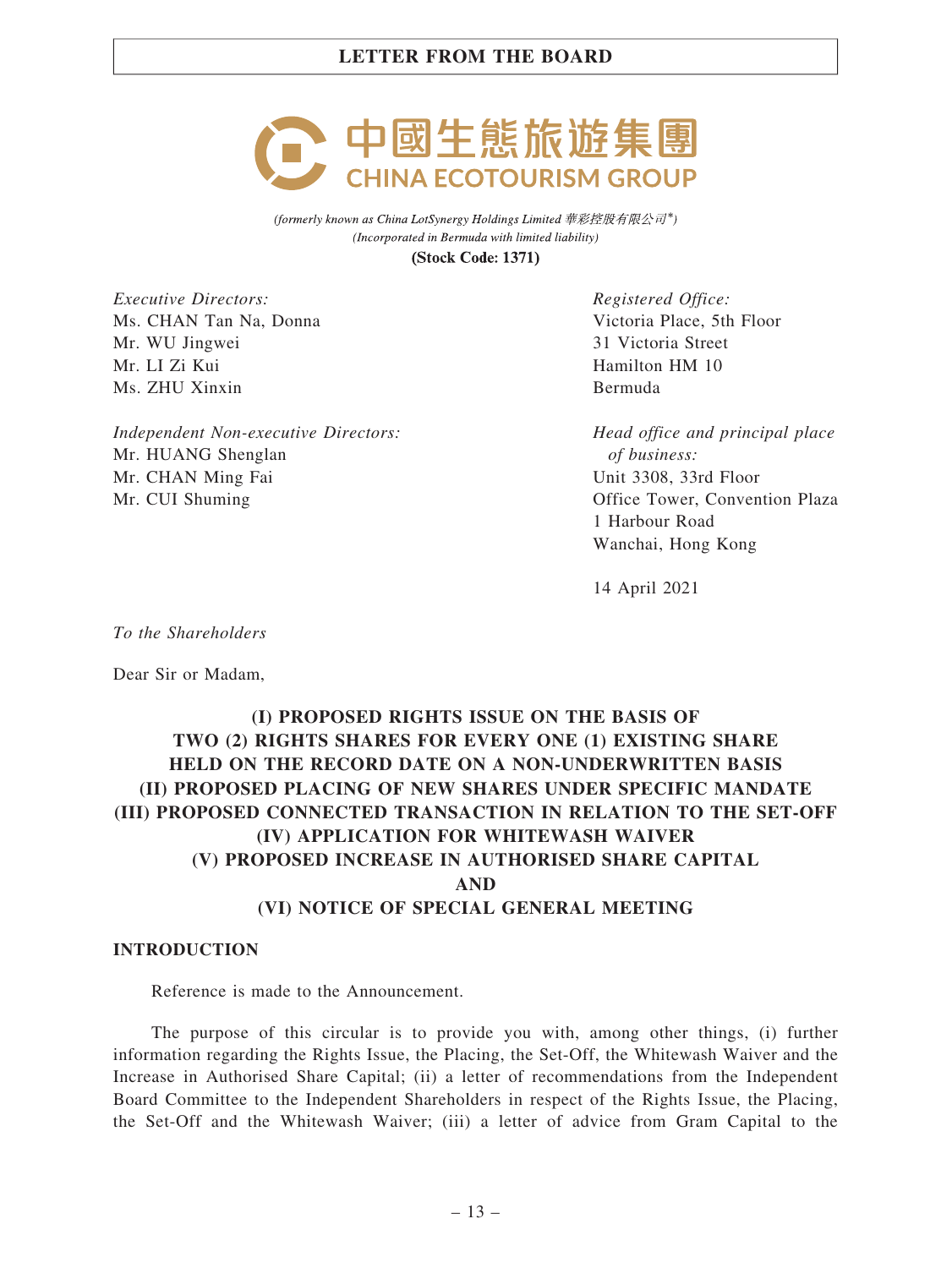Independent Board Committee and the Independent Shareholders in respect of the Rights Issue, the Set-Off and the Whitewash Waiver; (iv) other information required under the Listing Rules and the Takeovers Code; and (v) the notice of the SGM.

### PROPOSED RIGHTS ISSUE

The Board proposed to conduct the Rights Issue on the basis of two (2) Rights Shares for every one (1) existing Share held as at 5:00 p.m. on the Record Date. Set out below are the details of the Rights Issue statistics.

### Rights Issue Statistics

| Basis of the Rights Issue:                                      | Two (2) Rights Shares for every one (1) existing Share held<br>by the Shareholders as at 5:00 p.m. on the Record Date on<br>a non-underwritten basis                                                                                                                                                                                                                                                                                                                                                                                                                               |
|-----------------------------------------------------------------|------------------------------------------------------------------------------------------------------------------------------------------------------------------------------------------------------------------------------------------------------------------------------------------------------------------------------------------------------------------------------------------------------------------------------------------------------------------------------------------------------------------------------------------------------------------------------------|
| Subscription Price:                                             | HK\$0.10 per Rights Share                                                                                                                                                                                                                                                                                                                                                                                                                                                                                                                                                          |
| Number of Shares in issue as at<br>the Latest Practicable Date: | 1,029,480,733 Shares                                                                                                                                                                                                                                                                                                                                                                                                                                                                                                                                                               |
| Maximum number of Rights<br>Shares:                             | 2,058,961,466 Rights Shares (assuming there is no change<br>in the total number of issued Shares up to and including the<br>Record Date), representing (i) 200.00% of the issued share<br>capital of the Company as at the Latest Practicable Date;<br>and (ii) approximately $66.67\%$ of the issued share capital of<br>the Company as enlarged by the allotment and issue of the<br>Rights Shares upon the Rights Issue Completion; or                                                                                                                                          |
|                                                                 | 2,207,541,466 Rights Shares (assuming there is no change<br>in the total number of issued Shares up to and including the<br>Record Date other than the full exercise of conversion<br>rights under the outstanding New Option 1 Bonds on or<br>before the Record Date), representing (i) approximately<br>214.43% of the issued share capital of the Company as at<br>the Latest Practicable Date; and (ii) approximately 66.67%<br>of the issued share capital of the Company as enlarged by<br>the allotment and issue of the Rights Shares upon the<br>Rights Issue Completion. |
| Number of Rights Shares being<br>undertaken by Ms. Lau:         | 800,000,000 Rights Shares                                                                                                                                                                                                                                                                                                                                                                                                                                                                                                                                                          |
| Gross proceeds to be raised<br>from the Rights Issue:           | From approximately HK\$80.00 million to approximately<br>HK\$220.75 million                                                                                                                                                                                                                                                                                                                                                                                                                                                                                                        |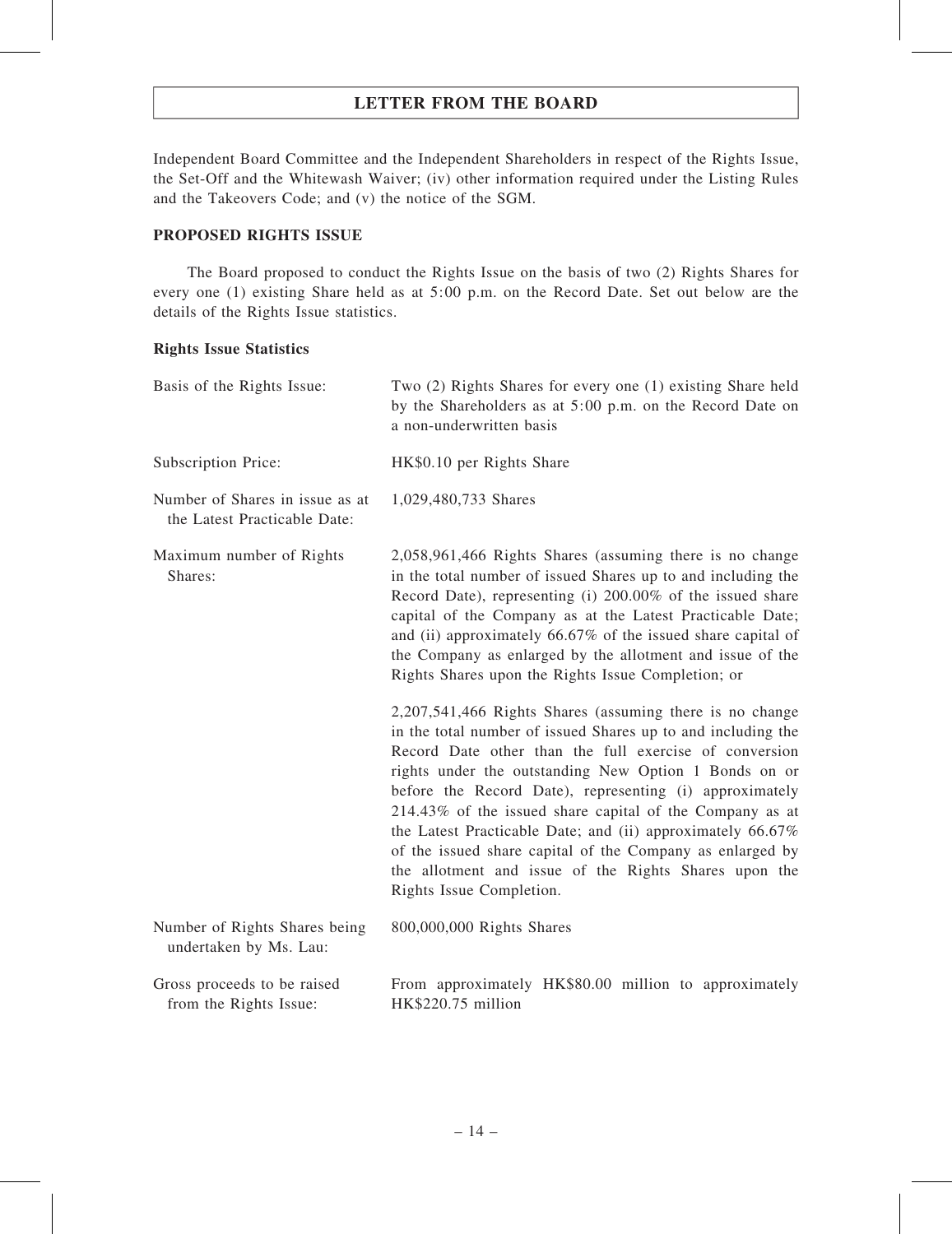Save for the outstanding New Option 1 Bonds in the principal amount of HK\$148,580,000 which are convertible into 74,290,000 Shares upon full conversion at the current conversion price of HK\$2.00, the Company has no other outstanding warrants, options or convertible securities in issue or other similar rights which confer any right to convert or exchange into or subscribe for Shares as at the Latest Practicable Date.

### The Subscription Price

The Subscription Price is HK\$0.10 per Rights Share, payable in full by a Qualifying Shareholder upon acceptance of the relevant provisional allotment of the Rights Shares and, where applicable, application for the excess Rights Shares under the Rights Issue or when a transferee of nil-paid Rights Shares applies for the Rights Shares.

The Subscription Price represents:

- (i) a discount of approximately 10.71% to the closing price of HK\$0.112 per Share as quoted on the Stock Exchange on the Latest Practicable Date;
- (ii) a discount of approximately 30.07% to the closing price of HK\$0.143 per Share as quoted on the Stock Exchange on 29 January 2021, being the date on which the Subscription Price is fixed;
- (iii) a discount of approximately 30.07% to the closing price of HK\$0.143 per Share as quoted on the Stock Exchange on the Last Trading Day;
- (iv) a discount of approximately 32.89% to the average closing price per Share as quoted on the Stock Exchange for the last five consecutive trading days up to and including the Last Trading Day of approximately HK\$0.149;
- (v) a discount of approximately 40.12% to the average closing price per Share as quoted on the Stock Exchange for the last 10 consecutive trading days up to and including the Last Trading Day of approximately HK\$0.167;
- (vi) a discount of approximately 43.18% to the average closing price per Share as quoted on the Stock Exchange for the last 30 consecutive trading days up to and including the Last Trading Day of approximately HK\$0.176;
- (vii) a discount of approximately 12.28% to the theoretical ex-entitlement price of approximately HK\$0.114 per Share based on the closing price of HK\$0.143 per Share as quoted on the Stock Exchange on the Last Trading Day and the number of Shares as enlarged by the Rights Shares;
- (viii) a theoretical dilution effect (as defined under Rule 7.27B of the Listing Rules) of approximately 23.93% represented by the theoretical diluted price of approximately HK\$0.119 to the benchmarked price of approximately HK\$0.156 per Share (as defined under Rule 7.27B of the Listing Rules, taking into account the closing price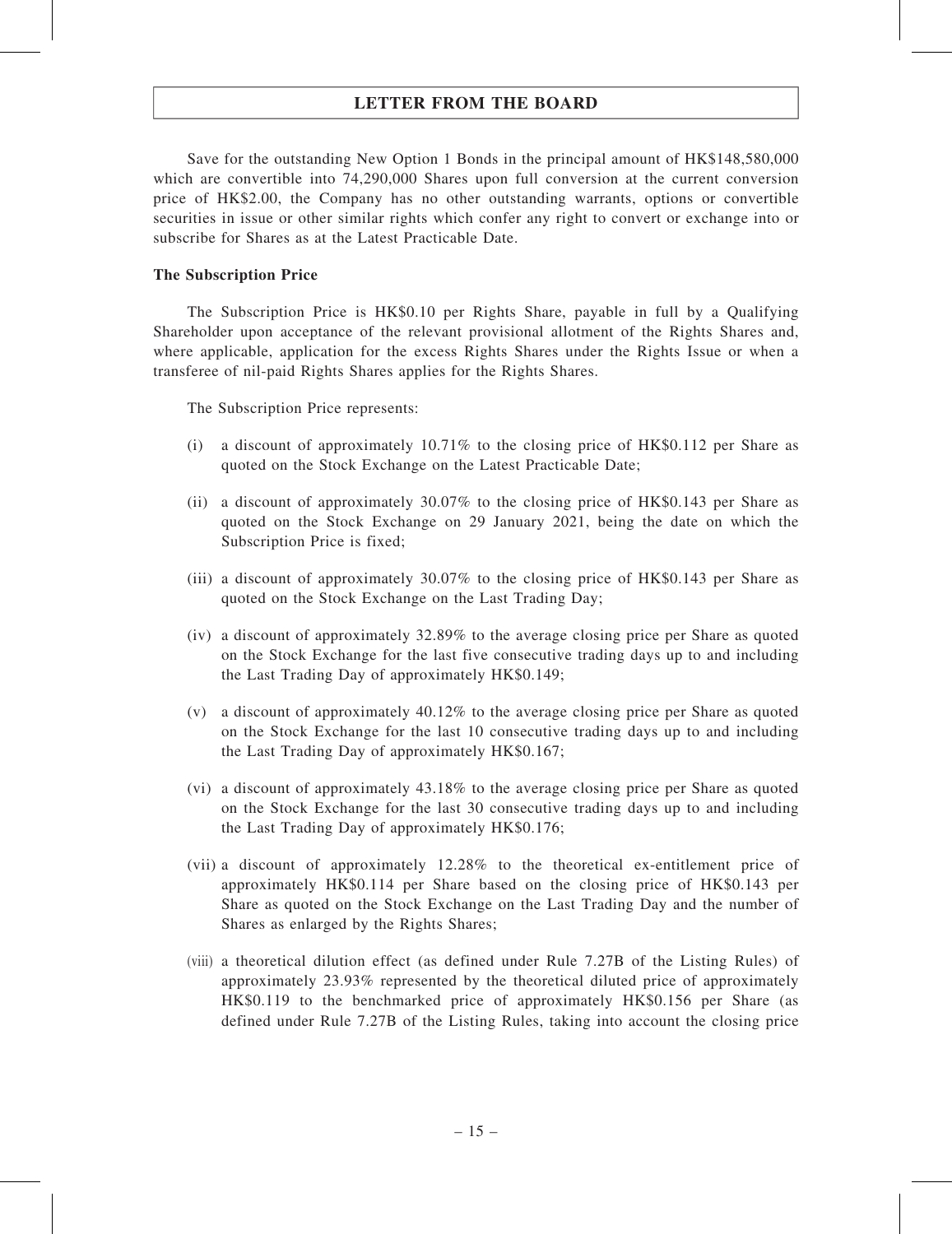on the Last Trading Day of HK\$0.143 per Share and the average closing price of the Shares as quoted on the Stock Exchange for the five consecutive trading days prior to the date on which the Subscription Price is fixed of HK\$0.156 per Share);

- $(ix)$  a discount of approximately 56.33% to the audited consolidated net asset value per Share attributable to the Shareholders as at 31 December 2019 of approximately HK\$0.229 per Share calculated based on the audited consolidated net assets of the Group attributable to the Shareholders of approximately HK\$235,583,000 as at 31 December 2019 as set out in the annual report of the Company for the year ended 31 December 2019 and 1,029,480,733 Shares in issue as at the Latest Practicable Date;
- (x) a discount of approximately 37.11% to the unaudited consolidated net asset value per Share attributable to the Shareholders as at 30 June 2020 of approximately HK\$0.159 per Share calculated based on the unaudited consolidated net assets of the Group attributable to the Shareholders of approximately HK\$164,183,000 as at 30 June 2020 as set out in the 2020 Interim Report and 1,029,480,733 Shares in issue as at the Latest Practicable Date; and
- (xi) a premium of approximately HK\$0.188 over the audited consolidated net liability value per Share attributable to the Shareholders as at 31 December 2020 of approximately HK\$0.088 per Share calculated based on the audited consolidated net liabilities of the Group attributable to the Shareholders of approximately HK\$91,058,000 as at 31 December 2020 as set out in the 2020 Annual Results Announcement and 1,029,480,733 Shares in issue as at the Latest Practicable Date.

Knight Frank Petty Limited (the independent valuer in respect of the property of the Group in Hong Kong) and Prudential Surveyors (Hong Kong) Limited (the independent valuer in respect of the property of the Group in the PRC) confirm that the valuations of the properties of the Group in Hong Kong and the PRC as at 31 December 2020 are the same as those as at 28 February 2021. As a result, no further adjustment is required to be made on the audited consolidated net liabilities of the Group attributable to the Shareholders in light of the valuations of the properties of the Group in Hong Kong and the PRC as at 28 February 2021. Please refer to Appendices III and IV to this circular for the valuation reports of the properties of the Group in Hong Kong and the PRC as at 28 February 2021, respectively.

Each Rights Share has a par value of HK\$0.025.

The aggregate par value of the Rights Shares will, depending on the level of subscription of the Rights Shares, range from HK\$20,000,000 to HK\$55,188,536.65.

### Non-underwritten basis

Subject to the fulfilment of the conditions of the Rights Issue, the Rights Issue will proceed on a non-underwritten basis irrespective of the level of acceptances of the provisionally allotted Rights Shares. In the event of an undersubscription of the Rights Issue, the size of the Rights Issue will be reduced accordingly.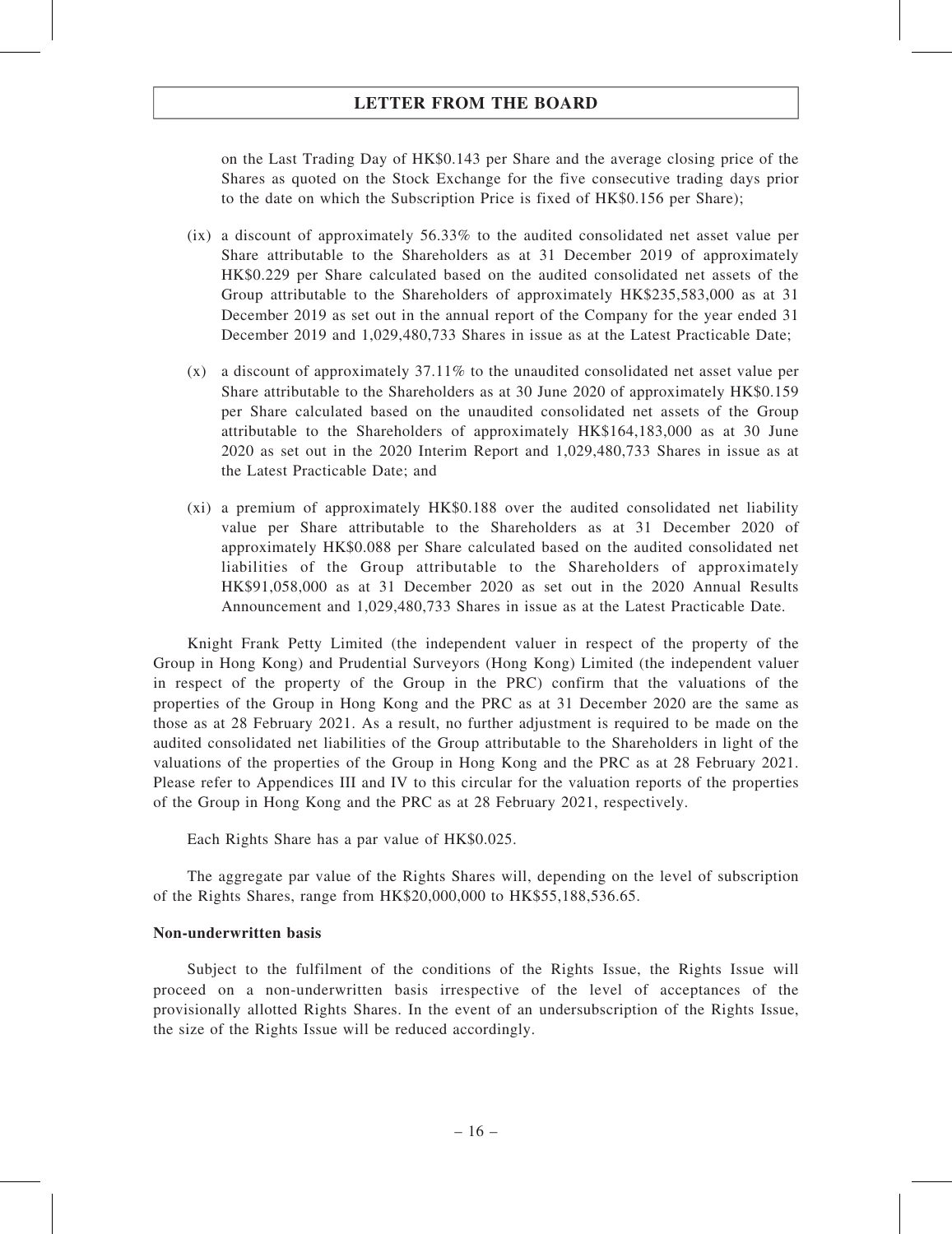The legal adviser of the Company as to Bermuda law has confirmed that there are no applicable statutory requirements under the Companies Act 1981 of Bermuda regarding minimum subscription levels in respect of the Rights Issue.

#### Overall fundraising plan of the Company

In addition to the Rights Issue, the Company also proposes to conduct the Placing to place the Untaken Shares on a best effort basis. Further details of the Placing are disclosed in the section headed ''Placing of New Shares under Specific Mandate'' of this circular.

In order to facilitate the issue of the Rights Shares and Placing Shares under the Rights Issue and the Placing, the Company proposes to increase the authorised share capital from HK\$40,000,000 to HK\$125,000,000. Further details of the Increase in Authorised Share Capital are disclosed in the section headed ''Proposed Increase in Authorised Share Capital'' of this circular.

The Rights Issue and the Placing are part and parcel of the overall fundraising plan of the Company. The terms of the Rights Issue and the Placing, including the Subscription Price and the Placing Price, were determined by the Board with reference to (i) the prevailing market conditions for the Group's principal business; (ii) the prevailing market prices of the Shares; (iii) the current financial position of the Group; and (iv) the funding and liquidity requirements of the Group as detailed in the section headed ''Reasons for the Rights Issue, the Placing and the Set-Off and the Use of proceeds'' in this circular.

In determining the Subscription Price, the Board has considered in particular (i) the recent and general downward trend of the market price of the Shares in January 2021 (from the highest of approximately HK\$0.217 per Share to the lowest of approximately HK\$0.139 prior to the Last Trading Day) and the low trading volume and infrequent trading of the Shares; (ii) the loss-making position of the Group for the recent years; (iii) the net current liabilities of the Group as at 31 December 2020 and 31 December 2019; (iv) the adverse effect of the COVID‐ 19 pandemic on the Chinese lottery market and policy adjustments of the Chinese government which resulted in the deterioration of the business performance of the Group; and (v) the pressing financial needs of the Group in the near-term. The Chinese lottery market was severely hard-hit in 2020 by (i) the continuing prohibition of online and telephone lottery tickets sales; (ii) the suspension of video lottery sales in 2020; (iii) the implementation of policies by the PRC government which tightened the regulation of high frequency games and single match games and emphasised public welfare and social responsibility of the State's lottery; and (iv) the outbreak of COVID-19 which, among others, resulted in global football and basketball tournaments being suspended, thereby heavily affecting the performance of the Chinese sports lottery market. The Chinese lottery market experienced the longest market closure in its recent history, with a 49-day suspension of all operation of physical lottery stores from the end of January 2020 and lottery sales in China plummeted by approximately 21% year-on-year in 2020, thereby affecting the business performance of the Group. Although the Subscription Price represents a significant discount to the benchmarked price of approximately HK\$0.156 per Share (as defined under Rule 7.27B of the Listing Rules) and net asset value of the Company per Share as at 30 June 2020, the Directors (including the independent nonexecutive Directors, whose opinion is set forth in the ''Letter from the Independent Board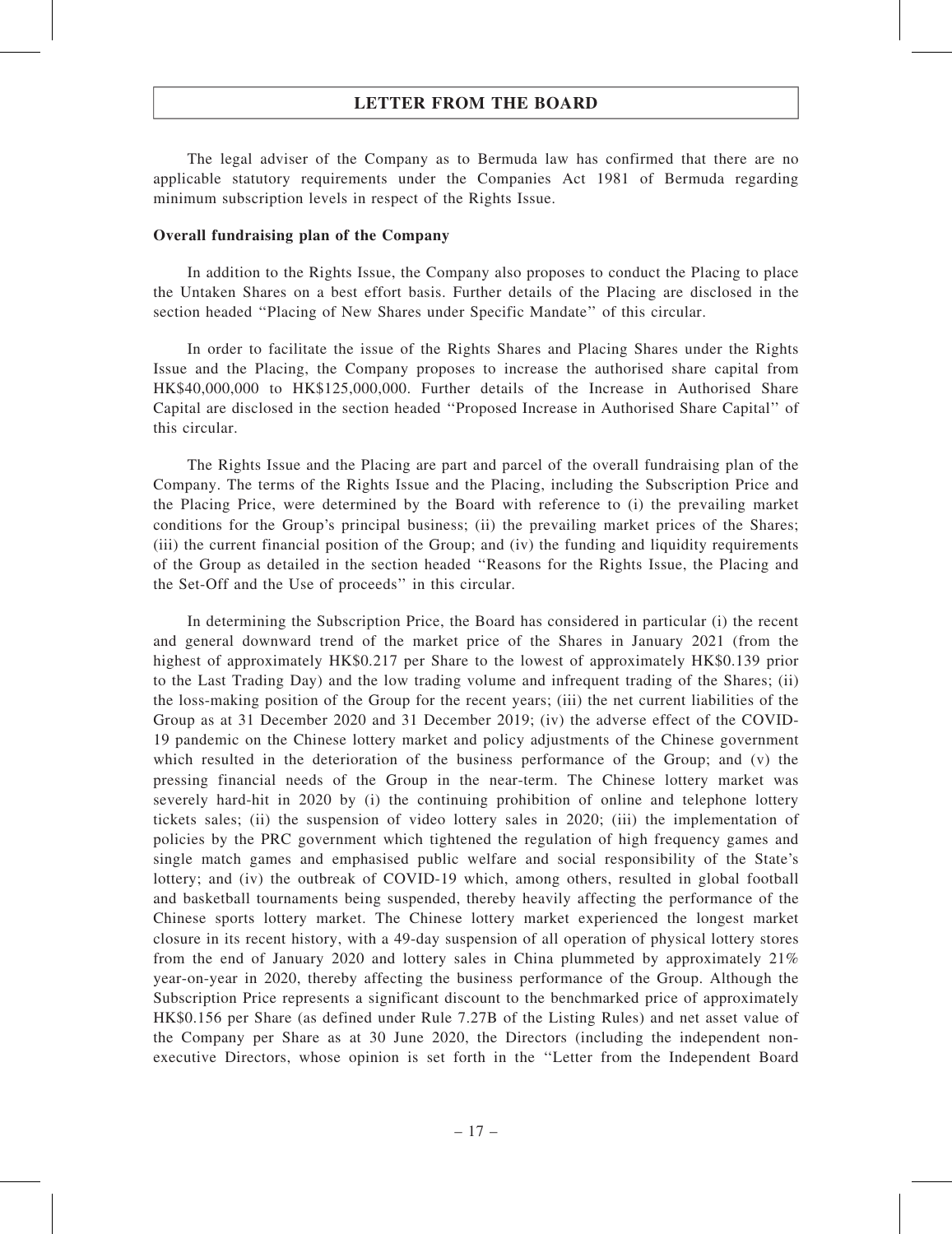Committee'' in this circular after taking into account the advice of Gram Capital) consider that, in view of the prevailing market conditions and other factors as described above, setting the Subscription Price at such a significant discount would help attract the Qualifying Shareholders to participate in the Rights Issue and invest in the Company so as to enable the Company to raise the funds required. Therefore, the Directors (excluding Ms. Chan, who abstained from voting but including members of the Independent Board Committee, whose opinion is set forth in the ''Letter from the Independent Board Committee'' in this circular after taking into account the advice of Gram Capital) consider that the terms of the Rights Issue, including the Subscription Price, are fair, reasonable and in the interests of the Company and the Shareholders (including the Independent Shareholders) as a whole.

### Conditions of the Rights Issue

The Rights Issue is conditional on each of the following conditions being fulfilled:

- (i) the grant by the Executive of the Whitewash Waiver on or before the Posting Date and such Whitewash Waiver not having been subsequently revoked or withdrawn;
- (ii) the passing by more than 50% of the votes cast by the Independent Shareholders by way of poll of all necessary resolutions to be proposed at the SGM for the transactions contemplated under the Rights Issue to be effective in compliance with the Listing Rules and the Takeovers Code, including but not limited to approving, confirming and/or ratifying (as the case may be):
	- (a) the Rights Issue, including the allotment and issue of the Rights Shares in their nil- paid and fully paid forms; and
	- (b) the Set-Off;
- (iii) the passing by at least 75% of the votes that are cast by the Independent Shareholders by way of poll of all necessary resolutions to be proposed at the SGM for the Whitewash Waiver;
- (iv) the passing by the Shareholders of all necessary resolutions to be proposed at the SGM for the Increase in Authorised Share Capital;
- (v) the issue by the Stock Exchange of a certificate authorising the registration of, and the registration with the Companies Registry, respectively, of one copy of each of the Prospectus Documents not later than the Posting Date and otherwise in compliance with the Listing Rules and the Companies (WUMP) Ordinance;
- (vi) the posting of the Prospectus Documents to the Qualifying Shareholders and the posting of the Prospectus bearing a ''For Information Only'' stamp to the Non-Qualifying Shareholders, if any, for information purpose only on or before the Posting Date;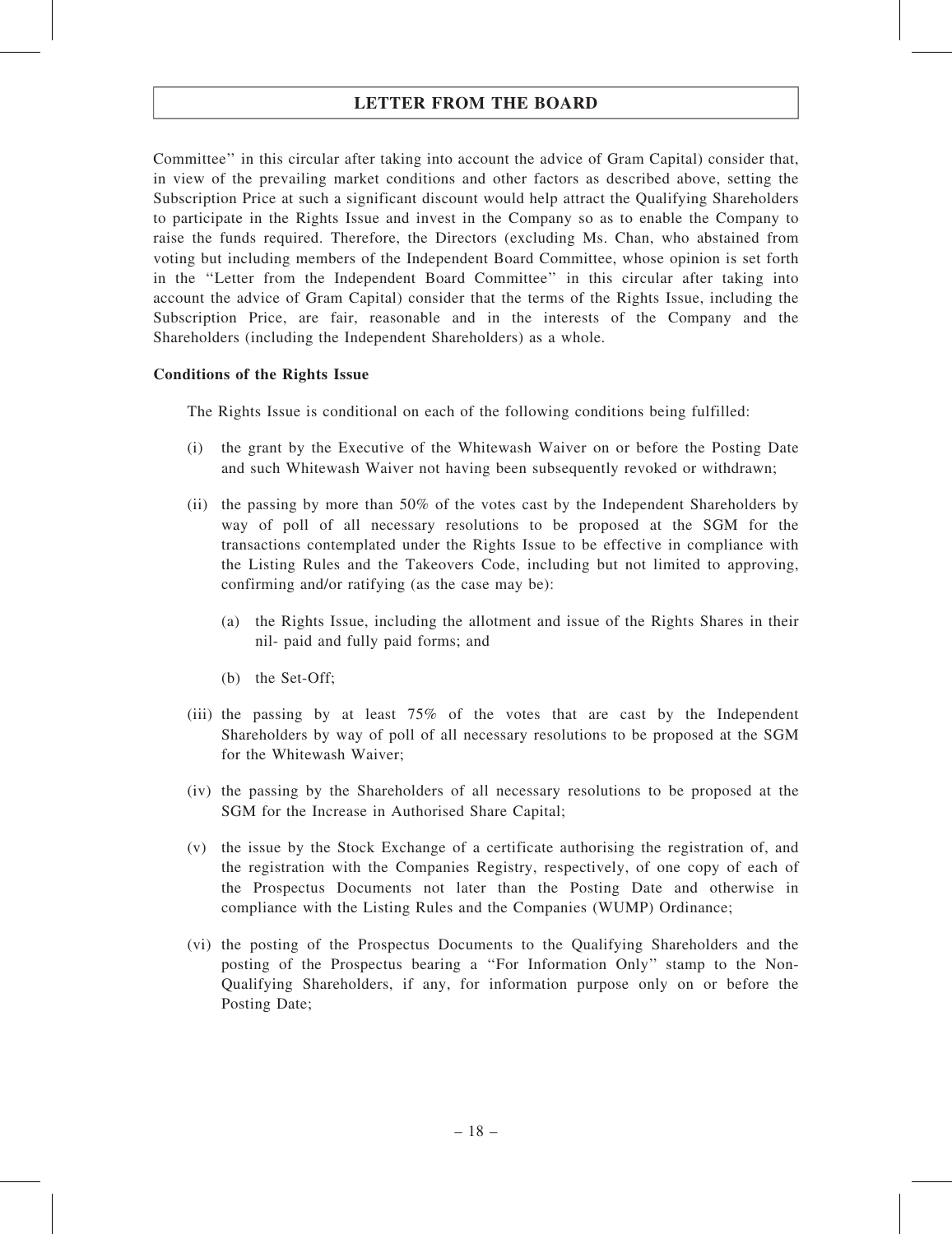- (vii) the grant by the Listing Committee of the Stock Exchange of the approval for the listing of, and permission to deal in, the Rights Shares in their nil-paid and fully paid forms (subject to customary conditions) and such approval not having been withdrawn or revoked;
- (viii) the compliance by Ms. Lau with her obligations under the Irrevocable Undertaking prior to the Latest Time for Acceptance and the Irrevocable Undertaking remaining in full force and effect; and
- (ix) the compliance with any other mandatory requirements under the applicable laws and regulations of Hong Kong and Bermuda.

The conditions are incapable of being waived. If any of the above conditions is not satisfied at or prior to the respective time stipulated therein or 4:00 p.m. on the Rights Issue Settlement Date (as the case may be), the Rights Issue will not proceed.

As at the Latest Practicable Date, none of conditions (i) to (viii) above has been fulfilled, and in respect of condition (ix) above, the Directors were not aware of any other mandatory requirements under the applicable laws and regulations of Hong Kong and Bermuda in relation to the Rights Issue which have to be complied with.

#### Status of the Rights Shares

The Rights Shares, when issued and fully paid, will be free from all liens, charges, encumbrances and third-party rights, interests or claims of any nature whatsoever and shall rank pari passu in all respects with the Shares then in issue, including as to the right to receive all dividends and distributions which may be declared, made or paid on or after the date of allotment of the Rights Shares.

#### Qualifying Shareholders and Non-Qualifying Shareholders

To qualify for the Rights Issue, a Shareholder must be registered as a member of the Company on the Record Date and a Qualifying Shareholder.

In order for the transferees to be registered as members of the Company by 5:00 p.m. on the Record Date, all transfers of Shares (together with the relevant share certificates and instruments of transfer) must be lodged with the Registrar, Computershare Hong Kong Investor Services Limited, at Shops 1712–1716, 17th Floor, Hopewell Centre, 183 Queen's Road East, Hong Kong, by 4:30 p.m. on Thursday, 13 May 2021.

#### Basis of provisional allotment

Under the Rights Issue, the basis of the provisional allotment shall be two (2) Rights Shares (in nil-paid form) for every one (1) existing Share held by the Qualifying Shareholders as at 5:00 p.m. on the Record Date.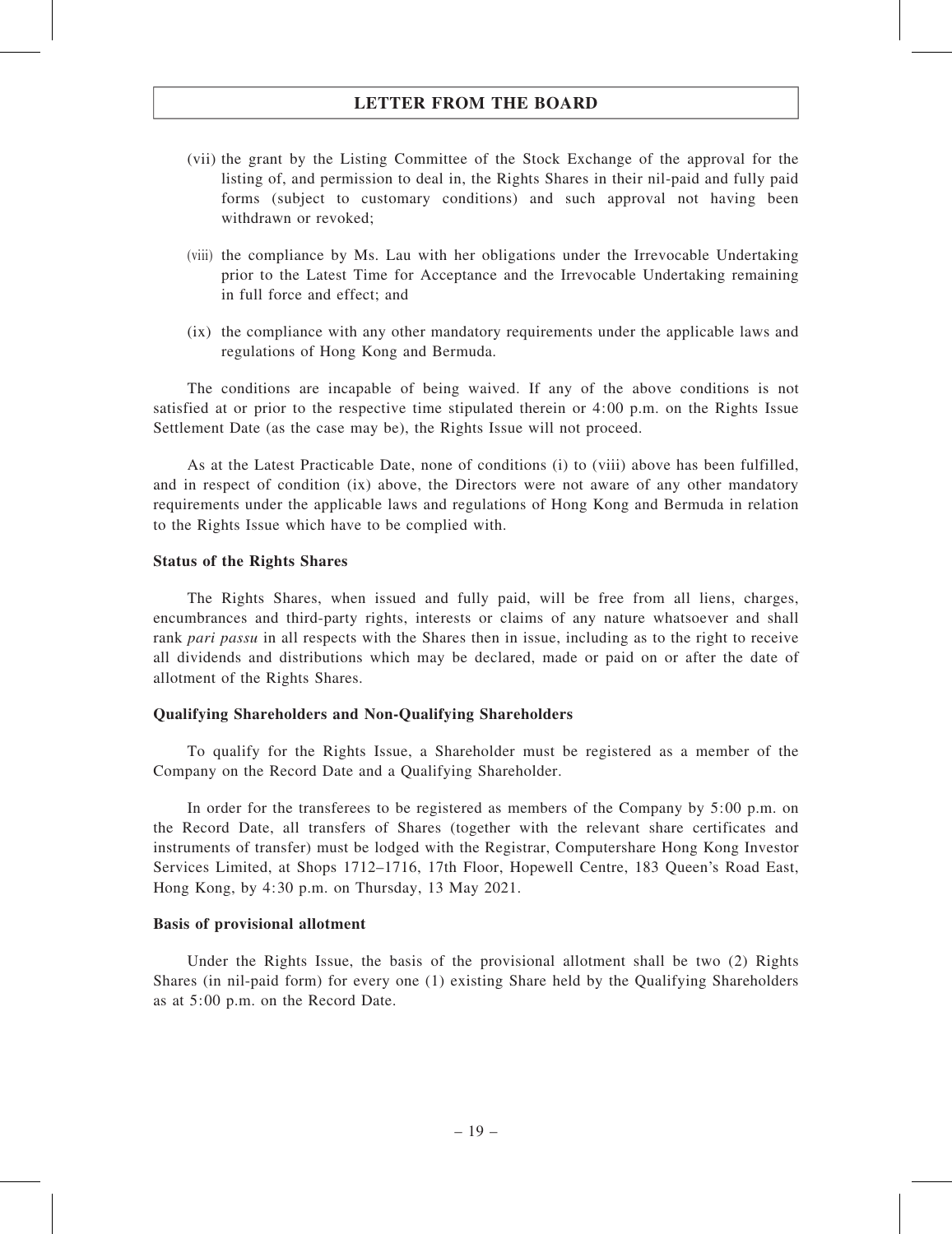#### Fractional entitlements to the Rights Shares

On the basis of the provisional allotment of two (2) Rights Shares for every one (1) existing Share held on the Record Date, no fractional entitlements to the Rights Shares will arise under the Rights Issue. No odd lot matching services will be provided by the Company in respect of the Rights Shares.

Application for all or any part of a Qualifying Shareholder's provisional allotment of Rights Shares should be made by completing the PAL and lodging the same with a remittance for the Rights Shares being applied for with the Registrar at or before the Latest Time for Acceptance (i.e. 4:00 p.m. on Friday, 4 June 2021).

#### Rights of Overseas Shareholders

As at the Latest Practicable Date, based on the register of members of the Company, the Overseas Shareholders were as follows:

| Jurisdiction of the registered address | <b>Number</b>       | <b>Number</b>  |
|----------------------------------------|---------------------|----------------|
|                                        | of Overseas         |                |
| of the Overseas Shareholders           | <b>Shareholders</b> | of Shares held |
| Australia                              | 6                   | 3,591          |
| <b>PRC</b>                             | 2                   | 7,593,164      |
| United Kingdom                         | 5                   | 1,265          |
| India                                  | 2                   | 340            |
| Singapore                              | 1,288               | 703,238        |

The Prospectus Documents are not intended to be registered or filed under the applicable securities legislation of any jurisdiction other than Hong Kong. Overseas Shareholders may not be eligible to take part in the Rights Issue as explained below.

The Company has, in compliance with Rule 13.36(2)(a) of the Listing Rules, made reasonable enquiries of the legal requirements regarding the feasibility of extending the Rights Issue to the Overseas Shareholders. Based on the legal advice from the legal advisers as to the laws of Australia, the PRC, the United Kingdom, India and Singapore and having considered the circumstances, the Directors are of the view that it is necessary or expedient not to offer the Rights Shares (in their nil-paid and fully paid forms) to Overseas Shareholders with registered addresses in PRC due to the time and costs involved in the registration or filing of the Prospectus Documents and/or approval required by the relevant authorities in the PRC and/ or additional steps the Company and/or Overseas Shareholders need to take to comply with the local legal requirements and/or other requirements to be satisfied in order to comply with relevant local legal or regulatory requirements in the PRC.

Thus, for the purposes of the Rights Issue, the Non-Qualifying Shareholders are (i) any Shareholder(s) whose name(s) appeared in the register of members of the Company at the close of business on the Record Date and whose address(es) as shown on such register is/are in the PRC and (ii) any Shareholder(s) or Beneficial Owner(s) at that time who is/are otherwise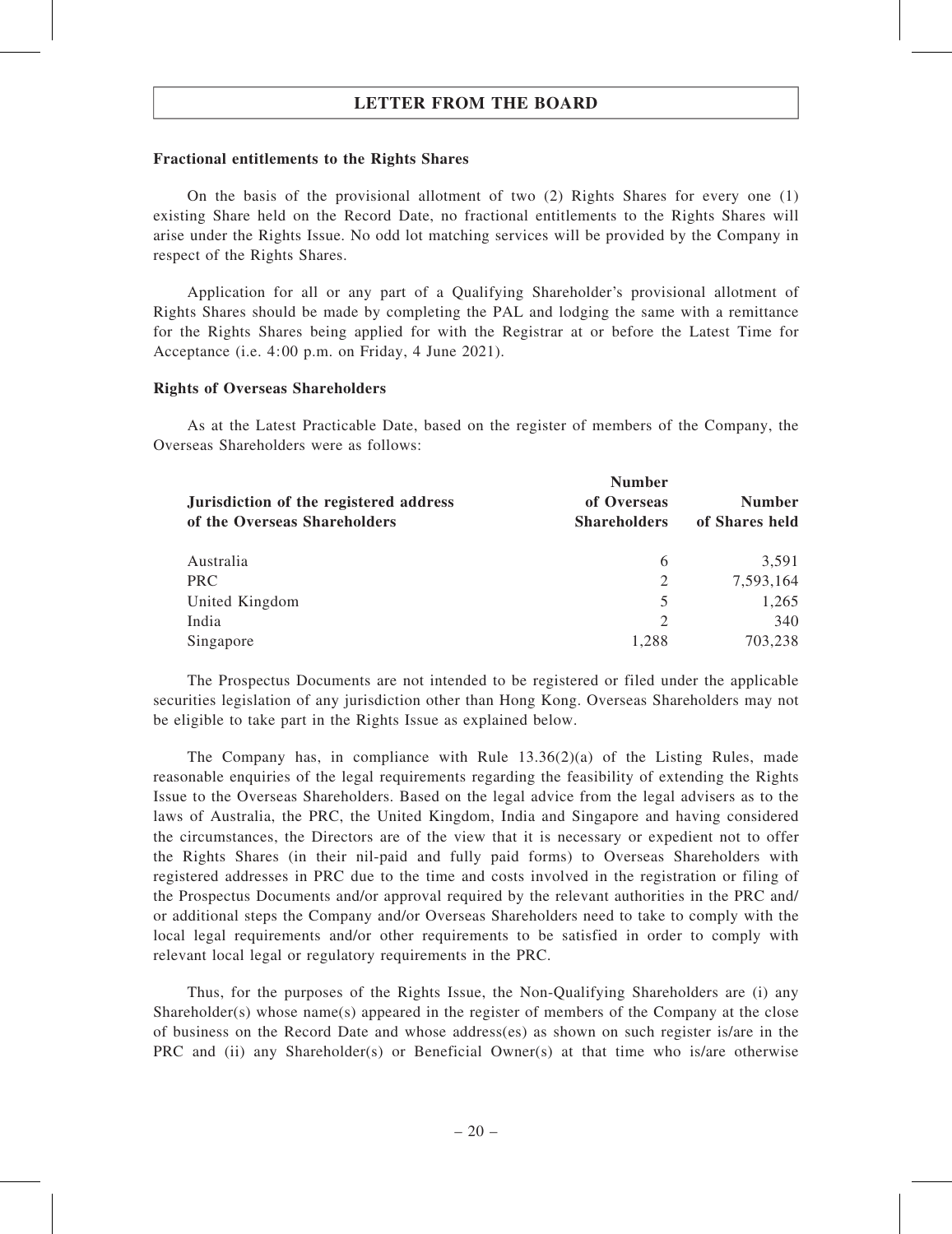known by the Company to be residents in the PRC (and, as applicable and to the extent of any such Beneficial Owner's interests, the Shareholder(s) in whose name(s) such Beneficial Owner's Shares are registered).

The Company will send copies of the Prospectus to the Non-Qualifying Shareholders for their information only, but will not send PALs or EAFs to them. The Non-Qualifying Shareholders will not be entitled to any provisional allotment under the Rights Issue. The relevant Rights Shares which would otherwise have been available to the Non-Qualifying Shareholders will form the Rights Shares available for excess applications.

Arrangements will be made for the Rights Shares which would otherwise have been provisionally allotted to the Non-Qualifying Shareholders, had they been Qualifying Shareholders, to be sold in the market in their nil-paid form as soon as practicable after dealings in the Rights Shares in their nil-paid form commence and before dealings in the Rights Shares in their nil-paid form end, if a premium (net of expenses) can be obtained. The proceeds of such sale, less expenses and stamp duty, of more than HK\$100 will be paid to the Non-Qualifying Shareholders pro rata to their shareholdings held on the Record Date. In light of administrative costs, the Company will retain individual amounts of HK\$100 or less for its own benefit. Any unsold entitlements of the Non-Qualifying Shareholders, and any Rights Shares provisionally allotted but not accepted by the Qualifying Shareholders or otherwise subscribed for by renouncees and transferees of nil-paid Rights Shares, will be made available for excess applications by the Qualifying Shareholders under the EAF(s).

Overseas Shareholders should note that they may or may not be entitled to participate in the Rights Issue, subject to the results of the enquiries to be made by the Company. The Company reserves the right to treat as invalid any acceptances of, or applications for, the Rights Shares where it believes that such acceptance or application would violate the applicable securities or other laws or regulations of any territory or jurisdiction. Accordingly, Overseas Shareholders should exercise caution when dealing in the Shares, and if they are in any doubt about their position, they should consult their own professional advisers.

#### Application for excess Rights Shares

Qualifying Shareholders shall be entitled to, by way of excess application, apply for the excess Rights Shares, which comprise (i) any unsold entitlements to the Rights Shares of the Non-Qualifying Shareholders; and (ii) any nil-paid Rights Shares provisionally allotted but not accepted by the Qualifying Shareholders or otherwise not subscribed for by renouncees or transferees of nil-paid Rights Shares.

Applications for the excess Rights Shares can be made by Qualifying Shareholders by completing an EAF and lodging the same with a separate remittance for the full amount payable for the excess Rights Shares being applied for, with the Registrar.

The Directors will allocate any excess Rights Shares (including where the aggregate number of Rights Shares available for excess application is less than the aggregate number of excess Rights Shares applied for through EAFs) at their discretion on a fair and equitable basis in accordance with the principle that the excess Rights Shares will be allocated to the Qualifying Shareholders who have applied for them on a pro-rata basis with reference to the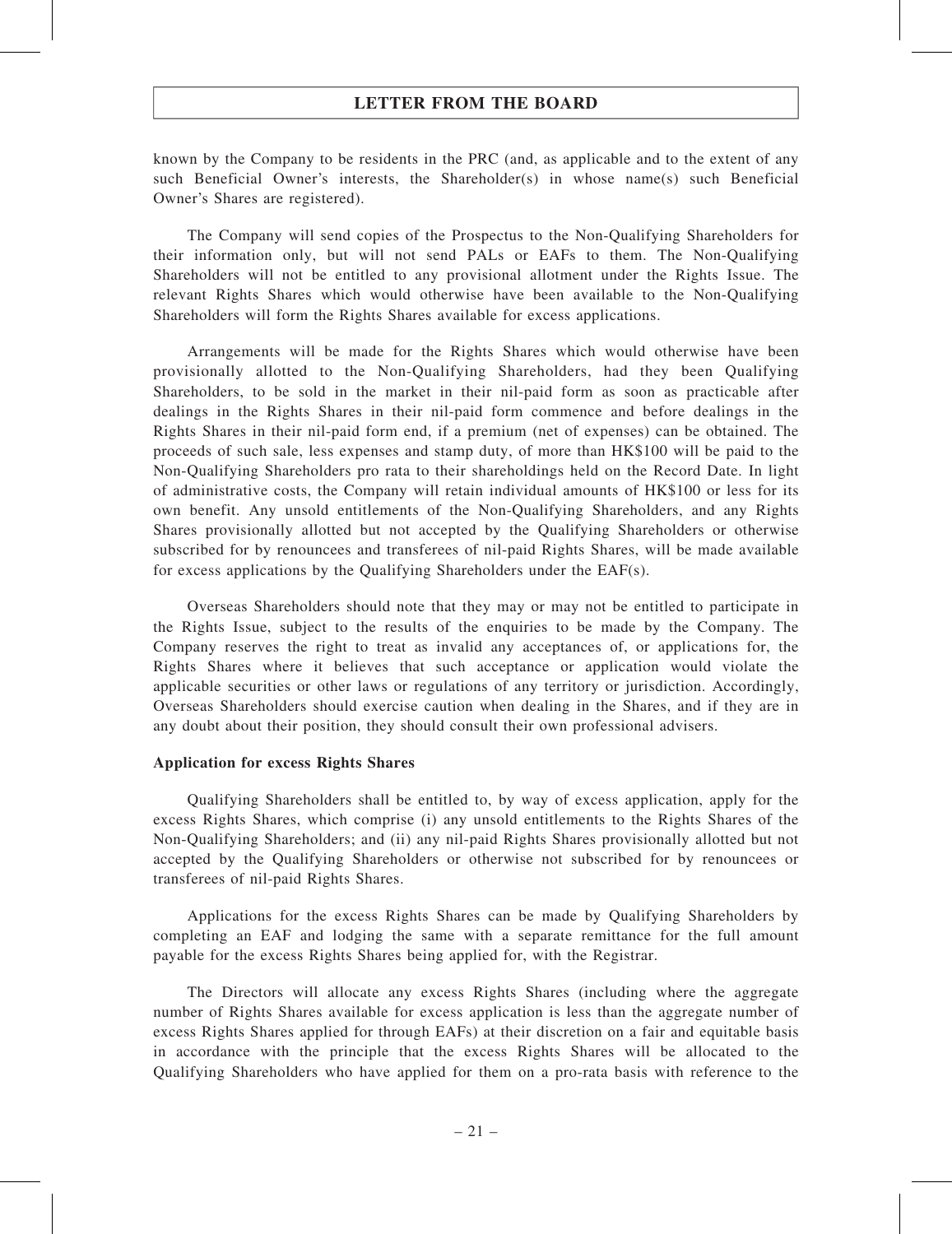number of excess Rights Shares applied for, but no reference will be made to the Rights Shares subscribed through applications by PALs and no preference will be given to topping- up odd lot holdings to whole board lot holdings.

If the aggregate number of Rights Shares available for excess application is greater than the aggregate number of excess Rights Shares applied for through EAFs, the Directors will allocate in full to each Qualifying Shareholder the number of excess Rights Shares applied for under the EAFs.

In the event that the Board notes unusual patterns of excess applications and has reason to believe that any excess application may have been made with the intention to abuse the mechanism, such application(s) for excess Rights Shares may be rejected at the sole discretion of the Board.

Investors with their Shares held by a nominee (or which are held in CCASS) should note that the Directors will regard the nominee (including HKSCC Nominees Limited) as a single Shareholder according to the register of members of the Company. Accordingly, investors whose Shares are registered in the name of a nominee (or which are held in CCASS) should note that the above arrangement for allocation of excess Rights Shares will not be extended to them individually. Beneficial owners with their Shares held by a nominee (or which are held in CCASS) are advised to consider whether they would like to arrange for the registration of the relevant Shares in their own names prior to 4:30 p.m. on Thursday, 13 May 2021. If so, they must lodge all necessary documents with the Registrar, Computershare Hong Kong Investor Services Limited at Shops 1712–1716, 17th Floor, Hopewell Centre, 183 Queen's Road East, Wanchai, Hong Kong for completion of the relevant registration by 4:30 p.m. on Thursday, 13 May 2021. The register of members of the Company will be closed from Friday, 14 May 2021 to Thursday, 20 May 2021 (both days inclusive).

#### Share certificates and refund cheques for the Rights Shares

Subject to fulfilment of the conditions, and the proceeding, of the Rights Issue, share certificates for the fully-paid Rights Shares are expected to be posted by Friday, 11 June 2021 to those entitled to them at their registered addresses by ordinary post at their own risk. Refund cheques in respect of wholly or partially unsuccessful applications for excess Rights Shares (if any) are expected to be despatched on or before Friday, 11 June 2021 to the applicants at their registered addresses by ordinary post at their own risk.

#### Application for listing and dealing arrangements of the Rights Shares

The Company will apply to the Listing Committee of the Stock Exchange for the listing of, and permission to deal in, the Rights Shares in both their nil-paid and fully-paid forms on the Stock Exchange.

Dealings in the Rights Shares in both their nil-paid and fully-paid forms will be subject to the payment of stamp duty, Stock Exchange trading fee, transaction levy, investor compensation levy and other applicable fees and charges in Hong Kong.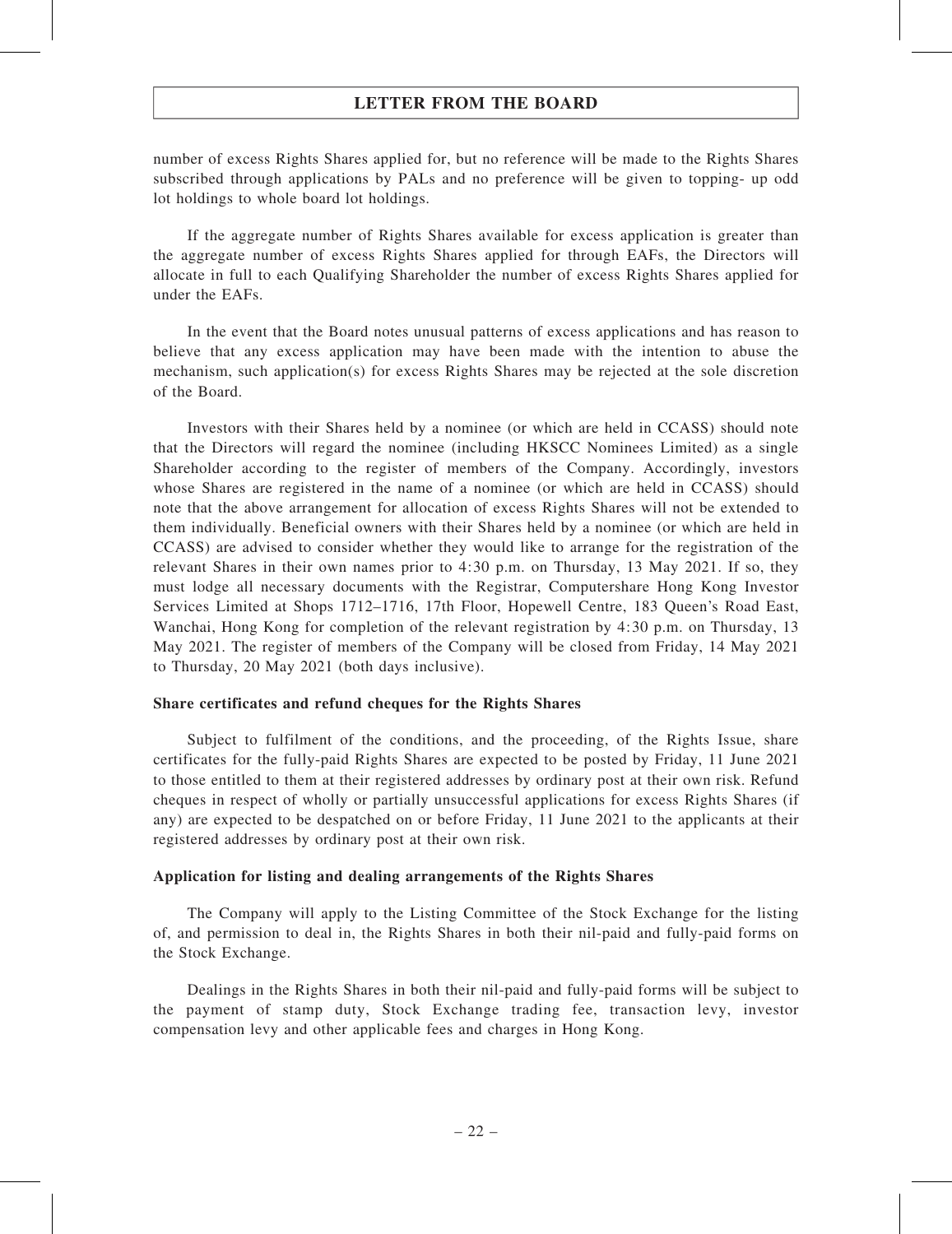#### Rights Shares will be eligible for admission into CCASS

Subject to the granting of the listing of, and permission to deal in, the Rights Shares in both their nil-paid and fully-paid forms on the Stock Exchange, the Rights Shares in both their nil-paid and fully-paid forms will be accepted as eligible securities by HKSCC for deposit, clearance and settlement in CCASS with effect from the commencement date of dealings in the Rights Shares in both their nil-paid and fully-paid forms on the Stock Exchange or such other dates as may be determined by HKSCC. Settlement of transactions between participants of the Stock Exchange on any trading day is required to take place in CCASS on the second trading day thereafter.

All activities under CCASS are subject to the General Rules of CCASS and CCASS Operational Procedures in effect from time to time. Shareholders should seek advice from their stock brokers or other professional advisers for details of those settlement arrangements and how such arrangements will affect their rights and interests.

### Taxation

Shareholders are advised to consult their professional advisers if they are in doubt as to the taxation implications of the receipt, purchase, holding, exercising their rights in, disposing of or dealing in the nil-paid Rights Shares or the fully-paid Rights Shares and, regarding the Non-Qualifying Shareholders, their receipt of the net proceeds, if any, from sale of the nil-paid Rights Shares on their behalf. It is emphasised that none of the Company, its Directors or any other parties involved in the Rights Issue accepts responsibility for any tax effects or liabilities of any person resulting from the purchase, holding or disposal of, or dealing in, the Rights Share in both their nil-paid and fully-paid forms.

### THE IRREVOCABLE UNDERTAKING BY MS. LAU

As at the Latest Practicable Date, Ms. Lau was the beneficial owner of a total of 91,509,437 Shares, representing approximately 8.89% of the total number of issued Shares.

Ms. Lau gave the Irrevocable Undertaking in favour of the Company in connection with the Rights Issue. Pursuant to the Irrevocable Undertaking, Ms. Lau has irrevocably undertaken to the Company that, among other things, (i) subject to the Company despatching the Prospectus Documents to the Qualifying Shareholders and the Whitewash Waiver having been granted by the Executive prior to the Posting Date and not been revoked or withdrawn, she shall accept and pay for, or procure the acceptance and payment for, all the Entitlement Shares provisionally allotted to her; (ii) she shall remain to be the beneficial owner of 91,509,437 Shares on the Record Date; and (iii) she shall not, and shall procure her nominees not to, acquire any further Shares on or before the Record Date.

In addition, Ms. Lau has irrevocably undertaken to the Company to, among other things:

(i) promptly (and in any event prior to the Posting Date) apply to the Executive for the Whitewash Waiver; and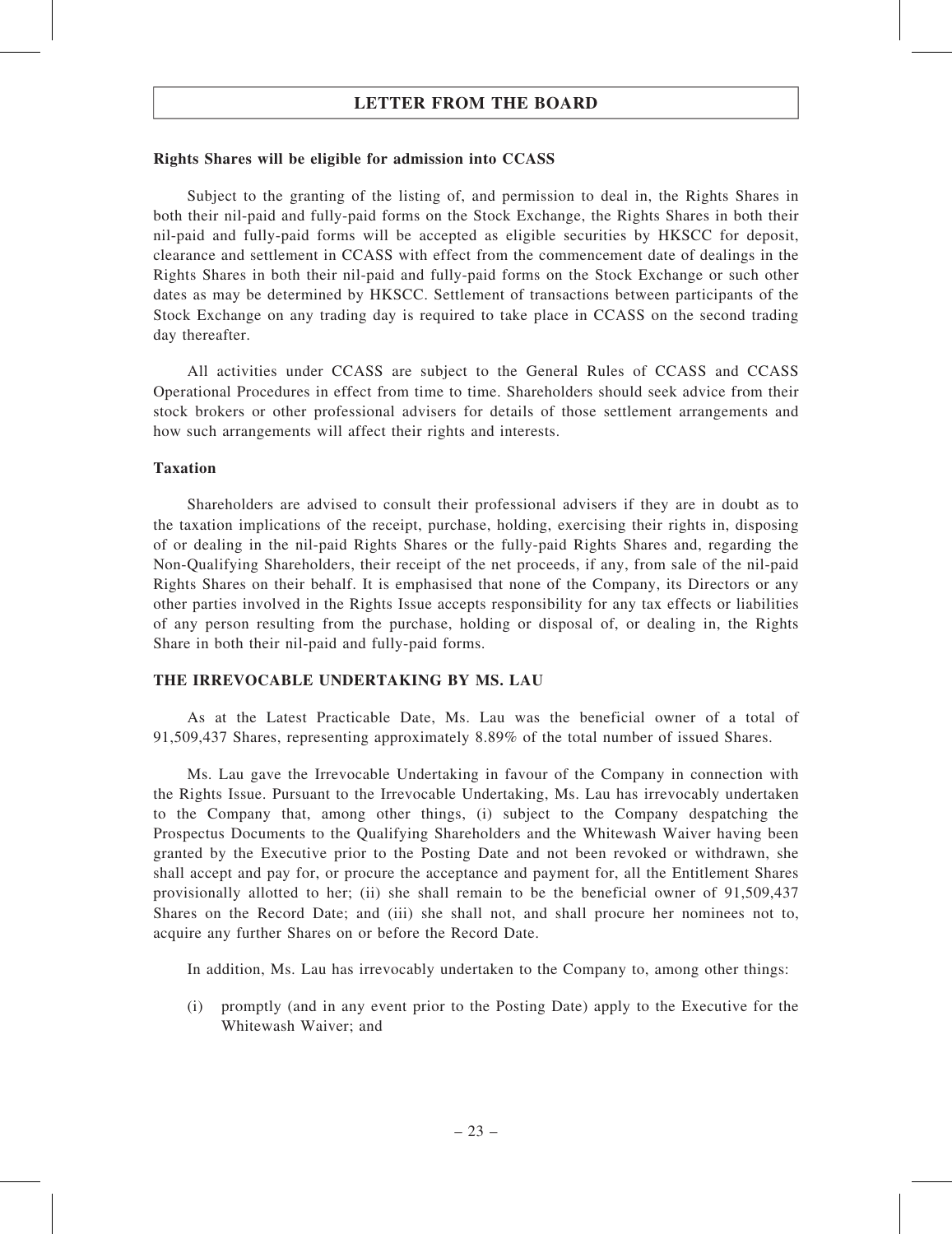(ii) subject to the Company despatching the Prospectus Documents to the Qualifying Shareholders and the Whitewash Waiver having been granted by the Executive prior to the Posting Date and not been revoked or withdrawn, she shall, at or before the Latest Time for Acceptance, apply and pay for, or procure the application and payment for, no less than 616,981,126 excess Rights Shares, which represents the difference between (1) the Undertaken Shares; and (2) all Entitlement Shares provisionally allotted to her, and no more than such number of excess Rights Shares which represents the difference between (1) the maximum number of Rights Shares available for subscription under the Rights Issue; and (2) all Entitlement Shares provisionally allotted to her.

Assuming there is no change in the total number of issued Shares from the Latest Practicable Date up to and including the Record Date, the maximum number of excess Rights Shares which Ms. Lau may apply for shall be 1,875,942,592 Rights Shares.

Assuming there is no change in the total number of issued Shares from the Latest Practicable Date up to and including the Record Date other than the full exercise of conversion rights under the outstanding New Option 1 Bonds on or before the Record Date, the maximum number of excess Rights Shares which Ms. Lau may apply for shall be 2,024,522,592 Rights Shares.

Save for Ms. Lau, no Shareholder has undertaken with the Company to take up his/her/its provisional allotment in full or in part in connection with the Rights Issue.

### PLACING OF NEW SHARES UNDER SPECIFIC MANDATE

On 16 February 2021 (after trading hours), the Company and the Placing Agent entered into the Placing Agreement, pursuant to which the Company conditionally appointed the Placing Agent and the Placing Agent conditionally agreed to act as the placing agent for the Company to procure, on a best effort basis, placees to subscribe for the Placing Shares (i.e. the Untaken Shares during the Rights Issue) at the Placing Price of HK\$0.10 per Placing Share on the terms and subject to the conditions set out in the Placing Agreement. Under the terms of the Placing Agreement, if all the Rights Shares are already fully taken up in the Rights Issue whether through the PAL(s) or EAF(s), the Placing will not proceed.

### Placing Agreement

The principal terms of the Placing Agreement are summarised below:

Placing Agent : Cornerstone Securities Limited, a corporation licensed under the SFO to carry out Type 1 (dealing in securities) and Type 4 (advising on securities) regulated activities. The Placing Agent confirms that it and its ultimate beneficial owner(s) are Independent Third Parties and independent from, and not acting in concert with, Ms. Lau.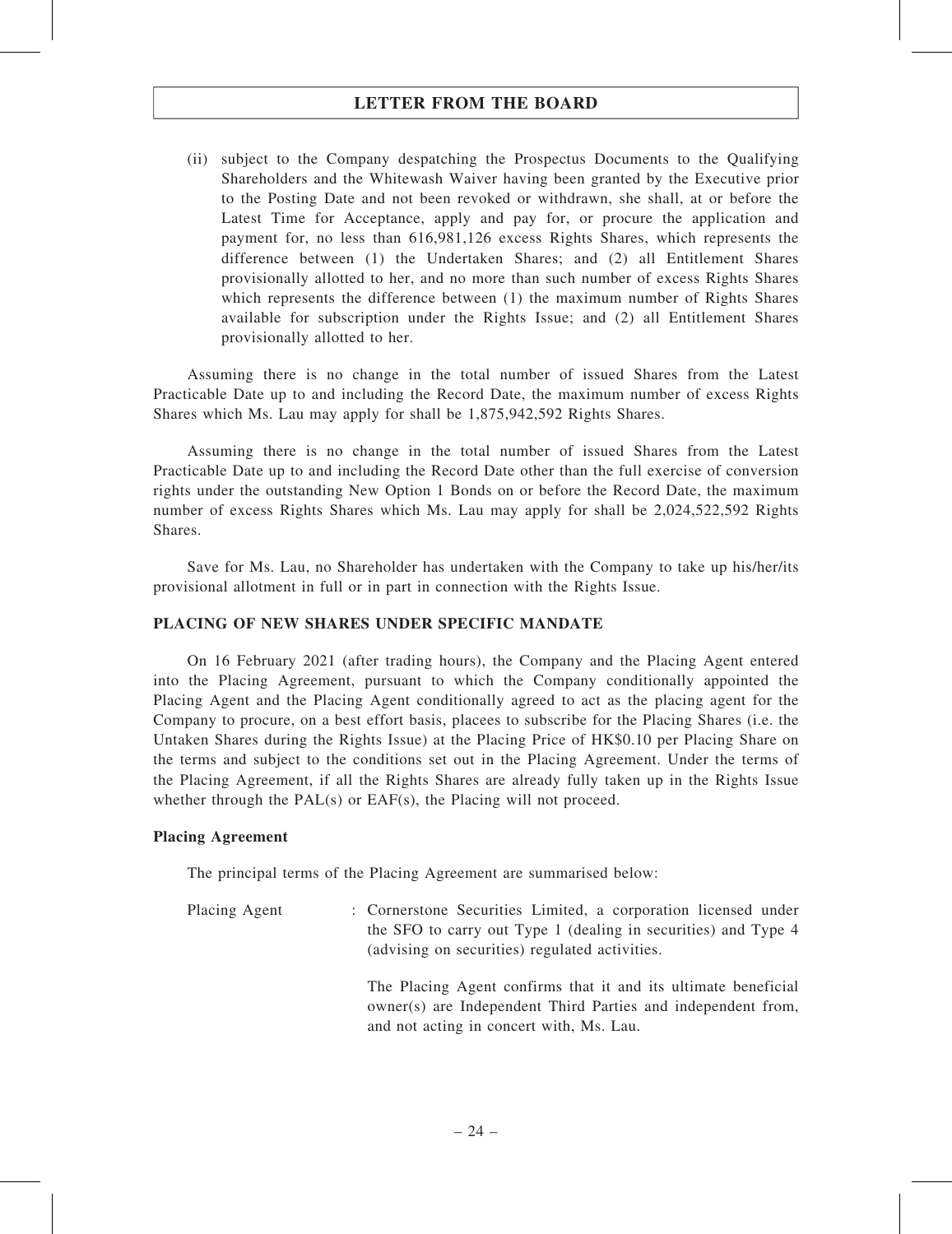| Placing commission | $\therefore$ 1.0% of the gross proceeds from the subscription of the Placing<br>Shares actually placed by the Placing Agent under the Placing<br>Agreement.                                                                                                                                                                                                                                                                                                                                                                                                                                                                    |
|--------------------|--------------------------------------------------------------------------------------------------------------------------------------------------------------------------------------------------------------------------------------------------------------------------------------------------------------------------------------------------------------------------------------------------------------------------------------------------------------------------------------------------------------------------------------------------------------------------------------------------------------------------------|
| Placing Period     | : The Placing Period shall commence on Tuesday, 8 June 2021,<br>and end on the Placing End Date (i.e. 4:00 p.m. on Wednesday,<br>9 June 2021 under the expected timetable) or such other dates<br>as the Company may announce, being the period during which<br>the Placing Agent will seek to effect the Placing.                                                                                                                                                                                                                                                                                                             |
| Placees            | : the Placing Agent shall use its reasonable endeavours to ensure<br>that (i) the placees procured by it (or as the case may be, their<br>ultimate beneficial owner(s)) are not Shareholders and are<br>otherwise Independent Third Parties and independent from, and<br>not acting in concert with, Ms. Lau; and (ii) no placee shall<br>become a substantial Shareholder and any party acting in<br>concert with Ms. Lau immediately following the Placing. As at<br>the Latest Practicable Date, the Placing Agent has identified<br>certain potential placees who are interested in subscribing for<br>the Placing Shares. |

### Placing Shares

The number of Placing Shares shall be equivalent to the number of Untaken Shares, being the difference between (i) the total number of Rights Shares available for subscription as at the Record Date; and (ii) the total number of Rights Shares taken up by Qualifying Shareholders whether under the PAL(s) or EAF(s).

Assuming (i) there is no change in the total number of issued Shares from the Latest Practicable Date up to and including the Record Date; and (ii) no Qualifying Shareholder (other than Ms. Lau, who subscribes for the Undertaken Shares pursuant to the Irrevocable Undertaking) subscribes for any Rights Shares, the maximum number of Placing Shares will be 1,258,961,466 Shares, representing (1) approximately 122.29% of the total number of existing Shares in issue; and (2) approximately 40.76% of the total number of issued Shares as enlarged by the allotment and issuance of the Rights Shares and the Placing Shares.

Assuming (i) there is no change in the total number of issued Shares from the Latest Practicable Date up to and including the Record Date (other than the full exercise of conversion rights under the New Option 1 Bonds on or before the Record Date); and (ii) no Qualifying Shareholder (other than Ms. Lau, who subscribes for the Undertaken Shares pursuant to the Irrevocable Undertaking) subscribes for any Rights Shares, the maximum number of Placing Shares will be 1,407,541,466 Shares, representing (1) approximately 136.72% of the total number of existing Shares in issue; and (2) approximately 42.50% of the total number of issued Shares as enlarged by the allotment and issuance of the Shares upon full conversion of the New Option 1 Bonds, the Rights Shares and the Placing Shares.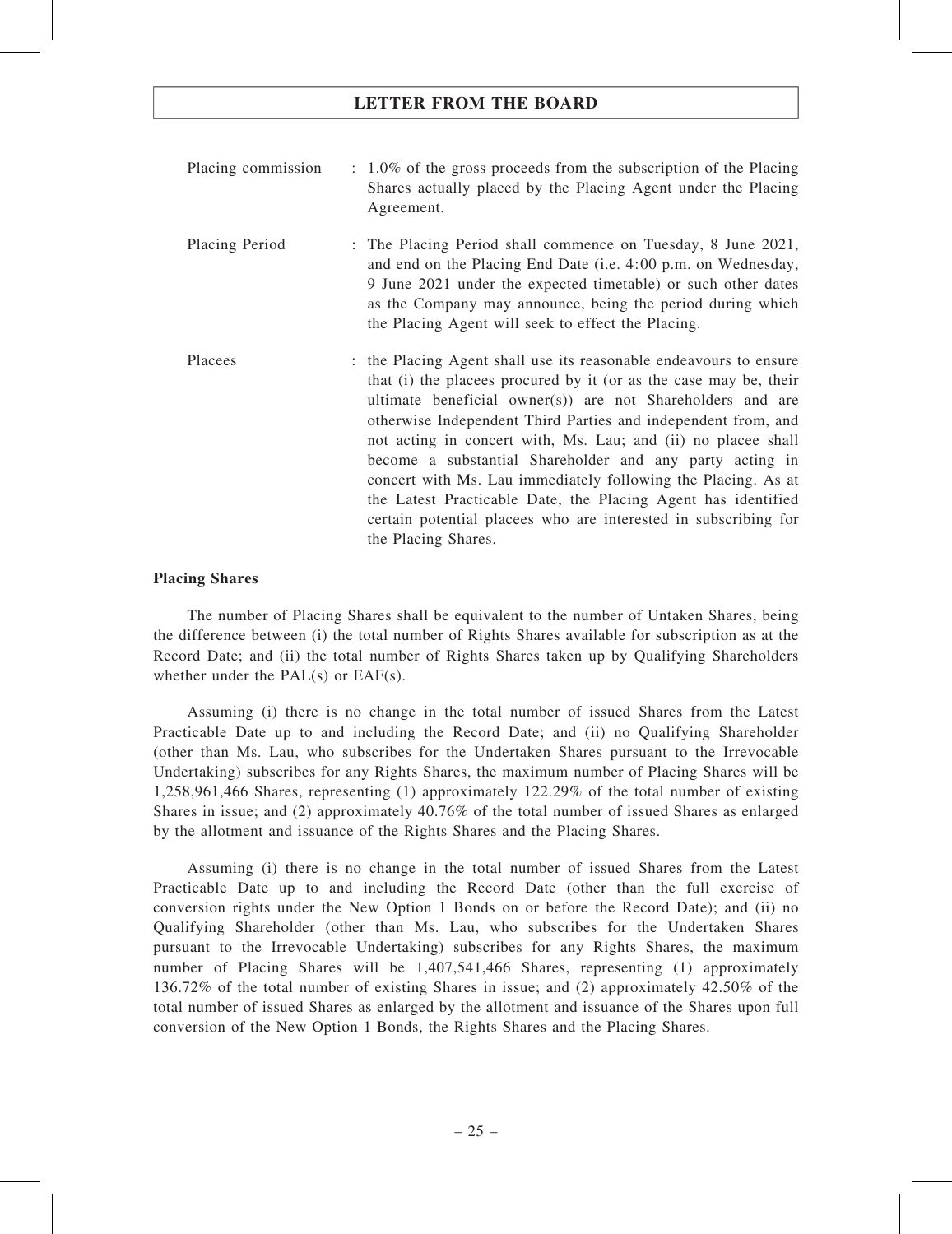### Placing Price

For the avoidance of doubt, the Placing will proceed only if the Rights Shares are not fully subscribed for and validly taken up. The Placing Price of HK\$0.10 per Placing Share, which is the same as the Subscription Price, represents:

- (i) a discount of approximately 10.71% to the closing price of HK\$0.112 per Share as quoted on the Stock Exchange on the Latest Practicable Date;
- (ii) a discount of approximately 30.07% to the closing price of HK\$0.143 per Share as quoted on the Stock Exchange on 29 January 2021, being the date on which the Subscription Price is fixed;
- (iii) a discount of approximately 30.07% to the closing price of HK\$0.143 per Share as quoted on the Stock Exchange on the Last Trading Day;
- (iv) a discount of approximately 32.89% to the average closing price per Share as quoted on the Stock Exchange for the last five consecutive trading days up to and including the Last Trading Day of approximately HK\$0.149;
- (v) a discount of approximately 40.12% to the average closing price per Share as quoted on the Stock Exchange for the last 10 consecutive trading days up to and including the Last Trading Day of approximately HK\$0.167;
- (vi) a discount of approximately 43.18% to the average closing price per Share as quoted on the Stock Exchange for the last 30 consecutive trading days up to and including the Last Trading Day of approximately HK\$0.176;
- (vii) a discount of approximately 12.28% to the theoretical ex-entitlement price of approximately HK\$0.114 per Share based on the closing price of HK\$0.143 per Share as quoted on the Stock Exchange on the Last Trading Day and the number of Shares as enlarged by the Rights Shares and the Placing Shares;
- (viii) a theoretical dilution effect (as defined under Rule 7.27B of the Listing Rules) of approximately 23.93% represented by the theoretical diluted price of approximately HK\$0.119 to the benchmarked price of approximately HK\$0.156 per Share (as defined under Rule 7.27B of the Listing Rules);
- $(ix)$  a discount of approximately 56.33% to the audited consolidated net asset value per Share attributable to the Shareholders as at 31 December 2019 of approximately HK\$0.229 per Share calculated based on the audited consolidated net assets of the Group attributable to the Shareholders of approximately HK\$235,583,000 as at 31 December 2019 as set out in the annual report of the Company for the year ended 31 December 2019 and 1,029,480,733 Shares in issue as at the Latest Practicable Date;
- (x) a discount of approximately 37.11% to the unaudited consolidated net asset value per Share attributable to the Shareholders as at 30 June 2020 of approximately HK\$0.159 per Share calculated based on the unaudited consolidated net assets of the Group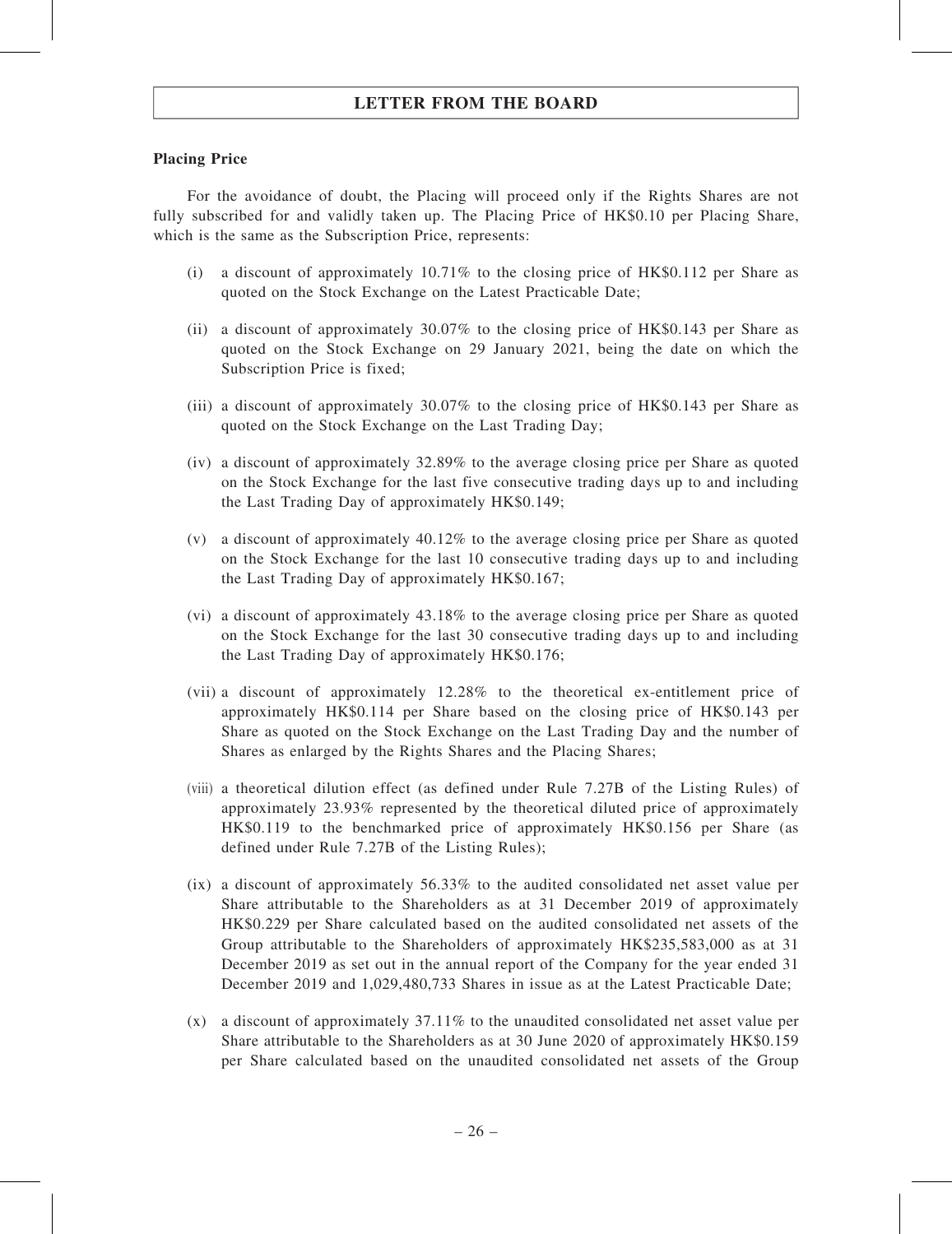attributable to the Shareholders of approximately HK\$164,183,000 as at 30 June 2020 as set out in the 2020 Interim Report and 1,029,480,733 Shares in issue as at the Latest Practicable Date; and

(xi) a premium of approximately HK\$0.188 over the audited consolidated net liability value per Share attributable to the Shareholders as at 31 December 2020 of approximately HK\$0.088 per Share calculated based on the audited consolidated net liabilities of the Group attributable to the Shareholders of approximately HK\$91,058,000 as at 31 December 2020 as set out in the 2020 Annual Results Announcement and 1,029,480,733 Shares in issue as at the Latest Practicable Date.

Knight Frank Petty Limited (the independent valuer in respect of the property of the Group in Hong Kong) and Prudential Surveyors (Hong Kong) Limited (the independent valuer in respect of the property of the Group in the PRC) confirm that the valuations of the properties of the Group in Hong Kong and the PRC as at 31 December 2020 are the same as those as at 28 February 2021. As a result, no further adjustment is required to be made on the audited consolidated net liabilities of the Group attributable to the Shareholders in light of the valuations of the properties of the Group in Hong Kong and the PRC as at 28 February 2021. Please refer to Appendices III and IV to this circular for the valuation reports of the properties of the Group in Hong Kong and the PRC as at 28 February 2021, respectively.

Each Placing Share has a par value of HK\$0.025.

The aggregate par value of the maximum number of Placing Shares will be HK\$35,188,536.65.

As stated above, the Rights Issue and the Placing are part and parcel of the overall fundraising plan of the Company. The terms of the Placing Agreement, including the Placing Price and the placing commission, were determined after arm's length negotiation between the Placing Agent and the Company with reference to (i) the prevailing market conditions for the Group's lottery business in China amid the COVID-19 pandemic; (ii) the prevailing market prices of the Shares; (iii) the current financial position of the Group; (iv) the funding and liquidity requirements of the Group as detailed in the section headed ''Reasons for the Rights Issue, the Placing and the Set-Off and the Use of proceeds'' in this circular; (v) the Subscription Price, the details of which are set out in the section headed "Overall fundraising plan of the Company" in this letter; and (vi) the attractiveness to invest in the Company from the perspective of potential investors.

In particular, the Directors considered that priority would be given to the Qualifying Shareholders to subscribe for the Rights Shares from their provisional allotments and excess applications under the Rights Issue. Should the Qualifying Shareholders (except for Ms. Lau) not participate in the Rights Issue and there remains any Untaken Shares, the Placing provides an equal opportunity for potential investors to invest in the Company so as to enable the Company to raise sufficient funds. The Directors are also of the view that if the Placing Price is set higher than the Subscription Price, it would adversely affect the results of the Placing as investors could otherwise acquire the Shares in the open market before the Record Date and participate in the Rights Issue at the Subscription Price. Therefore, although the Placing Price represents a significant discount to the benchmarked price of approximately HK\$0.156 per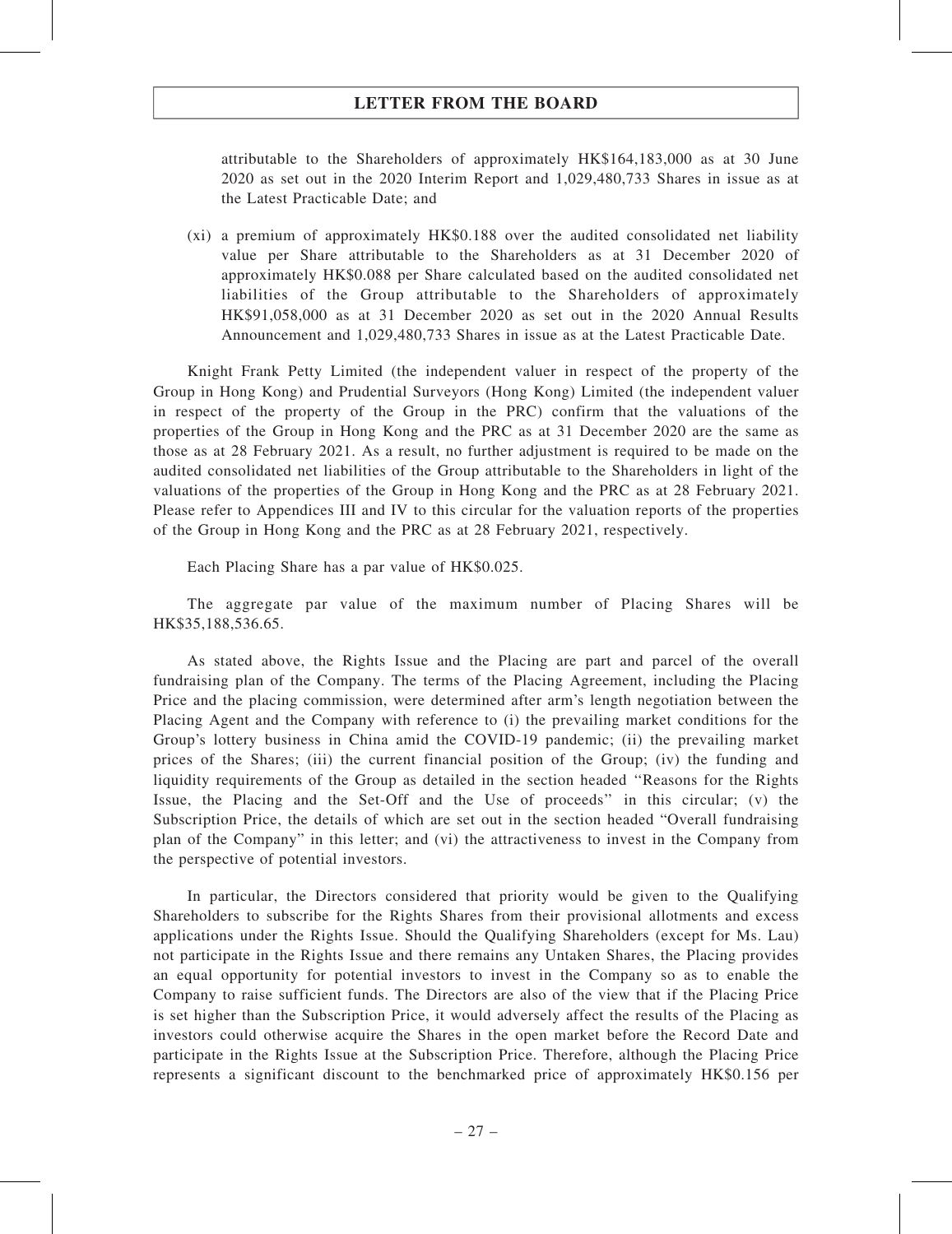Share (as defined under Rule 7.27B of the Listing Rules) and net asset value of the Company per Share as at 30 June 2020, having balanced the interests of the Company, the Shareholders and investors who would like to participate in the Group's future development, the Directors consider that the terms of the Placing, including the Placing Price and the placing commission, are on normal commercial terms, fair and reasonable and the Placing is in the interest of the Company and the Shareholders as a whole.

#### Status of the Placing Shares

The Placing Shares, when issued and fully paid, will be free from all liens, charges, encumbrances and third-party rights, interests or claims of any nature whatsoever and shall rank pari passu in all respects with the Shares then in issue, including as to the right to receive all dividends and distributions which may be declared, made or paid on or after the date of issue of the Placing Shares.

### Conditions of the Placing

The obligations of the Placing Agent and the Company under the Placing Agreement are conditional upon the following conditions being fulfilled:

- (i) the passing by the Shareholders of all necessary resolutions to be proposed at the SGM for the transactions contemplated under the Placing Agreement (including the Specific Mandate);
- (ii) the grant by the Listing Committee of the Stock Exchange of the approval for the listing of, and permission to deal in, the Placing Shares (subject to customary conditions) and such approval not having been withdrawn or revoked; and
- (iii) the Rights Issue becoming unconditional.

None of the above conditions of the Placing is capable of being waived in whole or in part by the Placing Agent or the Company. As at the Latest Practicable Date, none of the conditions above has been fulfilled.

The timetable of the Placing is driven by the timetable of the Rights Issue. Under the terms of the Placing Agreement, the Placing Period shall commence on Tuesday, 8 June 2021, being the second Business Day following the day on which the Latest Time for Acceptance falls, or such other date as the Company may announce. The Placing Period shall end on Wednesday, 9 June 2021, being the third Business Day following the day on which the Latest Time for Acceptance, or such other date as the Company may announce.

The long stop date for the fulfilment of conditions of the Placing Agreement shall be 4:00 p.m. on Thursday, 10 June 2021 (being the next Business Day after the Placing End Date) or such later date as may be announced by the Company. The Company shall use its reasonable endeavours to procure the fulfilment of the conditions and if the said conditions are not fulfilled on or before the Placing Long Stop Date, the Placing Agreement will lapse and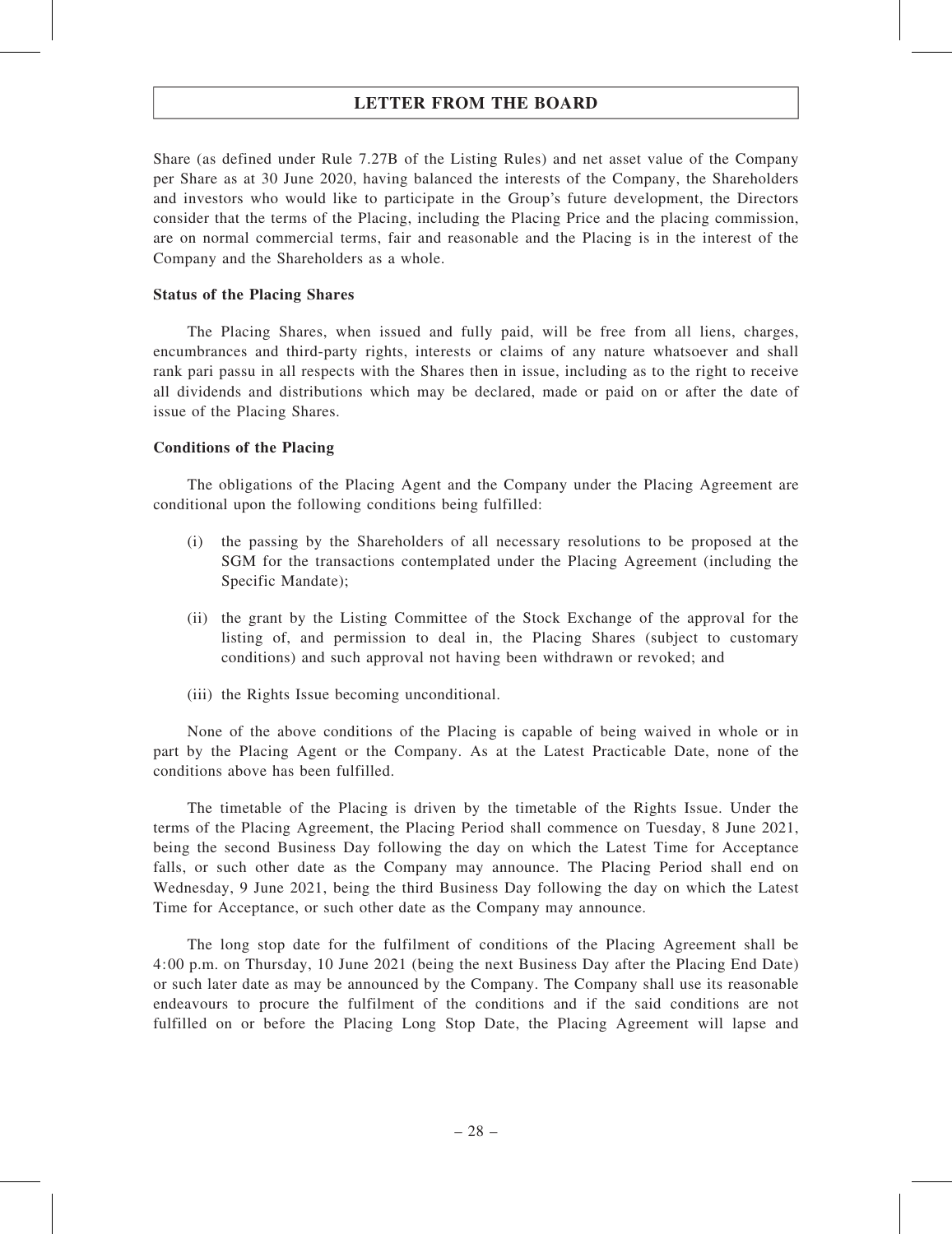become null and void and the Company and the Placing Agent shall be released from all obligations under the Placing Agreement, save the liabilities for any antecedent breaches thereof.

If all the Rights Shares are already fully taken up in the Rights Issue whether through valid applications by PAL(s) or EAF(s), the Placing will not proceed.

### Completion of the Placing

Subject to the fulfilment of conditions of the Placing as set out in the section headed ''Placing of New Shares under Specific Mandate — Conditions of the Placing'' of this circular, the completion of the Placing shall take place on the next business day after the Placing End Date (or such later date as the Company may announce).

In the event any of the conditions of the Placing (other than condition (i)) is not satisfied on or before the expiry of the Specific Mandate (i.e. three months from the date of the SGM), the Company will re-comply with the relevant Listing Rules requirements (including obtaining shareholders' approval of the Specific Mandate).

### CONNECTED TRANSACTION IN RELATION TO THE SET-OFF

### The Set-Off

Pursuant to the Amended Loan Agreement, Ms. Lau had advanced to the Borrower the Shareholder's Loan in the principal amount of HK\$50,000,000. The Shareholder's Loan was used for repayment of instalment payments under a mortgage loan and payment of office expenses, including salaries of the Group's staff for the period from January 2020 to October 2020. As at the Latest Practicable Date, the entire principal amount of the Shareholder's Loan remained outstanding. The Shareholder's Loan is unsecured, bearing an interest of 9.5% per annum and will fall due on 20 January 2022.

On 29 January 2021, the Company, the Borrower and Ms. Lau entered into the Set-Off Deed, pursuant to which the parties have agreed to restructure the Shareholder's Loan by offsetting the outstanding balance of the Shareholder's Loan as at the Rights Issue Settlement Date on a dollar-to-dollar basis against an equivalent amount of the aggregated Subscription Price of (i) all Entitlement Shares; and (ii) the Relevant Excess Shares allocated to Ms. Lau. The Set-Off will be conditional upon the Rights Issue becoming unconditional pursuant to the terms and conditions as set out in the Prospectus.

The exact Set-Off Amount would depend on the number of Entitlement Shares to be taken up by Ms. Lau and the number of Relevant Excess Shares to be applied for and allocated to Ms. Lau.

Subject to (i) the compliance of the set-off arrangement under the Set-Off Deed and (ii) the entire principal amount of the Shareholder's Loan being offset against the Subscription Price of the relevant Rights Shares pursuant to the terms and conditions of the Set-Off Deed, Ms. Lau shall release and discharge the Borrower from any and all obligations, liabilities,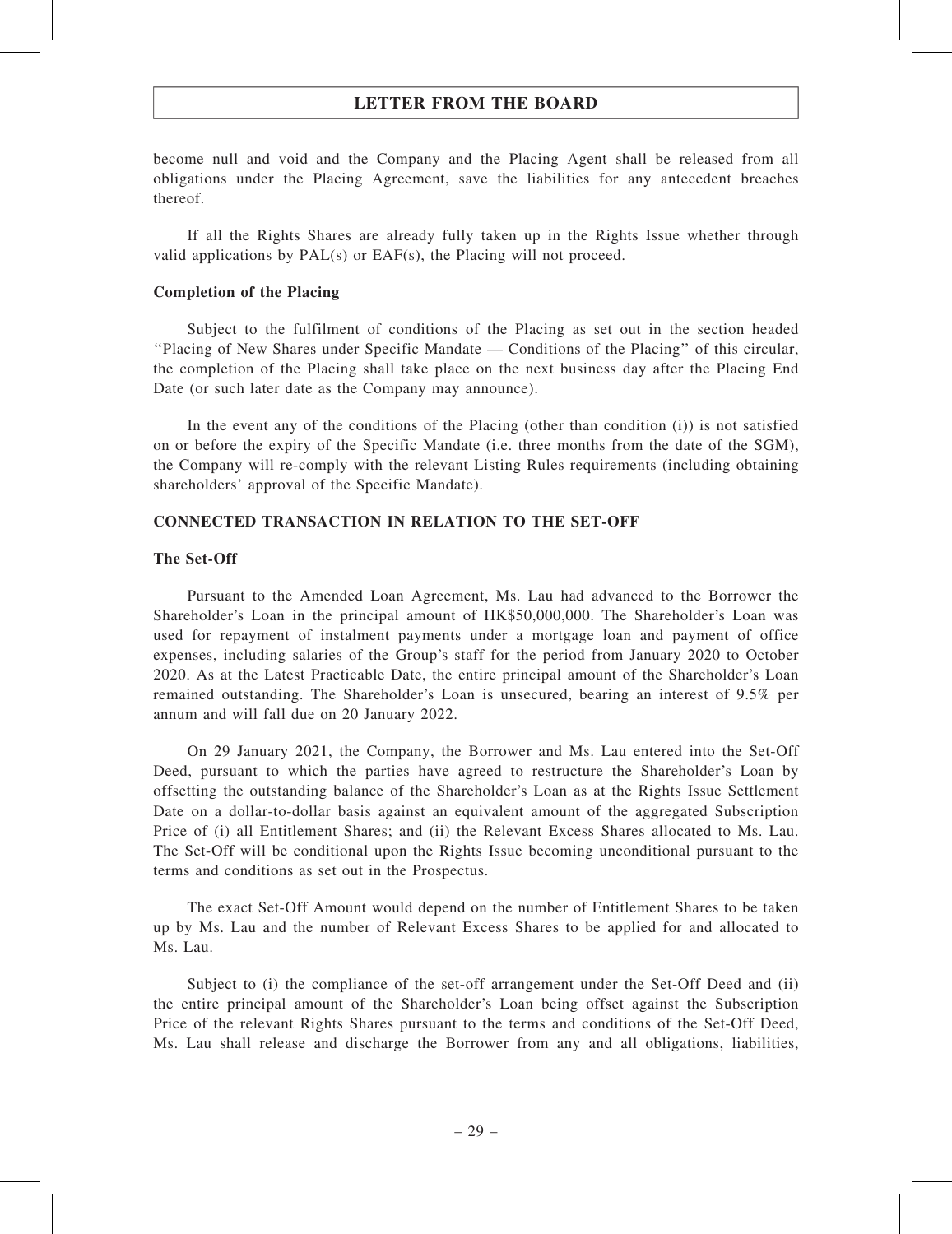losses, damages, demands, claims, suits or actions of whatsoever nature arising from or in any way relating to the Loan and/or the Amended Loan Agreement with effect from the Rights Issue Completion.

If there remains any balance of the Shareholder's Loan after the Set-Off, the Borrower shall repay such remaining balance and pay all unpaid interests accrued and to be accrued on the Shareholder's Loan pursuant to the terms of the Amended Loan Agreement.

Assuming there is no change in the total number of issued Shares from the Latest Practicable Date up to and including the Rights Issue Completion:

- (i) in the event that Ms. Lau validly applies for, and is allocated, all Entitlement Shares and 316,981,126 excess Rights Shares or more, the Set-Off Amount will reach the maximum of HK\$50,000,000; and
- (ii) in the circumstances that (1) all Shareholders are Qualifying Shareholders and (2) all Qualifying Shareholders take up their respective provisional allotments under the Rights Issue, the Placing, the Set-Off Amount will be at the minimum of HK\$18,301,887.40.

### Information on the Group and Ms. Lau

The Group is engaged in the provision of technology and operation services for lottery systems, terminal equipment and gaming products in China's lottery market. The principal businesses of the Group cover various lottery products ranging from video lottery, computergenerated ticket games and KENO-type lottery to new media lottery, and the Group intends to continue to explore and develop other potential businesses, including natural and healthy food business and trading business.

Ms. Lau is an entrepreneur, a substantial Shareholder, and the founder of the Group. She was the chairperson of the Board, an executive Director and the chief executive officer of the Company until September 2017. Ms. Lau has over 30 years of solid experience in business planning and management, mergers and acquisitions, and financial and human resources management.

### Reasons for and Benefits of the Set-Off

The Directors (excluding Ms. Chan, but including members of the Independent Board Committee whose opinion is set forth in the ''Letter from the Independent Board Committee'' in this circular after taking into account the advice of Gram Capital) are of the view that although the amount of subscription monies under the Rights Issue being subject to the Set‐Off might otherwise be available to the Group for other corporate purposes, the Set-Off will enable the Group not only to repay, in full or in part, the Shareholder's Loan before maturity and reduce its gearing level without cash outflow, but also to save on the interest payment that would be accrued upon the outstanding Shareholder's Loan from the Rights Issue Settlement Date to the maturity date. Accordingly, such Directors consider the Set-Off to be fair and reasonable and in the interests of the Company and the Shareholders (including the Independent Shareholders) as a whole.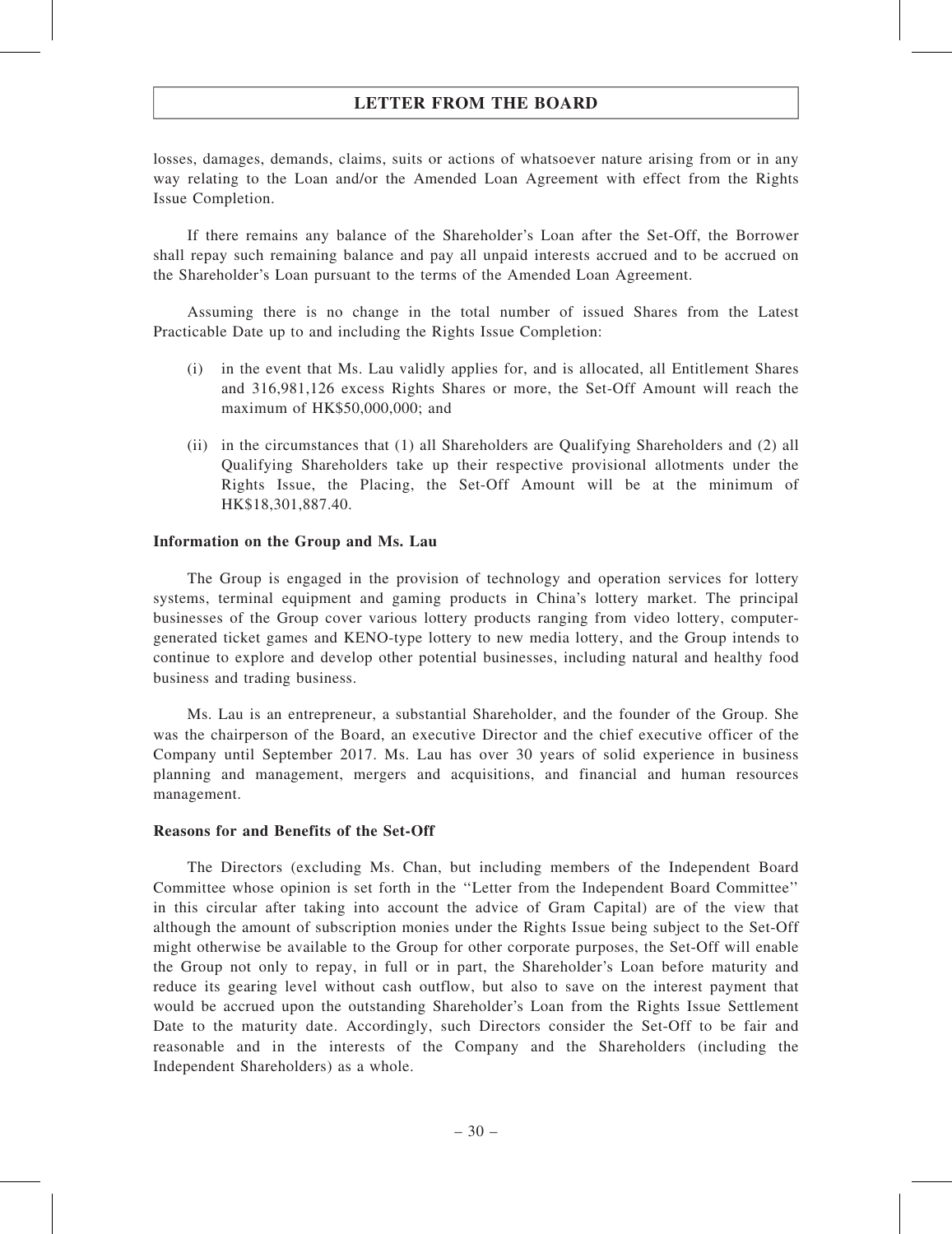### REASONS FOR THE RIGHTS ISSUE, THE PLACING AND THE SET-OFF AND THE USE OF PROCEEDS

As disclosed in the section headed ''Information on the Group and Ms. Lau'' of this circular, the Group is engaged in the provision of technology and operation services for lottery systems, terminal equipment and gaming products in China's lottery market.

The Group has recorded net loss since 2015, and as disclosed in the 2020 Interim Report, for the six months ended 30 June 2020, the Group recorded an unaudited net loss of approximately HK\$75.20 million. Such loss was mainly due to the decrease in sales of lottery terminals and related equipment of approximately HK\$22.26 million and a decrease of approximately HK\$15.10 million in revenue from lease income from operating leases, which was as a result of the ongoing novel coronavirus pneumonia 2019 (COVID-19) pandemic.

In addition, as disclosed in the 2020 Interim Report, as at 30 June 2020, the Company recorded net current liabilities of approximately HK\$211.52 million. However, as at 30 June 2020, the Company had cash and bank balances of only HK\$53.91 million.

As disclosed in the 2020 Annual Results Announcement, the Group continued to record audited net loss of approximately HK\$623.92 million and audited net liabilities attributable to owners of the Company of approximately HK\$91.06 million for FY2020. HLB Hodgson Impey Cheng Limited, the auditors of the Company, noted in its independent auditors' reports for FY2019 and FY2020 that the consolidated financial statements of the Group indicated the existence of a material uncertainty that may cast significant doubt on the Group's ability to continue as a going concern. Further details are set out in Appendix I to this circular.

As at the Latest Practicable Date, the Group's current liabilities mainly included (i) the unsecured Shareholder's Loan with a total outstanding principal amount of HK\$50,000,000; (ii) the New Option 1 Bonds in the aggregate principal amount of HK148,580,000 where the second instalment of repayment of approximately HK\$26.22 million will be due in May 2021 (or such other date(s) as the Company and the Bondholders may agree); and (iii) a bank loan with a total outstanding amount of HK\$201.50 million which will fall due on 30 June 2021. The Company's cash and bank balance is insufficient for meeting its imminent cash flow demand in view of the aforementioned liabilities.

In light of the above, the Company intends to raise funds by way of the Rights Issue. Assuming a maximum of 2,207,541,466 Rights Shares and a minimum of 800,000,000 Rights Shares will be issued, the estimated gross proceeds of the Rights Issue will range from a maximum of approximately HK\$220.75 million to a minimum of approximately HK\$80.00 million. The estimated expenses in relation to the Rights Issue to be borne by the Company will amount to approximately HK\$6.50 million and the estimated net proceeds of the Rights Issue will range from a maximum of approximately HK\$214.25 million to a minimum of approximately HK\$73.50 million (assuming there is no change in the total number of issued Shares up to and including the Record Date and only Ms. Lau subscribes for the Undertaken Shares under the Irrevocable Undertaking). The net subscription price per Rights Share is expected to be a maximum of approximately HK\$0.097 and a minimum of approximately HK\$0.092.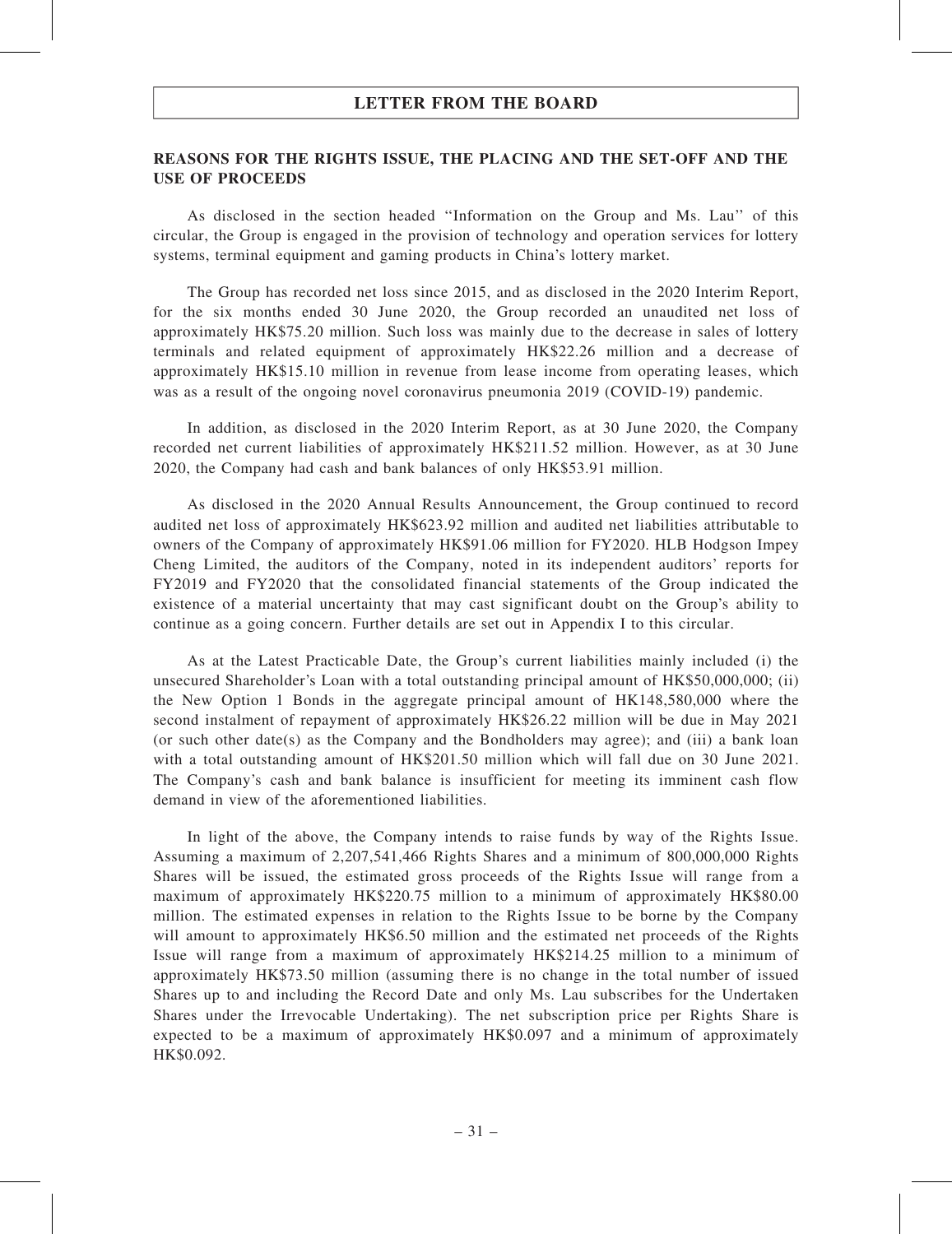In the event that the maximum net proceeds of approximately HK\$214.25 million is raised, (i) approximately HK\$90.00 million (or approximately 42.01% of the maximum net proceeds) will be used towards the second repayment of the New Option 1 Bonds in May 2021 and the final repayment in part of the New Option 1 Bonds in November 2021 (or such other date(s) as the Company and the Bondholders may agree); (ii) approximately HK\$30.00 million (or approximately 14.00% of the maximum net proceeds) will be used towards the partial repayment of an existing bank borrowing (including interests) borrowed by Champ Technology Limited, an indirectly wholly-owned subsidiary of the Group, which will fall due in June 2021; (iii) approximately HK\$50.00 million (or approximately 23.34% of the maximum net proceeds) will be used towards the Set-Off immediately upon the Rights Issue Settlement Date; and (iv) approximately HK\$44.25 million (or approximately 20.65% of the maximum net proceeds) will be used towards the general working capital of the Group, such as the payment of salaries and remuneration of the Group's staff, research and development expenses and cost of sales, within 2021, respectively. In the event that the minimum net proceeds of approximately HK\$73.50 million is raised, (i) approximately HK\$23.50 million (or 31.97% of the minimum net proceeds) will be used towards the repayment in part of the New Option 1 Bonds in May 2021 (or such other date(s) as the Company and the Bondholders may agree); and (ii) approximately HK\$50.00 million (or approximately 68.03% of the minimum net proceeds) will be used towards the Set-Off immediately upon the Rights Issue Settlement Date, respectively. Taking into account the financial resources available to the Group, including the estimated net proceeds from the Rights Issue and the Placing, the Directors are of the opinion that the Group will have sufficient working capital for its present requirements for at least twelve months from the date of this circular.

As disclosed below, the Company has analysed alternative fundraising means and considered the Rights Issue and the Placing to be the most commercially acceptable and suitable fundraising option which is in the interest of the Company and its shareholders as a whole. In the event of an undersubscription or non-completion of the Rights Issue and/or the Placing, the Company would have to reassess those alternative fundraising methods available to the Group, including obtaining debt financing (such as bank borrowings or by issuance of bonds) and other equity financing (such as placing of shares or convertible securities under general or specific mandate) from the substantial shareholder, the banks or other financial institutions or other independent third party investors, to finance the intended use of proceeds specified above, and/or to consider seeking refinancing of existing debt. Depending on the market condition and the business and financial condition of the Group at that time and the results of negotiations with the provider of the financing, the Group may or may not pursue a fundraising option on the same terms of the Rights Issue and Placing.

As at the Latest Practicable Date, the outstanding principal amount of the New Option 1 Bonds is HK\$148,580,000, which is convertible into 74,290,000 Shares upon full conversion at the current conversion price of HK\$2.00. Subject to any extension which the Company and the Bondholders may agree, part of the New Option 1 Bonds in the principal amount of approximately HK\$26,220,000 will be due in May 2021, and the remaining outstanding principal amount of HK\$122,360,000 will be payable on the New Option 1 Bonds Maturity Date, i.e. 7 November 2021. The New Option 1 Bonds carry an interest of 8.5% per annum which is payable in arrears on the New Option 1 Bonds Maturity Date.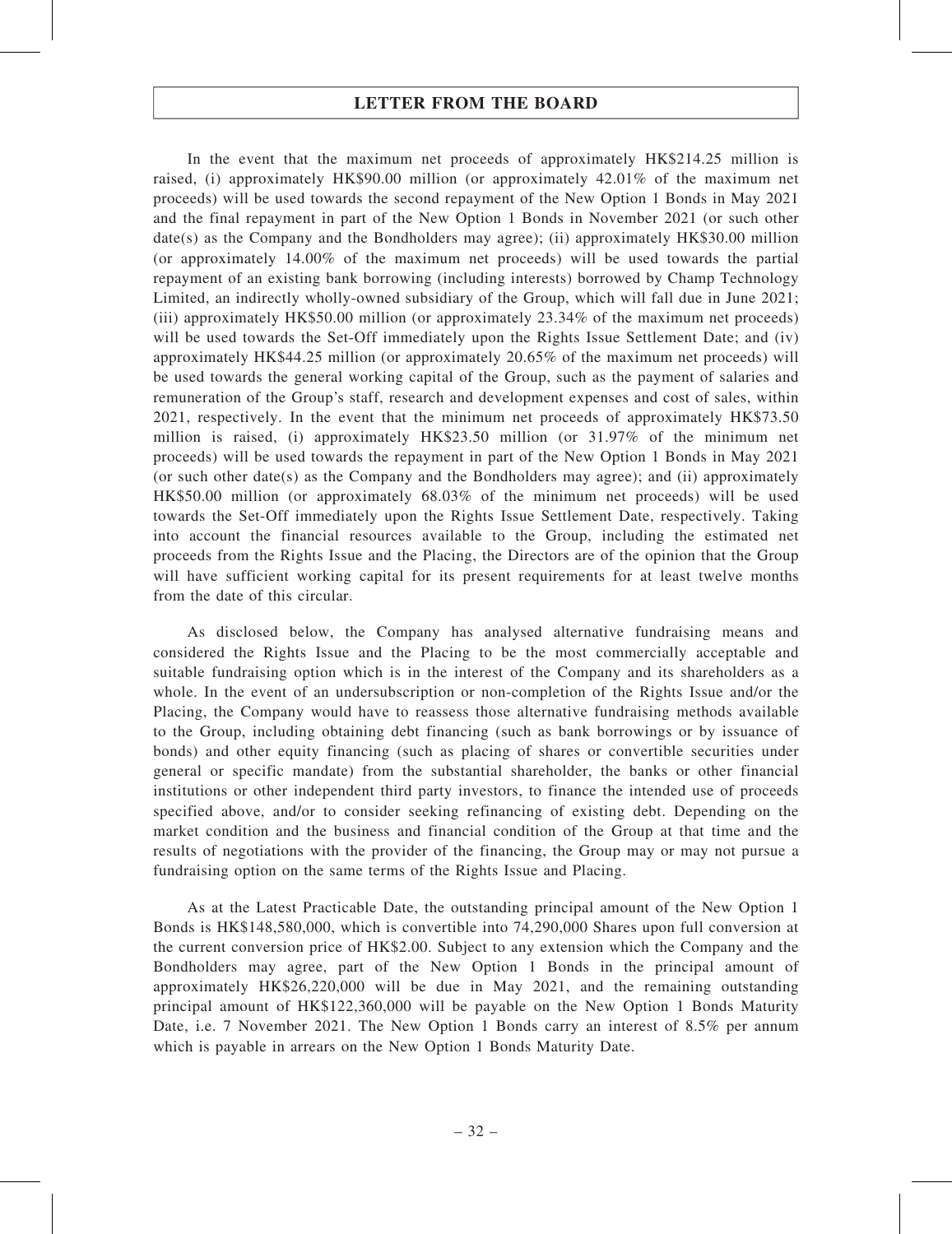Details of the aforesaid existing bank borrowing to be repaid by the Group (including the Borrower, the lender, the interest rate, maturity date and outstanding balance) are as follows:

| Tranche | <b>Borrower</b>          | Lender                                                | Interest rate         | <b>Maturity date</b> | Outstanding<br>balance of<br>principal amount<br>as at the Latest<br><b>Practicable Date</b><br>$(HK\$ |
|---------|--------------------------|-------------------------------------------------------|-----------------------|----------------------|--------------------------------------------------------------------------------------------------------|
|         | Champ Technology Limited | Industrial Bank Co. Ltd., 3-month<br>Hong Kong Branch | $HIBOR+5%$            | 30 June 2021         | 78,500,000                                                                                             |
| 2       | Champ Technology Limited | Industrial Bank Co. Ltd.,<br>Hong Kong Branch         | 1-month<br>$HIBOR+9%$ | 30 June 2021         | 130,000,000                                                                                            |

The Company has considered alternative fundraising means. As regards debt financing, the Company has approached five different financial institutions, most of which provided banking facilities proposals ranging from one to twenty years with an interest rate of HIBOR plus a fixed rate to refinance the Group's current liabilities, but the Company has found it challenging to obtain approval from such financial institutions. Given the current financial market conditions in Hong Kong, the Board is of the view that it would be difficult for the Group to obtain sufficient debt financing in a timely manner.

As regards equity financing, the Company has considered (i) a sole placement of new Shares or an issue of convertible bonds; and (ii) an open offer. The Board considers a rights issue that enables all Qualifying Shareholders to be able to invest in the future growth of the Company to be preferable to a sole placing of new shares or convertible bonds which would be limited to a number of investors only. In addition, a rights issue, as compared with an open offer, offers flexibility to the Shareholders to sell their entitled nil-paid rights if they do not wish to take up the entitlements.

The Rights Issue is an offer to existing Shareholders to participate in the enlargement of the capital base of the Company and enable the Shareholders to maintain their interests in the Company and continue to invest in the future growth of the Group, provided that the Shareholders participate in the Rights Issue. After considering (i) the benefits and cost of the alternative fundraising means; and (ii) the importance of the fundraising exercise to the Company to satisfy its pressing financial needs, the Directors consider that the Rights Issue, together with the Placing, are in the interests of the Company and the Shareholders (including the Independent Shareholders) as a whole.

The Company had approached five brokerage companies (including the Placing Agent) to explore their interest in participating in the underwriting of the Rights Issue. None of such brokerage companies indicated their willingness, nor were they responsive, in participating in the underwriting of the Rights Issue mainly due to the lack of interest in the secondary fundraising activity, the recent downward trend of the market price and the low trading volume of the Shares, save and except for the Placing Agent which expressed interest in acting as a placing agent and on a best effort basis only.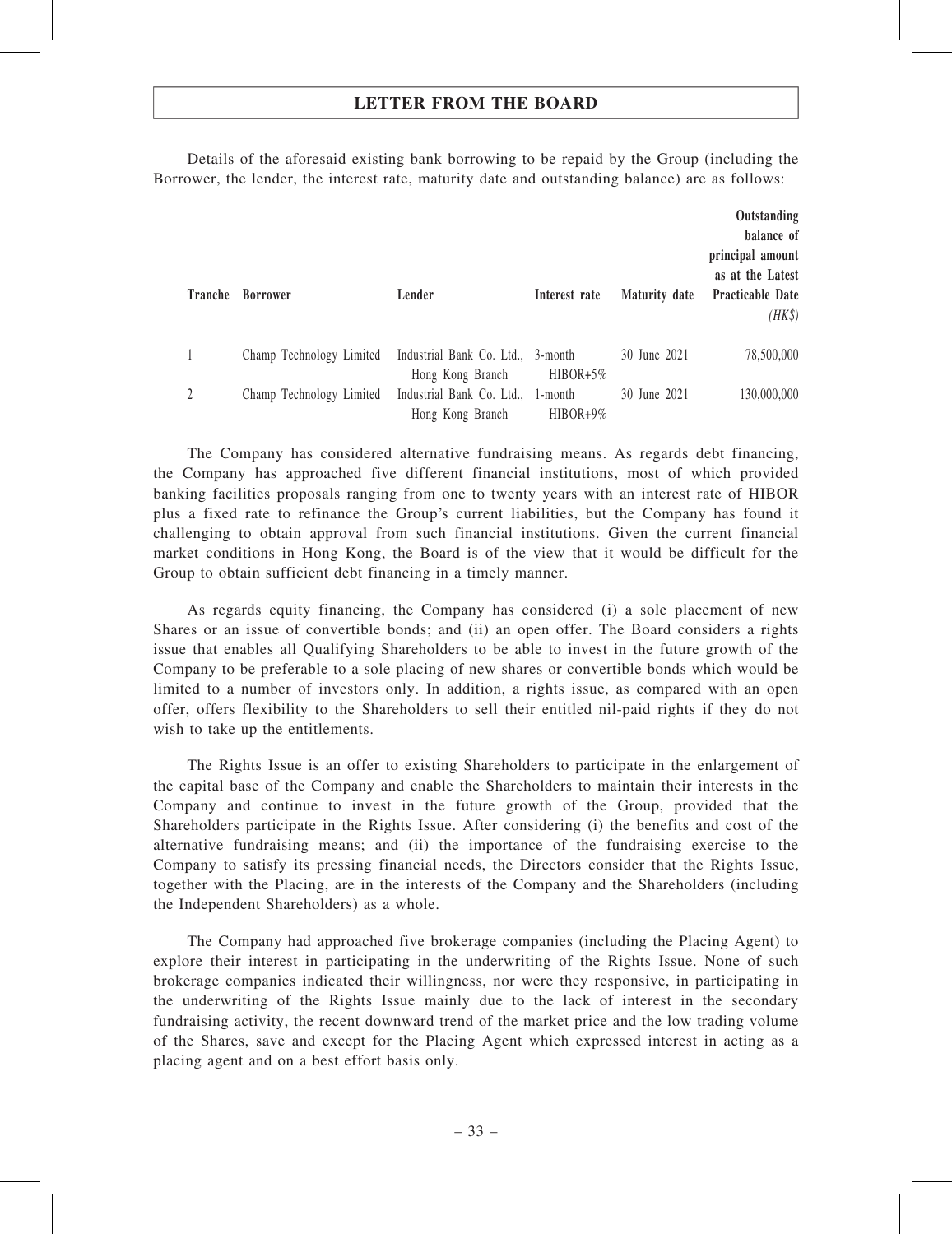As disclosed above, there are several impending repayment obligations which the Company is required to satisfy in the next six months. The Company had explored a range of fundraising options including both debt and equity financing but had encountered difficulty in securing a sufficient amount of funds for the various reasons set out above. As it has become critical for the Company to be able to raise funds as soon as possible to meet the aforementioned repayment obligations (including but not limited to the repayment of the New Option 1 Bonds in the principal amount of HK\$26,220,000 which will fall due in May 2021 and the repayment of an existing bank borrowing which will fall due on 30 June 2021), the Company has decided to conduct the Rights Issue on a non-underwritten basis and to conduct the Placing alongside the Rights Issue in order to implement its fundraising plan. The Rights Issue and Placing will enable the Group to secure funding if the level of subscription of the Rights Issue is low.

Should the Rights Shares not be subscribed for by the Qualifying Shareholders through their provisional allotments and excess applications, the Untaken Shares would be placed through the Placing Agent. Given (i) its funding needs; (ii) the priority that will be given to the Qualifying Shareholders to subscribe for the Rights Shares; and (iii) the unavailability of alternative fundraising means, the Company considers that it is reasonable to treat other potential investors fairly and equally and set the Placing Price at the Subscription Price so as to induce other investors to invest in the Company.

Having considered the above factors, including but not limited to the current financial position of the Group and the maturity dates of New Option 1 Bonds, and taking into account the benefits and cost of the alternative fundraising means, the Directors (excluding Ms. Chan but including members of the Independent Board Committee whose opinion is set forth in the ''Letter from the Independent Board Committee'' in this circular after taking into account the advice of Gram Capital) consider that the Rights Issue and the Placing will enable the Group to raise the necessary and sufficient funds in a timely manner to satisfy the Group's short term financial needs and thus improve the current financial position of the Group. Therefore, the Rights Issue and the Placing are fair and reasonable and in the interests of the Company and the Shareholders (including the Independent Shareholders in respect of the Rights Issue and the Set-Off) as a whole.

### EQUITY FUNDRAISING ACTIVITIES IN THE PAST 12 MONTHS FROM THE LATEST PRACTICABLE DATE

Save for the amendments to certain terms and conditions of the New Option 1 Bonds on 28 April 2020 under the Third Supplemental Trust Deed in respect of, among other things, the maturity date and the repayment schedule of the New Option 1 Bonds, details of which were disclosed in the announcements of the Company dated 23 April 2020 and 28 April 2020 respectively, the Company had not carried out any equity fundraising activities in the 12 months immediately preceding the Latest Practicable Date.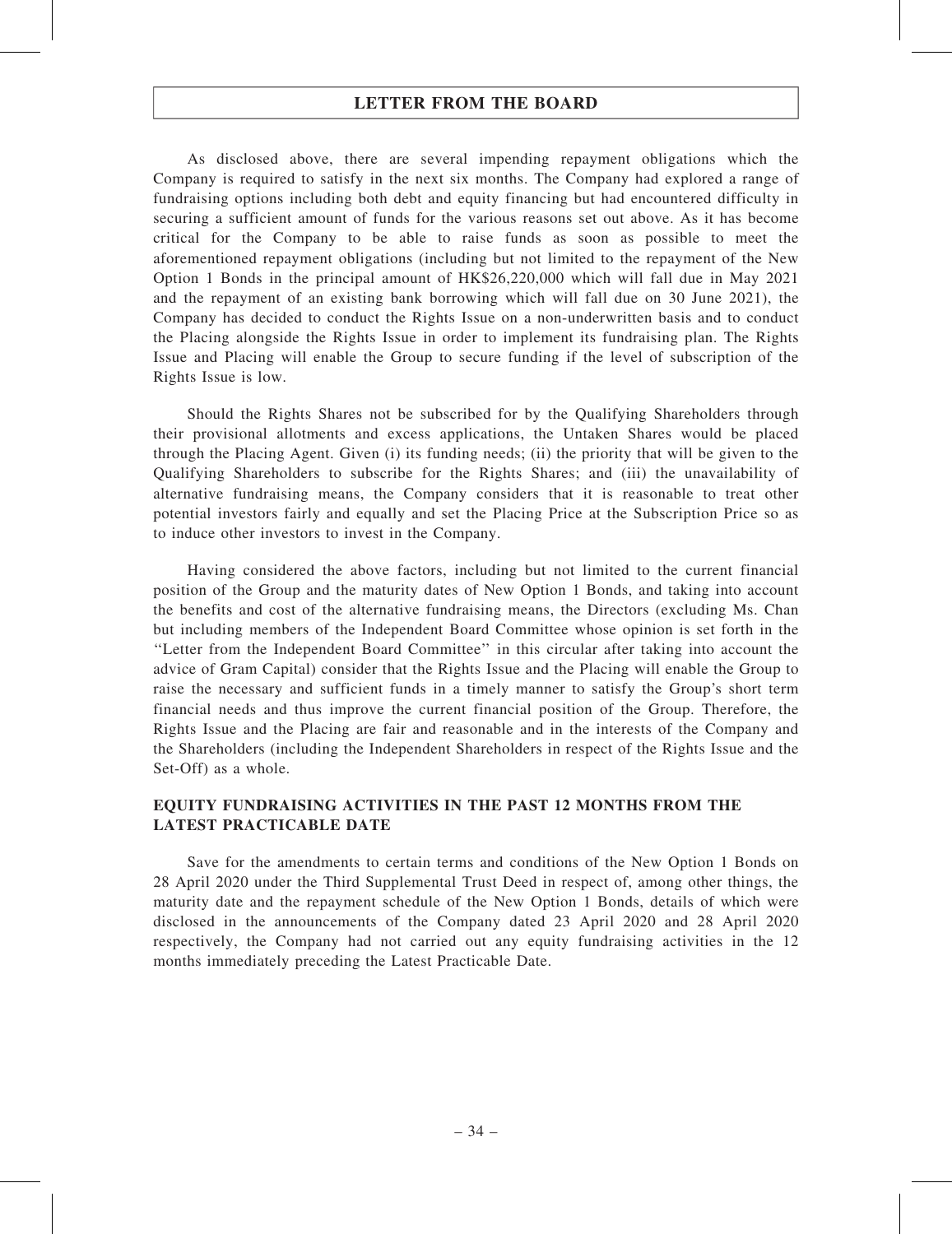#### EFFECT OF THE RIGHTS ISSUE ON THE SHAREHOLDING STRUCTURE OF THE **COMPANY**

Set out below is the shareholding structure of the Company (i) as at the Latest Practicable Date and (ii) immediately after the Rights Issue Completion assuming (1) there is no change in the issued share capital of the Company from the Latest Practicable Date and up to and including the Record Date; and (2) there is no change in the total number of issued Shares from the Latest Practicable Date up to and including the Record Date other than the full exercise of conversion rights under the outstanding New Option 1 Bonds on or before the Record Date:

#### I. Assuming there is no change in the issued share capital of the Company

|                                                                       | As at the Latest |        | Assuming full acceptance<br>by all Qualifying<br>Shareholders under the |          | Assuming (a) no<br>subscription by the<br><b>Qualifying Shareholders</b><br>(other than Ms. Lau)<br>under the Rights Issue;<br>and (b) all the excess<br>Rights Shares are<br>subscribed for |                              | Immediately upon the Rights Issue Completion<br>Assuming (a) no<br>subscription by the<br><b>Qualifying Shareholders</b><br>(other than Ms. Lau)<br>under the Rights Issue;<br>(b) Ms. Lau subscribes<br>for the Undertaken<br>Shares pursuant to the<br>Irrevocable Undertaking;<br>and (c) all the Untaken<br>Shares are placed to<br>Independent Third<br>Parties |                              | Assuming (a) no<br>subscription by the<br><b>Qualifying Shareholders</b><br>(other than Ms. Lau)<br>under the Rights Issue;<br>(b) Ms. Lau subscribes<br>for the Undertaken<br>Shares pursuant to the<br>Irrevocable Undertaking;<br>and (c) no Independent<br>Third Parties take up the |                              |
|-----------------------------------------------------------------------|------------------|--------|-------------------------------------------------------------------------|----------|----------------------------------------------------------------------------------------------------------------------------------------------------------------------------------------------|------------------------------|----------------------------------------------------------------------------------------------------------------------------------------------------------------------------------------------------------------------------------------------------------------------------------------------------------------------------------------------------------------------|------------------------------|------------------------------------------------------------------------------------------------------------------------------------------------------------------------------------------------------------------------------------------------------------------------------------------|------------------------------|
| Shareholder                                                           | Practicable      |        | <b>Rights Issue</b>                                                     |          | by Ms. Lau                                                                                                                                                                                   |                              | under the Placing                                                                                                                                                                                                                                                                                                                                                    |                              | Untaken Shares                                                                                                                                                                                                                                                                           |                              |
|                                                                       | Number of        |        | Number of                                                               |          | Number of                                                                                                                                                                                    |                              | Number of                                                                                                                                                                                                                                                                                                                                                            |                              | Number of                                                                                                                                                                                                                                                                                |                              |
|                                                                       | <b>Shares</b>    | $\%$   | <b>Shares</b>                                                           | $\%$     | <b>Shares</b>                                                                                                                                                                                | $q_{\!\scriptscriptstyle 0}$ | <b>Shares</b>                                                                                                                                                                                                                                                                                                                                                        | $q_{\!\scriptscriptstyle 0}$ | <b>Shares</b>                                                                                                                                                                                                                                                                            | $q_{\!\scriptscriptstyle 0}$ |
| Ms. Lau (Note 1)<br>Parties acting in concert<br>with Ms. Lau         | 91,509,437       | 8.89   | 274,528,311                                                             | 8.89     | 2,150,470,903                                                                                                                                                                                | 69.63                        | 891,509,437                                                                                                                                                                                                                                                                                                                                                          | 28.87                        | 891,509,437                                                                                                                                                                                                                                                                              | 48.73                        |
| Hang Sing Overseas Limited                                            | 7,505,287        | 0.73   | 22,515,861                                                              | 0.73     | 7,505,287                                                                                                                                                                                    | 0.24                         | 7,505,287                                                                                                                                                                                                                                                                                                                                                            | 0.24                         | 7,505,287                                                                                                                                                                                                                                                                                | 0.41                         |
| Strong Purpose Corporation<br>(Note 3)                                | 13,773,554       | 1.34   | 41,320,662                                                              | 1.34     | 13,773,554                                                                                                                                                                                   | 0.45                         | 13,773,554                                                                                                                                                                                                                                                                                                                                                           | 0.45                         | 13,773,554                                                                                                                                                                                                                                                                               | 0.75                         |
| Glory Add Limited $^{(Note 4)}$                                       |                  | 4.98   | 153,747,777                                                             | 4.98     | 51,249,259                                                                                                                                                                                   | 1.66                         | 51,249,259                                                                                                                                                                                                                                                                                                                                                           | 1.66                         |                                                                                                                                                                                                                                                                                          | 2.80                         |
| Mr. Chan Shing (Note 5)                                               | 51,249,259       |        |                                                                         |          |                                                                                                                                                                                              |                              |                                                                                                                                                                                                                                                                                                                                                                      |                              | 51,249,259                                                                                                                                                                                                                                                                               |                              |
|                                                                       | 24,248,642       | 2.36   | 75,745,926                                                              | 2.36     | 24,248,642                                                                                                                                                                                   | 0.79                         | 24,248,642                                                                                                                                                                                                                                                                                                                                                           | 0.79                         | 24,248,642                                                                                                                                                                                                                                                                               | 1.33                         |
| Ms. Chan (Note 6)                                                     | 15,936,000       | 1.54   | 47,808,000                                                              | 1.54     | 15,936,000                                                                                                                                                                                   | 0.51                         | 15,936,000                                                                                                                                                                                                                                                                                                                                                           | 0.51                         | 15,936,000                                                                                                                                                                                                                                                                               | 0.87                         |
| Sub-total of Ms. Lau and<br>parties acting in<br>concert with the her | 204, 222, 179    | 19.84  | 612,666,537                                                             | 19.84    | 2,263,183,645                                                                                                                                                                                | 73.28                        | 1,004,222,179                                                                                                                                                                                                                                                                                                                                                        | 32.52                        | 1,004,222,179                                                                                                                                                                                                                                                                            | 54.89                        |
| Other Directors (Note 7)                                              |                  |        |                                                                         |          |                                                                                                                                                                                              |                              |                                                                                                                                                                                                                                                                                                                                                                      |                              |                                                                                                                                                                                                                                                                                          |                              |
| Mr. Wu Jingwei <sup>(Note 8)</sup>                                    | 8,220,000        | 0.80   | 24,660,000                                                              | 0.80     | 8,220,000                                                                                                                                                                                    | 0.27                         | 8,220,000                                                                                                                                                                                                                                                                                                                                                            | 0.27                         | 8,220,000                                                                                                                                                                                                                                                                                | 0.45                         |
| Mr. Li Zi Kui <sup>(Note 8)</sup><br>Ms. Zhu Xinxin                   | 2,800,000        | 0.27   | 8,400,000                                                               | 0.27     | 2,800,000                                                                                                                                                                                    | 0.09                         | 2,800,000                                                                                                                                                                                                                                                                                                                                                            | 0.09                         | 2,800,000                                                                                                                                                                                                                                                                                | 0.15                         |
| (Notes 8 and 9)<br>Mr. Huang Shenglan                                 | 1,850,000        | 0.18   | 5,550,000                                                               | 0.18     | 1,850,000                                                                                                                                                                                    | 0.06                         | 1,850,000                                                                                                                                                                                                                                                                                                                                                            | 0.06                         | 1,850,000                                                                                                                                                                                                                                                                                | 0.10                         |
| (Note 8)                                                              | 110,000          | 0.01   | 330,000                                                                 | 0.01     | 110,000                                                                                                                                                                                      | 0.00                         | 110,000                                                                                                                                                                                                                                                                                                                                                              | 0.00                         | 110,000                                                                                                                                                                                                                                                                                  | 0.01                         |
| Mr. Cui Shuming <sup>(Note 8)</sup>                                   | 200,000          | 0.02   | 600,000                                                                 | $0.02\,$ | 200,000                                                                                                                                                                                      | 0.01                         | 200,000                                                                                                                                                                                                                                                                                                                                                              | 0.01                         | 200,000                                                                                                                                                                                                                                                                                  | 0.01                         |
|                                                                       |                  |        |                                                                         |          |                                                                                                                                                                                              |                              |                                                                                                                                                                                                                                                                                                                                                                      |                              |                                                                                                                                                                                                                                                                                          |                              |
| Sub-total                                                             | 13,180,000       | 1.28   | 39,540,000                                                              | 1.28     | 13,180,000                                                                                                                                                                                   | 0.43                         | 13,180,000                                                                                                                                                                                                                                                                                                                                                           | 0.43                         | 13,180,000                                                                                                                                                                                                                                                                               | 0.72                         |
| Independent placees                                                   |                  |        |                                                                         |          |                                                                                                                                                                                              | $\overline{\phantom{0}}$     | 1,258,961,466                                                                                                                                                                                                                                                                                                                                                        | 40.76                        |                                                                                                                                                                                                                                                                                          |                              |
| Other public Shareholders                                             | 812,078,554      | 78.88  | 2,436,235,662                                                           | 78.88    | 812,078,554                                                                                                                                                                                  | 26.29                        | 812,078,554                                                                                                                                                                                                                                                                                                                                                          | 26.29                        | 812,078,554                                                                                                                                                                                                                                                                              | 44.39                        |
| Total                                                                 | 1,029,480,733    | 100.00 | 3,088,442,199                                                           | 100.00   | 3,088,442,199                                                                                                                                                                                | 100.00                       | 3,088,442,199                                                                                                                                                                                                                                                                                                                                                        | 100.00                       | 1,829,480,733                                                                                                                                                                                                                                                                            | 100.00                       |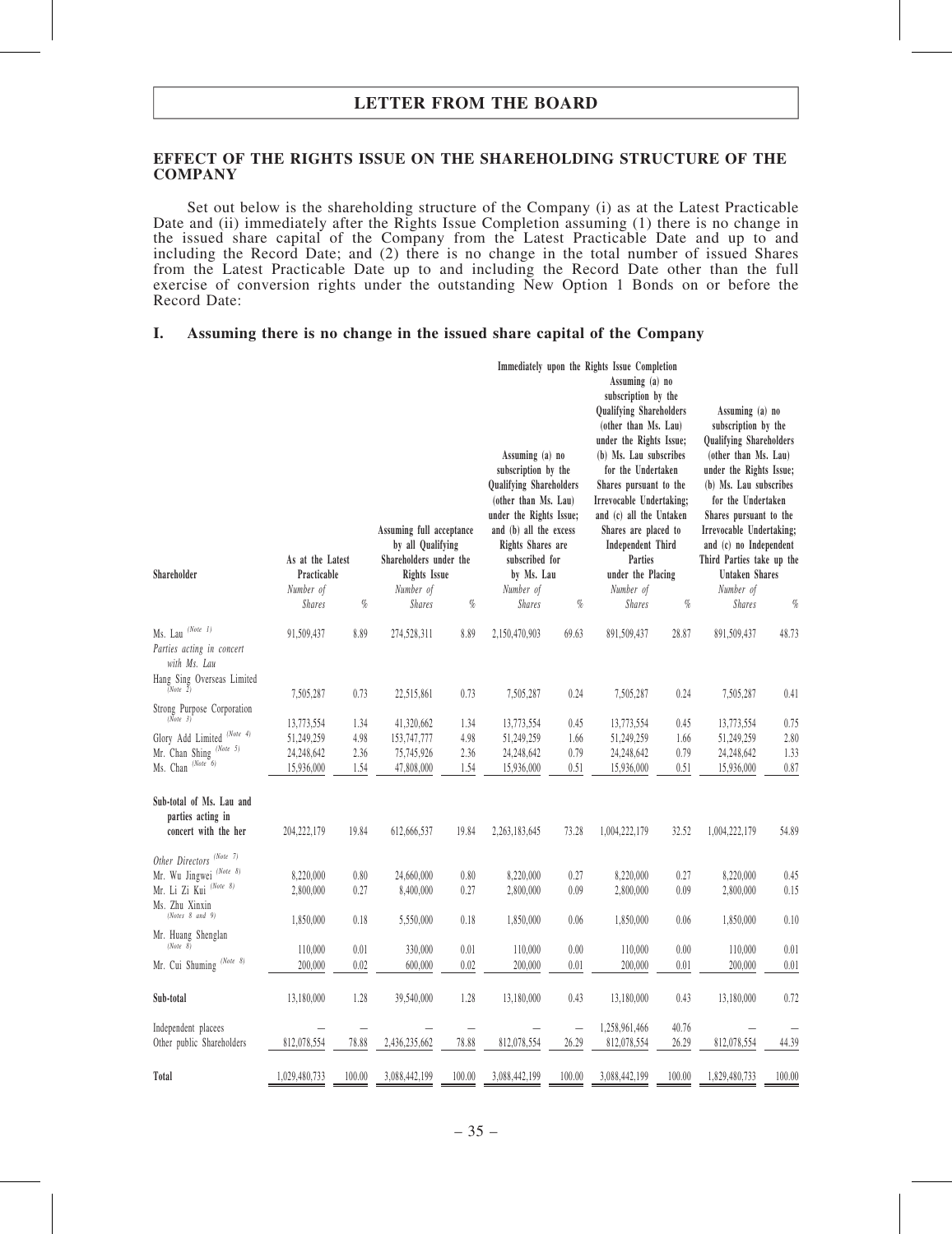II. Assuming there is no change in the total number of issued Shares from the Latest Practicable Date up to and including the Record Date other than the full exercise of conversion rights under the outstanding New Option 1 Bonds on or before the Record Date

|                                                                       |                               |                              | Assuming full acceptance<br>by all Qualifying |              | Assuming (a) no<br>subscription by the<br><b>Qualifying Shareholders</b><br>(other than Ms. Lau)<br>under the Rights Issue;<br>and (b) all the excess<br><b>Rights Shares were</b> |              | Immediately upon the Rights Issue Completion<br>Assuming (a) no<br>subscription by the<br>Qualifying Shareholders<br>(other than Ms. Lau)<br>under the Rights Issue;<br>(b) Ms. Lau subscribes<br>for the Undertaken<br>Shares pursuant to the<br>Irrevocable Undertaking;<br>and (c) all the Untaken<br>Shares were placed to |              | Assuming (a) no<br>subscription by the<br><b>Qualifying Shareholders</b><br>(other than Ms. Lau)<br>under the Rights Issue;<br>(b) Ms. Lau subscribes<br>for the Undertaken<br>Shares pursuant to the<br>Irrevocable Undertaking;<br>and (c) no Independent |              |
|-----------------------------------------------------------------------|-------------------------------|------------------------------|-----------------------------------------------|--------------|------------------------------------------------------------------------------------------------------------------------------------------------------------------------------------|--------------|--------------------------------------------------------------------------------------------------------------------------------------------------------------------------------------------------------------------------------------------------------------------------------------------------------------------------------|--------------|-------------------------------------------------------------------------------------------------------------------------------------------------------------------------------------------------------------------------------------------------------------|--------------|
|                                                                       | As at the Latest              |                              | Shareholders under the                        |              | subscribed for                                                                                                                                                                     |              | <b>Independent Third</b>                                                                                                                                                                                                                                                                                                       |              | Third Parties took up the                                                                                                                                                                                                                                   |              |
| Shareholder                                                           | Practicable Date<br>Number of |                              | Rights Issue<br>Number of                     |              | by Ms. Lau<br>Number of                                                                                                                                                            |              | Parties under the Placing<br>Number of                                                                                                                                                                                                                                                                                         |              | Untaken Shares<br>Number of                                                                                                                                                                                                                                 |              |
|                                                                       | <b>Shares</b>                 | $q_{\!\scriptscriptstyle 0}$ | <b>Shares</b>                                 | $\%$         | <b>Shares</b>                                                                                                                                                                      | $\%$         | <b>Shares</b>                                                                                                                                                                                                                                                                                                                  | $\%$         | <b>Shares</b>                                                                                                                                                                                                                                               | $\%$         |
| Ms. Lau $(Note 1)$<br>Parties acting in concert<br>with Ms. Lau       | 91,509,437                    | 8.89                         | 274,528,311                                   | 8.29         | 2,299,050,903                                                                                                                                                                      | 69.42        | 891,509,437                                                                                                                                                                                                                                                                                                                    | 26.92        | 891,509,437                                                                                                                                                                                                                                                 | 46.83        |
| Hang Sing Overseas Limited<br>(Note 2)                                | 7,505,287                     | 0.73                         | 22,515,861                                    | 0.68         | 7,505,287                                                                                                                                                                          | 0.23         | 7,505,287                                                                                                                                                                                                                                                                                                                      | 0.23         | 7,505,287                                                                                                                                                                                                                                                   | 0.39         |
| Strong Purpose Corporation<br>(Note 3)                                |                               |                              |                                               |              |                                                                                                                                                                                    |              |                                                                                                                                                                                                                                                                                                                                |              |                                                                                                                                                                                                                                                             |              |
| Glory Add Limited (Note 4)                                            | 13,773,554                    | 1.34                         | 41,320,662<br>153,747,777                     | 1.25         | 13,773,554                                                                                                                                                                         | 0.42         | 13,773,554                                                                                                                                                                                                                                                                                                                     | 0.42         | 13,773,554                                                                                                                                                                                                                                                  | 0.72         |
| Mr. Chan Shing (Note 5)                                               | 51,249,259<br>24,248,642      | 4.98<br>2.36                 | 75,745,926                                    | 4.64<br>2.20 | 51,249,259<br>24,248,642                                                                                                                                                           | 1.55<br>0.73 | 51,249,259<br>24, 248, 642                                                                                                                                                                                                                                                                                                     | 1.55<br>0.73 | 51,249,259<br>24,248,642                                                                                                                                                                                                                                    | 2.69<br>1.27 |
| Ms. Chan (Note 6)                                                     | 15,936,000                    | 1.54                         | 47,808,000                                    | 1.44         | 15,936,000                                                                                                                                                                         | 0.48         | 15,936,000                                                                                                                                                                                                                                                                                                                     | 0.48         | 15,936,000                                                                                                                                                                                                                                                  | 0.84         |
| Sub-total of Ms. Lau and<br>parties acting in<br>concert with the her | 204, 222, 179                 | 19.84                        | 612,666,537                                   | 18.50        | 2,411,763,645                                                                                                                                                                      | 72.83        | 1,004,222,179                                                                                                                                                                                                                                                                                                                  | 30.33        | 1,004,222,179                                                                                                                                                                                                                                               | 52.74        |
| Other Directors<br>(Note 7 and 10)                                    |                               |                              |                                               |              |                                                                                                                                                                                    |              |                                                                                                                                                                                                                                                                                                                                |              |                                                                                                                                                                                                                                                             |              |
| Mr. Wu Jingwei <sup>(Note 8)</sup>                                    | 8,220,000                     | 0.80                         | 24,660,000                                    | 0.74         | 8,220,000                                                                                                                                                                          | 0.25         | 8,220,000                                                                                                                                                                                                                                                                                                                      | 0.25         | 8,220,000                                                                                                                                                                                                                                                   | 0.43         |
| Mr. Li Zi Kui <sup>(Note 8)</sup><br>Ms. Zhu Xinxin                   | 2,800,000                     | 0.27                         | 8,400,000                                     | 0.25         | 2,800,000                                                                                                                                                                          | 0.08         | 2,800,000                                                                                                                                                                                                                                                                                                                      | 0.08         | 2,800,000                                                                                                                                                                                                                                                   | 0.15         |
| (Notes 8 and 9)                                                       | 1,850,000                     | 0.18                         | 5,550,000                                     | 0.17         | 1,850,000                                                                                                                                                                          | 0.06         | 1,850,000                                                                                                                                                                                                                                                                                                                      | 0.06         | 1,850,000                                                                                                                                                                                                                                                   | 0.10         |
| Mr. Huang Shenglan<br>(Note 8)                                        | 110,000                       | 0.01                         | 330,000                                       | 0.01         | 110,000                                                                                                                                                                            | 0.00         | 110,000                                                                                                                                                                                                                                                                                                                        | 0.00         | 110,000                                                                                                                                                                                                                                                     | 0.01         |
| Mr. Cui Shuming <sup>(Note 8)</sup>                                   | 200,000                       | 0.02                         | 600,000                                       | $0.02\,$     | 200,000                                                                                                                                                                            | $0.01\,$     | 200,000                                                                                                                                                                                                                                                                                                                        | $0.01\,$     | 200,000                                                                                                                                                                                                                                                     | $0.01\,$     |
| Sub-total                                                             | 13,180,000                    | 1.28                         | 39,540,000                                    | 1.19         | 13,180,000                                                                                                                                                                         | 0.40         | 13,180,000                                                                                                                                                                                                                                                                                                                     | $0.40\,$     | 13,180,000                                                                                                                                                                                                                                                  | 0.70         |
| Independent placees<br>Holder of New Option                           |                               |                              |                                               |              |                                                                                                                                                                                    |              | 1,407,541,466                                                                                                                                                                                                                                                                                                                  | 42.50        |                                                                                                                                                                                                                                                             |              |
| 1 Bond                                                                |                               | —                            | 222,870,000                                   | 6.73         | 74,290,000                                                                                                                                                                         | 2.24         | 74,290,000                                                                                                                                                                                                                                                                                                                     | 2.24         | 74,290,000                                                                                                                                                                                                                                                  | 3.90         |
| Other public Shareholders                                             | 812,078,554                   | 78.88                        | 2,436,235,662                                 | 73.58        | 812,078,554                                                                                                                                                                        | 24.53        | 812,078,554                                                                                                                                                                                                                                                                                                                    | 24.53        | 812,078,554                                                                                                                                                                                                                                                 | 42.66        |
| Total                                                                 | 1,029,480,733                 | 100.00                       | 3,311,312,199                                 | 100.00       | 3,311,312,199                                                                                                                                                                      | 100.00       | 3,311,312,199                                                                                                                                                                                                                                                                                                                  | 100.00       | 1,903,770,733                                                                                                                                                                                                                                               | 100.00       |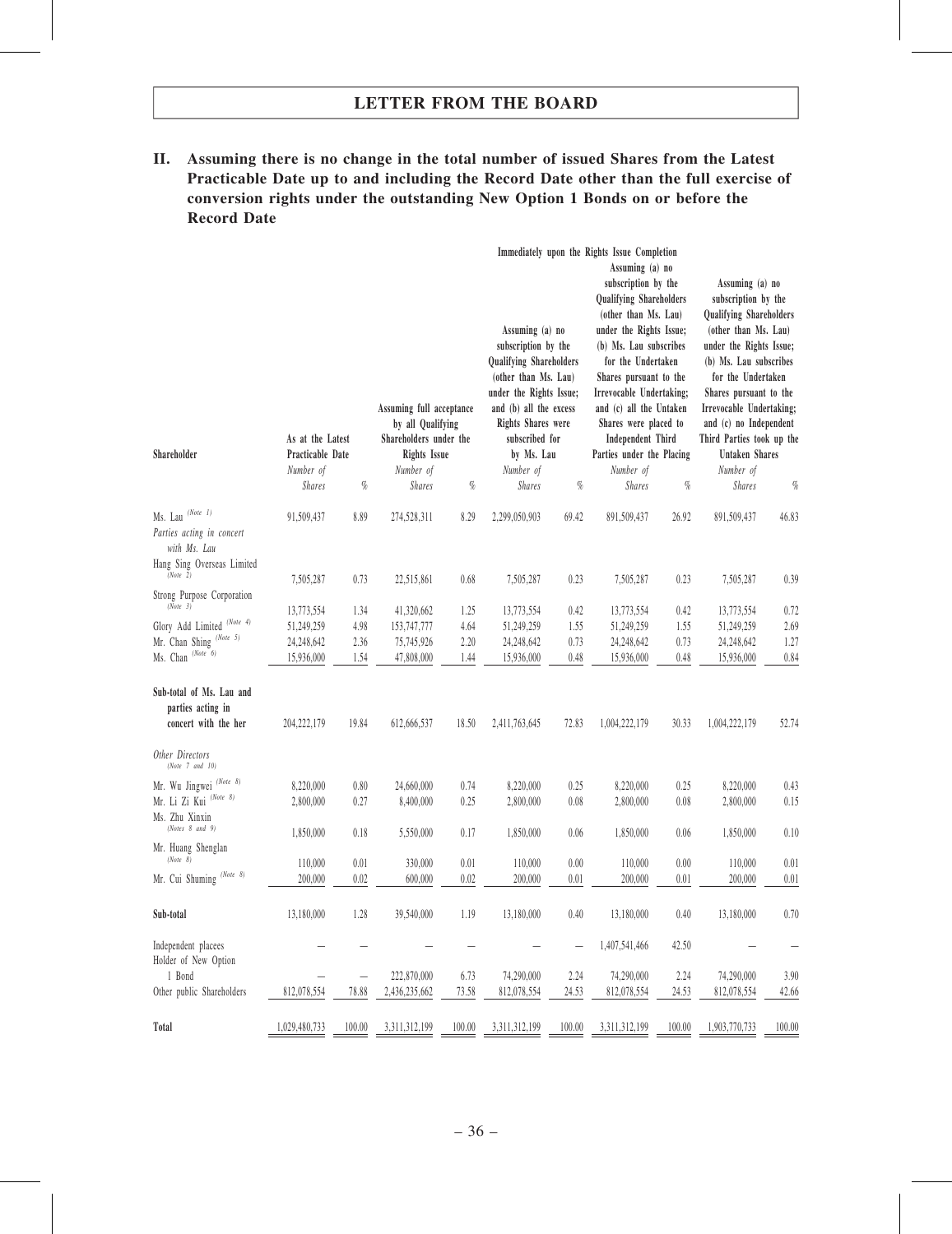#### Notes:

- 1. As at the Latest Practicable Date, Ms. Lau, as beneficial owner, together with entities controlled by her, namely, (i) Hang Sing Overseas Limited; (2) Strong Purpose Corporation; and (3) Glory Add Limited, was interested in a total of 164,037,537 Shares, the details of which are set out in the table above and notes 2 to 4 below.
- 2. As at the Latest Practicable Date, Hang Sing Overseas Limited was wholly owned by Orient Strength Limited, which was wholly owned by Ms. Lau. Ms. Lau is therefore deemed to be interested in the Shares held by Hang Sing Overseas Limited under the SFO.
- 3. As at the Latest Practicable Date, Strong Purpose Corporation was wholly owned by Ms. Lau and Mr. Chan Shing. Each of Ms. Lau and Mr. Chan Shing is therefore deemed to be interested in the Shares held by Strong Purpose Corporation under the SFO.
- 4. As at the Latest Practicable Date, Glory Add Limited was wholly owned by Favor King Limited, which was wholly owned by Ms. Lau and Mr. Chan Shing. Each of Ms. Lau and Mr. Chan Shing is therefore deemed to be interested in the Shares held by Glory Add Limited under the SFO.
- 5. Mr. Chan Shing is a party acting in concert with Ms. Lau. Please also refer to notes 3 and 4 above for the interest held by entities controlled by Mr. Chan Shing.
- 6. Ms. Chan is the daughter of Ms. Lau and an executive Director. By virtue of being a close relative of Ms. Lau, Ms. Chan is presumed to be a party acting in concert with Ms. Lau pursuant to class (8) presumption under the definition of ''acting in concert'' under the Takeovers Code.
- 7. The Shares held by the other Directors consist of the Shares held by Directors other than Ms. Chan.
- 8. Mr. Wu Jingwei, Mr. Li Zi Kui and Ms. Zhu Xinxin are executive Directors, and Mr. Huang Shenglan and Mr. Cui Shuming are independent non-executive Directors. Pursuant to Rule 7.27A(1) of the Listing Rules, where there is no controlling Shareholders, the Directors (excluding the independent nonexecutive Directors) and the chief executive of the Company and their respective associates shall abstain from voting in favour of the resolution(s) in relation to the Rights Issue at the SGM.
- 9. Ms. Zhu Xinxin is a niece of Ms. Lau and a cousin of Ms. Chan and was appointed as an executive Director of the Company with effect from 18 June 2019 by the Board on 18 June 2019 in accordance with bye-law 102(B) of the Company. Ms. Zhu is not a party acting in concert with Ms. Lau.
- 10. Save for Ms. Chan, each of the Directors confirm that he/she is not involved in the discussion and negotiation in respect of the Rights Issue, the Placing, the Set-Off and the Whitewash Waiver.

As illustrated above, assuming (i) there is no change in the issued share capital of the Company; (ii) no Qualifying Shareholder (other than Ms. Lau, who subscribes for the Undertaken Shares) subscribes for any Rights Shares; and (iii) no Placing Shares are successfully placed to independent placees, the shareholding of the existing public Shareholders would be reduced from approximately 78.88% as at the Latest Practicable Date to approximately 44.39% upon the Rights Issue Completion.

Similarly, assuming (i) there is no change in the issued share capital of the Company (other than the full exercise of conversion rights under the New Option 1 Bonds on or before the Record Date); (ii) no Qualifying Shareholder (other than Ms. Lau, who subscribes for the Undertaken Shares) subscribes for any Rights Shares; and (iii) no Placing Shares are successfully placed to independent placees, the shareholding of the existing public Shareholders would be reduced from approximately 78.88% as at the Latest Practicable Date to approximately 42.66% upon the Rights Issue Completion.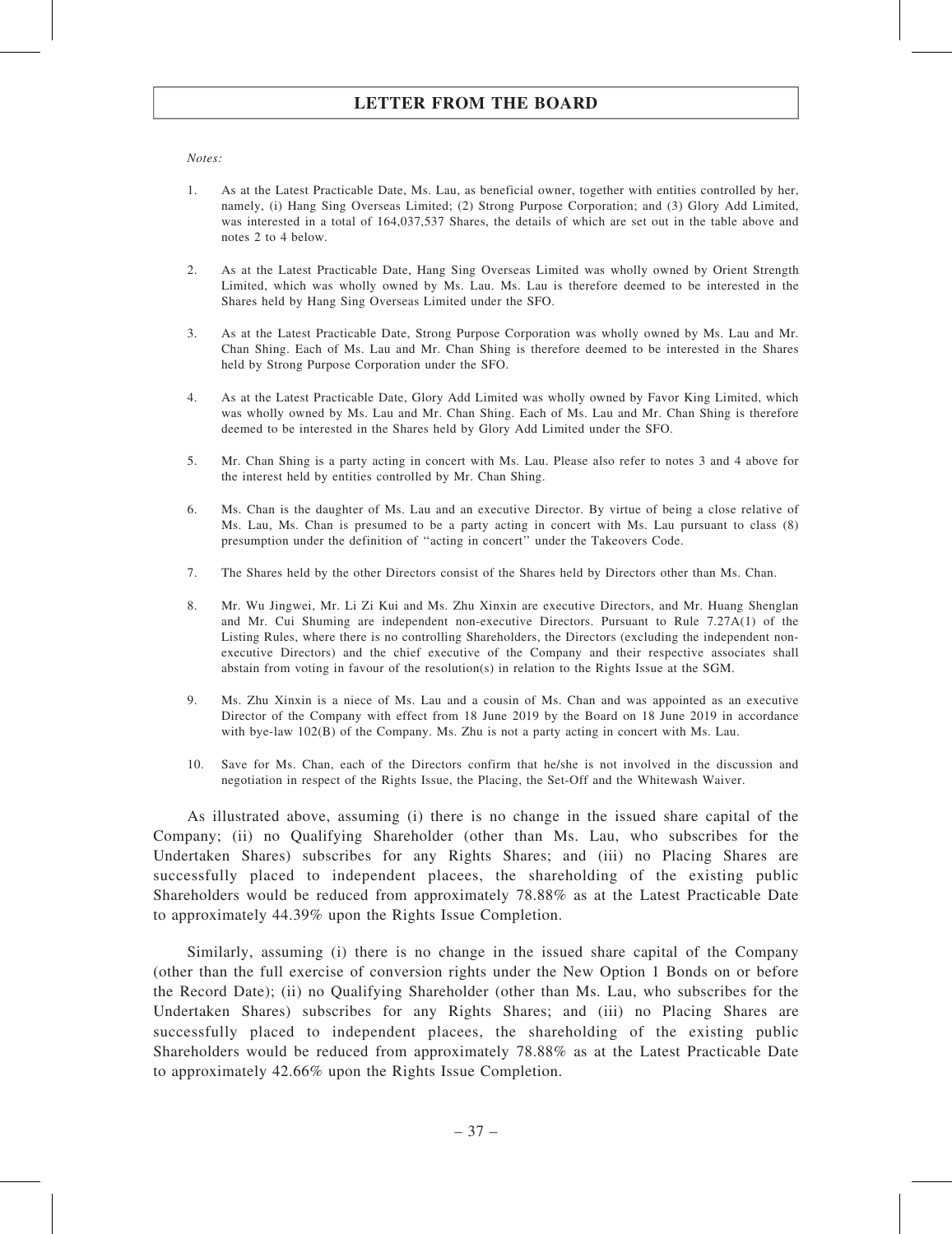If a Qualifying Shareholder does not accept the Rights Shares provisionally allotted to him/her/it in full under the Rights Issue, his/her/its proportionate shareholding in the Company will be diluted.

### INTENTION OF MS. LAU

As at the Latest Practicable Date:

- (a) Ms. Lau intended for the Group to continue its current business;
- (b) Ms. Lau had no intention to introduce any major changes to the Group's existing business (including redeployment of the fixed assets of the Group other than in its ordinary course of business) or terminate the continued employment of the employees of the Group; and
- (c) Ms. Lau had no intention to inject any new business/assets to the Group.

Ms. Lau considers the Rights Issue is favourable to the Group as the Group will be able to strengthen its capital base and to enhance its financial position.

On the basis of Ms. Lau intention set out above, the Directors are of the view that the continuity of the Group's business can be maintained upon the Rights Issue Completion as before.

### LISTING RULES IMPLICATIONS

#### The Rights Issue

In accordance with Rule 7.19A(1) and Rule 7.27A(1) of the Listing Rules, as the Rights Issue will increase the total number of issued Shares of the Company by more than 50% within 12 months period immediately preceding the date of the Announcement, the Rights Issue is conditional upon the minority Shareholders' approval of at the SGM, and any controlling Shareholders and their associates, or where there are no controlling Shareholders, the Directors (excluding the independent non-executive Directors) and the chief executive of the Company and their respective associates shall abstain from voting in favour of the resolution(s) in relation to the Rights Issue at the SGM.

To the best information and knowledge of the Directors after making all reasonable enquiries, the Company had no controlling Shareholder as at the Latest Practicable Date. Accordingly, Ms. Chan, Mr. Wu Jingwei, Mr. Li Zi Kui and Ms. Zhu Xinxin, each being an executive Director, and their respective associates shall abstain from voting in respect of the resolution relating to the Rights Issue at the SGM in compliance with Rule 7.27A(1) of the Listing Rules.

#### The Placing

The Placing Shares will be issued under the Specific Mandate, which is subject to the Shareholders' approval at the EGM.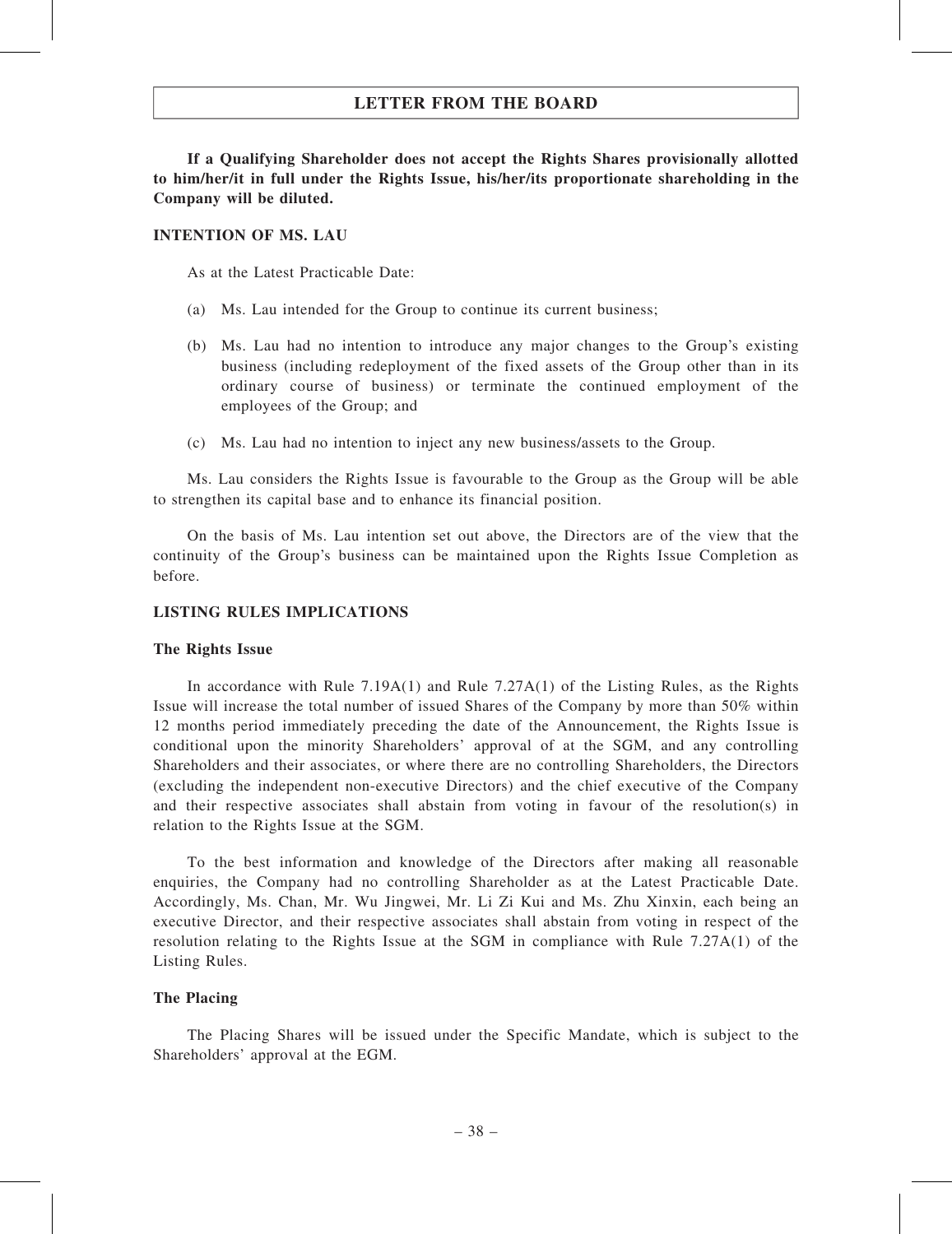### The Set-Off

Ms. Lau is a substantial Shareholder and therefore a connected person of the Company. Accordingly, the Set-Off Deed and the transactions contemplated thereunder constitute connected transactions of the Company under Chapter 14A of the Listing Rules and will be subject to Independent Shareholders' approval at the SGM.

As Ms. Chan, as an executive Director and daughter of Ms. Lau, is materially interested in the Set-Off, she was required to abstain from voting on the Board resolutions approving the same.

#### TAKEOVERS CODE IMPLICATIONS

As at the Latest Practicable Date, Ms. Lau and parties acting in concert with her were interested in 204,222,179 Shares, representing approximately 19.84% of the total number of issued Shares.

Assuming (i) there is no change in the total number of issued Shares from the Latest Practicable Date up to and including the Rights Issue Completion (other than the allotment and issue of Rights Shares); (ii) no Qualifying Shareholders (other than Ms. Lau) subscribes for any Rights Share; and (iii) Ms. Lau has taken up and successfully been allotted, the maximum number of excess Rights Shares, being 1,875,942,592 Rights Shares, the voting rights of the Company held by Ms. Lau and parties acting in concert with her will increase from approximately 19.84% to 73.28% of the issued share capital of the Company as enlarged by the allotment and issue of the Rights Shares upon the Rights Issue Completion.

Assuming (i) there is no change in the total number of issued Shares from the Latest Practicable Date up to and including the Rights Issue Completion (other than the full exercise of conversion rights under the outstanding New Option 1 Bonds on or before the Record Date and the allotment and issue of Rights Shares); (ii) no Qualifying Shareholders (other than Ms. Lau) subscribes for any Rights Share; and (iii) Ms. Lau has taken up and successfully been allotted, the maximum number of excess Rights Shares, being 2,024,522,592 Rights Shares, the voting rights of the Company held by Ms. Lau and the parties acting in concert with her will increase from approximately 19.84% to 72.83% of the issued share capital of the Company as enlarged by the allotment and issue of the Rights Shares upon the Rights Issue Completion.

Assuming (i) there is no change in the total number of issued Shares from the Latest Practicable Date up to and including the Rights Issue Completion (other than the full exercise of conversion rights under the outstanding New Option 1 Bonds on or before the Record Date and the allotment and issue of Rights Shares); (ii) no Qualifying Shareholders (other than Ms. Lau) subscribes for any Rights Shares; (iii) Ms. Lau has taken up and successfully been allotted, the Undertaken Shares; and (iv) all the Untaken Shares were placed to Independent Third Parties under the Placing, the voting rights of the Company held by Ms. Lau and the parties acting in concert with her will increase from approximately 19.84% to 30.33% of the issued share capital of the Company as enlarged by the allotment and issue of the Rights Shares upon the Rights Issue Completion.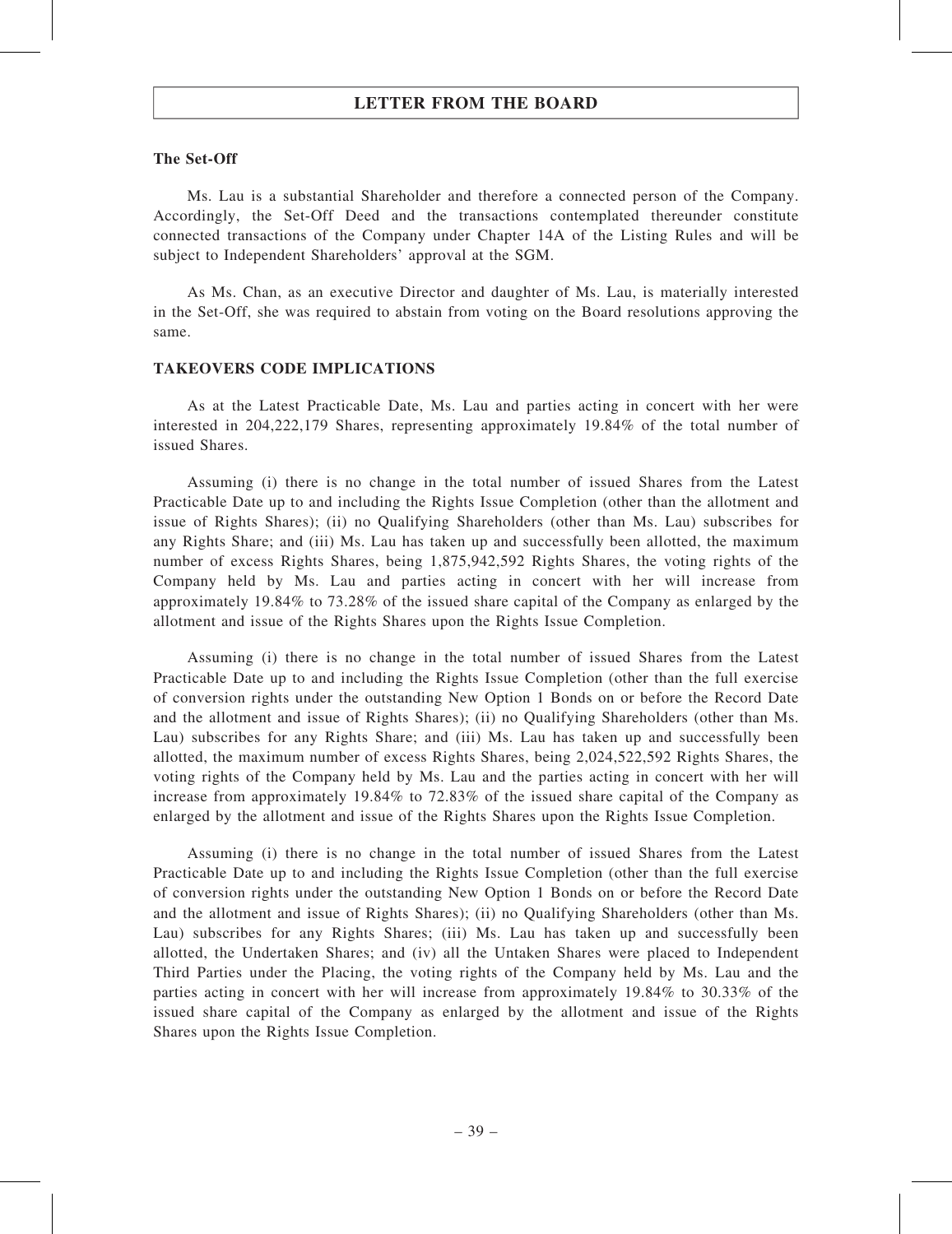Assuming (i) there is no change in the total number of issued Shares from the Latest Practicable Date up to and including the Rights Issue Completion (other than the full exercise of conversion rights under the outstanding New Option 1 Bonds on or before the Record Date and the allotment and issue of Rights Shares); (ii) no Qualifying Shareholders (other than Ms. Lau) subscribes for any Rights Shares; (iii) Ms. Lau has taken up and successfully been allotted, the Undertaken Shares; and (iv) no Independent Third Parties take up the Untaken Shares under the Placing, the voting rights of the Company held by Ms. Lau and the parties acting in concert with her will increase from approximately 19.84% to 52.74% of the issued share capital of the Company as enlarged by the allotment and issue of the Rights Shares upon the Rights Issue Completion.

In such circumstances, the acceptance in full by Ms. Lau of the Entitlement Shares allotted to her pursuant to the Irrevocable Undertaking and/or the allotment of excess Rights Shares to her upon successful excess application when there is an undersubscription of the Rights Issue will trigger an obligation on Ms. Lau to make a mandatory general offer under Rule 26 of the Takeovers Code for all Shares not already owned or agreed to be acquired by Ms. Lau and parties acting in concert with her, unless a waiver is granted by the Executive.

An application has been made to the Executive for the Whitewash Waiver pursuant to Note 1 on dispensations from Rule 26 of the Takeovers Code. The Executive has indicated that the Whitewash Waiver will be granted and will be conditional upon, among others, the approval of the Independent Shareholders of the Whitewash Waiver and Rights Issue at the SGM by way of poll in accordance with the requirements of the Takeovers Code.

The Executive may or may not grant the Whitewash Waiver. The Whitewash Waiver, if granted by the Executive, will be subject to, among other things, the approval of the Whitewash Waiver by at least 75% of the votes cast by the Independent Shareholders either in person or by proxy by way of poll, and the approval of the Rights Issue and the Set‐Off by more than 50% of the votes cast by the Independent Shareholders either in person or by proxy by way of poll, respectively, at the SGM. If the Whitewash Waiver is not granted by the Executive, or if granted, either the Whitewash Waiver, the Rights Issue or the Set-Off is not approved by the Independent Shareholders, the Rights Issue and the Set‐Off (and Placing) will not proceed.

As disclosed above, the maximum potential controlling holding of the Company's voting rights to be held by Ms. Lau and parties acting in concert with her is approximately 73.28%. As such maximum potential holding exceeds 50% of the Company's voting rights upon the Rights Issue Completion, Ms. Lau and parties acting in concert with her may increase their holding of the Company without incurring any further obligation under Rule 26 of the Takeovers Code to make a general offer after the Rights Issue Completion.

As at the Latest Practicable Date, the Company did not believe that the Rights Issue gives rise to any concerns in relation to compliance with other applicable rules or regulations (including the Listing Rules). The Company notes that the Executive may not grant the Whitewash Waiver if the Rights Issue does not comply with other applicable rules and regulations.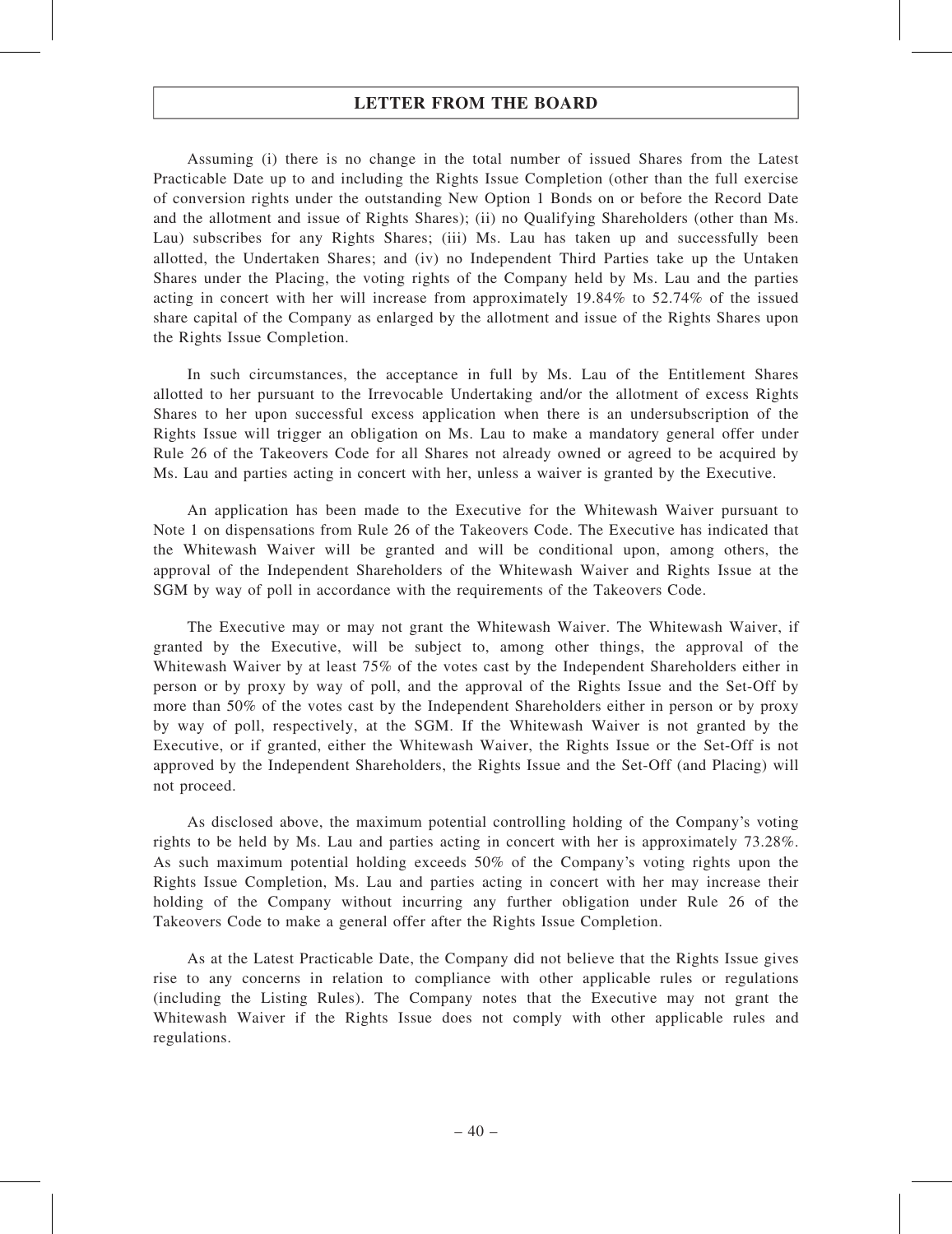As at the Latest Practicable Date:

- (i) save as disclosed in the section headed ''Effect of the Rights Issue on the shareholding structure of the Company'' in this letter, Ms. Lau and parties acting in concert with her do not hold, own, have control or direction over any other voting rights, rights over Shares, any outstanding options, warrants, or any securities that are convertible into Shares or hold any outstanding derivatives in respect of the securities of the Company, or hold any relevant securities (as defined in Note 4 to Rule 22 of the Takeovers Code) of the Company;
- (ii) save for the Irrevocable Undertaking given by Ms. Lau, details of which are set out in the section headed "The Irrevocable Undertaking" of this circular, none of Ms. Lau or any parties acting in concert with her had acquired or entered into any agreement or arrangement to acquire any voting rights in the Company or had dealt for value in any relevant securities (as defined in Note 4 to Rule 22 of the Takeovers Code) of the Company during the Relevant Period;
- (iii) none of Ms. Lau or parties acting in concert with her has received any irrevocable commitment to accept the Rights Issue;
- (iv) save for the Irrevocable Undertaking given by Ms. Lau, there is no arrangement of the kind referred to in Note 8 to Rule 22 of the Takeovers Code (whether by way of option, indemnity or otherwise) that had been entered into in relation to the relevant securities (as defined in Note 4 to Rule 22 of the Takeovers Code) of the Company between Ms. Lau and/or parties acting in concert with her on the one hand and any person on the other hand and which might be material to the Rights Issue and/or the Whitewash Waiver;
- (v) save for the Rights Issue being conditional upon obtaining of the Whitewash Waiver by Ms. Lau as set out in the section headed ''Conditions of the Rights Issue'' of this circular, there is no agreement or arrangement to which Ms. Lau or any parties acting in concert with her is a party which relates to circumstances in which it may or may not invoke or seek a pre-condition or a condition to the Rights Issue and/or the Whitewash Waiver;
- (vi) none of Ms. Lau or parties acting in concert with her has borrowed or lent any relevant securities (as defined in Note 4 to Rule 22 of the Takeovers Code) of the Company;
- (vii) save for the consideration to be payable or offset under the Set‐Off Deed for the Rights Shares to be subscribed for by Ms. Lau and parties acting in concert with her, there is no other consideration, compensation or benefit in whatever form that has been or will be paid by Ms. Lau or parties acting in concert with her to the Company in connection with the Rights Issue and/or the Whitewash Waiver;
- (viii) there was no understanding, arrangement, agreement which constitutes a special deal (as defined under Rule 25 of the Takeovers Code) between (1) Ms. Lau or parties acting in concert with her on one hand; and (2) the Company on the other hand; and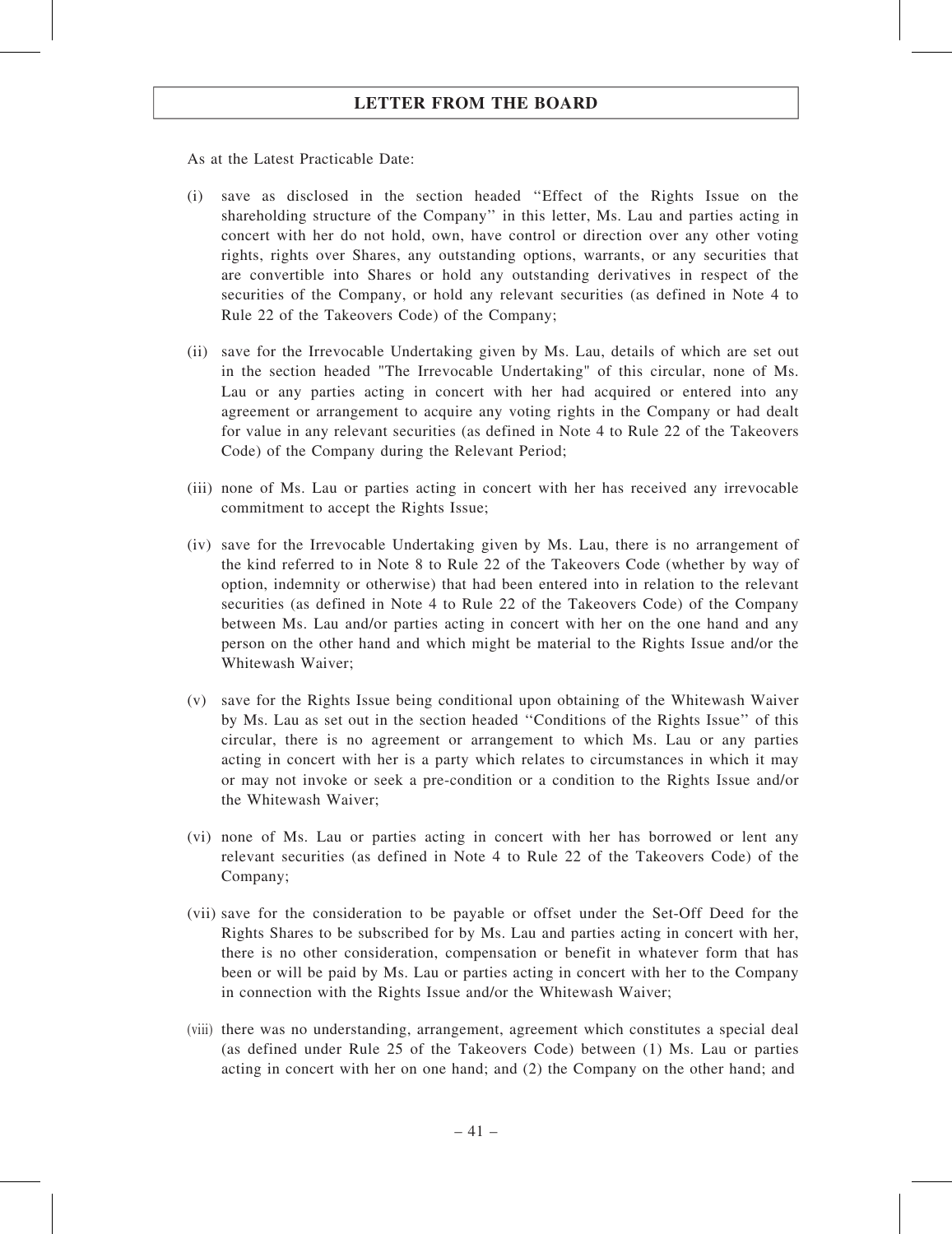(ix) there was no understanding, arrangement, agreement which constitutes a special deal (as defined under Rule 25 of the Takeovers Code) between (1) any Shareholder on one hand; and (2) the Company, its subsidiaries or associated companies on the other hand.

### PROPOSED INCREASE IN AUTHORISED SHARE CAPITAL

As at the Latest Practicable Date, the Company had an authorised share capital of HK\$40,000,000 divided into 1,600,000,000 Shares of HK\$0.025 each, of which 1,029,480,733 Shares had been issued and were fully paid or credited as fully paid. In addition, there are outstanding New Option 1 Bonds in the principal amount of HK\$148,580,000, which are convertible into 74,290,000 Shares upon full conversion at the current conversion price of HK\$2.00 per Share.

In order to facilitate the Rights Issue and the Placing and to provide the Company with flexibility for fundraising by allotting and issuing new Shares in the future as and when appropriate for future investment opportunities and other corporate purposes, the Board proposes that the authorised share capital of the Company be increased from HK\$40,000,000 to HK\$125,000,000 by the creation of 3,400,000,000 additional Shares, all of which will, upon issue and being fully paid, rank pari passu in all respects with the Shares in issue. The Increase in Authorised Share Capital is subject to the approval by the Shareholders by way of an ordinary resolution at the SGM.

### ADJUSTMENT TO CONVERSION PRICE OF NEW OPTION 1 BONDS

Reference is made to the announcements of the Company dated 10 March 2017, 16 March 2017, 24 March 2017, 7 April 2017, 7 November 2017, 26 April 2018, 22 March 2019, 28 March 2019, 13 June 2019, 1 November 2019, 4 November 2019, 23 April 2020 and 28 April 2020 in relation to the New Option 1 Bonds.

Pursuant to the terms and conditions of the New Option 1 Bonds, if the Company shall issue Shares (i) to all or substantially all Shareholders as a class by way of rights, or issue or grant to all or substantially all Shareholders as a class by way of rights, options, warrants or other rights to subscribe for, purchase or otherwise acquire any Shares or (ii) otherwise than as mentioned in (i) above (other than Shares issued on the exercise of the conversion rights under the New Option 1 Bonds or any other rights of conversion into, or exchange or subscription for, Shares), in each case, at less than 95% of the current market price of the Shares (as defined in the terms and conditions of the New Option 1 Bonds) on the date of announcement of the terms of such issue, the conversion price of the New Option 1 Bonds (the ''New Option 1 Bonds Conversion Price'') shall be adjusted pursuant to the terms and conditions of the New Option 1 Bonds.

Further announcement(s) in relation to the adjusted New Option 1 Bonds Conversion Price and the additional number of Shares that will be issued upon conversion of all the outstanding New Option 1 Bonds based on the adjusted New Option 1 Bonds Conversion Price will be made by the Company as and when appropriate in compliance with the Listing Rules.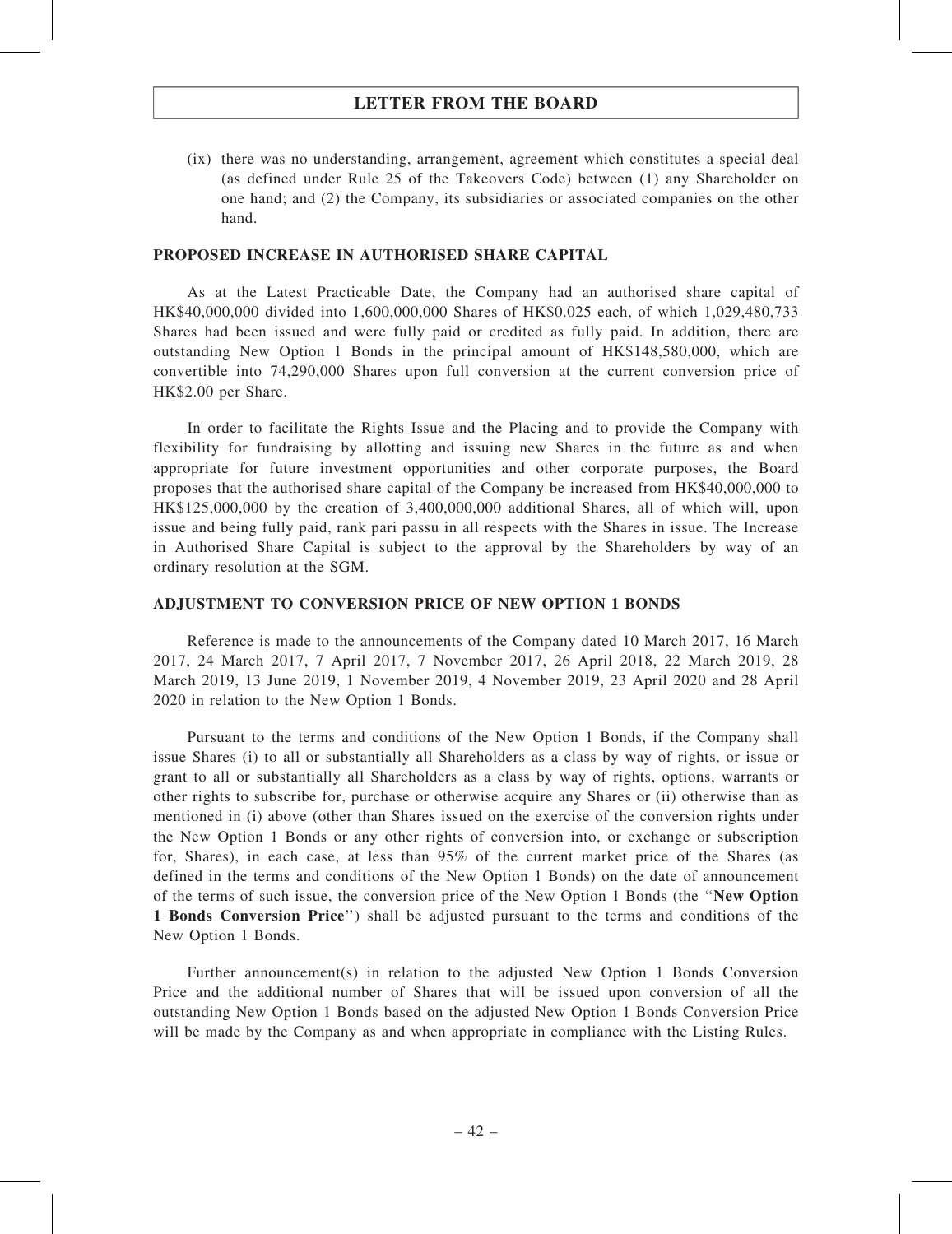#### SGM AND INDEPENDENT SHAREHOLDERS' APPROVAL

The SGM will be held at Room 1703–1704, World-Wide House, 19 Des Voeux Road Central, Hong Kong on Monday, 10 May 2021 at 11:00 a.m. to consider and, if thought fit, approve, the Rights Issue, the Placing (including the Specific Mandate), the Set-Off, the Whitewash Waiver and the Increase in Authorised Share Capital.

Ms. Lau and parties acting in concert with her, and the executive Directors and their respective associates and Shareholders who are involved in or interested in the Rights Issue will be required to abstain from voting in respect of the resolution(s) to approve the Rights Issue at the SGM.

Ms. Lau and parties acting in concert with her and Shareholders who are involved in or interested in the Set-Off and/or the Whitewash Waiver (as applicable) will be required to abstain from voting in respect of the resolution(s) to approve the Set-Off and the Whitewash Waiver at the SGM

Under the Takeovers Code and the Listing Rules, the resolution(s) in relation to the Whitewash Waiver shall be approved by at least 75% of the votes cast by the Independent Shareholders either in person or by proxy by way of poll, and the resolution(s) in relation to the Rights Issue and the Set-Off shall be approved by at least 50% of the votes cast by the Independent Shareholders either in person or by proxy by way of poll, respectively, at the SGM.

A form of proxy for use by the Shareholders at the SGM is enclosed with this circular. Whether or not you are able to attend the SGM, you are requested to complete the accompanying form of proxy, in accordance with the instructions printed on the form and deposit the same at the principal place of business of the Company at Unit 3308, 33/F., Office Tower, Convention Plaza, 1 Harbour Road, Wan Chai, Hong Kong or at the office of the Registrar, Computershare Hong Kong Investor Services Limited, at 17M Floor, Hopewell Centre, 183 Queen's Road East, Wanchai, Hong Kong as soon as possible and in any event not later than 48 hours (i.e. 11:00 a.m. on Saturday, 8 May 2021 (Hong Kong time) before the time scheduled for the holding of the SGM or any adjournment of SGM (as the case may be). Completion and return of the form of proxy will not preclude you from attending and voting in person at the SGM or any adjournment of the SGM (as the case may be).

As at the Latest Practicable Date, save for (i) Ms. Lau and parties acting in concert with her; and (ii) Ms. Chan, Mr. Wu Jingwei, Mr. Li Zi Kui and Ms. Zhu Xinxin, being the executive Directors and their respective associates who are required to abstain from voting in favour of the resolution(s) in relation to the Rights Issue under Rule  $7.27A(1)$  of the Listing Rules, no other Shareholder is involved in or interested in the Rights Issue, the Placing, the Set-Off and/or the Whitewash Waiver and will be required to abstain from voting in respect of the resolution(s) to approve the Rights Issue, the Placing, the Set-Off and/or the Whitewash Waiver at the SGM.

Subject to the approval by Independent Shareholders at the SGM, the Prospectus containing further information in relation to the Rights Issue and financial and other information relating to the Group is expected to be despatched by the Company together with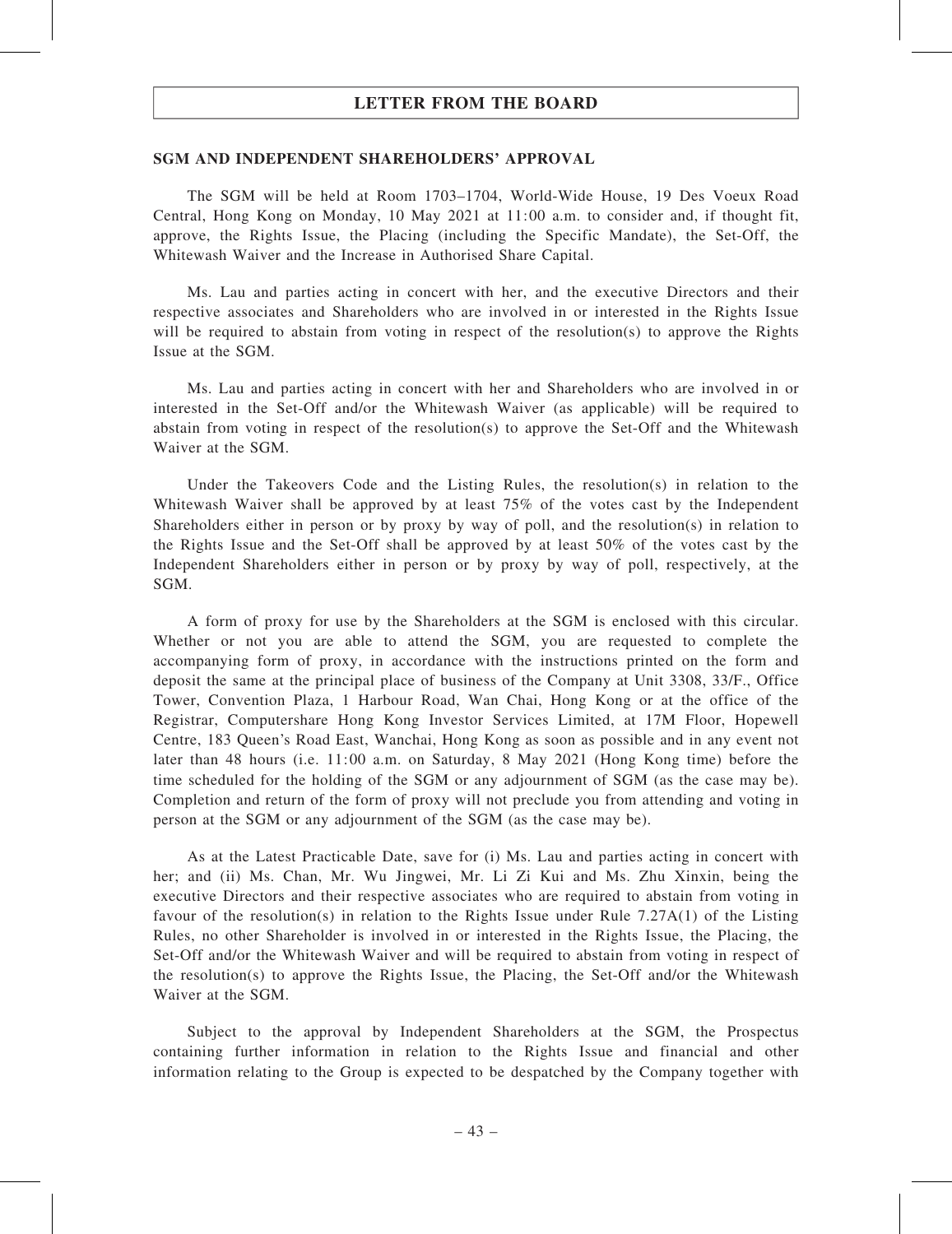the PAL and EAF on or before Friday, 21 May 2021. A copy of the Prospectus will also be made available on the websites of the Company (http://www.chinalotsynergy.com) and the Stock Exchange (https://www.hkexnews.hk/). To the extent reasonably practicable and subject to the advice of legal advisers in the relevant jurisdictions in respect of applicable local laws and regulations, the Company will send copies of the Prospectus to Non-Qualifying Shareholders for their information only but will not send the PAL or the EAF to them.

### WARNING OF THE RISKS OF DEALING IN SHARES

Shareholders and potential investors of the Company should note that the Rights Issue, the Placing and the Set-Off are conditional upon, among others, conditions set out in the section headed ''Conditions of the Rights Issue'', ''Conditions of the Placing'' and ''Connected Transaction in relation to the Set-Off'' in this circular, respectively. Accordingly, the Rights Issue and/or the Placing and/or the Set-Off may or may not proceed. Any Shareholder or other person contemplating transferring, selling or purchasing Shares is advised to exercise caution when dealing in the Shares. Any person who is in any doubt about his/her/its position or any action to be taken is recommended to consult his/her/its own professional adviser(s).

Any dealings in the Shares up to the date on which all the conditions of the Rights Issue, the Placing and the Set-Off are fulfilled, which is expected to be 4:00 p.m. on the Rights Issue Settlement Date, will bear the risk that the Rights Issue and/or the Placing may not become unconditional or may not proceed.

Shareholders and potential investors of the Company are advised to exercise in caution when dealing in the securities of the Company, and if they are in any doubt about their position, they should consult their own professional advisers.

### CLOSURE OF REGISTER OF MEMBERS

The register of members of the Company will be closed from Tuesday, 4 May 2021 to Monday, 10 May 2021 (both dates inclusive), for the purposes of determining the entitlements of the Shareholders to attend and vote at the SGM and from Friday, 14 May 2021 to Thursday, 20 May 2021 (both dates inclusive), for the purpose of determining the entitlements of the Shareholders to the Rights Issue. No transfer of the Shares may be registered during the said periods. In order for the transferees to be registered as members of the Company by 5:00 p.m. on the record date for attending and voting at the SGM and by 5:00 p.m. on the Record Date, all transfers of Shares (together with the relevant share certificates and instruments of transfer) must be lodged with the Registrar, Computershare Hong Kong Investor Services Limited, at Shops 1712–1716, 17th Floor, Hopewell Centre, 183 Queen's Road East, Wanchai, Hong Kong, by 4:30 p.m. on Monday, 3 May 2021 and 4:30 p.m. on Thursday, 13 May 2021, respectively.

### RECOMMENDATION

You are advised to read carefully (i) the letter from the Independent Board Committee set out on pages 46 to 47 of this circular which contains the recommendation of the Independent Board Committee to the Independent Shareholders; and (ii) the letter from Gram Capital, set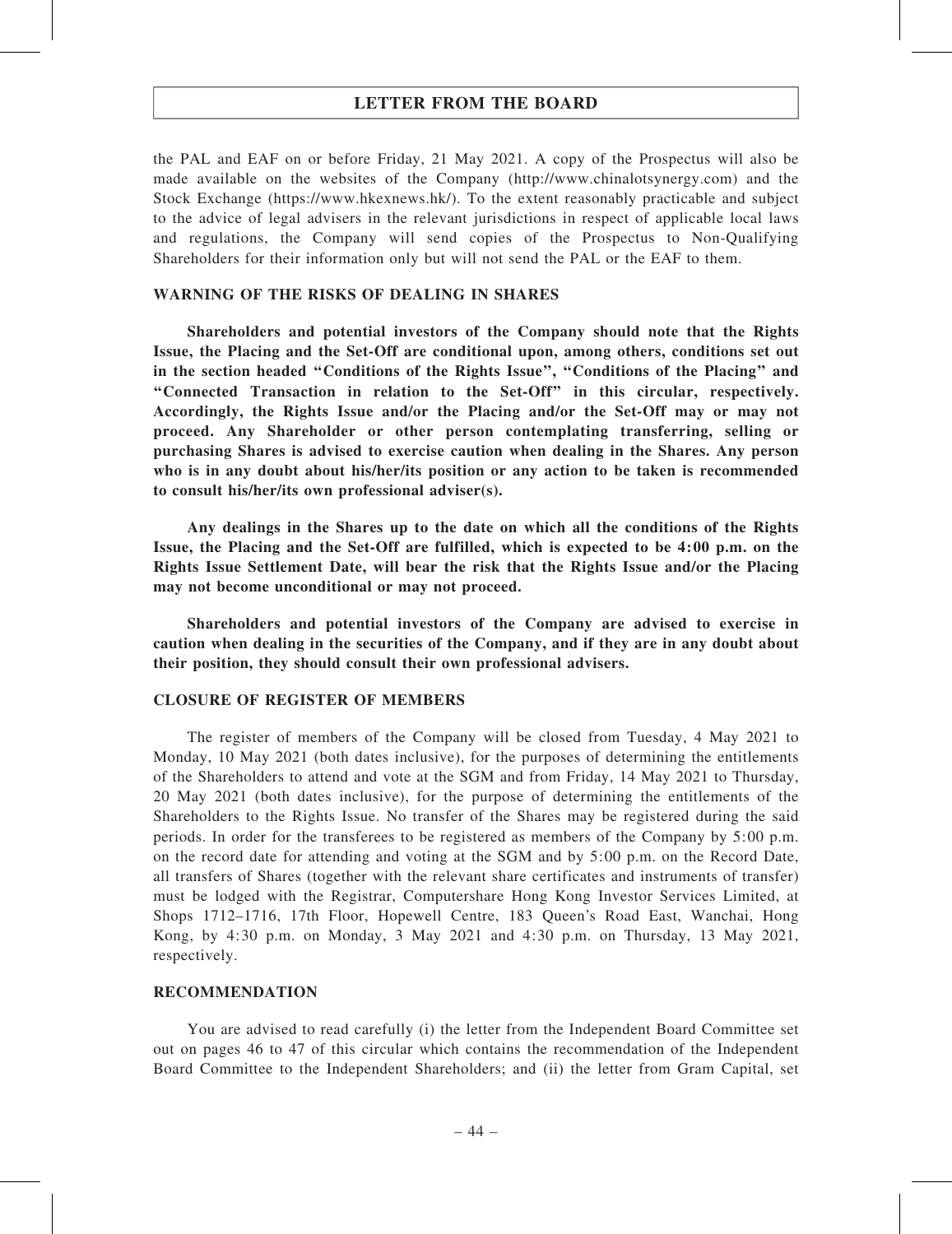out on pages 48 to 70 of this circular which contains its advice to the Independent Board Committee and the Independent Shareholders in respect of the Rights Issue, the Set-Off and the Whitewash Waiver.

The Directors (excluding Ms. Chan, who is required to abstain from voting but including the independent non-executive Directors, after considering the advice from the Independent Financial Adviser) are of the view that (i) the Rights Issue and the Placing will enable the Group to raise the necessary and sufficient funds in a timely manner to satisfy the Group's short term financial needs and thus improve the current financial position of the Group; (ii) the Set-Off will enable the Group to repay, in full or in part, the Shareholder's Loan without cash outflow and allow the Group to reduce its gearing level and save on the interest payment that would be accrued upon the outstanding Shareholder's Loan from the Rights Issue Settlement Date to the maturity date; and (iii) the approval of the Whitewash Waiver is a prerequisite for the Rights Issue Completion and the Set-Off. Therefore, the Rights Issue, the Placing, the Set-Off and the Whitewash Waiver are fair and reasonable and in the interests of the Company and the Shareholders (including the Independent Shareholders in respect of the Rights Issue, the Set-Off and the Whitewash Waiver) as a whole. The Board also considers the Increase in Authorised Share Capital is fair and reasonable and in the interests of the Company and the Shareholders as a whole. The Board therefore recommends you vote in favour of the resolution in respect of the Rights Issue, the Placing, the Set-Off, the Whitewash Waiver and the Increase in Authorised Share Capital to be proposed at the SGM.

#### ADDITIONAL INFORMATION

Your attention is drawn to the additional information set out in Appendix I, Appendix II, Appendix III, Appendix IV and Appendix V to this circular.

> By order of the Board China Ecotourism Group Limited CHAN Tan Na, Donna Chairperson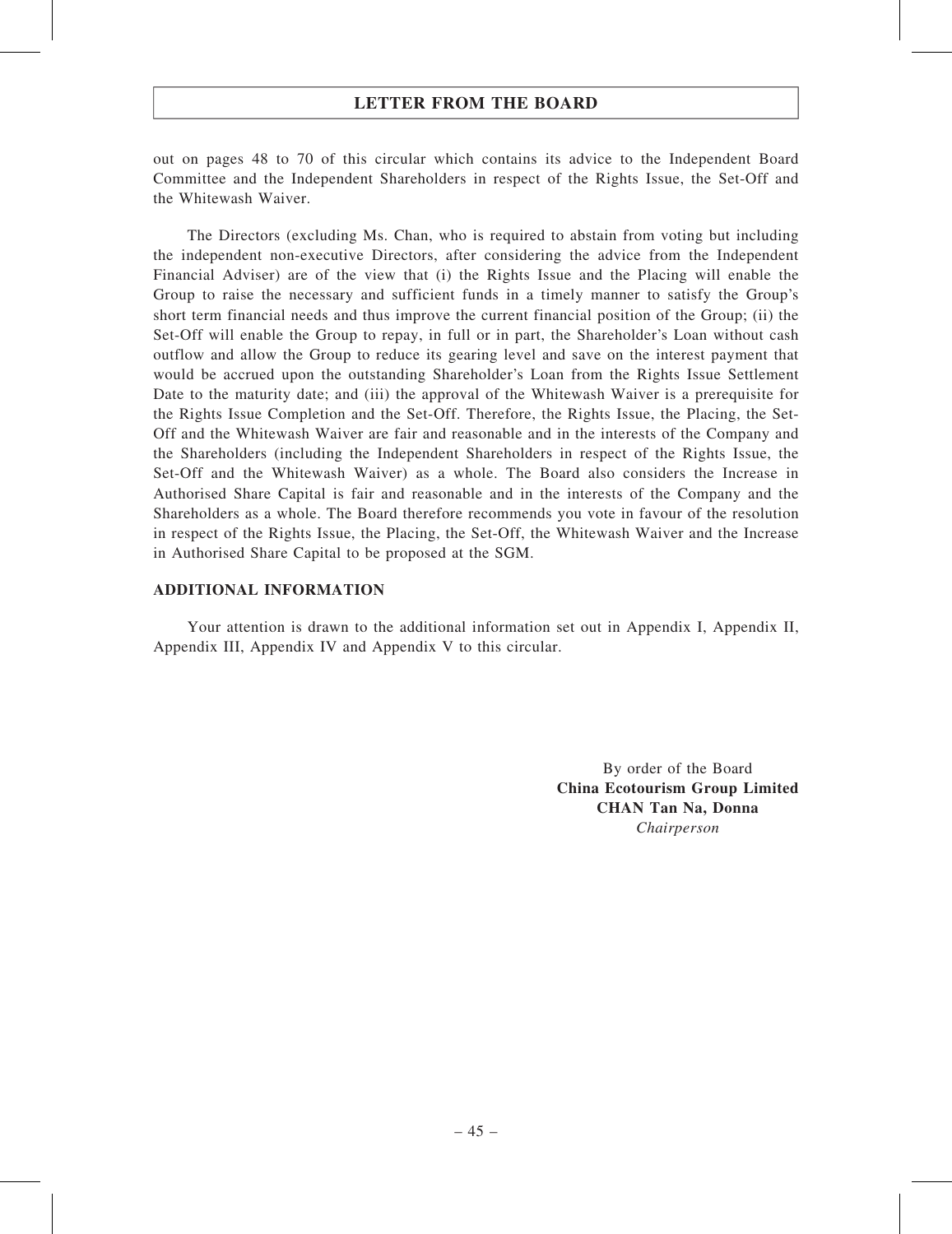### LETTER FROM THE INDEPENDENT BOARD COMMITTEE

The following is the text of the letter from the Independent Board Committee setting out its recommendation to the Independent Shareholders in relation to the Rights Issue, the Set-Off and the Whitewash Waiver.



(formerly known as China LotSynergy Holdings Limited 華彩控股有限公司\*) (Incorporated in Bermuda with limited liability)

**(Stock Code: 1371)** 

14 April 2021

To the Independent Shareholders

# (I) PROPOSED RIGHTS ISSUE ON THE BASIS OF TWO (2) RIGHTS SHARES FOR EVERY ONE (1) EXISTING SHARE HELD ON THE RECORD DATE ON A NON-UNDERWRITTEN BASIS (II) PROPOSED CONNECTED TRANSACTION IN RELATION TO THE SET-OFF AND (III) APPLICATION FOR WHITEWASH WAIVER

Dear Sir or Madam,

We refer to the circular of the Company dated Wednesday, 14 April 2021 (the ''Circular'') of which this letter forms part. Unless the context specifies otherwise, capitalised terms used herein shall have the same meanings as defined in the Circular.

We have been appointed by the Board as the Independent Board Committee to advise the Independent Shareholders as to (i) whether the terms of the Rights Issue, the Set-Off and the Whitewash Waiver are fair and reasonable as far as the Independent Shareholders are concerned and in the interests of the Company and the Independent Shareholders as a whole; and (ii) whether to recommend the Independent Shareholders to vote in favour of the resolution(s) to be proposed at the SGM to approve the Rights Issue, the Set-Off and the Whitewash Waiver.

We wish to draw your attention to (i) the letter of advice from Gram Capital, the details of which (including the principal factors and reasons that have been taken into consideration by Gram Capital) are set out on pages 48 to 70 of the Circular; and (ii) the letter from the Board as set out on pages 13 to 45 of the Circular.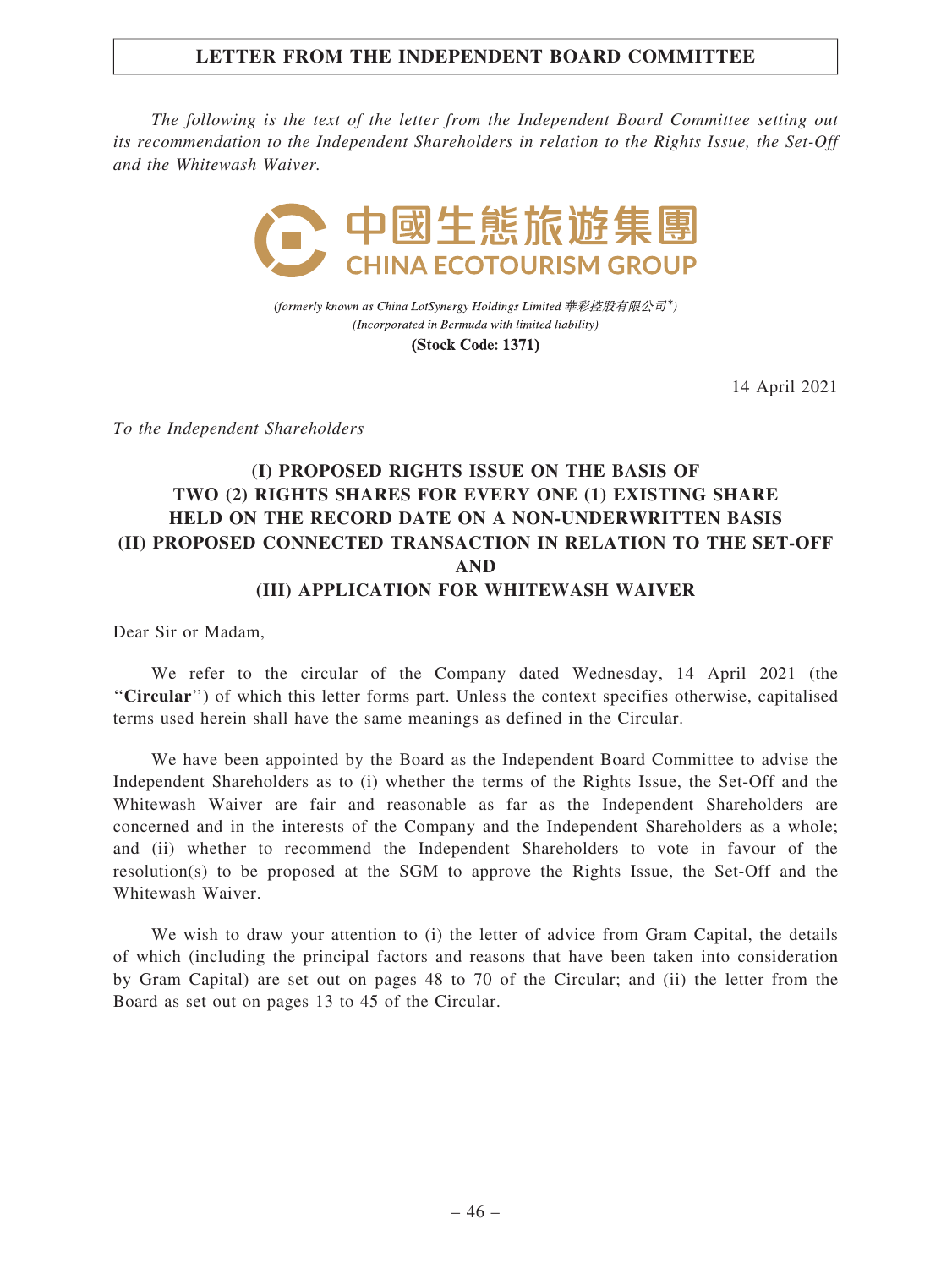### LETTER FROM THE INDEPENDENT BOARD COMMITTEE

Having considered the terms of the Rights Issue, the Set-Off and the Whitewash Waiver and the principal factors and reasons considered by and the opinion of Gram Capital as set out in its letter of advice, we consider that the terms of the Rights Issue, the Set-Off and the Whitewash Waiver are fair and reasonable as far as the Independent Shareholders are concerned and in the interests of the Company and the Independent Shareholders as a whole. Accordingly, we recommend the Independent Shareholders vote in favour of the resolutions to approve the Rights Issue, the Set-Off and the Whitewash Waiver at the SGM.

> Yours faithfully, For and on behalf of the Independent Board Committee

Mr. HUANG Shenglan Mr. CHAN Ming Fai Mr. CUI Shuming Independent non-executive Director

Independent non-executive Director

Independent non-executive Director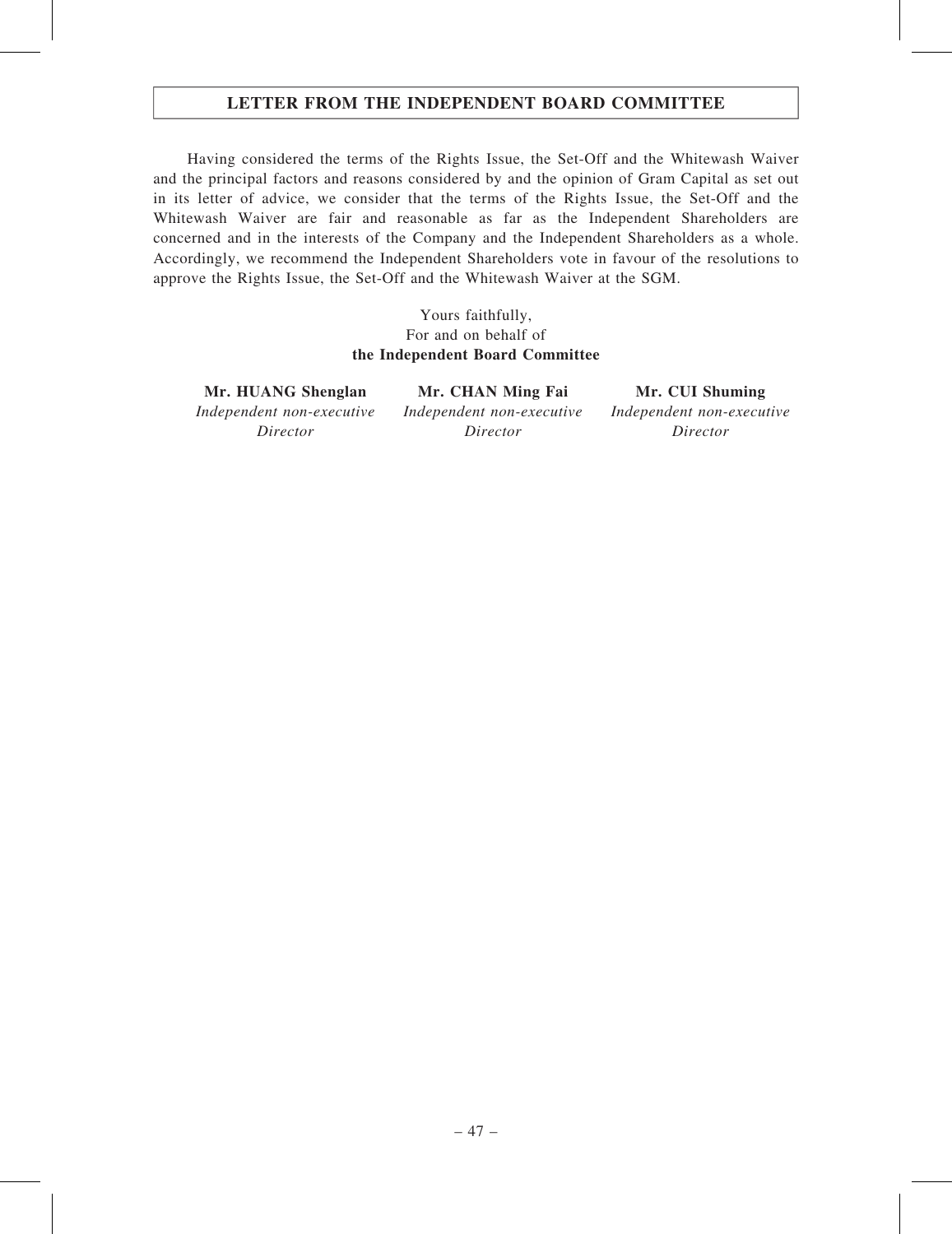Set out below is the text of a letter received from Gram Capital, the Independent Financial Adviser to the Independent Board Committee and the Independent Shareholders in respect of the Rights Issue, the Set-Off and the Whitewash Waiver for the purpose of inclusion in this circular.



Room 1209, 12/F. Nan Fung Tower 88 Connaught Road Central/ 173 Des Voeux Road Central Hong Kong

14 April 2021

To: The independent board committee and the independent shareholders of China Ecotourism Group Limited (formerly known as China LotSynergy Holdings Limited)

Dear Sir/Madam,

### (I) PROPOSED RIGHTS ISSUE ON THE BASIS OF TWO (2) RIGHTS SHARES FOR EVERY ONE (1) EXISTING SHARE HELD ON THE RECORD DATE ON A NON-UNDERWRITTEN BASIS; (II) PROPOSED CONNECTED TRANSACTION IN RELATION TO THE SET-OFF; AND (III) APPLICATION FOR WHITEWASH WAIVER

#### INTRODUCTION

We refer to our appointment as the Independent Financial Adviser to advise the Independent Board Committee and the Independent Shareholders in respect of the Rights Issue, the Set-Off and the Whitewash Waiver, details of which are set out in the letter from the Board (the ''Board Letter'') contained in the circular dated 14 April 2021 issued by the Company to the Shareholders (the ''Circular''), of which this letter forms part. Terms used in this letter shall have the same meanings as defined in the Circular unless the context requires otherwise.

With reference to the Board Letter, the Board proposed to conduct the Rights Issue on the basis of two (2) Rights Shares for every one (1) existing Share held as at 5:00 p.m. on the Record Date at the Subscription Price of HK\$0.10 per Rights Share, to raise up to approximately HK\$220.75 million before expenses by way of issuing up to 2,207,541,466 Rights Shares (assuming there is no change in the total number of issued Shares from the Latest Practicable Date up to and including the Record Date other than the full exercise of conversion rights under the outstanding New Option 1 Bonds on or before the Record Date). Subject to the fulfilment of the conditions of the Rights Issue, the Rights Issue will proceed on a non-underwritten basis irrespective of the level of acceptances of the provisionally allotted Rights Shares. In the event of an undersubscription of the Rights Issue, the size of the Rights Issue will be reduced accordingly.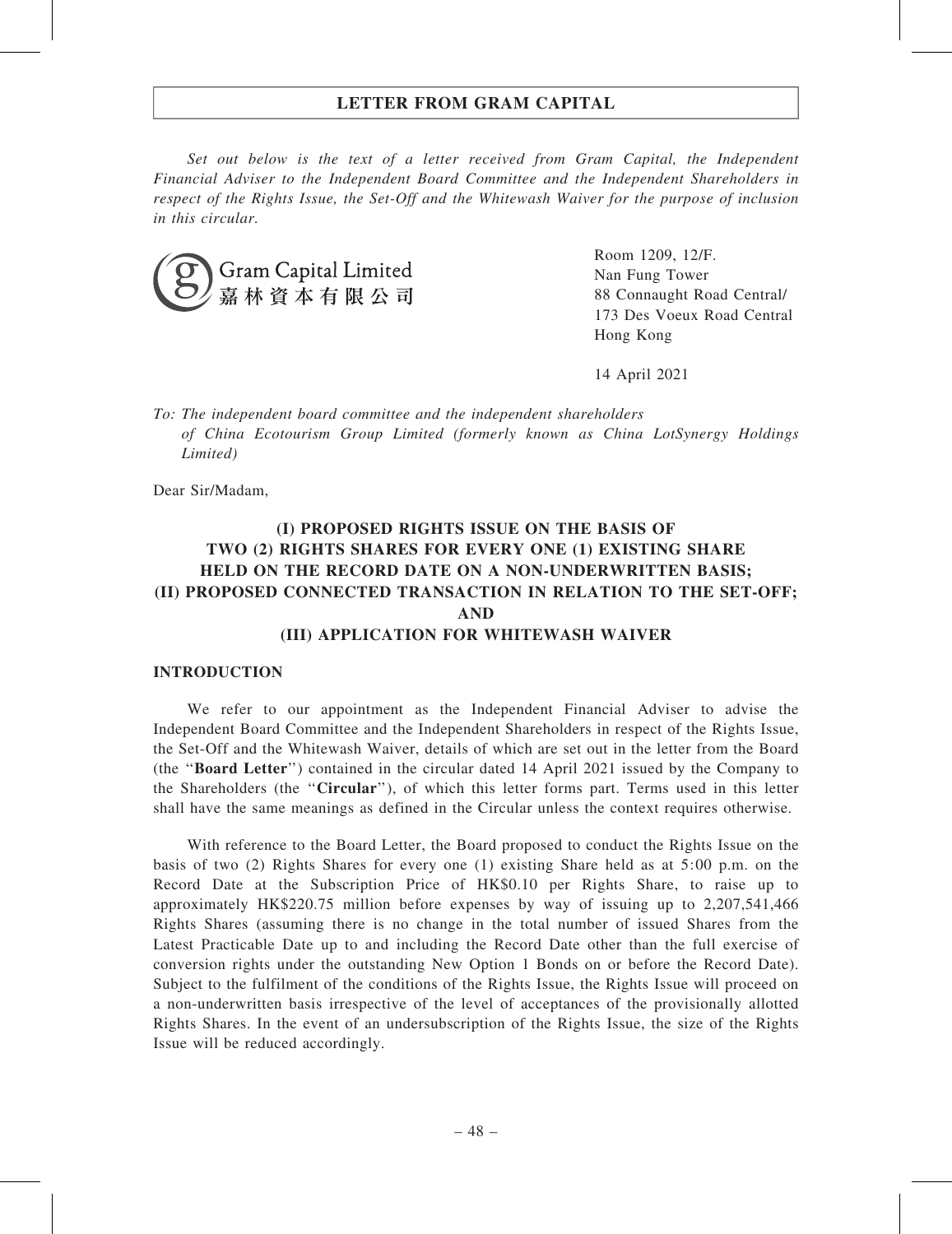Ms. Lau gave the Irrevocable Undertaking in favour of the Company in connection with the Rights Issue. Pursuant to the Irrevocable Undertaking, Ms. Lau has irrevocably undertaken to the Company that, among other things, (i) subject to the Company despatching the Prospectus Documents to the Qualifying Shareholders and the Whitewash Waiver having been granted by the Executive prior to the Posting Date and not been revoked or withdrawn, she shall accept and pay for, or procure the acceptance and payment for, all the Entitlement Shares provisionally allotted to her; (ii) she shall remain to be the beneficial owner of 91,509,437 Shares on the Record Date; and (iii) she shall not, and shall procure her nominees will not, acquire any further Shares on or before the Record Date.

On 16 February 2021 (after trading hours), the Company and the Placing Agent entered into the Placing Agreement, pursuant to which the Company conditionally appointed the Placing Agent and the Placing Agent conditionally agreed to act as the placing agent for the Company to procure, on a best effort basis, placees to subscribe for the Placing Shares (i.e. the Untaken Shares during the Rights Issue) at the Placing Price of HK\$0.10 per Placing Share on the terms and subject to the conditions set out in the Placing Agreement. Under the terms of the Placing Agreement, if all the Rights Shares are already fully taken up in the Rights Issue whether through the PAL(s) or EAF(s), the Placing will not proceed.

On 29 January 2021, the Company, the Borrower and Ms. Lau entered into the Set-Off Deed, pursuant to which the parties have agreed to restructure the Shareholder's Loan in the principal amount of HK\$50,000,000 by offsetting the outstanding balance of the Shareholder's Loan as at the Rights Issue Settlement Date on a dollar-to-dollar basis against an equivalent amount of the aggregated Subscription Price of (i) all Entitlement Shares; and (ii) the Relevant Excess Shares allocated to Ms. Lau. The Set-Off will be conditional upon the Rights Issue becoming unconditional pursuant to the terms and conditions as set out in the Prospectus. The exact Set-Off Amount would depend on the number of Entitlement Shares to be taken up by Ms. Lau and the number of Relevant Excess Shares to be applied for and allocated to Ms. Lau.

With reference to the Board Letter, (i) in accordance with Rule 7.19A(1) and Rule 7.27A(1) of the Listing Rules, the Rights Issue is conditional upon the minority Shareholders' approval of at the SGM; and (ii) the Set-Off constitutes connected transaction of the Company under Chapter 14A of the Listing Rules and will be subject to Independent Shareholders' approval at the SGM.

According to the Board Letter, as at the Latest Practicable Date, Ms. Lau and parties acting in concert with her are interested in 204,222,179 Shares, representing approximately 19.84% of the total number of issued Shares. In certain circumstances as set out in the section headed ''TAKEOVERS CODE IMPLICATIONS'' of the Board Letter, the acceptance in full by Ms. Lau of the Entitlement Shares allotted to her pursuant to the Irrevocable Undertaking and/or the allotment of excess Rights Shares to her upon successful excess application when there is an undersubscription of the Rights Issue will trigger an obligation on Ms. Lau to make a mandatory general offer under Rule 26 of the Takeovers Code for all Shares not already owned or agreed to be acquired by Ms. Lau and parties acting in concert with her, unless a waiver is granted by the Executive. An application has been made to the Executive for the Whitewash Waiver pursuant to Note 1 on dispensations from Rule 26 of the Takeovers Code. The Executive has indicated that the Whitewash Waiver will be granted and will be conditional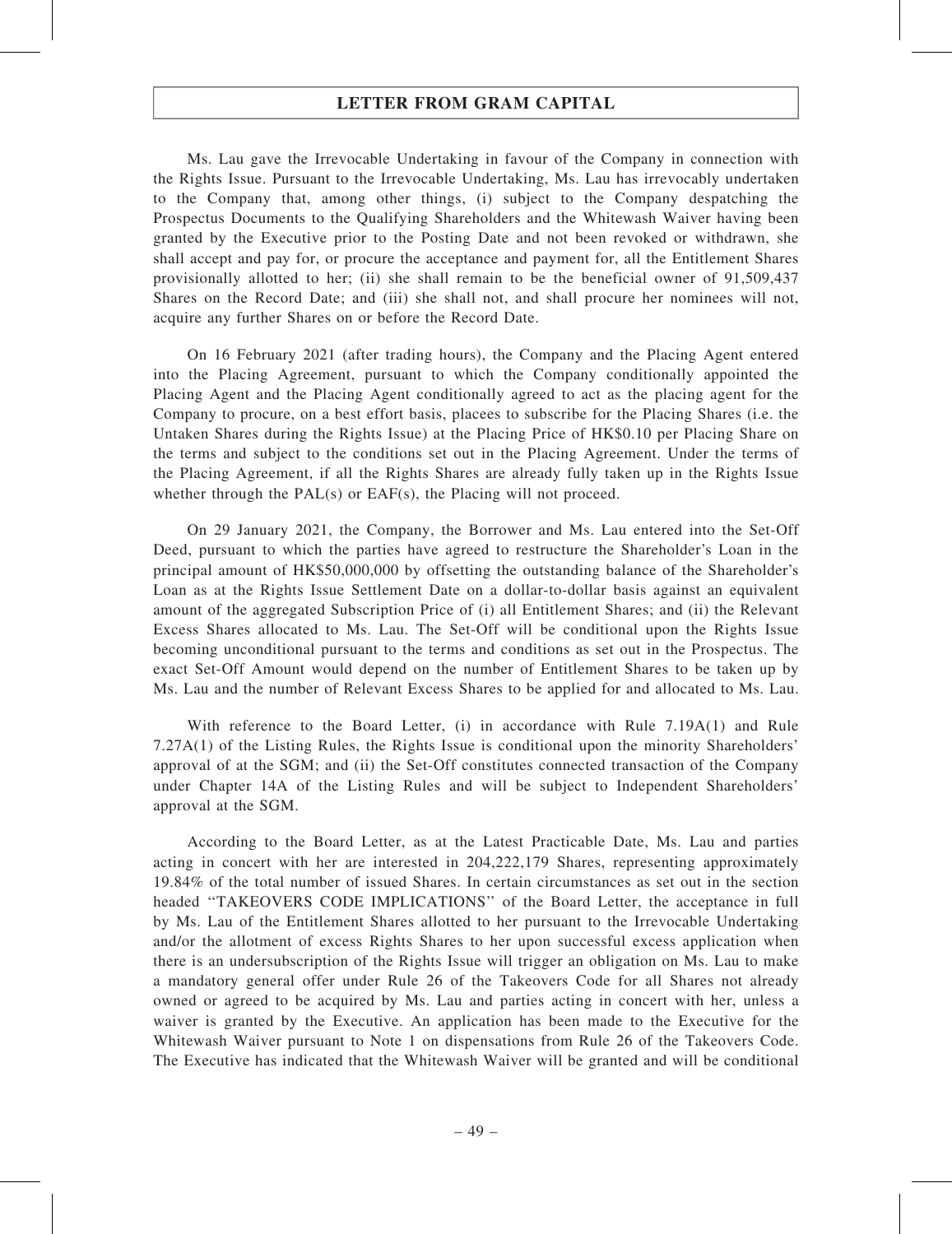upon, among others, the approval of the Independent Shareholders of the Whitewash Waiver, Rights Issue and the Set-Off at the SGM by way of poll in accordance with the requirements of the Takeovers Code. The Whitewash Waiver, if granted by the Executive, will be subject to, among other things, the approval of the Whitewash Waiver by at least 75% of the votes cast by the Independent Shareholders either in person or by proxy by way of poll, and the approval of the Rights Issue and the Set-Off by more than 50% of the votes cast by the Independent Shareholders either in person or by proxy by way of poll, respectively, at the SGM. If the Whitewash Waiver is not granted by the Executive, or if granted, either the Whitewash Waiver, the Rights Issue or the Set-Off is not approved by the Independent Shareholders, the Rights Issue and the Set-Off (and Placing) will not proceed.

The Independent Board Committee comprising Mr. Huang Shenglan, Mr. Chan Ming Fai and Mr. Cui Shuming (all being independent non-executive Directors) has been established to advise the Independent Shareholders on (i) whether the terms of the Rights Issue and the Set-Off are on normal commercial terms and are fair and reasonable; (ii) whether the Rights Issue and the Set-Off are in the interests of the Company and the Shareholders (including the Independent Shareholders) as a whole; (iii) how to vote in relation to the Rights Issue and the Set-Off at the SGM; and (iv) whether the Whitewash Waiver is fair and reasonable and as to the voting of the Whitewash Waiver. We, Gram Capital Limited, have been appointed with the approval of the Independent Board Committee as the Independent Financial Adviser to advise the Independent Board Committee and the Independent Shareholders in this respect.

#### INDEPENDENCE

During the past two years immediately preceding the Latest Practicable Date, Gram Capital was engaged as an independent financial adviser in relation to the Company's connected transaction and application for whitewash waiver, details of which are set out in the Company's announcement dated 9 October 2020 (note: with reference to the Company's announcement dated 20 January 2021, the connected transaction was terminated and the whitewash waiver was no longer required). Notwithstanding the aforesaid past engagement, as at the Latest Practicable Date, we were not aware of any relationships or interests between Gram Capital and the Company, or any other parties that could be reasonably regarded as a hindrance to Gram Capital's independence to act as the Independent Financial Adviser.

#### BASIS OF OUR OPINION

In formulating our opinion to the Independent Board Committee and the Independent Shareholders, we have relied on the statements, information, opinions and representations contained or referred to in the Circular and the information and representations as provided to us by the Directors. We have assumed that all information and representations that have been provided by the Directors, for which they are solely and wholly responsible, are true and accurate at the time when they were made and continue to be so as at the Latest Practicable Date. We have also assumed that all statements of belief, opinion, expectation and intention made by the Directors in the Circular were reasonably made after due enquiry and careful consideration. We have no reason to suspect that any material facts or information have been withheld or to doubt the truth, accuracy and completeness of the information and facts contained in the Circular, or the reasonableness of the opinions expressed by the Company, its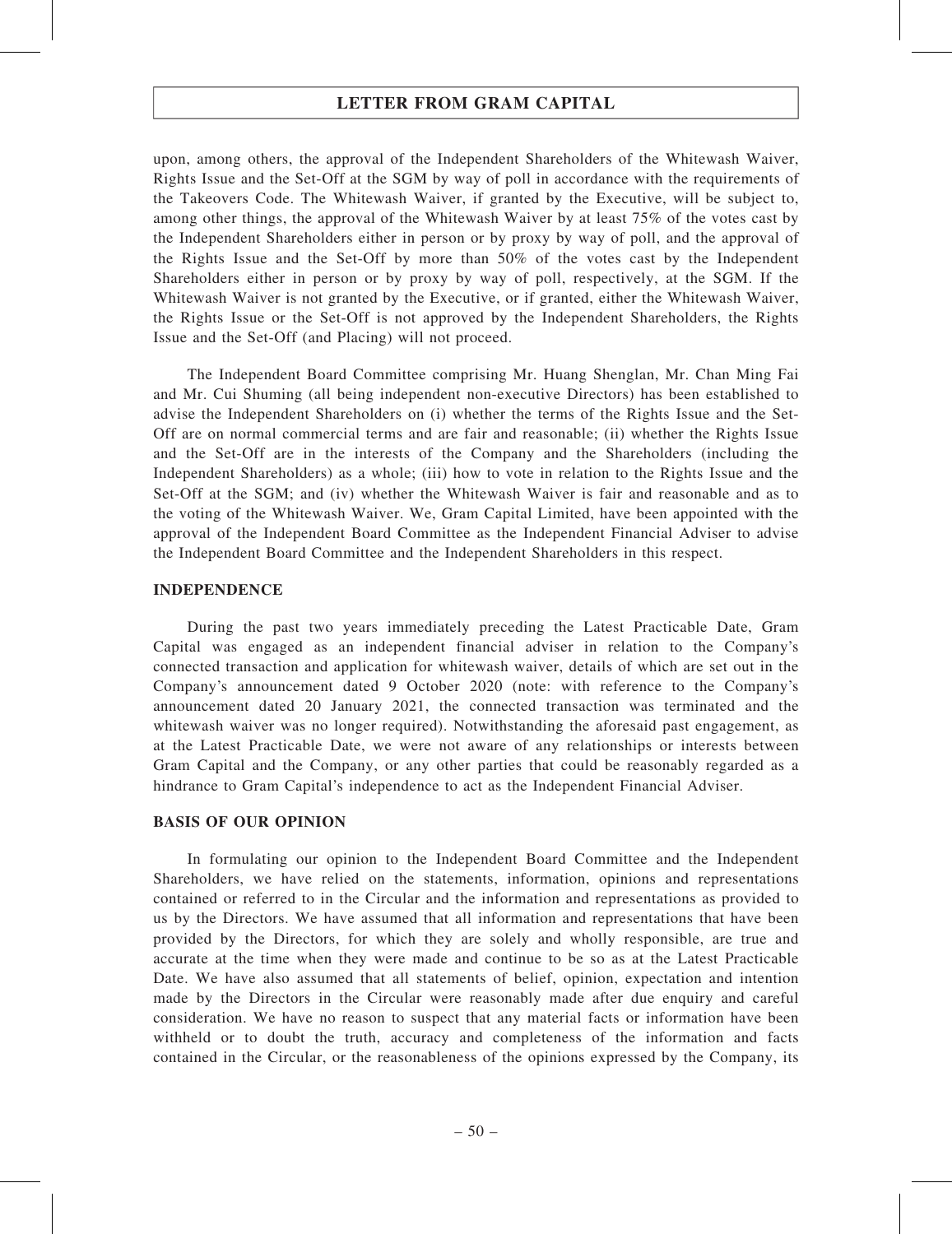advisers and/or the Directors, which have been provided to us. Our opinion is based on the Directors' representation and confirmation that there is no undisclosed private agreement/ arrangement or implied understanding with anyone concerning the Rights Issue, the Set-Off and the Whitewash Waiver. We consider that we have taken sufficient and necessary steps (such as review of relevant agreements/documents in relation to the Rights Issue, the Set-Off and the Whitewash Waiver; and analysis on the Group's financial performance and on the terms of the Rights Issue) on which to form a reasonable basis and an informed view for our opinion in compliance with Rule 13.80 of the Listing Rules and Rule 2 of the Takeovers Code.

Your attention is drawn to the responsibility statements as set out in the section headed ''RESPONSIBILITY STATEMENT'' of Appendix V to the Circular. We, as the Independent Financial Adviser, take no responsibility for the contents of any part of the Circular, save and except for this letter of advice.

We consider that we have been provided with sufficient information to reach an informed view and to provide a reasonable basis for our opinion. We have not, however, conducted any independent in-depth investigation into the business and affairs of the Company, Ms. Lau, the Borrower or their respective subsidiaries or associates, nor have we considered the taxation implication on the Group or the Shareholders as a result of the Rights Issue, the Set-Off and the Whitewash Waiver. Our opinion is necessarily based on the financial, economic, market and other conditions in effect and the information made available to us as at the Latest Practicable Date. The Shareholders will be notified of any material changes as soon as possible in accordance with Rule 9.1 of the Takeovers Code. In addition, nothing contained in this letter should be construed as a recommendation to hold, sell or buy any Shares or any other securities of the Company.

Lastly, where information in this letter has been extracted from published or otherwise publicly available sources, it is the responsibility of Gram Capital to ensure that such information has been correctly extracted from the relevant sources while we are not obligated to conduct any independent in-depth investigation into the accuracy and completeness of those information.

### PRINCIPAL FACTORS AND REASONS CONSIDERED

In arriving at our opinion in respect of the Rights Issue, the Set-Off and the Whitewash Waiver, we have taken into consideration the following principal factors and reasons:

#### A. THE RIGHTS ISSUE AND THE SET-OFF

#### Information on the Group

With reference to in the Board Letter, the Group is engaged in the provision of technology and operation services for lottery systems, terminal equipment and gaming products in China's lottery market. The principal businesses of the Group cover various lottery products ranging from video lottery, computer-generated ticket games (" $CTG$ ") and KENO-type lottery to new media lottery, and the Group intends to continue to explore and develop other potential businesses, including natural and healthy food business and trading business.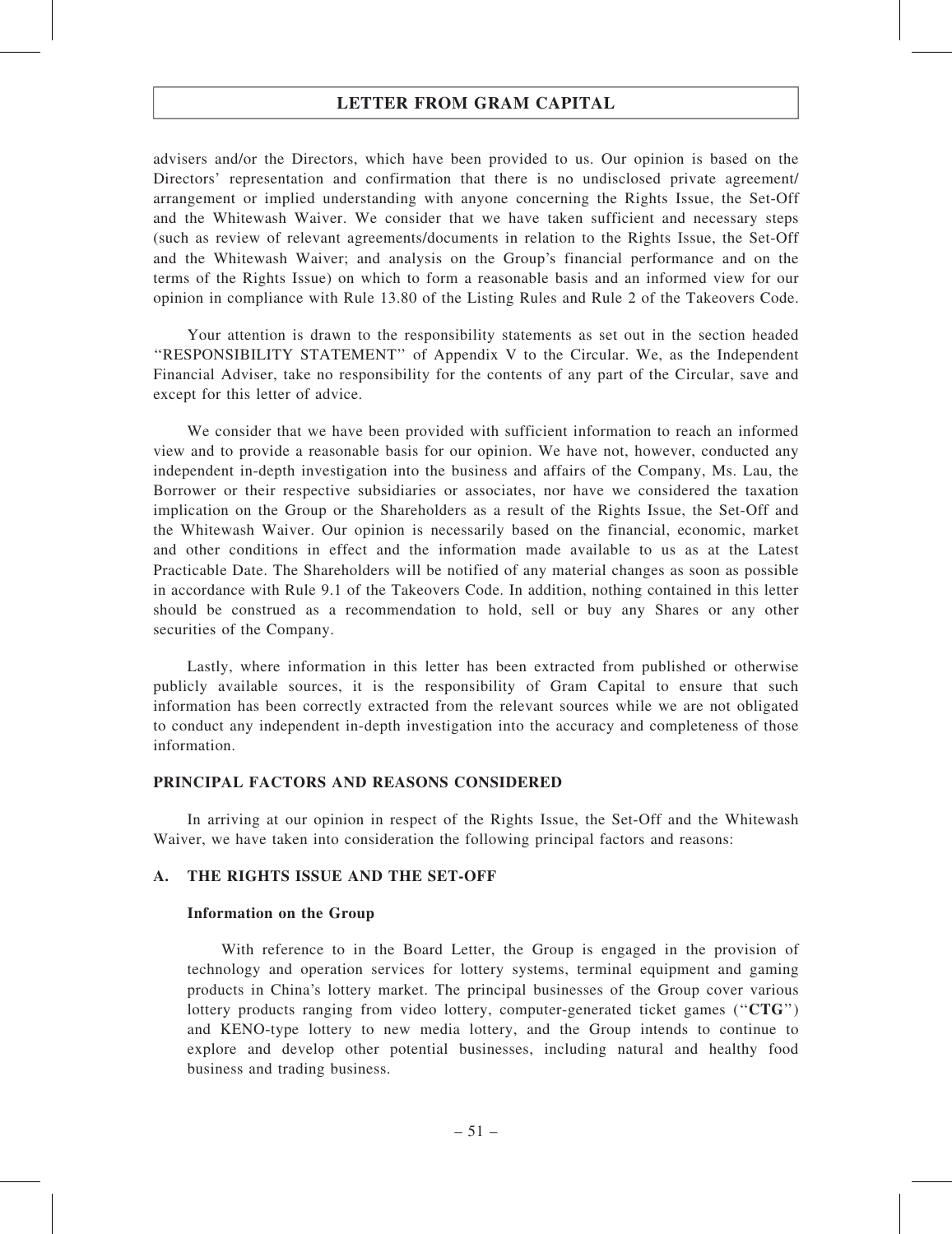Set out below is a summary of the consolidated financial information of the Group for the two years ended 31 December 2020 Annual Results Announcement:

|                             |               |               | Year-on-year |
|-----------------------------|---------------|---------------|--------------|
|                             | <b>FY2020</b> | <b>FY2019</b> | change       |
|                             | HK\$'000      | HK\$'000      | $\%$         |
|                             | (audited)     | (audited)     |              |
| Revenue                     | 118,563       | 154,354       | (23.19)      |
| — Lottery systems, terminal |               |               |              |
| equipment and related       |               |               |              |
| products                    | 110,497       | 152,231       | (27.41)      |
| - Natural and health food   | 8,066         | 2,123         | 279.93       |
| Gross profit                | 27,515        | 61,492        | (55.25)      |
| Loss for the year           | (623, 913)    | (550, 100)    | 13.42        |

As depicted from the above table, the Group recorded revenue and gross profit of approximately HK\$118.56 million and HK\$27.52 million respectively for FY2020, representing a decrease in revenue of approximately 23.19% and a decrease in gross profit of approximately 55.25% as compared to those for FY2019. With reference to the 2020 Annual Results Announcement and as confirmed by the Directors, such decreases were due to the decrease in revenue from lottery systems, terminal equipment and related products business.

The Group recorded loss of approximately HK\$623.92 million for FY2020, representing an increase of approximately 13.42% as compared to that for FY2019. With reference to the 2020 Annual Results Announcement and as confirmed by the Directors, such increase in loss was mainly due to the increase in impairment of goodwill and other intangible assets.

With reference to the 2020 Annual Results Announcement, as at 31 December 2020, the Group had cash and bank balances, net current liabilities of approximately HK\$76.43 million, HK\$241.97 million and net liabilities attributable to owners of the Company of approximately HK\$91.06 million respectively.

With reference to the Appendix I to the Circular, HLB Hodgson Impey Cheng Limited, the auditors of the Company, noted in its independent auditors' reports for FY2019 and FY2020, the relevant extracts of which are set out in the Company's annual report for FY2019 and the 2020 Annual Results Announcement, respectively, that the consolidated financial statements of the Group indicated the existence of a material uncertainty that may cast significant doubt on the Group's ability to continue as a going concern. The opinion of the auditors in respect of FY2019 and FY2020 is not modified in respect of this matter. For further details, please refer to Appendix I to the Circular.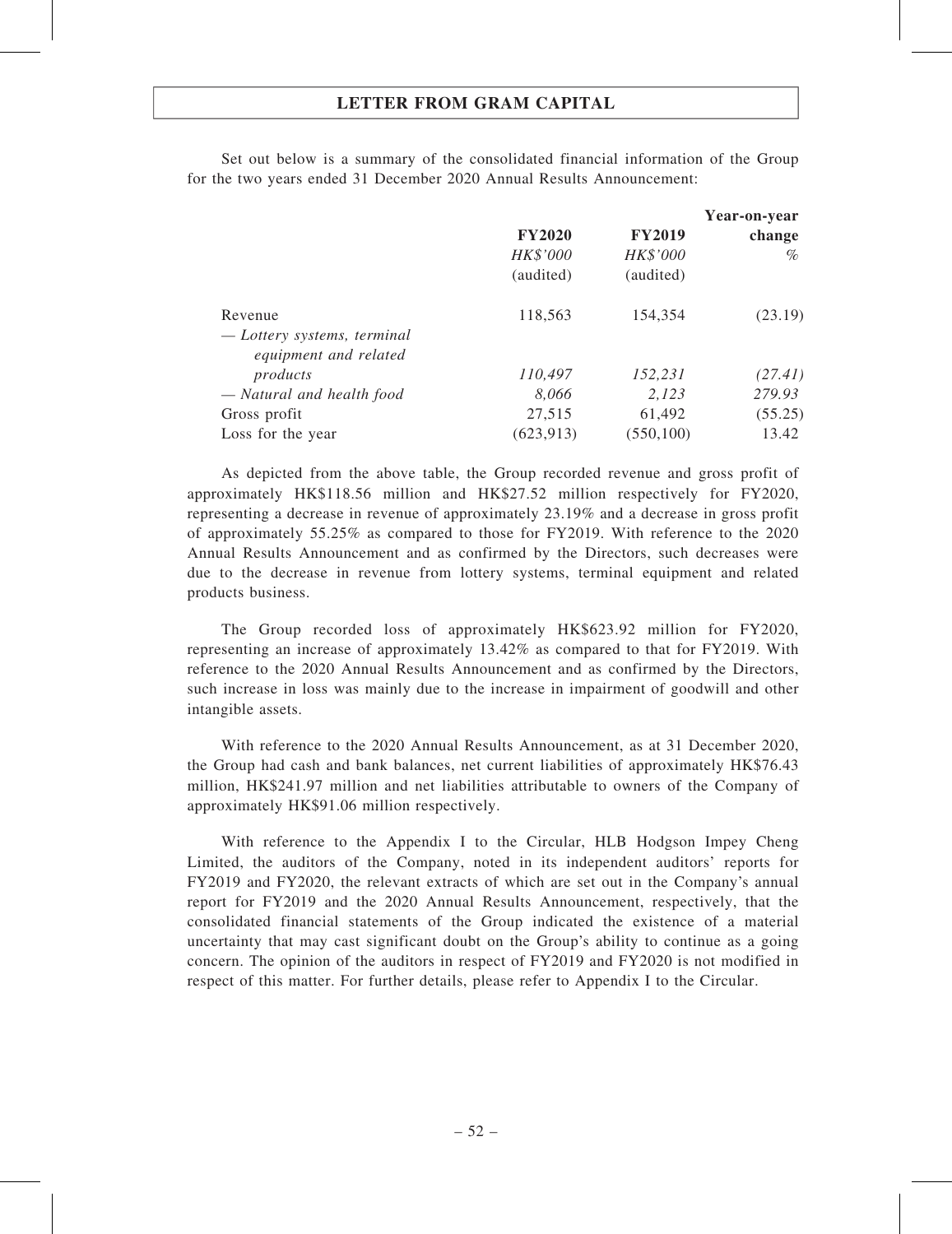#### Information on Ms. Lau

With reference to the Board Letter, Ms. Lau is an entrepreneur, a substantial Shareholder, and the founder of the Group. She was the chairperson of the Board, an executive Director and the chief executive officer of the Company until September 2017. Ms. Lau has over thirty years of solid experience in business planning and management, mergers and acquisitions, and financial and human resources management.

#### Reasons for the Rights Issue and the Set-Off

With reference to the section above, the Group recorded loss of approximately HK\$623.92 million for FY2020. Upon our further review, we noted that the Group recorded loss for six consecutive financial years since the year ended 31 December 2015. With reference to the 2020 Annual Results Announcement, the Group had net current liabilities of approximately HK\$241.97 million and net liabilities attributable to owners of the Company of approximately HK\$91.06 million as at 31 December 2020.

As mentioned in the Board Letter, there are several impending repayment obligations which the Company is required to satisfy. As at the Latest Practicable Date, the Group's current liabilities mainly included (i) the unsecured Shareholder's Loan with a total outstanding principal amount of HK\$50,000,000 (due on 20 January 2022 with an interest of 9.5% per annum); (ii) the New Option 1 Bonds in the aggregate principal amount of HK148.58 million where part the New Option 1 Bonds in the principal amount of approximately HK\$26.22 million will be due in May 2021 and the remaining outstanding principal amount of HK\$122.36 million will be payable on the New Option 1 Bonds Maturity Date on 7 November 2021 (or such other date(s) as the Company and the Bondholders may agree); and (iii) bank loan with a total outstanding amount of HK\$201.50 million which will fall due on 30 June 2021. As mentioned above, the Group only had cash and bank balances of approximately HK\$76.43 million as at 31 December 2020. Upon our further enquiry, the Directors also confirmed that the Group has insufficient internal resources as at the Latest Practicable Date to settle the aforesaid liabilities.

In light of the above, the Company intends to raise funds by way of the Rights Issue. The estimated net proceeds of the Rights Issue will range from a maximum of approximately HK\$214.25 million to a minimum of approximately HK\$73.50 million. In the event that the maximum net proceeds of approximately HK\$214.25 million is raised, (i) approximately HK\$90.00 million (or approximately 42.01% of the maximum net proceeds) will be used towards the second repayment of the New Option 1 Bonds in May 2021 and the final repayment in part of the New Option 1 Bonds in November 2021 (or such other date(s) as the Company and the Bondholders may agree); (ii) approximately HK\$30.00 million (or approximately 14.00% of the maximum net proceeds) will be used towards the partial repayment of an existing bank borrowing (including interests) borrowed by Champ Technology Limited, an indirectly wholly-owned subsidiary of the Group, which will fall due in June 2021; (iii) approximately HK\$50.00 million (or approximately 23.34% of the maximum net proceeds) will be used towards the Set-Off immediately upon the Rights Issue Settlement Date; and (iv) approximately HK\$44.25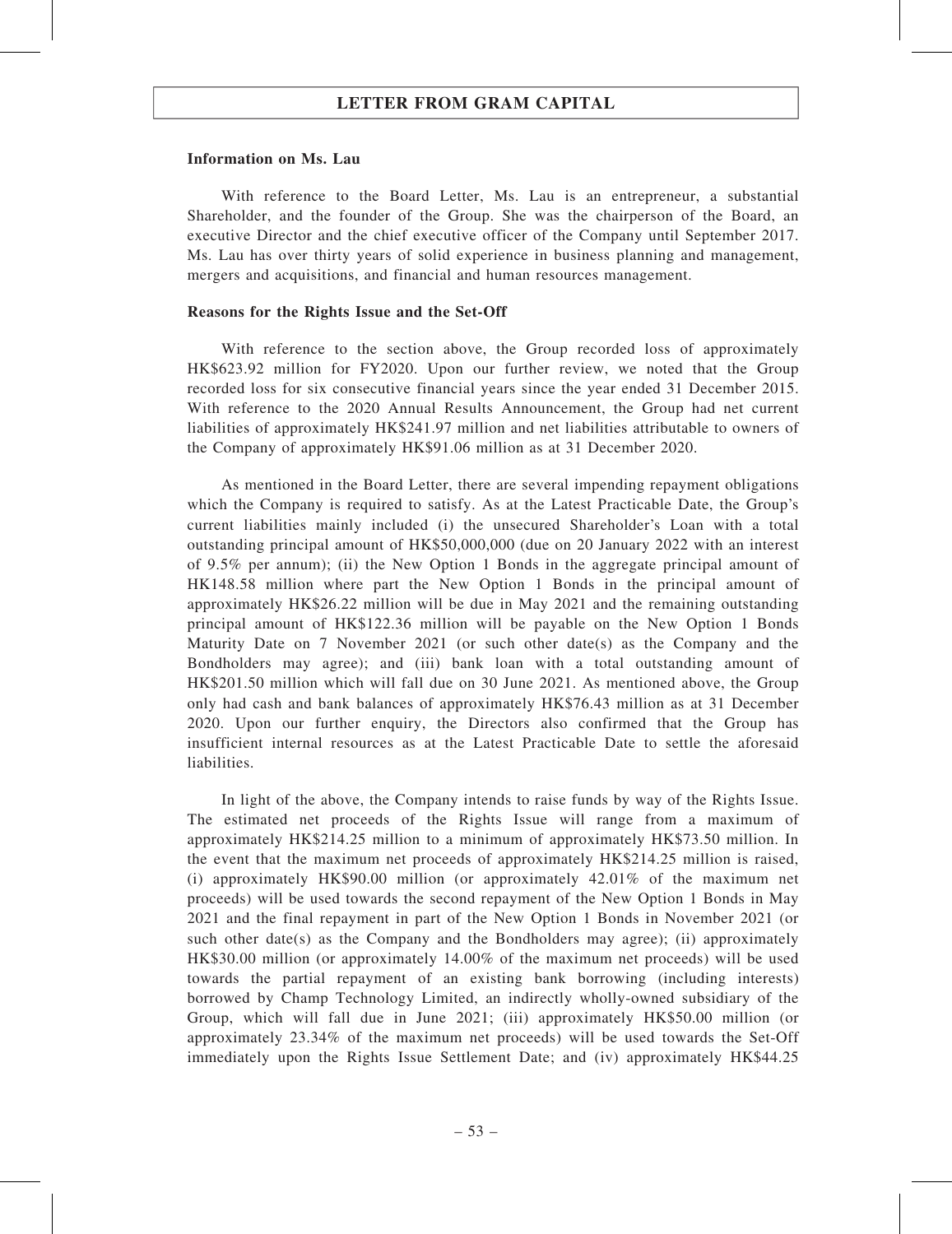million (or approximately 20.65% of the maximum net proceeds) will be used towards the general working capital of the Group, such as the payment of salaries and remuneration of the Group's staff, research and development expenses and cost of sales, within 2021, respectively. In the event that the minimum net proceeds of approximately HK\$73.5 million is raised, (i) approximately HK\$23.50 million (or 31.97% of the minimum net proceeds) will be used towards the repayment in part of the New Option 1 Bonds in May  $2021$  (or other date(s) as the Company and the Bondholders may agree); and (ii) approximately HK\$50.00 million (or approximately 68.03% of the minimum net proceeds) will be used towards the Set-Off immediately upon the Rights Issue Settlement Date, respectively.

Having considered (i) the financial condition of the Group (such as loss for six consecutive financial years and net current liabilities position and net liabilities attributable to owners of the Company as at 31 December 2020); and (ii) that the Group has insufficient internal resources as at the Latest Practicable Date to settle its impending repayment obligations, we are of the view that the use of proceeds from the Rights Issue (including the Set-off) is fair and reasonable.

As advised by the Directors, the Company considered alternative fundraising means:

- As regards debt financing, the Company approached different financial institutions. Taking into account the financial position of the Group (such as loss for six consecutive financial years and net current liabilities position and net liabilities attributable to owners of the Company as at 31 December 2020), the Company considered it challenging to obtain approval from such financial institutions. Given the financial market conditions in Hong Kong, the Directors are of the view that it would be difficult for the Group to obtain sufficient debt financing in a timely manner.
- As regards equity financing, the Company considered (i) a sole placement of new Shares or an issue of convertible bonds; and (ii) an open offer. The Board considered a rights issue that enables all Qualifying Shareholders to be able to invest in the future growth of the Company to be preferable to a sole placing of new shares or convertible bonds which would be limited to a number of investors only. In addition, a rights issue, as compared with an open offer, offers flexibility to the Shareholders to sell their entitled nil-paid rights if they do not wish to take up the entitlements.

After considering (i) the benefits and cost of the alternative fundraising means; and (ii) the importance of the fundraising exercise to the Company to satisfy its pressing financial needs, the Directors considered that the Rights Issue, together with the Placing, are in the interests of the Company and the Shareholders (including the Independent Shareholders) as a whole.

Taking into account the financial condition of the Group (such as loss for six consecutive financial years and net current liabilities position and net liabilities attributable to owners of the Company as at 31 December 2020) and that the one of the purposes of the fund-raising exercise is for repayment of the Group's liabilities, we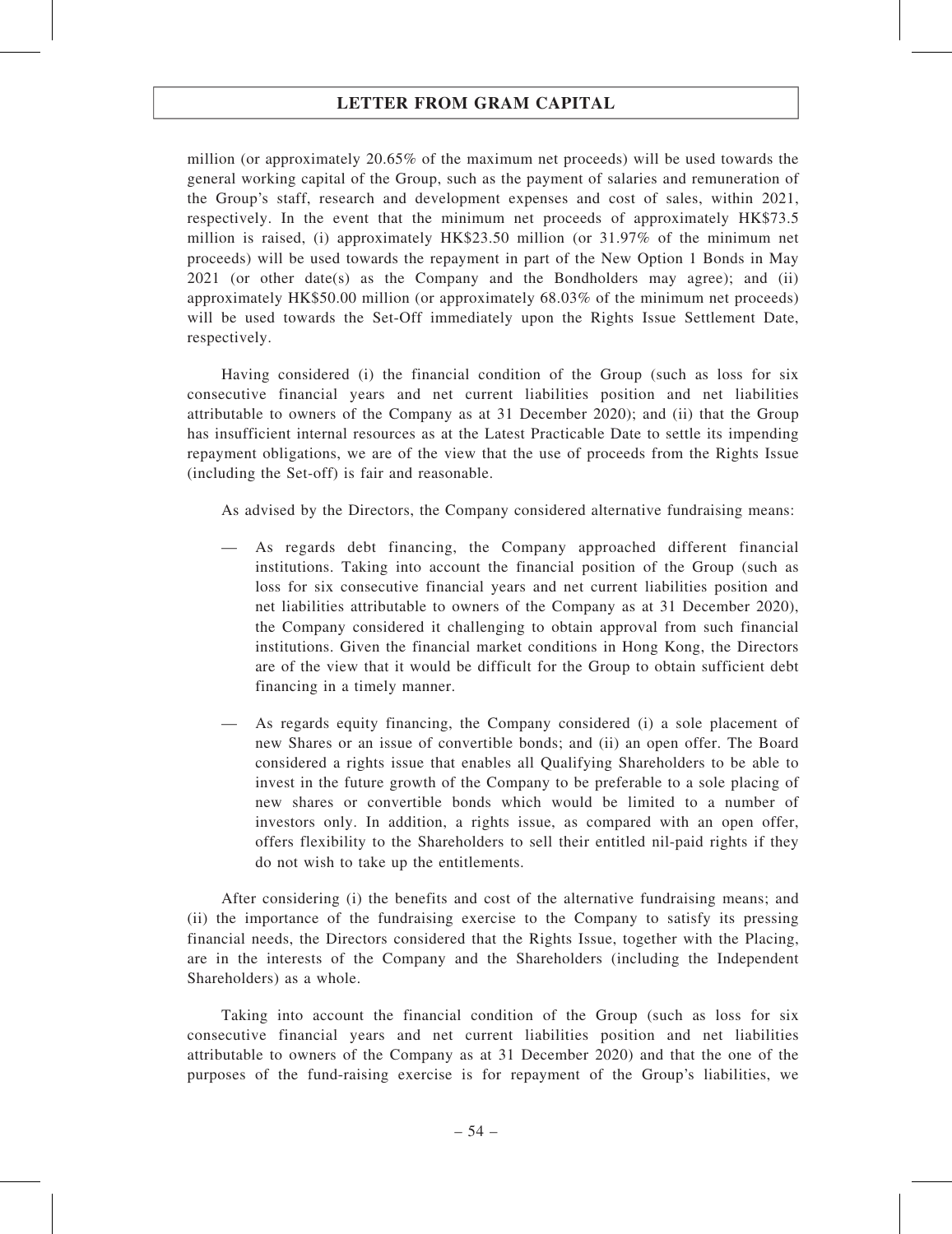consider that it would not be practical for the Group to raise fund through debt financing. Having also considered that the Rights Issue provides an equal opportunity to all Qualifying Shareholders to maintain their respective shareholdings in the Company and participate in the Company's development, we concur with the Directors that the Rights Issue, together with the Placing, are in the interests of the Company and the Shareholders (including the Independent Shareholders) as a whole.

As further mentioned in the Board Letter, the Company approached various brokerage companies (including the Placing Agent) to explore their interest in participating in the underwriting of the Rights Issue. None of such brokerage companies indicated their willingness, nor were they responsive, in participating in the underwriting of the Rights Issue, save and except for the Placing Agent which expressed interest in acting as a placing agent and on a best effort basis only. As it had become critical for the Company to raise funds as soon as possible to meet the aforementioned repayment obligations (including but not limited to the repayment of the New Option 1 Bonds in the principal amount of HK\$26,220,000 which will fall due in May 2021 and the repayment of an existing bank borrowing which will fall due on 30 June 2021), the Company decided to conduct the Rights Issue on a non-underwritten basis and to conduct the Placing alongside the Rights Issue in order to implement its fundraising plan. The Rights Issue and Placing will enable the Group to secure funding if the level of subscription of the Rights Issue is low. Should the Rights Shares not be subscribed for by the Qualifying Shareholders through their provisional allotments and excess applications, the Untaken Shares would be placed through the Placing Agent.

Taking also into account (i) the aforesaid reasons for the Rights Issue; (ii) the use of proceeds from the Rights Issue being fair and reasonable; and (iii) the Company's consideration and attempt on alternative fundraising means as aforementioned, we consider that although the Rights Issue and the Set-Off are not in the ordinary and usual course of business of the Group, the Rights Issue (including its use of proceeds) and the Set-Off are in the interests of the Company and the Shareholders (including the Independent Shareholders) as a whole.

### Principal terms of the Rights Issue

Set out below are the principal terms of the Rights Issue as extracted from the Board Letter:

| Basis of the Rights<br>Issue:                                      | Two (2) Rights Shares for every one (1) existing Share<br>held by the Shareholders as at 5:00 p.m. on the Record<br>Date on a non-underwritten basis |
|--------------------------------------------------------------------|------------------------------------------------------------------------------------------------------------------------------------------------------|
| Subscription Price:                                                | HK\$0.10 per Rights Share                                                                                                                            |
| Number of Shares in<br>issue as at the Latest<br>Practicable Date: | 1,029,480,733 Shares                                                                                                                                 |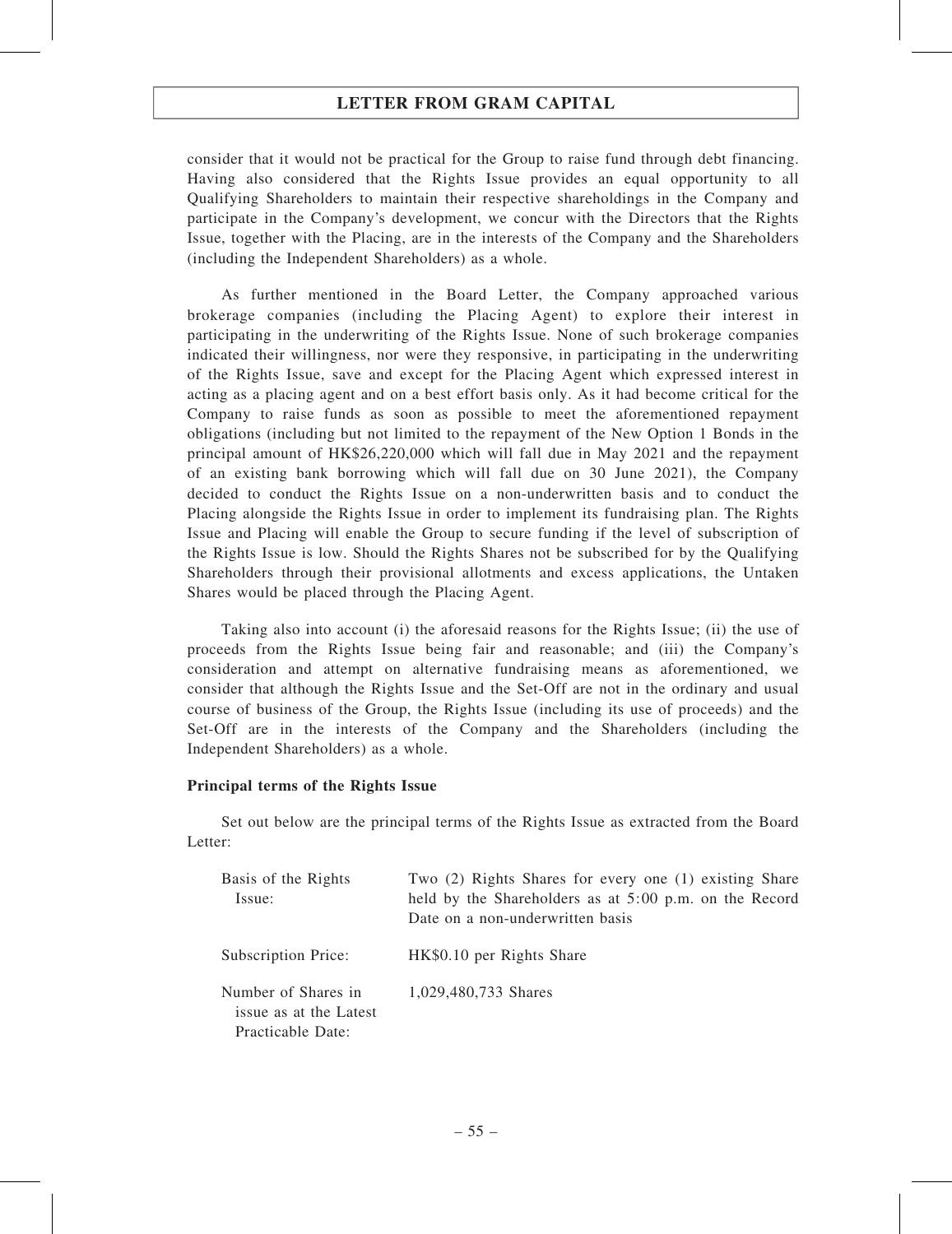| Maximum number of<br>Rights Shares:                        | 2,058,961,466 Rights Shares (assuming there is no<br>change in the total number of issued Shares from the<br>Latest Practicable Date up to and including the Record<br>Date)                                                                                                                               |
|------------------------------------------------------------|------------------------------------------------------------------------------------------------------------------------------------------------------------------------------------------------------------------------------------------------------------------------------------------------------------|
|                                                            | 2,207,541,466 Rights Shares (assuming there is no<br>change in the total number of issued Shares from the<br>Latest Practicable Date up to and including the Record<br>Date other than the full exercise of conversion rights<br>under the outstanding New Option 1 Bonds on or before<br>the Record Date) |
| Number of Rights Shares<br>being undertaken by<br>Ms. Lau: | 800,000,000 Rights Shares                                                                                                                                                                                                                                                                                  |
| Gross proceeds to be<br>raised from the Rights<br>Issue:   | From approximately HK\$80.00 million to approximately<br>HK\$220.75 million                                                                                                                                                                                                                                |

With reference to the Board Letter, Ms. Lau gave the Irrevocable Undertaking in favour of the Company in connection with the Rights Issue. Pursuant to the Irrevocable Undertaking, Ms. Lau has irrevocably undertaken to the Company that, among other things, (i) subject to the Company despatching the Prospectus Documents to the Qualifying Shareholders and the Whitewash Waiver having been granted by the Executive prior to the Posting Date and not been revoked or withdrawn, she shall accept and pay for, or procure the acceptance and payment for, all the Entitlement Shares provisionally allotted to her; (ii) she shall remain to be the beneficial owner of 91,509,437 Shares on the Record Date; and (iii) she shall not, and shall procure her nominees will not, acquire any further Shares on or before the Record Date. In addition, Ms. Lau has irrevocably undertaken to the Company to, among other things: (i) promptly (and in any event prior to the Posting Date) apply to the Executive for the Whitewash Waiver; and (ii) subject to the Company despatching the Prospectus Documents to the Qualifying Shareholders and the Whitewash Waiver having been granted by the Executive prior to the Posting Date and not been revoked or withdrawn, she shall, at or before the Latest Time for Acceptance, apply and pay for, or procure the application and payment for, no less than 616,981,126 excess Rights Shares, which represents the difference between (1) the Undertaken Shares; and (2) all Entitlement Shares provisionally allotted to her, and no more than such number of excess Rights Shares which represents the difference between (1) the maximum number of Rights Shares available for subscription under the Rights Issue; and (2) all Entitlement Shares provisionally allotted to her.

As confirmed by the Directors, save for Ms. Lau, no Shareholder has undertaken with the Company to take up his/her/its provisional allotment in full or in part in connection with the Rights Issue.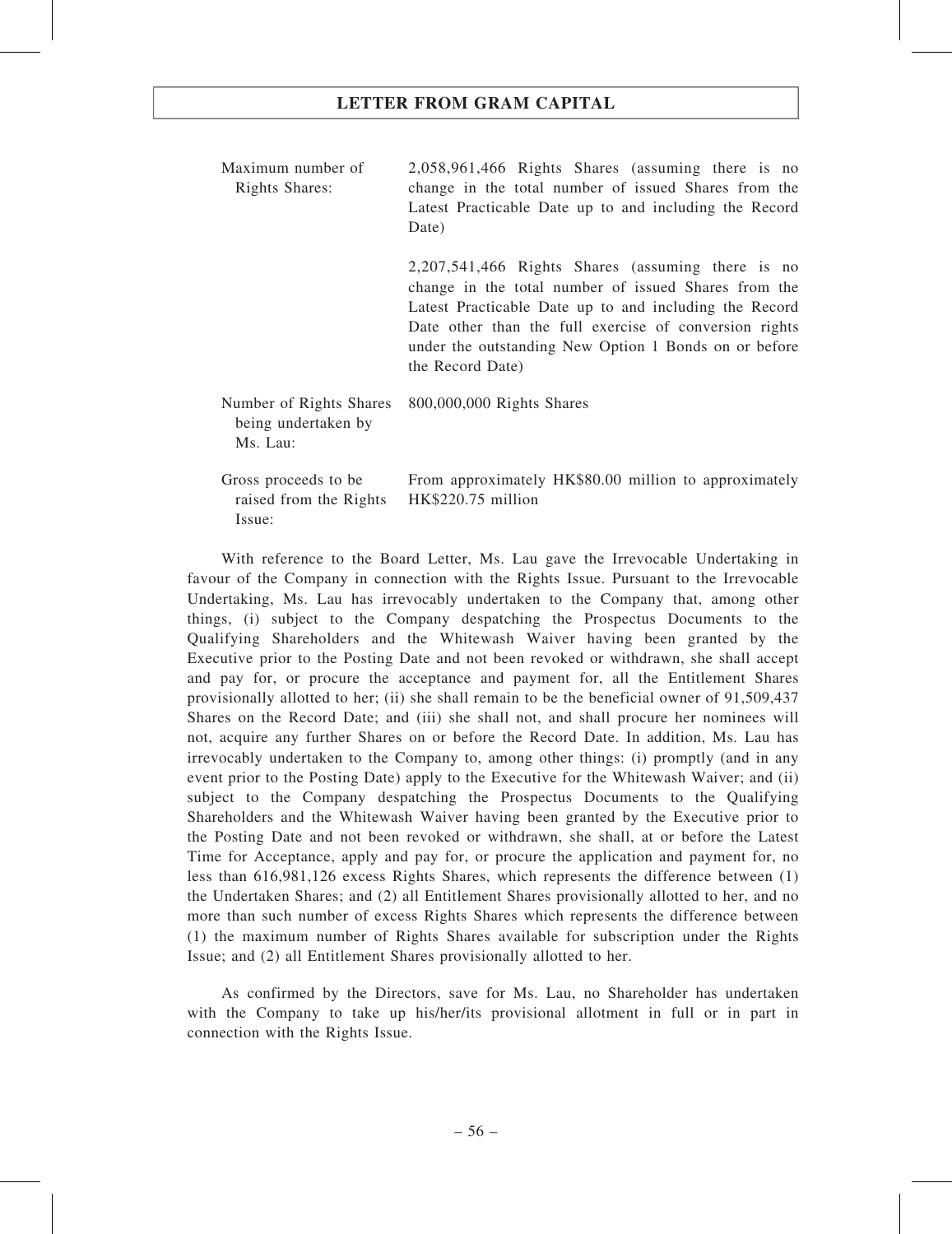For detailed terms of the Rights Issue, please refer to the section headed ''PROPOSED RIGHTS ISSUE'' of the Board Letter.

The Subscription Price

The Subscription Price represents:

- (i) a discount of approximately 10.71% to the closing price of HK\$0.112 per Share as quoted on the Stock Exchange as at the Latest Practicable Date;
- (ii) a discount of approximately 30.07% to the closing price of HK\$0.143 per Share as quoted on the Stock Exchange on 29 January 2021, being the date on which the Subscription Price is fixed;
- (iii) a discount of approximately 30.07% to the closing price of HK\$0.143 per Share as quoted on the Stock Exchange on the Last Trading Day;
- (iv) a discount of approximately 32.89% to the average closing price per Share as quoted on the Stock Exchange for the last five consecutive trading days up to and including the Last Trading Day of approximately HK\$0.149;
- (v) a discount of approximately 40.12% to the average closing price per Share as quoted on the Stock Exchange for the last 10 consecutive trading days up to and including the Last Trading Day of approximately HK\$0.167;
- (vi) a discount of approximately 43.18% to the average closing price per Share as quoted on the Stock Exchange for the last 30 consecutive trading days up to and including the Last Trading Day of approximately HK\$0.176;
- (vii) a discount of approximately 12.28% to the theoretical ex-entitlement price of approximately HK\$0.114 per Share based on the closing price of HK\$0.143 per Share as quoted on the Stock Exchange on the Last Trading Day and the number of Shares as enlarged by the Rights Shares;
- (viii) a theoretical dilution effect (as defined under Rule 7.27B of the Listing Rules) of approximately 23.72% represented by the theoretical diluted price of approximately HK\$0.119 to the benchmarked price of approximately HK\$0.156 per Share (as defined under Rule 7.27B of the Listing Rules, taking into account the closing price on the Last Trading Day of HK\$0.143 per Share and the average closing price of the Shares as quoted on the Stock Exchange for the five consecutive trading days prior to the date on which the Subscription Price is fixed of HK\$0.156 per Share);
- (ix) a discount of approximately 56.33% to the audited consolidated net assets value per Share attributable to owners of the Company as at 31 December 2019 of approximately HK\$0.229 per Share calculated based on the audited consolidated net assets of the Group attributable to owners of the Company of approximately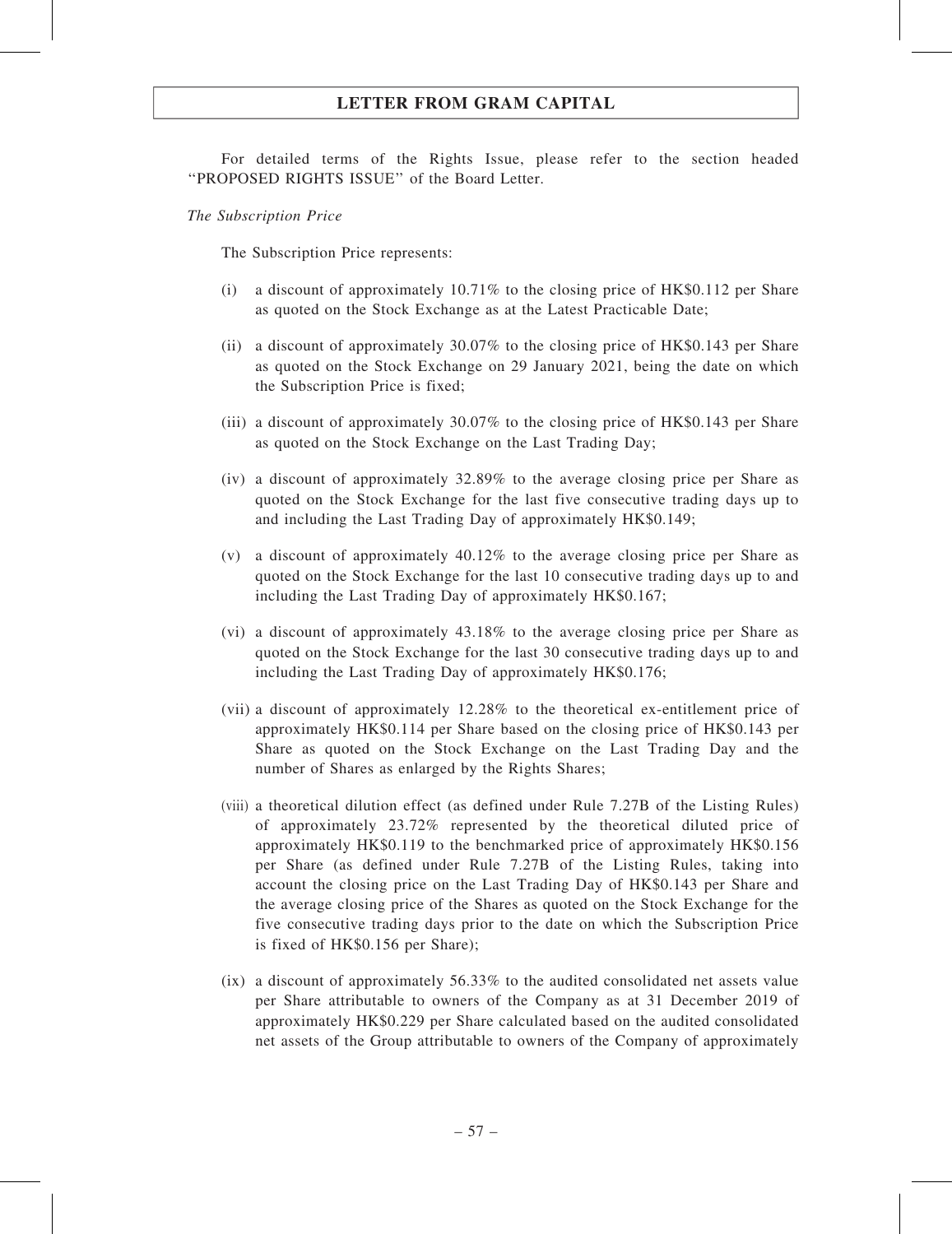HK\$235,583,000 as at 31 December 2019 as set out in the Company's annual report for FY2019 and 1,029,480,733 Shares in issue as at the Latest Practicable Date:

- (x) a discount of approximately 37.11% to the unaudited consolidated net assets value per Share attributable to owners of the Company as at 30 June 2020 of approximately HK\$0.159 per Share calculated based on the unaudited consolidated net assets of the Group attributable to the Shareholders of approximately HK\$164,183,000 as at 30 June 2020 as set out in the 2020 Interim Report and 1,029,480,733 Shares in issue as at the Latest Practicable Date; and
- (xi) a premium of approximately HK\$0.188 over the audited consolidated net liabilities value per Share attributable to owners of the Company (note) as at 31 December 2020 of approximately HK\$0.088 per Share calculated based on the audited consolidated net liabilities of the Group attributable to owners of the Company of approximately HK\$91,058,000 as at 31 December 2020 as set out in the 2020 Annual Results Announcement and 1,029,480,733 Shares in issue as at the Latest Practicable Date.
- Note: According to the Board Letter, Knight Frank Petty Limited (the independent valuer in respect of the property of the Group in Hong Kong) and Prudential Surveyors (Hong Kong) Limited (the independent valuer in respect of the property of the Group in the PRC) confirm that the valuations of the properties of the Group in Hong Kong and the PRC as at 31 December 2020 are the same as those as at 28 February 2021. As a result, no further adjustment is required to be made on the audited consolidated net liabilities of the Group attributable to owners of the Company in light of the valuations of the properties of the Group in Hong Kong and the PRC as at 28 February 2021.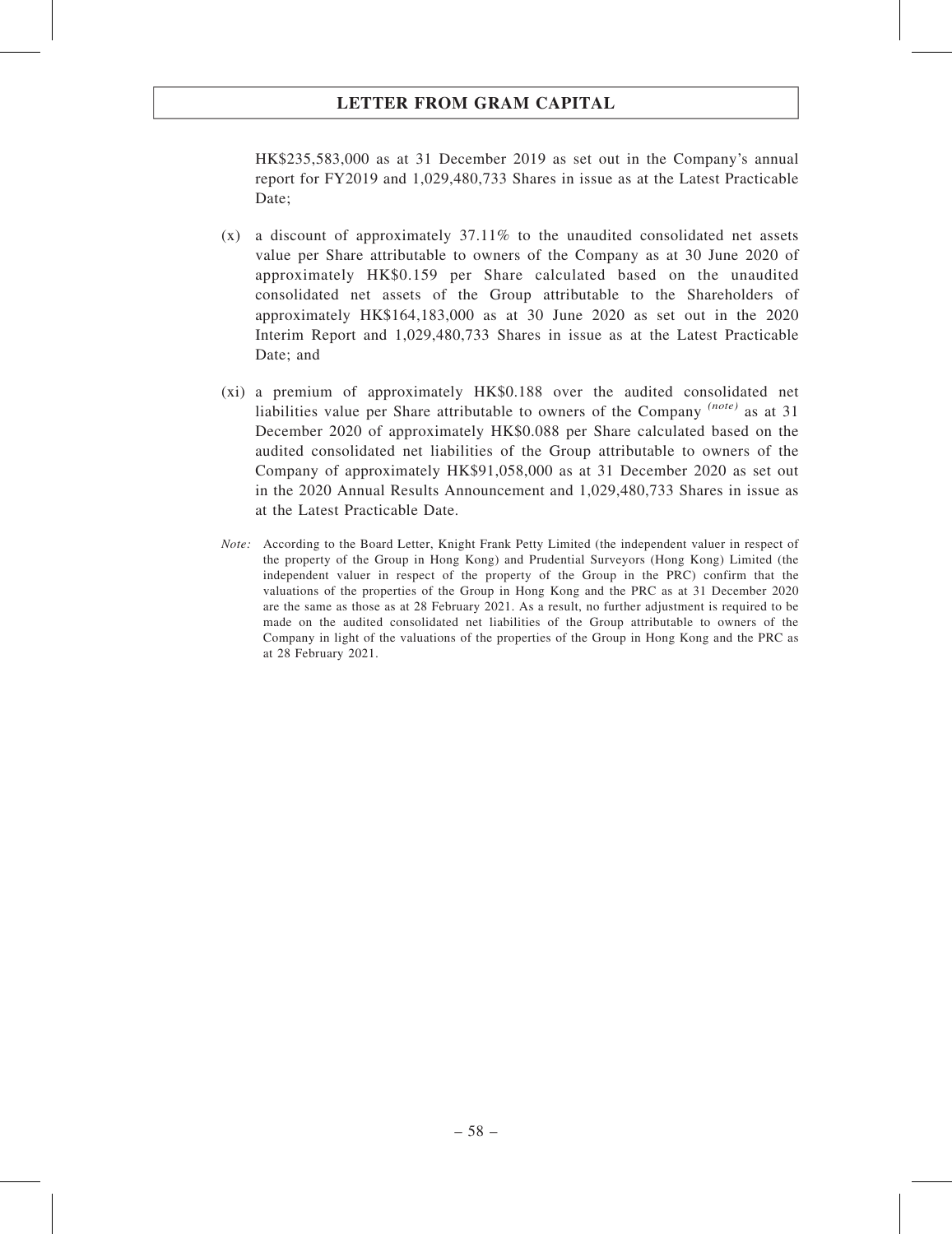In order to assess the fairness and reasonableness of the Subscription Price, we reviewed the daily closing price of the Shares as quoted on the Stock Exchange from 17 February 2020, being one year prior to the date of the Announcement, up to and including the Latest Practicable Date (the ''Review Period''), which is commonly adopted for analysis. The comparison of daily closing prices of the Shares and the Subscription Price is illustrated as follows:

#### Historical daily closing price per Share



Source: the Stock Exchange's website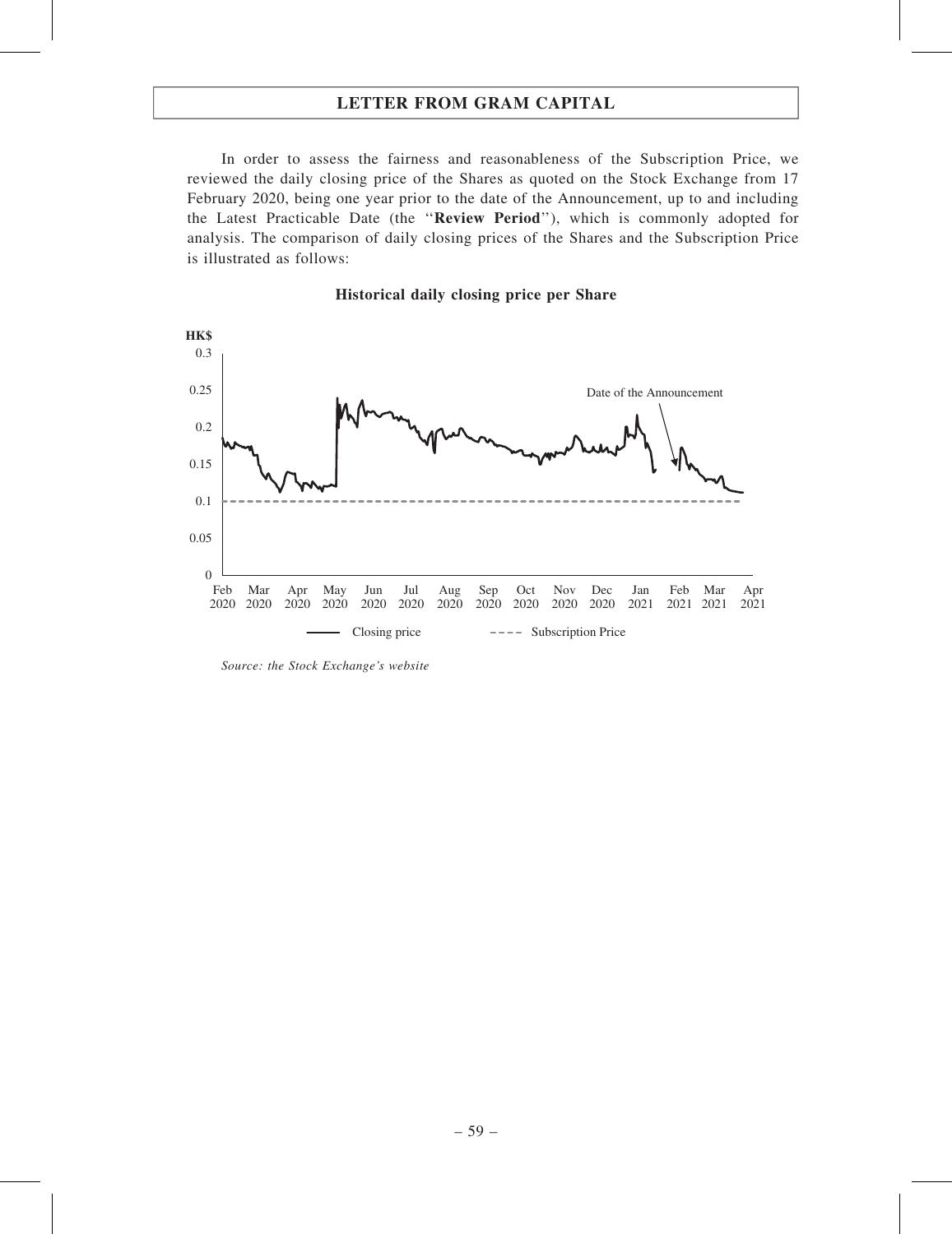During the Review Period, the lowest and highest closing prices of the Shares as quoted on the Stock Exchange were HK\$0.112 recorded on 3 April 2020, 7 April 2021, 8 April 2021 and 9 April 2021 and HK\$0.240 recorded on 19 May 2020 respectively. The Subscription Price of HK\$0.10 falls below the closing price range of the Shares as quoted on the Stock Exchange during the Review Period.

From the start of the Review Period up to early-April 2020, the closing price of the Shares followed a downward trend and hit the low at HK\$0.112 on 3 April 2020. During the period from 6 April 2020 to 18 May 2020, the closing price of the Shares fluctuated between HK\$0.113 and HK\$0.140. The closing price of the Shares rose sharply from HK\$0.120 on 18 May 2020 to its peak at HK\$0.240 on 19 May 2020.

After reaching its peak on 19 May 2020, the closing price of the Shares followed a general downward trend and hit HK\$0.150 on 28 October 2020 and 29 October 2020. Subsequently, the closing price of the Shares recovered slightly and reached HK\$0.217 on 14 January 2021. After that, the closing price of Shares decreased again and reached HK\$0.143 on the Last Trading Date.

Following the publication of the Announcement on 16 February 2021 and up to the Latest Practicable Date, the closing prices of the Shares fluctuated between HK\$0.112 and HK\$0.173.

As part of our analysis, we also searched for the rights issue transactions (excluding transactions which were lapsed/terminated) (the ''Rights Issue Comparables'') announced from 17 November 2020 (being three months prior to the date of Announcement) up to the date of Announcement by companies listed on the Stock Exchange. To the best of our knowledge and as far as we are aware of, we found 9 rights issue transactions which met the aforesaid criteria and they are exhaustive.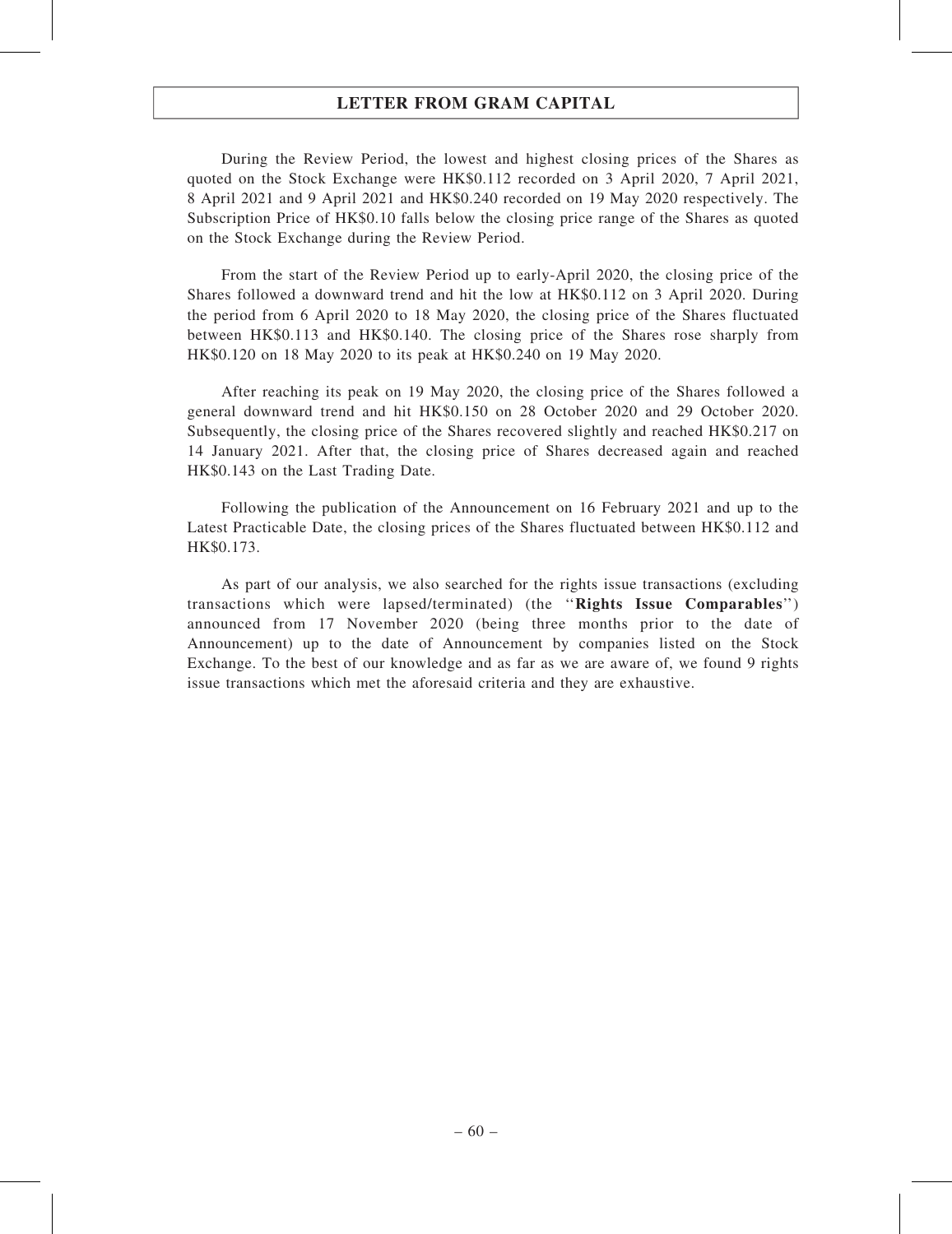| Company name<br>(stock code)                               | Date of<br>announcement | Premium/<br>(discount) of<br>the<br>subscription<br>price over/(to)<br>the closing<br>last trading<br>day | Premium/<br>(discount) of<br>the<br>price per price over/(to)<br>share on the the theoretical<br>ex-rights<br>price | Premium/<br>(discount) of<br>the<br>subscription<br>subscription price over/(to)<br>the then net<br>assets value<br>per share | Theoretical<br>(note 1) dilution effect<br>approximate % approximate % approximate % approximate % approximate % | Potential<br>maximum<br>dilution of<br>shareholding<br>(note 5) | Fully or<br>partly<br>underwritten<br>(Yes/No) | <b>Excess</b><br>application<br>(Yes/No) | Placing<br>commission<br>$q_{\!\scriptscriptstyle\! 0}$ |
|------------------------------------------------------------|-------------------------|-----------------------------------------------------------------------------------------------------------|---------------------------------------------------------------------------------------------------------------------|-------------------------------------------------------------------------------------------------------------------------------|------------------------------------------------------------------------------------------------------------------|-----------------------------------------------------------------|------------------------------------------------|------------------------------------------|---------------------------------------------------------|
| Global Strategic Group<br>Limited (8007)                   | 20 November 2020        | (20.79)                                                                                                   | (4.76)                                                                                                              | (76.34)                                                                                                                       | (17.56)                                                                                                          | 80.00                                                           | Yes                                            | Yes                                      | N/A                                                     |
| Capital Finance Holdings<br>Limited $(8239)$               | 3 December 2020         | 4.65                                                                                                      | 1.50                                                                                                                | N/A<br>(note 2)                                                                                                               | 3.10<br>(note 3)                                                                                                 | 66.67                                                           | $\mathrm{N}_0$                                 | No                                       | 3.00                                                    |
| Chinlink International<br>Holdings Limited<br>(997)        | 14 December 2020        | (13.64)                                                                                                   | (4.59)                                                                                                              | (93.78)                                                                                                                       | (11.70)                                                                                                          | 75.00                                                           | Yes                                            | Yes                                      | N/A                                                     |
| Pacific Century Premium<br>Developments<br>Limited $(432)$ | 31 December 2020        | Nil                                                                                                       | Nil                                                                                                                 | (63.40)                                                                                                                       | (0.48)<br>(note 3)                                                                                               | 33.33                                                           | $\rm No$                                       | Yes                                      | N/A                                                     |
| Sinolink Worldwide<br>Holdings Limited<br>(1168)           | 6 January 2021          | (41.05)                                                                                                   | (31.37)                                                                                                             | (84.99)                                                                                                                       | (20.09)                                                                                                          | 44.44                                                           | $\rm No$                                       | Yes                                      | N/A                                                     |
| Roma Group Limited<br>(8072)                               | 20 January 2021         | (31.32)                                                                                                   | (10.07)                                                                                                             | (94.13)                                                                                                                       | (23.63)                                                                                                          | 75.00                                                           | Yes                                            | Yes                                      | N/A                                                     |
| Beaver Group (Holding)<br>Company Limited<br>(8275)        | 25 January 2021         | (34.38)                                                                                                   | (16.00)                                                                                                             | (68.61)                                                                                                                       | (23.68)<br>(note 4)                                                                                              | 60.00                                                           | $\rm No$                                       | $\rm N_0$                                | 3.50                                                    |
| Esprit Holdings Limited<br>(330)                           | 27 January 2021         | (25.00)                                                                                                   | (18.21)                                                                                                             | (48.98)                                                                                                                       | (8.68)                                                                                                           | 33.33                                                           | Yes                                            | Yes                                      | N/A                                                     |
| Bossini International<br>Holdings Limited<br>(592)         | 5 February 2021         | (23.40)                                                                                                   | (16.86)                                                                                                             | 22.65                                                                                                                         | (8.47)                                                                                                           | 33.33                                                           | $\rm No$                                       | Yes                                      | N/A                                                     |
|                                                            | Maximum                 | 4.65                                                                                                      | 1.50                                                                                                                | 22.65<br>(note 6)                                                                                                             | 3.10                                                                                                             | 80.00                                                           | N/A                                            | N/A                                      | 3.50                                                    |
|                                                            | Minimum                 | (41.05)                                                                                                   | (31.37)                                                                                                             | (94.13)<br>(note 6)                                                                                                           | (23.68)                                                                                                          | 33.33                                                           | N/A                                            | N/A                                      | 3.00                                                    |
|                                                            | Average                 | (20.55)                                                                                                   | (11.15)                                                                                                             | (63.45)<br>(note 6)                                                                                                           | (12.35)                                                                                                          | 55.68                                                           | N/A                                            | N/A                                      | 3.25                                                    |
|                                                            | Median                  | (23.40)                                                                                                   | (10.07)                                                                                                             | (72.47)<br>(note 6)                                                                                                           | (11.70)                                                                                                          | 60.00                                                           | N/A                                            | N/A                                      | 3.25                                                    |
| The Company                                                | 16 February 2021        | (30.07)<br>("LTD")<br>Discount")                                                                          | (12.28)<br>("TERP<br>Discount")                                                                                     | (37.11)<br>("NAV<br>Discount")                                                                                                | (23.72)                                                                                                          | 66.67                                                           | N <sub>0</sub>                                 | Yes                                      | 1.00                                                    |

Source: the Stock Exchange's website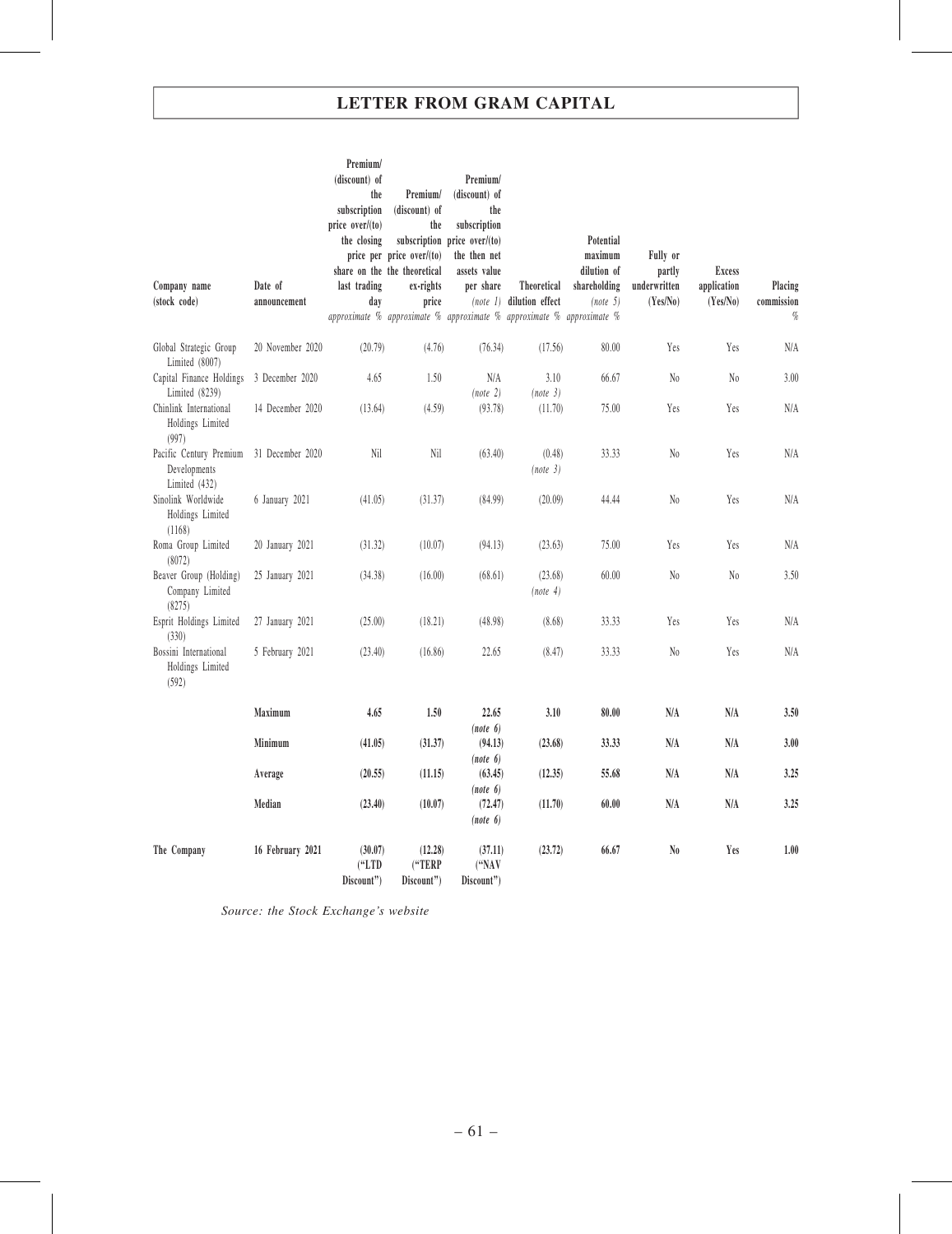#### Notes:

- 1. Based on the then latest published net assets value per share attributable to shareholders of the subject company prior to the publication of relevant announcements
- 2. The subject company recorded net liabilities attributable to shareholders.
- 3. The theoretical dilution effects of these transactions were calculated in accordance with Rule 7.27B of the Listing Rules/Rule 10.44A of the GEM Listing Rules as the relevant announcements did not disclose the same.
- 4. Cumulative dilution effect in aggregate with the rights issue conducted by the subject company in 2020
- 5. Maximum dilution effect of each transaction is calculated as: (number of new shares to be issued under the basis of entitlement)/(number of existing shares held for the entitlement for the new shares under the basis of entitlement + number of new shares to be issued under the basis of entitlement) x 100%
- 6. Excluding rights issue transaction of which the subject company recorded net liabilities attributable to shareholders

The subscription prices of Rights Issue Comparables represented (i) a discount of approximately 41.05% to a premium of approximately 4.65% to/over the respective closing prices per share on the last trading day in relation to the respective rights issue (the ''LTD Discount/Premium Market Range''), (ii) a discount of approximately 31.37% to a premium of approximately 1.50% to/over the respective theoretical ex-rights prices per share based on the closing price on the last trading date in relation to the respective rights issue (the ''TERP Discount/Premium Market Range''); and (iii) a discount of approximately 94.13% to a premium of approximately 22.65% to/over the respective then latest net assets value per share attributable to shareholders of the subject company of the respective rights issue (excluding transactions of which the subject company recorded net liabilities attributable to shareholders) (the ''NAV Discount/ Premium Market Range''). The LTD Discount, the LTD TERP Discount and the NAV Discount fall within the LTD Discount/Premium Market Range, the TERP Discount/ Premium Market Range and the NAV Discount/Premium Market Range respectively.

The potential maximum dilution effect of shareholding of the Rights Issue Comparables ranged from approximately 33.33% to 80.00% (the ''Shareholding Dilution Market Range''). The potential maximum dilution of shareholding of the Rights Issue of approximately 66.67% falls within the Shareholding Dilution Market Range.

The theoretical dilution effect of the Rights Issue Comparables ranged from a discount of approximately 23.68% to a premium of approximately 3.10% (the ''Theoretical Dilution Market Range''). The theoretical dilution effect of the Rights Issue of approximately 23.72% slightly falls below the Theoretical Dilution Market Range.

Having considered (i) the financial condition of the Group (such as loss for six consecutive financial years and net current liabilities position and net liabilities attributable to owners of the Company as at 31 December 2020); (ii) that the Group had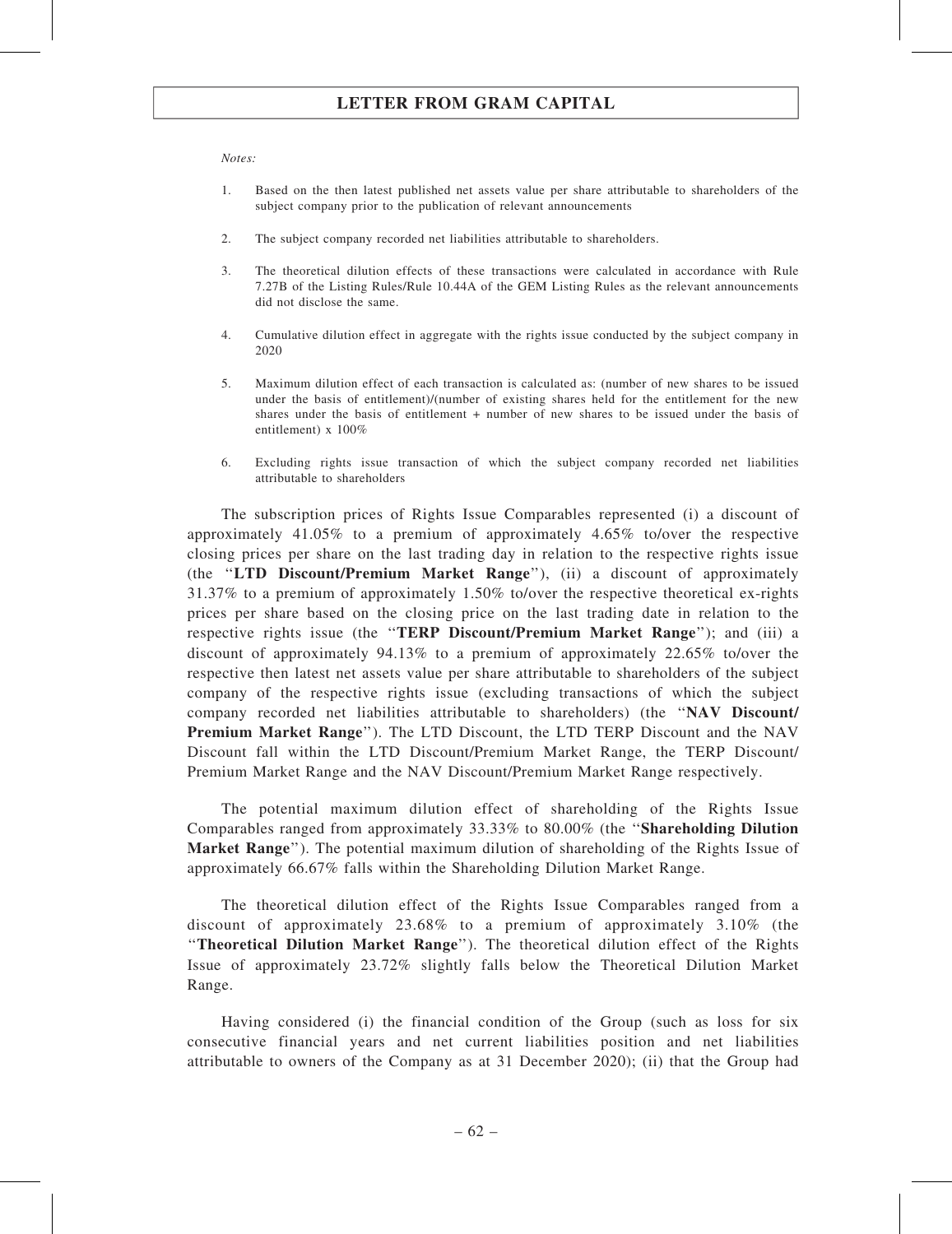insufficient internal resources as at the Latest Practicable Date to settle its impending repayment obligations; (iii) that the theoretical dilution effect of the Rights Issue is not deviated from the Theoretical Dilution Market Range; and (iv) that the theoretical dilution effect of the Rights Issue does not result in a theoretical dilution effect of 25% or more, which is in compliance with Rule 7.27B of the Listing Rules, we consider the theoretical dilution effect of the Rights Issue to be justifiable.

Despite that the Subscription Price of HK\$0.10 falls below the closing price range of the Shares as quoted on the Stock Exchange during the Review Period, taking into account the foregoing, in particular, (i) the financial condition of the Group (such as loss for six consecutive financial years and net current liabilities position and net liabilities attributable to owners of the Company as at 31 December 2020); (ii) that the Group had insufficient internal resources as at the Latest Practicable Date to settle its impending repayment obligations; (iii) that the potential maximum dilution of shareholding of the Rights Issue falls within the Shareholding Dilution Market Range; (iv) the theoretical dilution effect of the Rights Issue being justifiable; and (v) that the LTD Discount, the LTD TERP Discount and the NAV Discount fall within the LTD Discount/Premium Market Range, the TERP Discount/Premium Market Range and the NAV Discount/ Premium Market Range respectively, we consider the Subscription Price to be fair and reasonable.

#### Non-underwritten basis

According to the Board Letter, subject to the fulfilment of the conditions of the Rights Issue, the Rights Issue will proceed on a non-underwritten basis irrespective of the level of acceptances of the provisionally allotted Rights Shares. In the event of an undersubscription of the Rights Issue, the size of the Rights Issue will be reduced accordingly. For further details, please refer to the section headed ''Non-underwritten basis'' of the Board Letter.

We noted that 5 out of 9 of the Rights Issue Comparables were also conducted on a non-underwritten basis. Accordingly, we consider that it is not uncommon for rights issue transactions to be proceed on a non-underwritten basis.

#### Application for excess Rights Shares

According to the Board Letter, Qualifying Shareholders shall be entitled to, by way of excess application, apply for the excess Rights Shares, which comprise (i) any unsold entitlements to the Rights Shares of the Non-Qualifying Shareholders; and (ii) any nilpaid Rights Shares provisionally allotted but not accepted by the Qualifying Shareholders or otherwise not subscribed for by renouncees or transferees of nil-paid Rights Shares. For further details, please refer to the section headed ''Application for excess Rights Shares'' of the Board Letter.

We noted that 7 out of 9 of the Rights Issue Comparables also included arrangement for application for excess rights shares. Accordingly, we consider that it is common for rights issue transactions to have application for excess rights shares.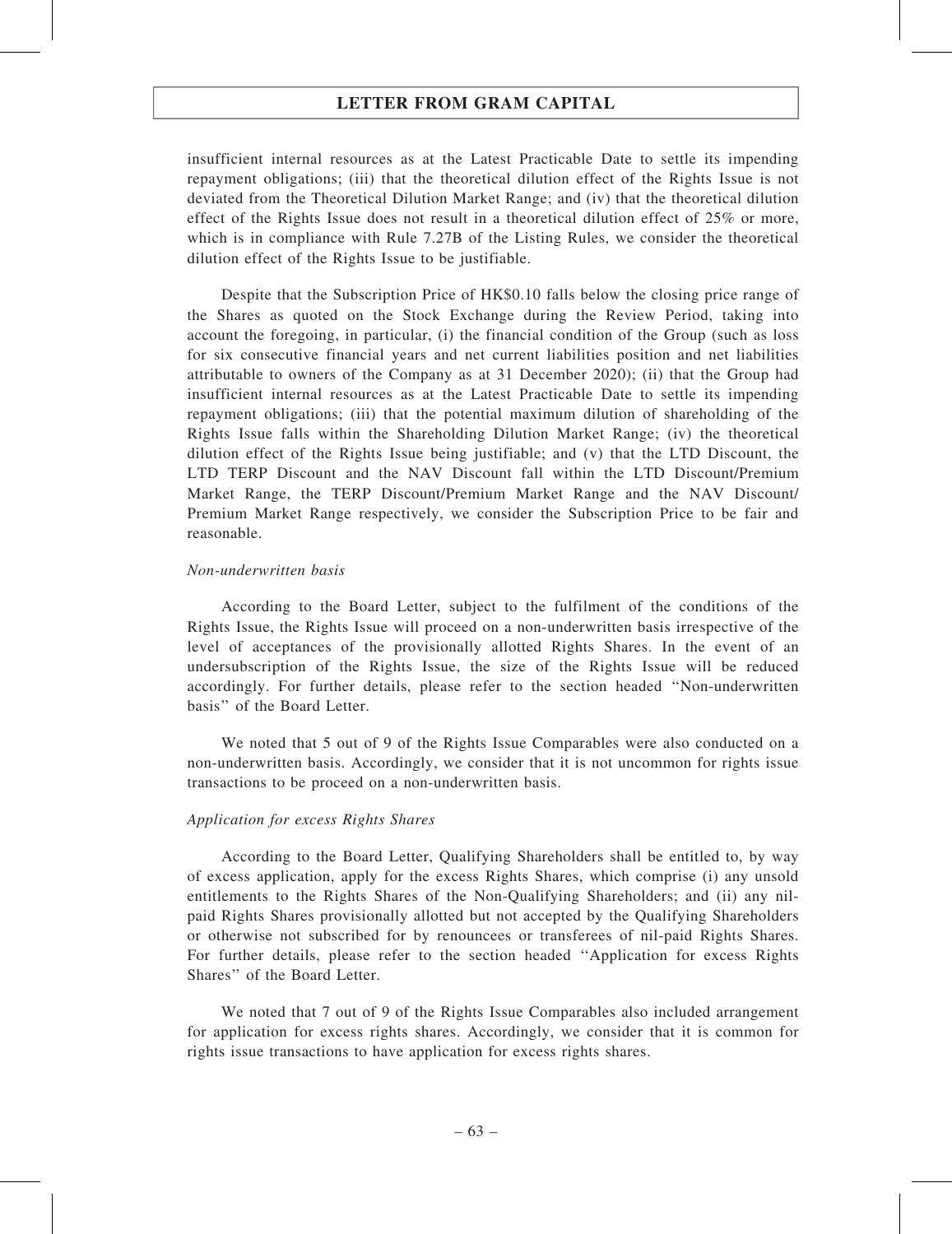### The Placing

On 16 February 2021 (after trading hours), the Company and the Placing Agent entered into the Placing Agreement, pursuant to which the Company conditionally appointed the Placing Agent and the Placing Agent conditionally agreed to act as the placing agent for the Company to procure, on a best effort basis, placees to subscribe for the Placing Shares (i.e. the Untaken Shares during the Rights Issue) at the Placing Price of HK\$0.10 per Placing Share on the terms and subject to the conditions set out in the Placing Agreement. Under the terms of the Placing Agreement, if all the Rights Shares are already fully taken up in the Rights Issue whether through the PAL(s) or EAF(s), the Placing will not proceed.

Set out below are the principal terms of the Placing Agreement as extracted from the Board Letter:

| Placing commission: | $1.0\%$ of the gross proceeds from the subscription of the<br>Placing Shares actually placed by the Placing Agent<br>under the Placing Agreement.                                                                                                                                                                                                                                                                                                              |
|---------------------|----------------------------------------------------------------------------------------------------------------------------------------------------------------------------------------------------------------------------------------------------------------------------------------------------------------------------------------------------------------------------------------------------------------------------------------------------------------|
| Placing Period:     | The Placing Period shall commence on Tuesday, 8 June<br>2021, and end on the Placing End Date (i.e. Wednesday,<br>9 June 2021 under the expected timetable) or such other<br>dates as the Company may announce, being the period<br>during which the Placing Agent will seek to effect the<br>Placing.                                                                                                                                                         |
| Placees:            | The Placing Agent shall use its reasonable endeavours to<br>ensure that (i) the placees procured by it (or as the case<br>may be, their ultimate beneficial owner(s)) are not<br>Shareholders and are otherwise Independent Third<br>Parties and independent from, and not acting in concert<br>with, Ms. Lau; and (ii) no placee shall become a<br>substantial Shareholder and any party acting in concert<br>with Ms. Lau immediately following the Placing. |
| Placing Shares:     | The number of Placing Shares shall be equivalent to the<br>number of Untaken Shares, being the difference between<br>(i) the total number of Rights Shares available for<br>subscription as at the Record Date; and (ii) the total<br>number of Rights Shares taken up by Qualifying<br>Shareholders whether under the PAL(s) or EAF(s).                                                                                                                       |
| Placing Price:      | The Placing Price of HK\$0.10 per Placing Share, which<br>is the same as the Subscription Price.                                                                                                                                                                                                                                                                                                                                                               |

For details of the Placing, please refer to the section headed ''PLACING OF NEW SHARES UNDER SPECIFIC MANDATE'' of the Board Letter.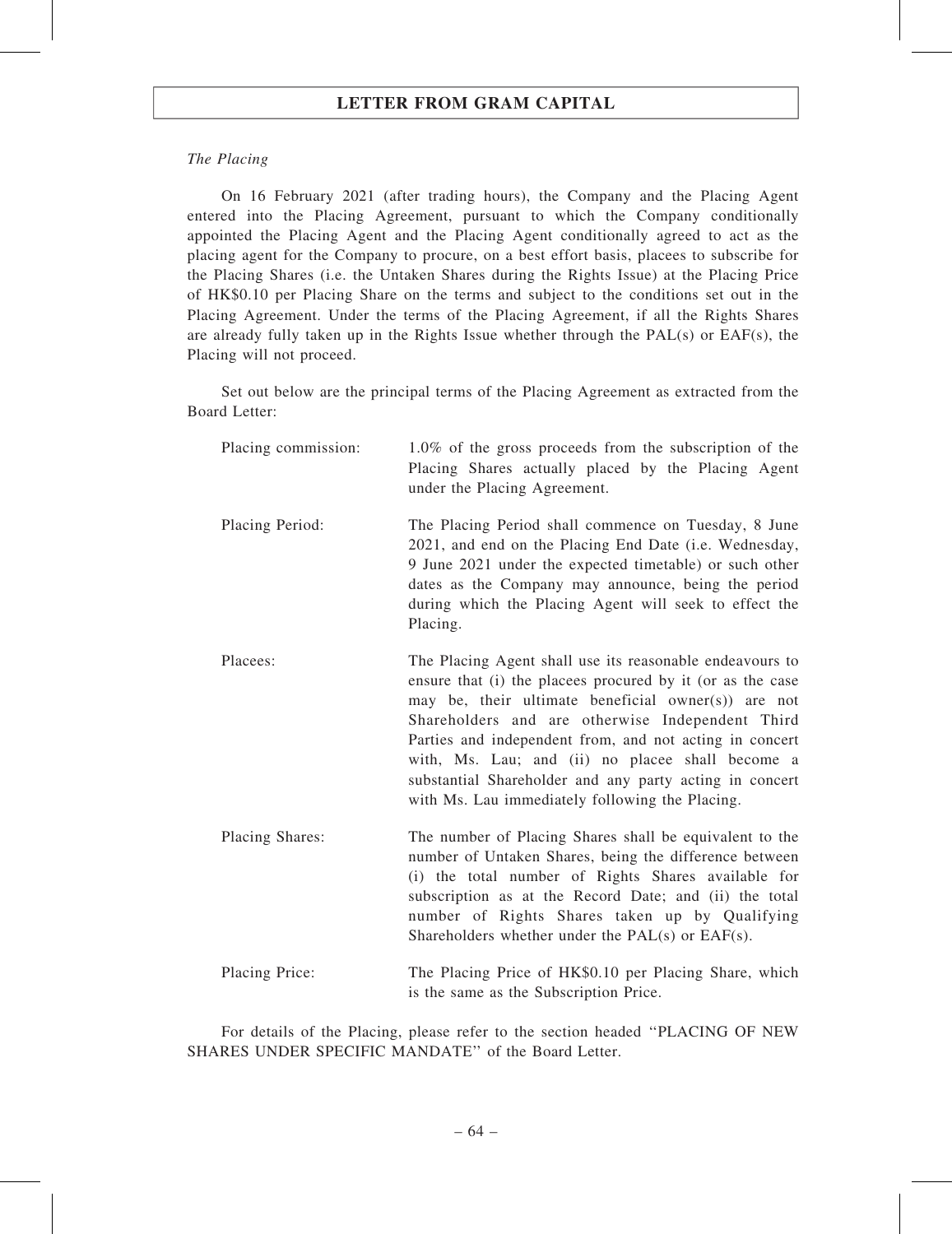Among the Rights Issue Comparables, we noted that (i) 2 out of 9 of the Rights Issue Comparables included placing of the unsubscribed rights shares; and (ii) the placing commissions of such transactions ranged from 3.00% to 3.50%. Accordingly, we are of the opinion that (i) it is not uncommon for rights issue transactions to include a placing of the unsubscribed rights shares; and (ii) the placing commission of 1.0% under the Placing is fair and reasonable.

Taking into account the principal terms of the Rights Issue as highlighted above, we consider that the terms of the Rights Issue are on normal commercial terms and are fair and reasonable.

### Principal terms of the Set-Off

With reference to the Board Letter, on 29 January 2021, the Company, the Borrower and Ms. Lau entered into the Set-Off Deed, pursuant to which the parties have agreed to restructure the Shareholder's Loan by offsetting the outstanding balance of the Shareholder's Loan as at the Rights Issue Settlement Date on a dollar-to-dollar basis against an equivalent amount of the aggregated Subscription Price of (i) all Entitlement Shares; and (ii) the Relevant Excess Shares allocated to Ms. Lau. The Set-Off will be conditional upon the Rights Issue becoming unconditional pursuant to the terms and conditions as set out in the Prospectus. The exact Set-Off Amount would depend on the number of Entitlement Shares to be taken up by Ms. Lau and the number of Relevant Excess Shares to be applied for and allocated to Ms. Lau. Subject to (i) the compliance of the set-off arrangement under the Set-Off Deed and (ii) the entire principal amount of the Shareholder's Loan being offset against the subscription price of the relevant Rights Shares pursuant to the terms and conditions of the Set-Off Deed, Ms. Lau shall release and discharge the Borrower from any and all obligations, liabilities, losses, damages, demands, claims, suits or actions of whatsoever nature arising from or in any way relating to the Loan and/or the Amended Loan Agreement with effect from the Rights Issue Completion. If there remains any balance of the Shareholder's Loan after the Set-Off, the Borrower shall repay such remaining balance and pay all unpaid interests accrued and to be accrued on the Shareholder's Loan pursuant to the terms of the Amended Loan Agreement.

As mentioned in the section earlier:

- There are several impending repayment obligations which the Company is required to satisfy (such as the New Option 1 Bonds, the Shareholder's Loan and the bank borrowing).
- The Group only had cash and bank balances of approximately HK\$76.43 million as at 31 December 2020. As confirmed by the Directors, the Group has insufficient internal resources as at the Latest Practicable Date to settle the impending liabilities (such as the New Option 1 Bonds, the Shareholder's Loan and the bank borrowing).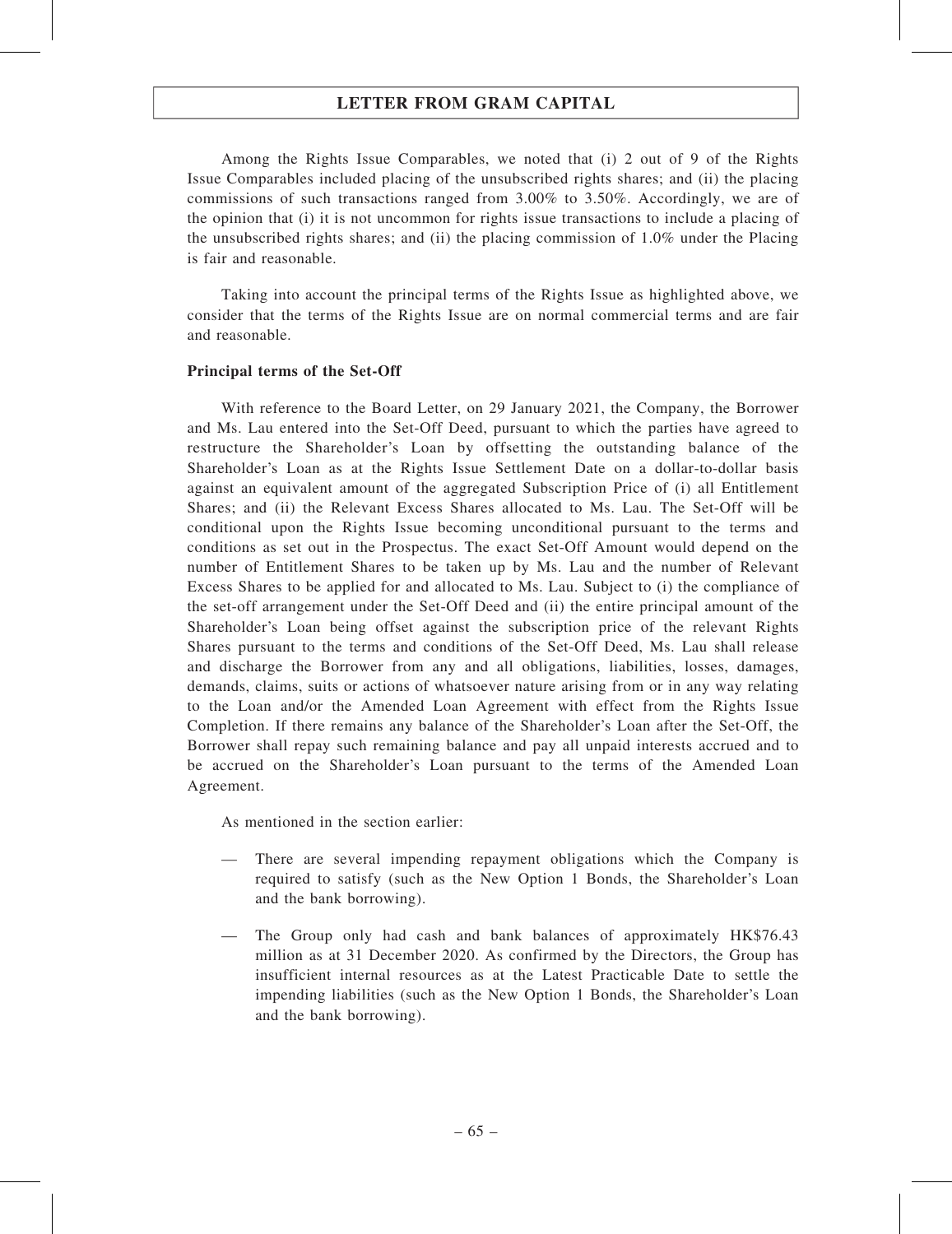— Ms. Lau is a substantial Shareholder and pursuant to the Irrevocable Undertaking, has irrevocably undertaken to the Company that, among other things, subject to the Company despatching the Prospectus Documents to the Qualifying Shareholders and the Whitewash Waiver having been granted by the Executive prior to the Posting Date and not been revoked or withdrawn, she shall accept and pay for, or procure the acceptance and payment for, all the Entitlement Shares provisionally allotted to her, and apply and pay for, or procure the application and payment for no less than 616,981,126 excess Rights Shares and no more than the difference between the maximum number of Rights Shares available under the Rights Issue and all the Entitlement Shares provisionally allotted to her.

In light of the factors above and that the Shareholder's Loan Set-off amount is on a dollar-to-dollar basis against an equivalent amount of the aggregated Subscription Price of all Entitlement Shares and the Relevant Excess Shares allocated to Ms. Lau, we consider that the terms of the Set-Off are fair and reasonable.

### Possible dilution of the shareholding interests of the existing public Shareholders

All Qualifying Shareholders are entitled to subscribe for the Rights Shares. For those Qualifying Shareholders who take up their provisional allotments in full under the Rights Issue, their shareholding interests in the Company will remain unchanged after the Rights Issue. As in all other cases of rights issues and open offers, dilution of the shareholdings of those Qualifying Shareholders who do not take up in full their provisional allotments under the Rights Issue is inevitable. Nonetheless, Qualifying Shareholders who do not accept the Rights Issue can, subject to the then prevailing market conditions, consider selling their nil-paid rights to subscribe for the Rights Shares in the market.

With reference to the shareholding tables in the section headed ''EFFECT OF THE RIGHTS ISSUE ON THE SHAREHOLDING STRUCTURE OF THE COMPANY'' of the Board Letter, assuming there is no change in the issued share capital of the Company, the shareholding interests of the existing public Shareholders would be diluted by a maximum of approximately 52.59 percentage points immediately upon the Rights Issue Completion (assuming no subscription by the Qualifying Shareholders (other than Ms. Lau) under the Rights Issue; and all the excess Rights Shares are subscribed for by Ms. Lau).

We are aware of the maximum potential dilution effects as just mentioned. Nonetheless, we consider that the foregoing should be balanced by the following factors:

- . The Rights Issue and the Set-Off are in the interests of the Company and the Shareholders (including the Independent Shareholders) as a whole.
- . The terms of the Rights Issue (including the Subscription Price) and the Set-Off are fair and reasonable.
- . Independent Shareholders are offered a chance to express their views on the terms of the Rights Issue and the Set-Off through their votes at the SGM.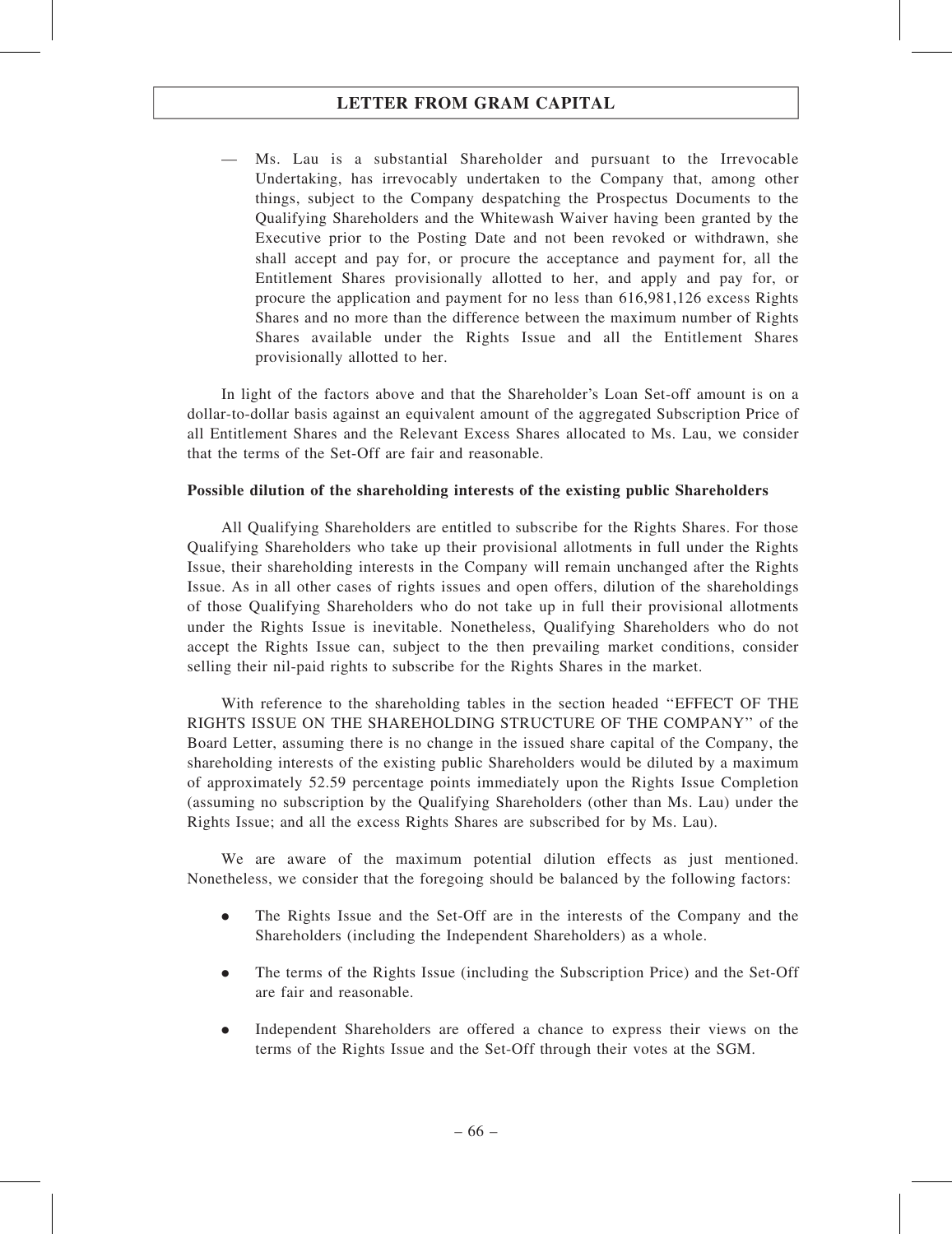- . Qualifying Shareholders have their choice of whether to accept the Rights Issue or not.
- . Qualifying Shareholders have the opportunity to realise their nil-paid rights to subscribe for the Rights Shares in the market.
- . Those Qualifying Shareholders who choose to accept the Rights Issue in full can maintain their respective existing shareholding interests in the Company after the Rights Issue.

Having considered the above, we consider that the maximum potential dilution to the shareholding interests of the existing public Shareholders in the Company, which may only arise when the Qualifying Shareholders do not subscribe for their pro-rata Rights Shares, is acceptable.

### Possible financial effects of the Rights Issue

The unaudited pro forma statement of adjusted consolidated net tangible liabilities of the Group attributable to the owners of the Company (the ''Pro Forma Statement'') as enlarged by the Rights Issue as at 31 December 2020, which has been prepared to illustrate the effect of the Rights Issue on the net tangible liabilities of the Group attributable to the owners of the Company as if the Rights Issue had been completed on 31 December 2020, is set out under Appendix II to the Circular.

With reference to the Pro Forma Statement, the audited consolidated net tangible liabilities of the Group attributable to the owners of the Company (the ''NTLV'') was approximately HK\$153.11 million as at 31 December 2020. According to the Pro Forma Statement, the unaudited pro forma adjusted NTLV would decrease or become positive (i.e. recording unaudited consolidated net tangible assets position attributable to the owners of the Company), as if the Rights Issue had been completed on 31 December 2020.

It should be noted that the aforementioned analyses are for illustrative purpose only and do not purport to represent how the financial position of the Group will be upon completion of the Rights Issue.

#### RECOMMENDATION ON THE RIGHTS ISSUE AND THE SET-OFF

Having taken into consideration the factors and reasons as stated above, we are of the opinion that (i) although the Rights Issue and the Set-Off are not in the ordinary and usual course of business of the Group, the terms of the Rights Issue and the Set-Off are on normal commercial terms and are fair and reasonable; and (ii) the Rights Issue and the Set-Off are in the interests of the Company and the Shareholders (including the Independent Shareholders) as a whole. Accordingly, we recommend the Independent Board Committee to advise the Independent Shareholders to vote in favour of the resolution(s) to be proposed at the SGM to approve the Rights Issue and the Set-Off and we recommend the Independent Shareholders to vote in favour of the resolution(s) in this regard.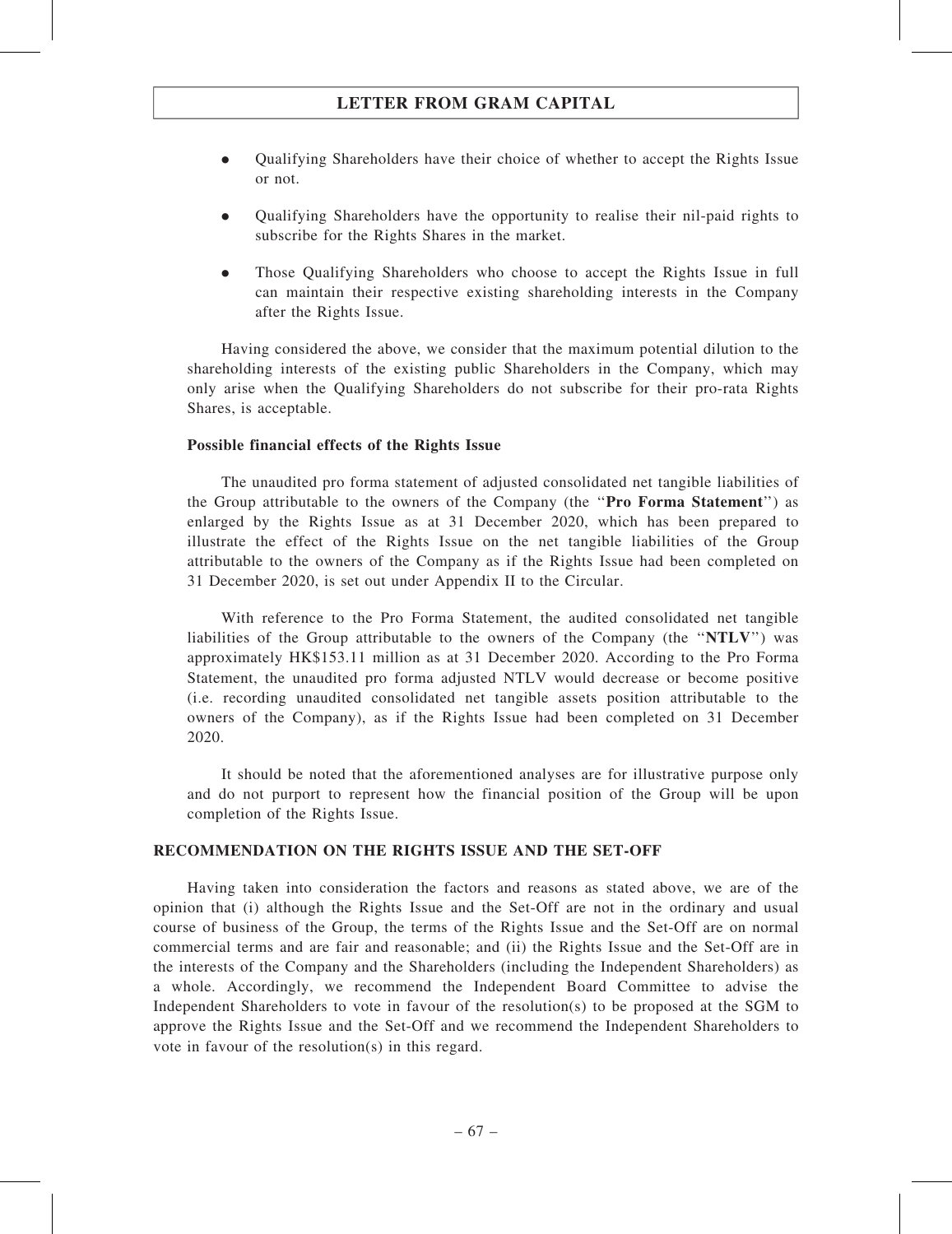#### B. WHITEWASH WAIVER

According to the Board Letter, as at the Latest Practicable Date, Ms. Lau and parties acting in concert with her are interested in 204,222,179 Shares, representing approximately 19.84% of the total number of issued Shares.

Assuming (i) there is no change in the total number of issued Shares from the Latest Practicable Date up to and including the Rights Issue Completion (other than the allotment and issue of Rights Shares); (ii) no Qualifying Shareholders (other than Ms. Lau) subscribes for any Rights Share; and (iii) Ms. Lau has accepted all Entitlement Shares and applied for, and successfully been allotted, the maximum number of excess Rights Shares, being 1,875,942,592 Rights Shares, the voting rights of the Company held by Ms. Lau and parties acting in concert with her will increase from approximately 19.84% to 73.28% of the issued share capital of the Company as enlarged by the allotment and issue of the Rights Shares upon the Rights Issue Completion.

Assuming (i) there is no change in the total number of issued Shares from the Latest Practicable Date up to and including the Rights Issue Completion (other than the full exercise of conversion rights under the outstanding New Option 1 Bonds on or before the Record Date and the allotment and issue of Rights Shares); (ii) no Qualifying Shareholders (other than Ms. Lau) subscribes for any Rights Share; and (iii) Ms. Lau has accepted all Entitlement Shares and applied for, and successfully been allotted, the maximum number of excess Rights Shares, being 2,024,522,592 Rights Shares, the voting rights of the Company held by Ms. Lau and the parties acting in concert with her will increase from approximately 19.84% to 72.83% of the issued share capital of the Company as enlarged by the allotment and issue of the Rights Shares upon the Rights Issue Completion.

Assuming (i) there is no change in the total number of issued Shares from the Latest Practicable Date up to and including the Rights Issue Completion (other than the full exercise of conversion rights under the outstanding New Option 1 Bonds on or before the Record Date and the allotment and issue of Rights Shares); (ii) no Qualifying Shareholders (other than Ms. Lau) subscribes for any Rights Shares; (iii) Ms. Lau has accepted all Entitlement Shares and applied for, and successfully been allotted, the Undertaken Shares; and (iv) all the Untaken Shares were placed to Independent Third Parties under the Placing, the voting rights of the Company held by Ms. Lau and the parties acting in concert with her will increase from approximately 19.84% to 30.33% of the issued share capital of the Company as enlarged by the allotment and issue of the Rights Shares upon the Rights Issue Completion.

Assuming (i) there is no change in the total number of issued Shares from the Latest Practicable Date up to and including the Rights Issue Completion (other than the full exercise of conversion rights under the outstanding New Option 1 Bonds on or before the Record Date and the allotment and issue of Rights Shares); (ii) no Qualifying Shareholders (other than Ms. Lau) subscribes for any Rights Shares; (iii) Ms. Lau has accepted all Entitlement Shares and applied for, and successfully been allotted, the Undertaken Shares; and (iv) no Independent Third Parties take up the Untaken Shares under the Placing, the voting rights of the Company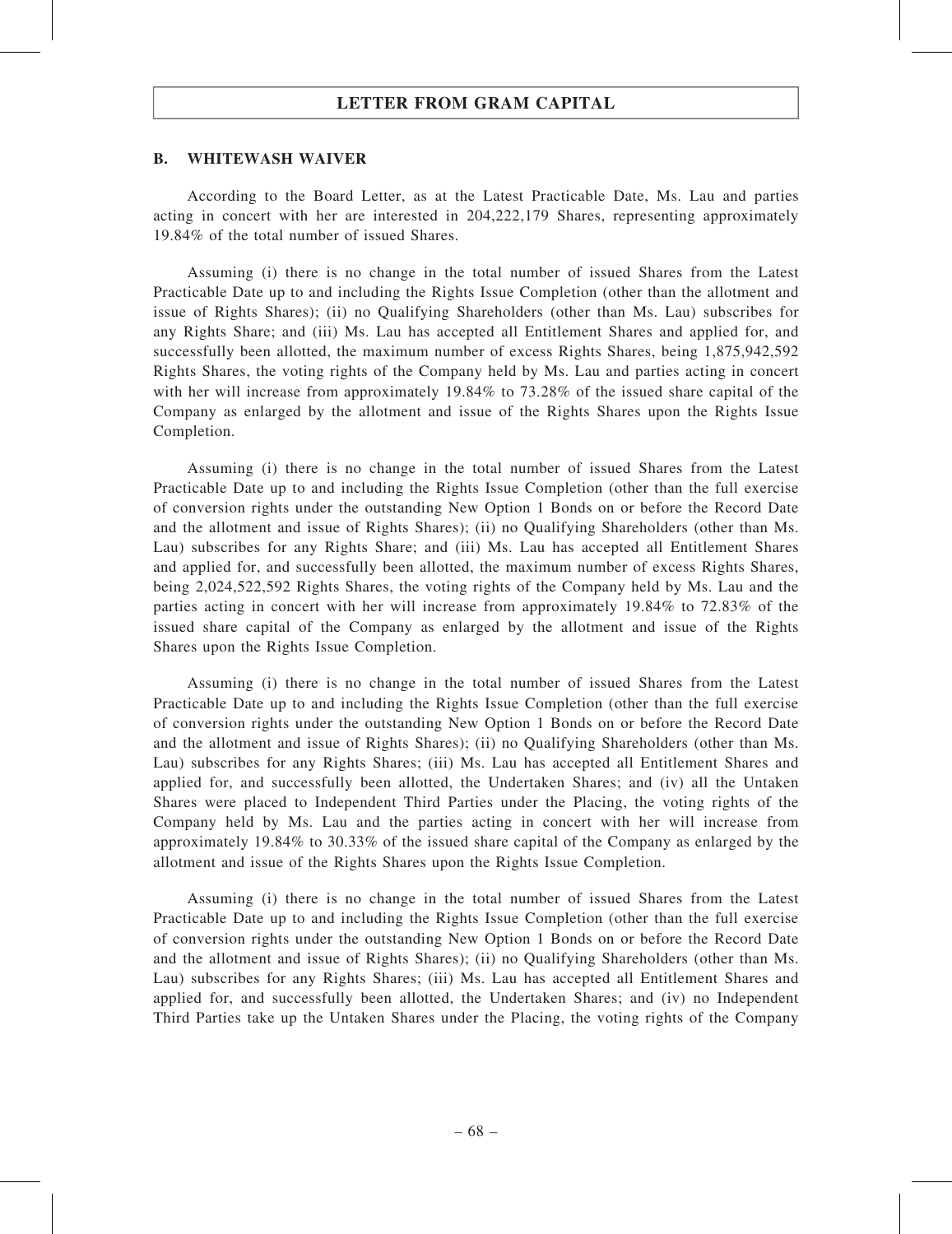# LETTER FROM GRAM CAPITAL

held by Ms. Lau and the parties acting in concert with her will increase from approximately 19.84% to 52.74% of the issued share capital of the Company as enlarged by the allotment and issue of the Rights Shares upon the Rights Issue Completion.

In such circumstances, the acceptance in full by Ms. Lau of the Entitlement Shares allotted to her pursuant to the Irrevocable Undertaking and/or the allotment of excess Rights Shares to her upon successful excess application when there is an undersubscription of the Rights Issue will trigger an obligation on Ms. Lau to make a mandatory general offer under Rule 26 of the Takeovers Code for all Shares not already owned or agreed to be acquired by Ms. Lau and parties acting in concert with her, unless a waiver is granted by the Executive. An application has been made to the Executive for the Whitewash Waiver pursuant to Note 1 on dispensations from Rule 26 of the Takeovers Code. The Executive has indicated that the Whitewash Waiver will be granted and will be conditional upon, among others, the approval of the Independent Shareholders of the Whitewash Waiver, Rights Issue and the Set-Off at the SGM by way of poll in accordance with the requirements of the Takeovers Code. The Whitewash Waiver, if granted by the Executive, will be subject to, among other things, the approval of the Whitewash Waiver by at least 75% of the votes cast by the Independent Shareholders either in person or by proxy by way of poll, and the approval of the Rights Issue and the Set-Off by more than 50% of the votes cast by the Independent Shareholders either in person or by proxy by way of poll, respectively, at the SGM. If the Whitewash Waiver is not granted by the Executive, or if granted, either the Whitewash Waiver, the Rights Issue or the Set-Off is not approved by the Independent Shareholders, the Rights Issue and the Set-Off (and Placing) will not proceed.

In view of (i) the aforesaid reasons for the Rights Issue; (ii) that the Rights Issue and the Set-Off are in the interests of the Company and the Shareholders (including the Independent Shareholders) as a whole; and (iii) that the terms of the Rights Issue and the Set-Off are fair and reasonable, we are of the opinion that the approval of the Whitewash Waiver, which is a prerequisite for the completion of the Rights Issue and the Set-Off, is in the interests of the Company and the Shareholders (including the Independent Shareholders) as a whole and is fair and reasonable for the purpose of proceeding with the Rights Issue and the Set-Off.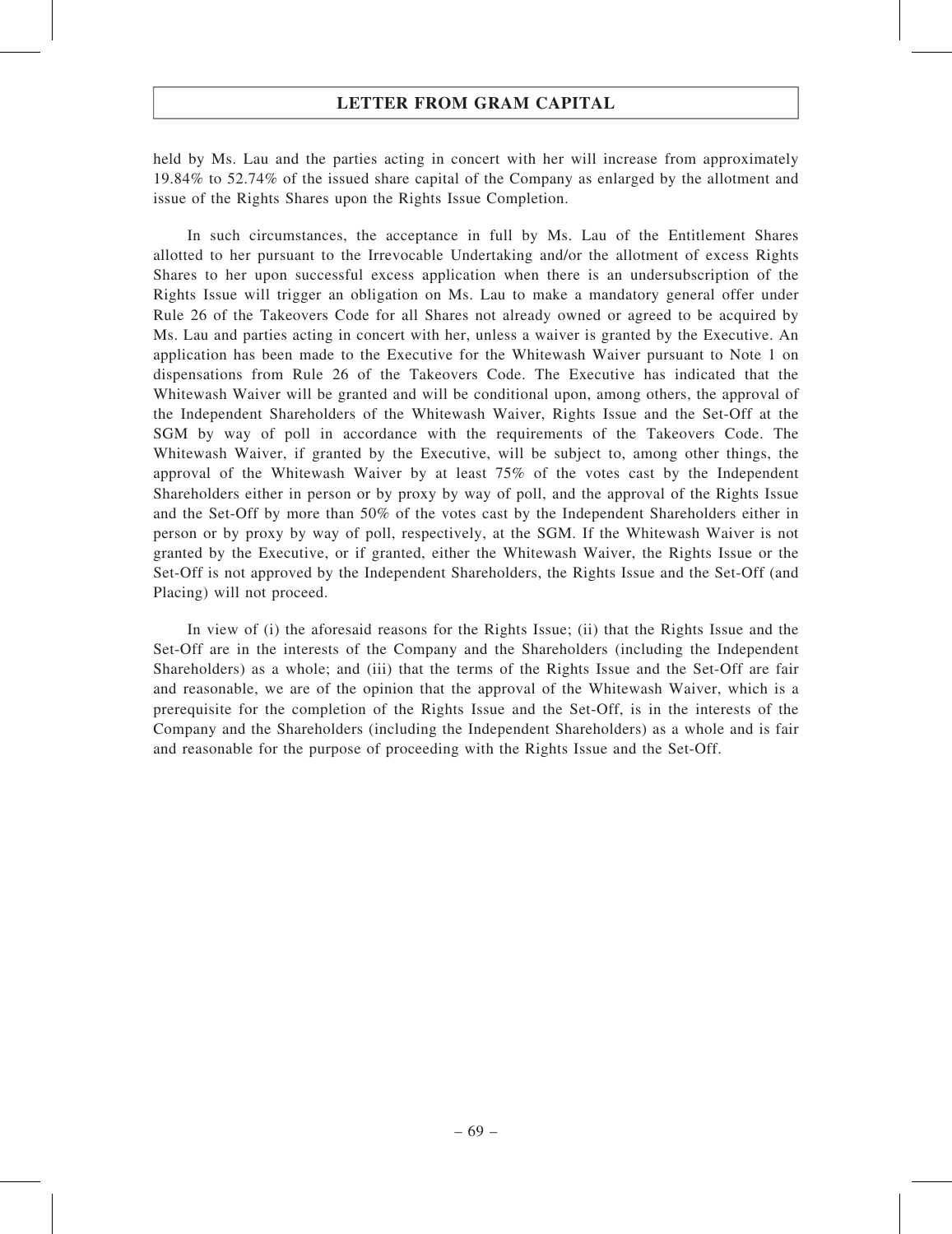# LETTER FROM GRAM CAPITAL

## RECOMMENDATION ON THE WHITEWASH WAIVER

Having taken into consideration (i) the reasons for and possible benefits of the Rights Issue and the Set-Off; and (ii) that the Rights Issue and the Set-Off are conditional on, among other things, the grant of the Whitewash Waiver, we consider that the Whitewash Waiver is fair and reasonable and is in the interests of the Company and the Shareholders (including the Independent Shareholders) as a whole. Accordingly, we recommend the Independent Board Committee to advise the Independent Shareholders to vote in favour of the relevant resolution to be proposed at the SGM to approve the Whitewash Waiver and we recommend the Independent Shareholders to vote in favour of the resolution in this regard.

> Yours faithfully, For and on behalf of Gram Capital Limited Graham Lam Managing Director

Note: Mr. Graham Lam is a licensed person registered with the Securities and Futures Commission and a responsible officer of Gram Capital Limited to carry out Type 6 (advising on corporate finance) regulated activity under the SFO. He has over 25 years of experience in investment banking industry.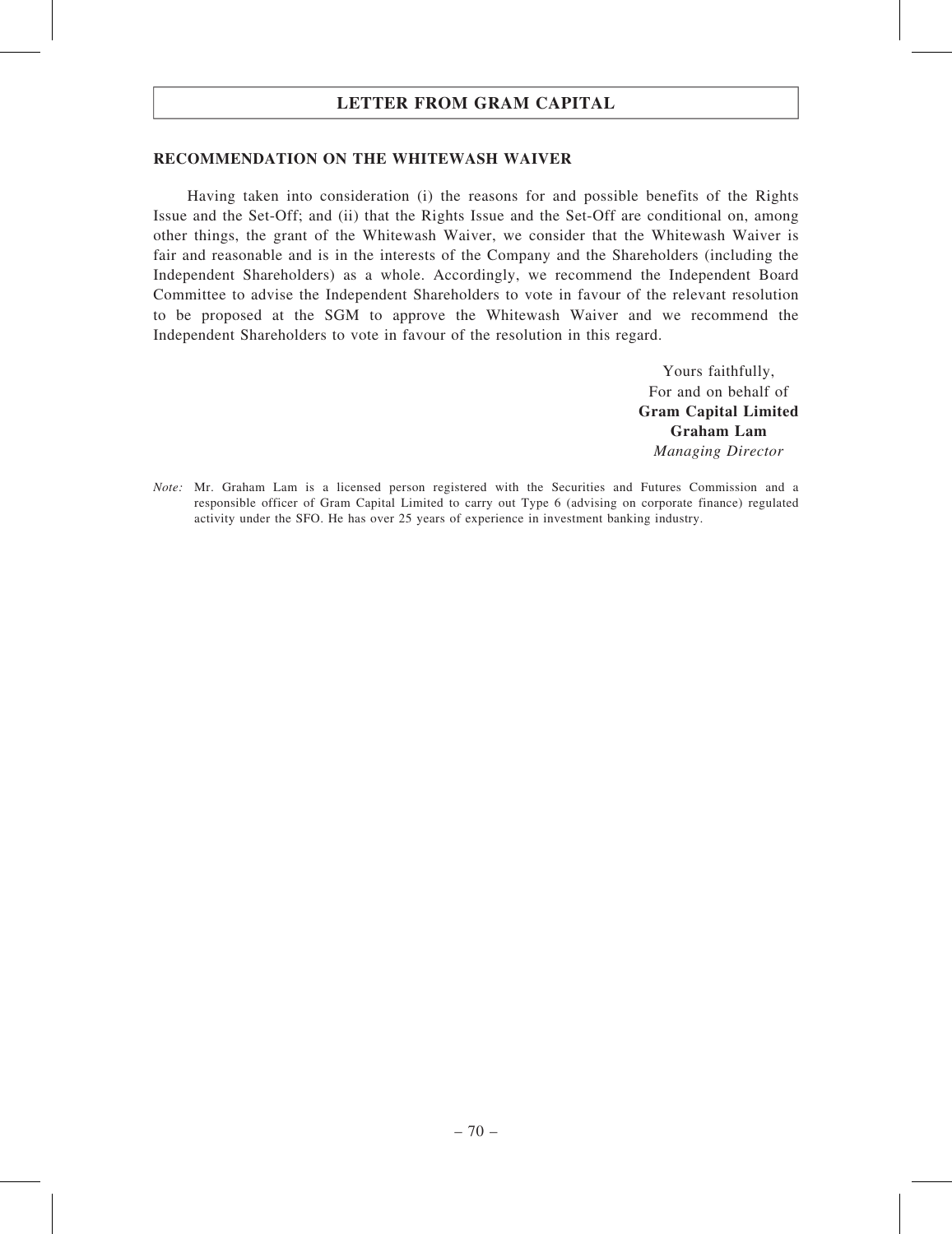# 1. FINANCIAL INFORMATION OF THE GROUP

The Company is required to set out or refer to in this circular the consolidated statement of financial position, consolidated statement of cash flows and any other primary statement of the Group as shown in the audited consolidated financial statements of the Group for the years ended 31 December 2018, 2019 and 2020 together with the notes to the relevant published accounts which are of major relevance to the appreciation of the above financial information. The audited consolidated financial statements of the Group for each of the years ended 31 December 2018, 2019 and 2020 are disclosed in the following documents which have been published on the websites of the Stock Exchange (https://www.hkexnews.hk/) and the Company (http://www.chinalotsynergy.com), respectively:

- (i) the audited consolidated financial information of the Group for the year ended 31 December 2018 is disclosed in the annual report of the Company for the year ended 31 December 2018 published on 29 April 2019, from pages 47 to 136 (https://www1.hkexnews.hk/listedco/listconews/sehk/2019/0429/ltn201904291144.pdf);
- (ii) the audited consolidated financial information of the Group for the year ended 31 December 2019 is disclosed in the annual report of the Company for the year ended 31 December 2019 published on 30 June 2020, from pages 54 to 144 (https://www1.hkexnews.hk/listedco/listconews/sehk/2020/0630/2020063000926.pdf); and
- (iii) the audited consolidated financial information of the Group for the year ended 31 December 2020 is disclosed in the 2020 Annual Results Announcement published on 31 March 2021, from pages 2 to 18 (https://www1.hkexnews.hk/listedco/listconews/sehk/2021/0401/2021033103178.pdf).

Set out below is a summary of the financial information of the Group for each of the years ended 31 December 2018, 2019 and 2020 as extracted from the relevant annual reports of the Company.

|                             | For the year<br>ended 31 | For the year<br>ended 31 | For the year<br>ended 31 |  |
|-----------------------------|--------------------------|--------------------------|--------------------------|--|
|                             | December 2018            | December 2019            | December 2020            |  |
|                             | HK\$'000                 | HK\$'000                 | HK\$'000                 |  |
|                             | (Audited)                | (Audited)                | (Audited)                |  |
| Revenue                     | 183,927                  | 154,354                  | 118,563                  |  |
| Gross profit                | 95,941                   | 61,492                   | 27,515                   |  |
| Share option expenses       | (13,237)                 | (5,065)                  |                          |  |
| Loss before income tax      | (153, 860)               | (546, 345)               | (630, 445)               |  |
| Income tax (expense)/credit | (8, 861)                 | (3,755)                  | 527                      |  |
| Loss for the year           | (162.721)                | (550, 100)               | (623, 918)               |  |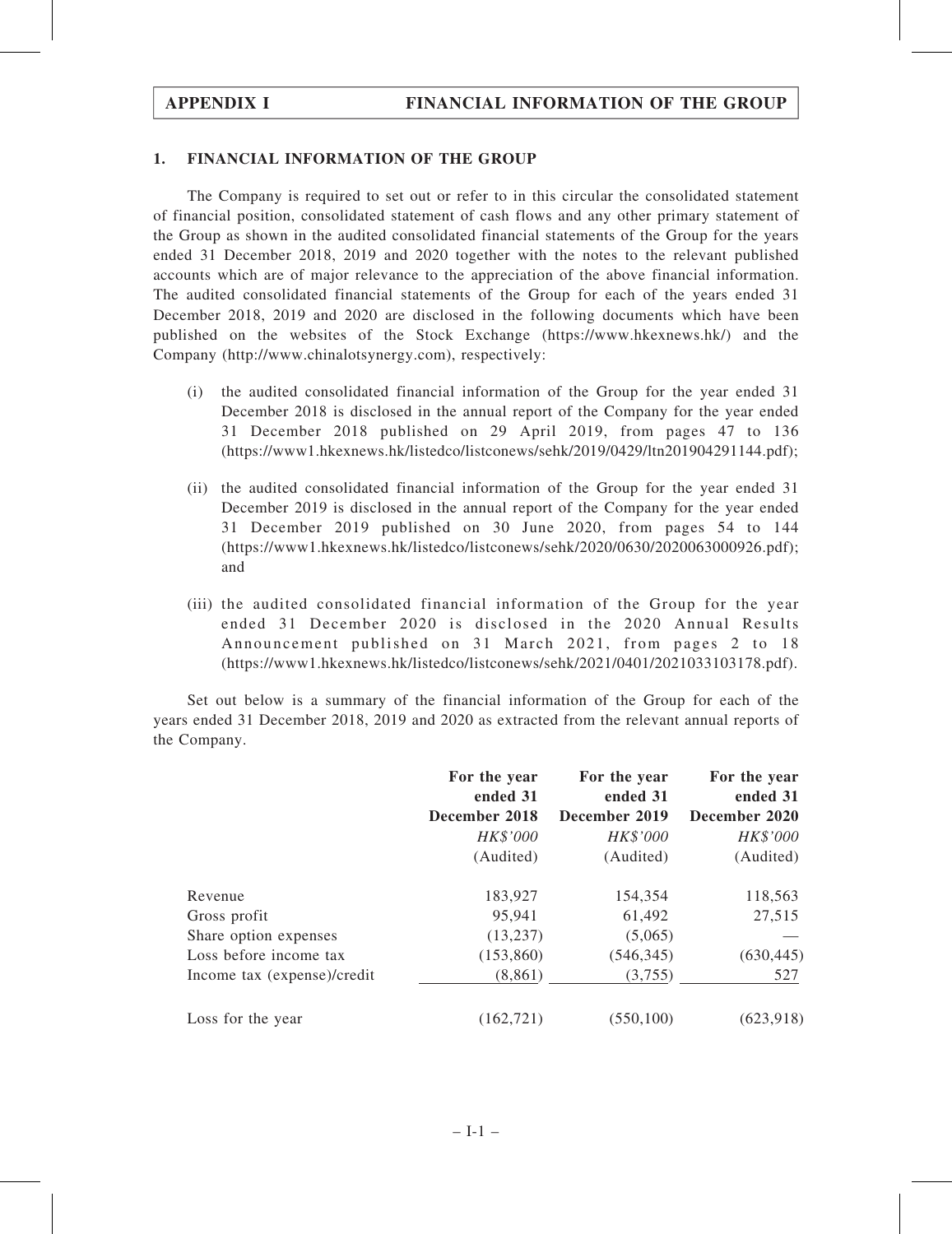|                                                              | For the year<br>ended 31<br>December 2018<br>HK\$'000 | For the year<br>ended 31<br>December 2019<br>HK\$'000 | For the year<br>ended 31<br>December 2020<br>HK\$'000 |
|--------------------------------------------------------------|-------------------------------------------------------|-------------------------------------------------------|-------------------------------------------------------|
|                                                              | (Audited)                                             | (Audited)                                             | (Audited)                                             |
| (Loss)/Profit for the year<br>attributable to:               |                                                       |                                                       |                                                       |
| Owners of the Company                                        | (169, 468)                                            | (518, 793)                                            | (573, 971)                                            |
| Non-controlling interests                                    | 6,747                                                 | (31, 307)                                             | (49, 947)                                             |
| Total comprehensive expense<br>for the year attributable to: |                                                       |                                                       |                                                       |
| Owners of the Company                                        | (191,095)                                             | (526, 765)                                            | (326, 641)                                            |
| Non-controlling interests                                    | (8, 436)                                              | (36, 363)                                             | (36, 578)                                             |

HLB Hodgson Impey Cheng Limited, the auditors of the Company, noted in its independent auditors' reports for FY2019 and FY2020, the relevant extracts of which are set out in the annual report of the Company for FY 2019 and the 2020 Annual Results Announcement, respectively, that the consolidated financial statements of the Group indicated the existence of a material uncertainty that may cast significant doubt on the Group's ability to continue as a going concern. The opinion of the auditors in respect of FY2019 and FY2020 is not modified in respect of this matter.

Relevant extracts of the independent auditors' reports for FY2019 and FY2020 as set out in the annual report of the Company for FY 2019 and the 2020 Annual Results Announcement are reproduced below:

# FY2019

''We draw attention to Note 2.1 in the consolidated financial statements, which indicates that the Group incurred a net loss of approximately HK\$550,100,000 during the year ended 31 December 2019 and, as of that date, the Group's current liabilities exceeded its current assets by approximately HK\$168,122,000. As stated in Note 2.1, these events or conditions, along with other matters as set forth in Note 2.1, indicate that a material uncertainty exists that may cast significant doubt on the Group's ability to continue as a going concern. Our opinion is not modified in respect of this matter''.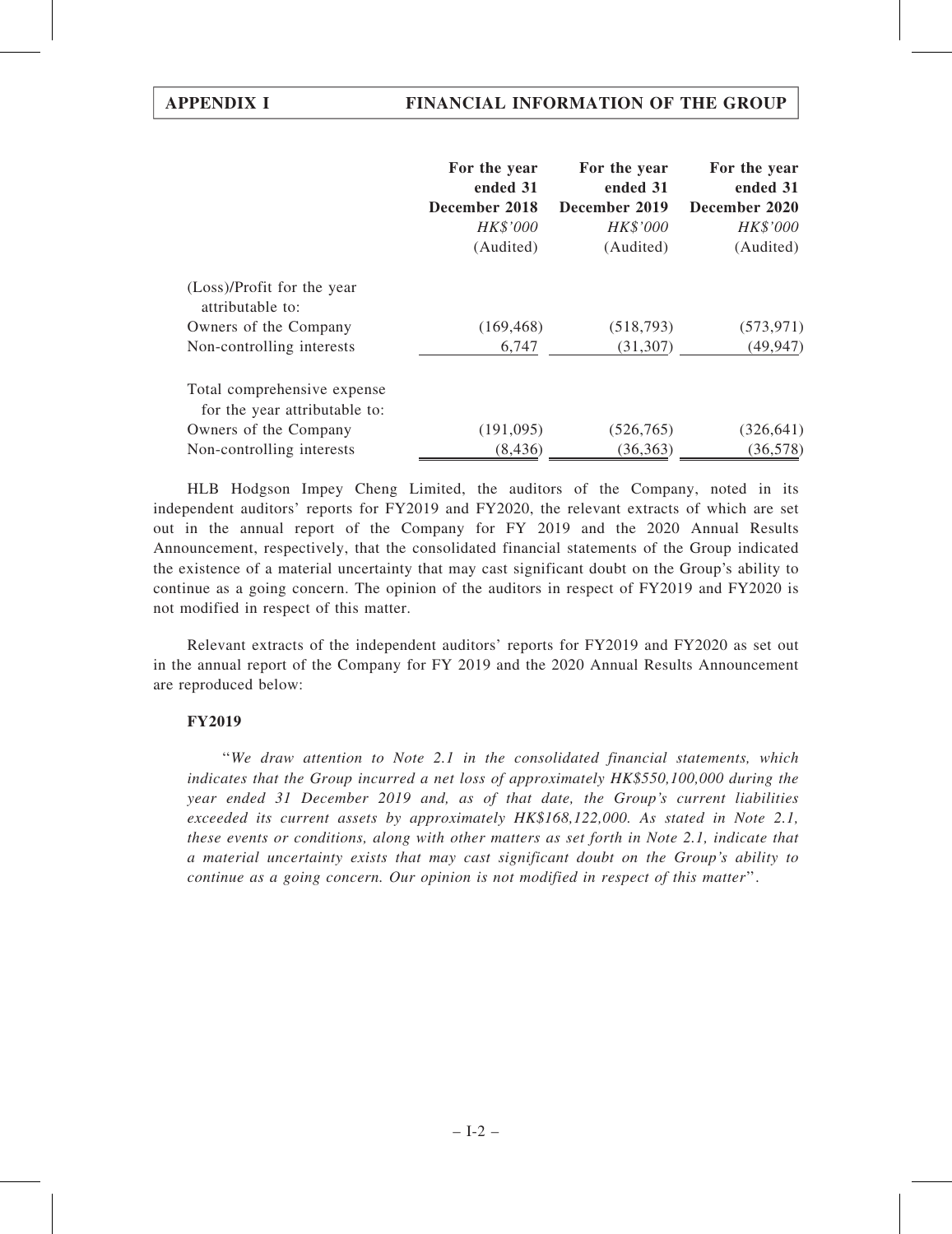## FY2020

''We draw attention to Note 2.1 in the consolidated financial statements, which indicates that the Group incurred a net loss of approximately HK\$623,918,000 during the year ended 31 December 2020 and, as of that date, the Group's current liabilities exceeded its current assets by approximately HK\$241,971,000. As stated in Note 2.1, these events or conditions, along with other matters as set forth in Note 2.1, indicate that a material uncertainty exists that may cast significant doubt on the Group's ability to continue as a going concern. Our opinion is not modified in respect of this matter''.

The relevant parts of Note 2.1 to the consolidated financial statements of the Group for FY2020 as referred to in the auditor's note above are also extracted below for information purpose:

''In preparing the consolidated financial statements, the directors of the Company have given careful consideration to the future liquidity of the Group in light of the fact that the Group incurred a net loss of approximately HK\$623,918,000 for the year ended 31 December 2020 and, as of that date, the Group's current liabilities exceeded its current assets by approximately HK\$241,971,000. These current liabilities included amount due to a shareholder amounting to approximately HK\$56,880,000, amounts due to directors amounting to approximately HK\$19,703,000 and bank borrowings amounting to approximately HK\$212,793,000 and convertible bonds that will be due in the coming twelve months amounting to approximately HK\$137,205,000. These conditions indicate that a material uncertainty exists that may cast significant doubt on the Group's ability to continue as going concern.

In view of such circumstances, the directors of the Company have taken the following measures to mitigate the liquidity pressure and to improve the financial position of the Group:

- (a) The Group has been actively negotiating with the relevant bank for renewal of the revolving bank borrowings with outstanding principal amount of HK\$212,000,000 that are secured by the Group's property located in Hong Kong. Taking into account the fair value of the pledged property in the amount of HK\$346,000,000 as at 28 February 2021, the directors believe that the Group will be able to renew the aforementioned banking facilities;
- (b) The Group has also been actively negotiating with various banks and persons or institutions providing finance to obtain additional new credit facilities. Subsequent to the end of the Reporting Period, the Group successfully obtained new loan facilities in Hong Kong dollars of up to HK\$78,000,000 and Renminbi of up to RMB90,000,000 (equivalent to approximately HK\$107,015,000) from Independent Third Parties;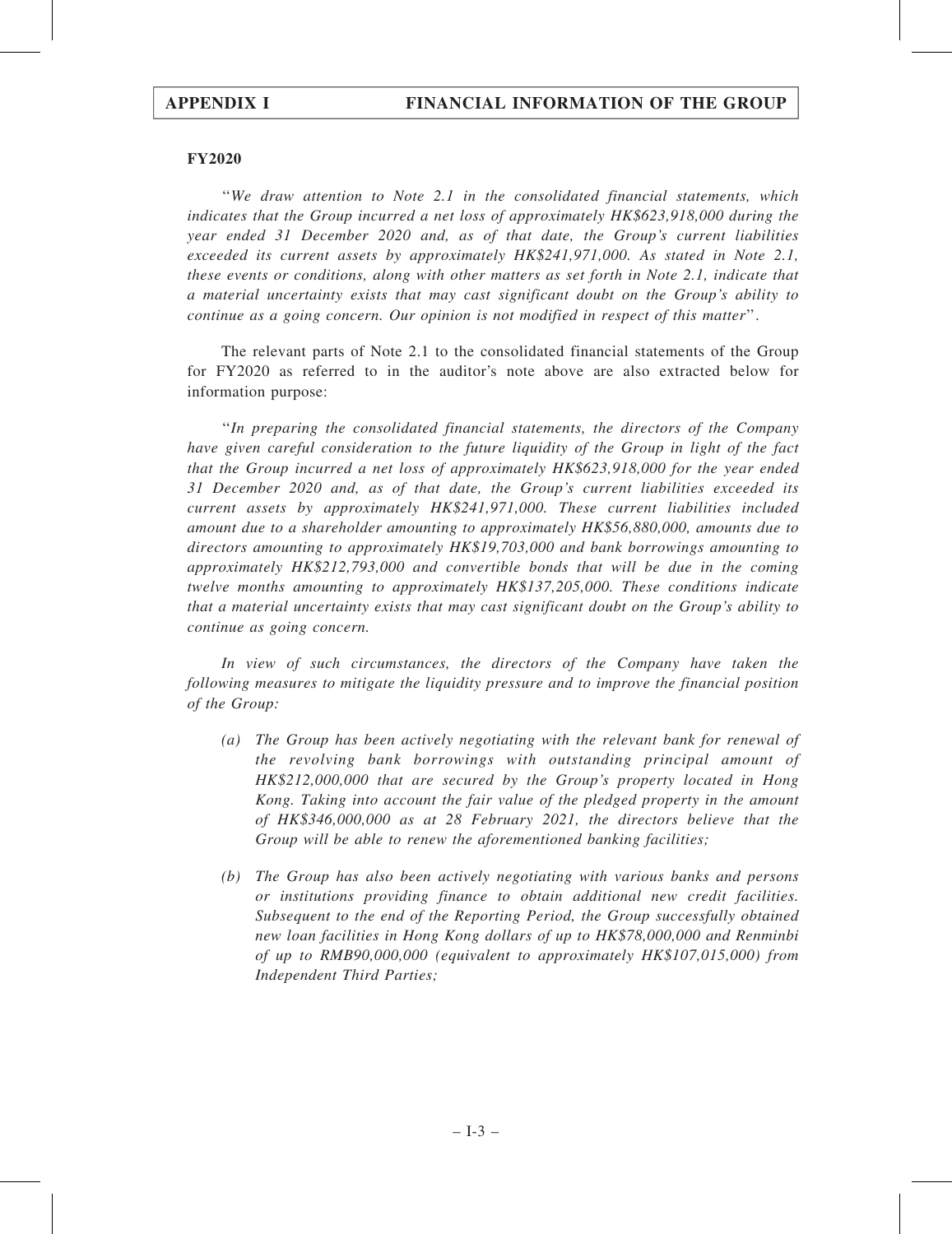- (c) In relation to a loan from a Shareholder in the principal amount of HK\$50,000,000 that matured on 20 January 2021, the Group entered, on the same date as the aforementioned maturity date, into a supplemental loan agreement with the Shareholder to extend the maturity date from 20 January 2021 to 20 January 2022;
- (d) Subsequent to the end of the Reporting Period, the Group has obtained written confirmation from the Shareholder mentioned in (c) above that she will not demand the Group for repayment of another loan with principal amount of HK\$6,500,000 and its accrued interest in the 18 months from 24 March 2021;
- (e) Subsequent to the end of the Reporting Period, the Group has obtained written confirmations from the relevant directors to confirm that they will not demand the Group for repayment of the outstanding principals in the total amount of approximately HK\$19,537,000 and accrued interest in the next 18 months from 24 March 2021;
- (f) On 16 February 2021, the Group proposed to raise gross proceeds of up to approximately HK\$220,750,000 by issuing up to 2,207,541,466 Rights Shares on the basis of two Rights Shares for every one existing Share at the Subscription Price of HK\$0.10 per Rights Share;
- (g) The Group has implemented measures to speed up the collection of outstanding accounts receivable. With reference to a civil judgment received from the Supreme People's Court of the PRC on 25 March 2021, the directors believe that the Group will be able to collect the outstanding accounts receivable of approximately RMB54,836,000 (equivalent to approximately HK\$65,203,000) due from Beijing China Lottery Online Technology Company Limited before 31 December 2021;
- (h) The Group will continue to take active measures to control administrative costs and maintain containment of capital expenditures.

The directors are of the opinion that, taking into account the above-mentioned measures, the Group will have sufficient working capital to finance its operations and to meet its financial obligations as and when they fall due within 12 months from 31 December 2020. Accordingly, the directors are satisfied that it is appropriate to prepare the consolidated financial statements of FY2020 on a going concern basis''.

Save as disclosed above, no modified opinion, emphasis of matter or material uncertainty related to going concern was contained in the auditor's reports of the Company issued by HLB Hodgson Impey Cheng Limited for each of the years ended 31 December 2018, 2019 and 2020. For each of the three years ended 31 December 2018, 2019 and 2020, no dividend was declared or paid.

Save as disclosed above, the Group had no other material income or expense for the years ended 31 December 2018, 2019 and 2020.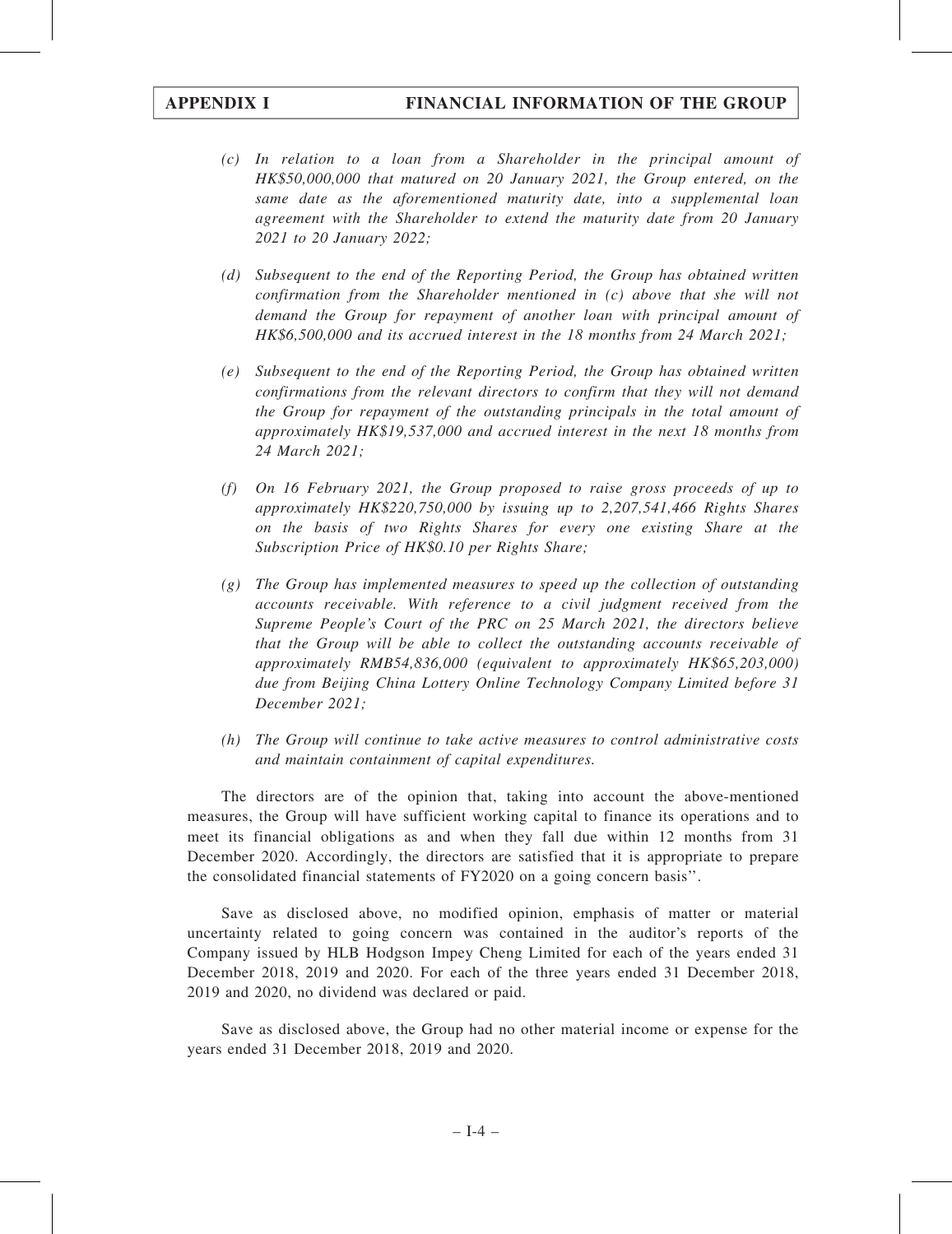# 2. WORKING CAPITAL

Taking into account the financial resources available to the Group, including the presently available credit facilities and the estimated net proceeds from the Rights Issue and the Placing, the Directors are of the opinion that the Group will have sufficient working capital for its present requirements for at least twelve months from the date of this circular.

## 3. INDEBTEDNESS STATEMENT

As at the close of business on 28 February 2021, being the latest practicable date for the purpose of this statement of indebtedness prior to the printing of this circular, the indebtedness of the Group was as follows:

## (a) Bank borrowings

The Group had secured and guaranteed bank borrowings of approximately HK\$208,500,000 which were secured by (i) the Group's owned property and related leasehold land with a carrying amount of approximately HK\$346,000,000 as at 28 February 2021; and (ii) a personal guarantee provided by a director of the Company.

### (b) Amounts due to a shareholder

The Group had an unsecured and unguaranteed amount of approximately HK\$56,500,000 due to a shareholder of the Company.

## (c) Amounts due to directors

The Group had unsecured and unguaranteed amounts of approximately HK\$19,537,000 due to certain Directors.

### (d) Convertible bonds

The Group had unsecured and unguaranteed convertible bonds of approximately HK\$148,580,000 at a principal amount of HK\$148,580,000.

### (e) Lease liabilities

The Group had lease liabilities of approximately HK\$17,762,000.

### (f) Contingent liabilities

The Group did not have any material contingent liabilities.

Save as disclosed in this section headed ''Indebtedness Statement'' in this appendix, and apart from intra-group liabilities and normal trade and other payables in the ordinary course of business, the Group did not have:

(i) any other debt securities issued and outstanding, or authorised or otherwise created but unissued, any term loans, any other borrowings or indebtedness in the nature of borrowings including bank overdrafts and liabilities under acceptance (other than normal trade bills) or acceptance credits or hire purchase commitments, which were guaranteed, unguaranteed, secured or unsecured;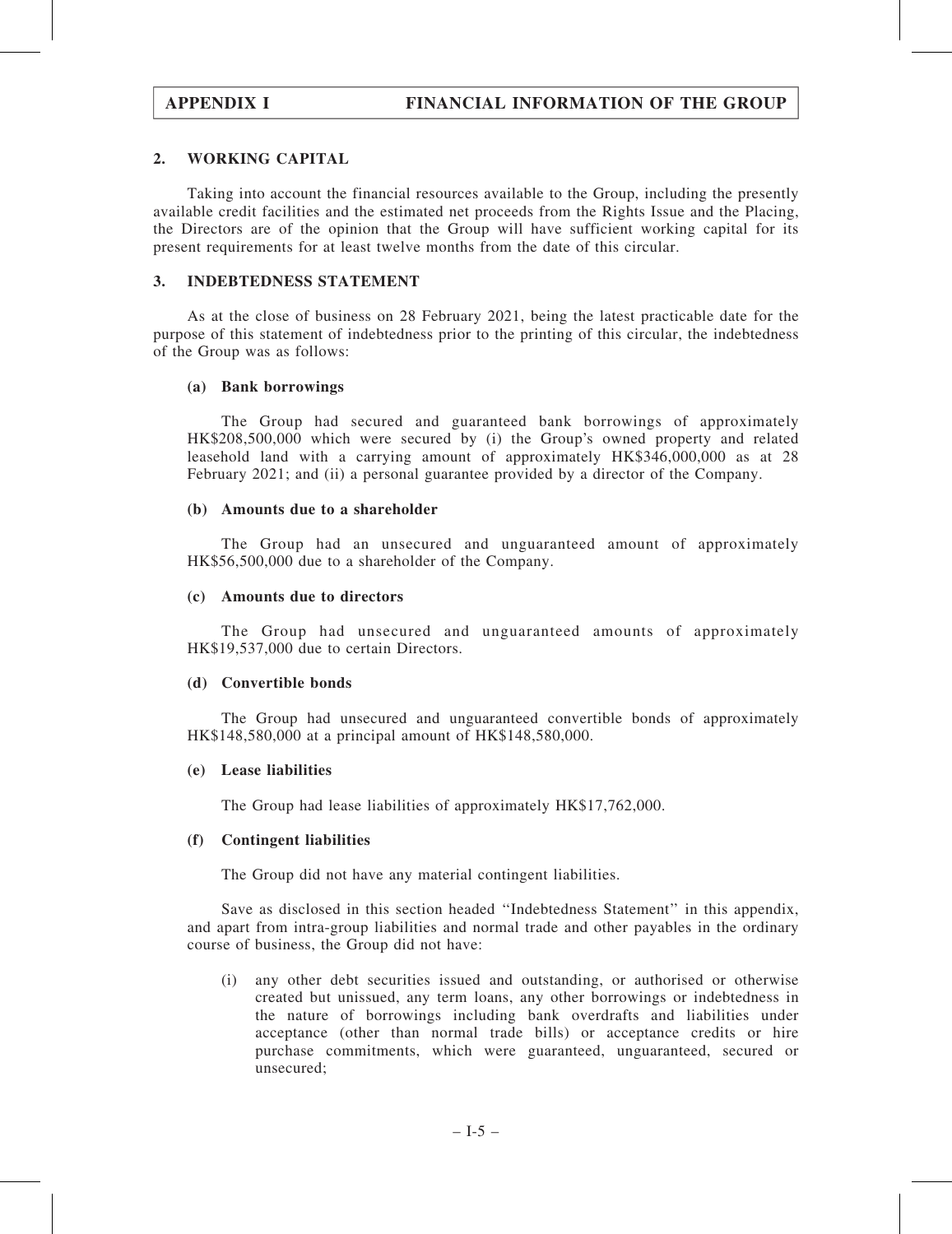- (ii) any mortgages and charges; or
- (iii) any contingent liabilities or guarantees.

## 4. MATERIAL CHANGE

As disclosed in the section headed ''Material Litigation'' of Appendix V to this circular, the 2020 Results Announcement and the Company's announcement dated 25 March 2021, on 25 March 2021, the Company received a civil judgment dated 31 December 2020 from the Supreme People's Court of the PRC which ordered that, among others, CLO is required to pay to DGTY a sum of RMB54,835,734.43 with interest at a rate for the identical kind of loans published by the People's Bank of China accrued from 15 July 2015 to the date of payment.

Save as disclosed above, there was no material change in the financial or trading position or outlook of the Group subsequent to 31 December 2020, being the date to which the latest published audited consolidated financial statements of the Group were made up, up to and including the Latest Practicable Date.

## 5. BUSINESS REVIEW AND FINANCIAL AND TRADING PROSPECT

The Group is engaged in the provision of technology and operation services for lottery systems, terminal equipment and gaming products in China's lottery market. The principal businesses of the Group include various lottery products ranging from video lottery, computergenerated ticket games and KENO-type lottery to new media lottery, and the Company will continue to explore and develop other potential businesses, including the natural and healthy food business and trading business.

As set out in the 2020 Annual Results Announcement, the Group recorded a decrease of revenue from approximately HK\$154.35 million for the year ended 31 December 2019 to approximately HK\$118.56 million for the year ended 31 December 2020, which was caused by the decrease in sales of lottery terminals and related equipment and the decrease in lease income from operating leases as a result of the COVID-19 pandemic.

Nevertheless, in order to improve the financial performance of the Group, the Group will continue to deploy efforts in promoting the internationalisation of lottery while rooting in China and explore other business opportunities with a higher profit margin so as to develop a more diverse business model.

The COVID-19 pandemic and policy adjustment dragged down the sales of China's lottery in 2019. The lottery industry became even more hard-hit when sales tumbled in 2020. In the past two years, Chinese lottery has been shifting from simply pursuing sales volume and speed to quality and overall social benefits, with special emphasis on building up and carrying out responsible lottery so as to foster a healthy ecosystem. There is a need for adjusted policies with combination of intervention and guidance to encourage the lottery industry's product innovation and model innovation amidst the normalization of the COVID-19 pandemic against the backdrop of the shutting down of extensive lottery channels which took three decades to build up, a drastic drop in the public welfare fund, illegal lottery and the popularisation of online gambling and mobile games. The lottery is best for paperless, electronic, dispersed and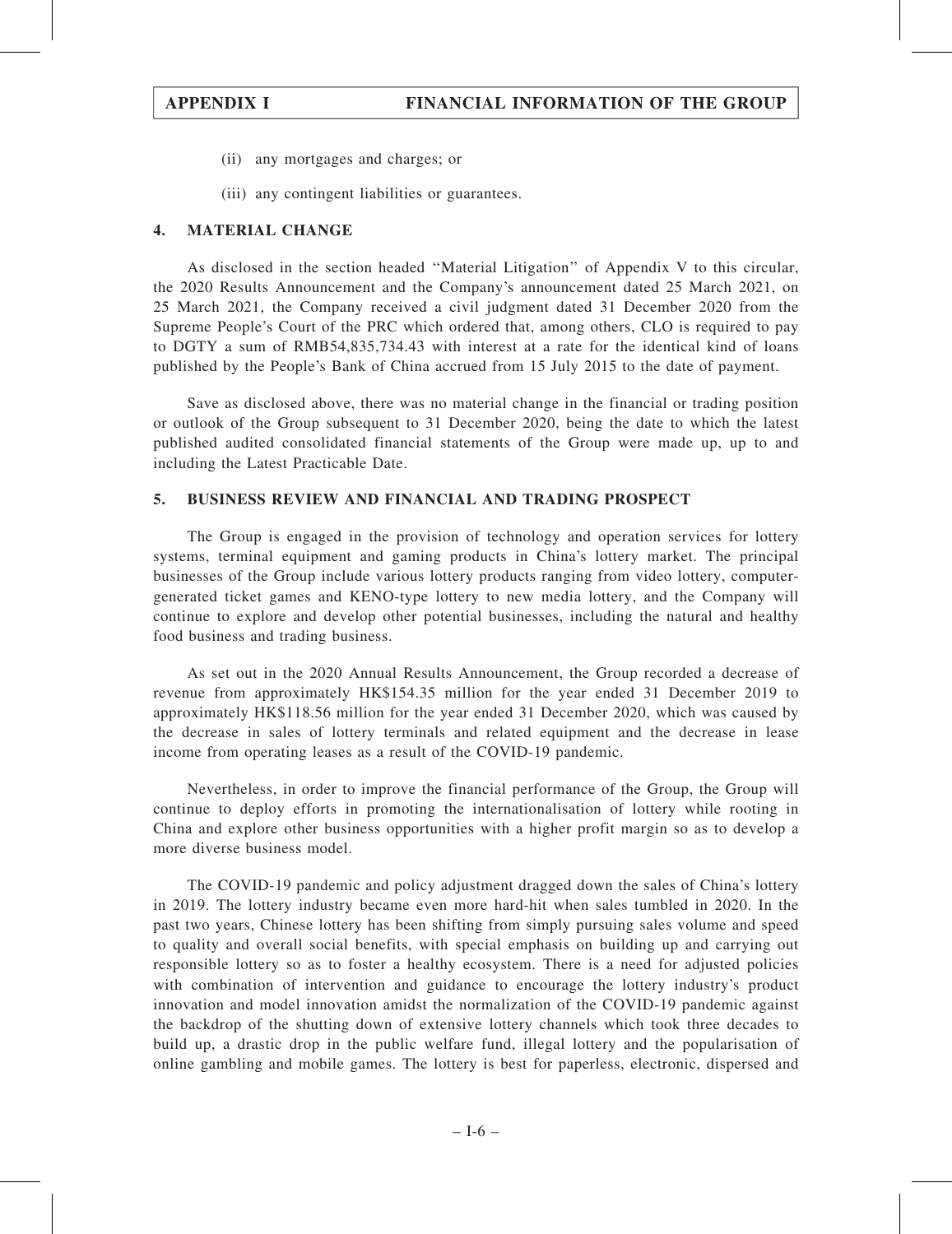mobile consumption. Lottery sales via the Internet and mobile should be attempted and existing physical lottery stores should be transformed through artificial intelligence and new retail in a way that enhances user experience and encourages a new stratum of lottery players. With its continuous investment and in-depth understanding of the lottery industry for more than a decade, the Group will bring its edges together and look for a wide range of cooperation opportunities in terms of sales channels, core systems, gaming products, lottery security, among others, and contribute to the development of a responsible, reliable, healthy and sustainable China's lottery ecosystem.

Meanwhile, health food has received rising attention due to the COVID-19 pandemic. Tian Ran Lin Chang Food Limited has been adhering to the beliefs of natural and healthy products with all of its products having obtained China Forest Food Certifications and gaining more consumer recognition. Furthermore, the Company has entered into a ''Strategic Cooperation Agreement on Development of Ecotourism Spots in China'' with China Eco Development Association on 4 January 2021, pursuant to which the two parties intend to establish a comprehensive strategic partnership to develop the ecotourism business in China. The Company expects that China's ecotourism will benefit from the new market development opportunities arising from the opening of high-speed rail across China and the new development pattern in which the domestic economic cycle plays a leading role. The Company believes that entering into the aforesaid agreement would enable the Group to utilise the respective resource advantages of both parties and cooperate more efficiently in the construction of ecotourism service system and related businesses.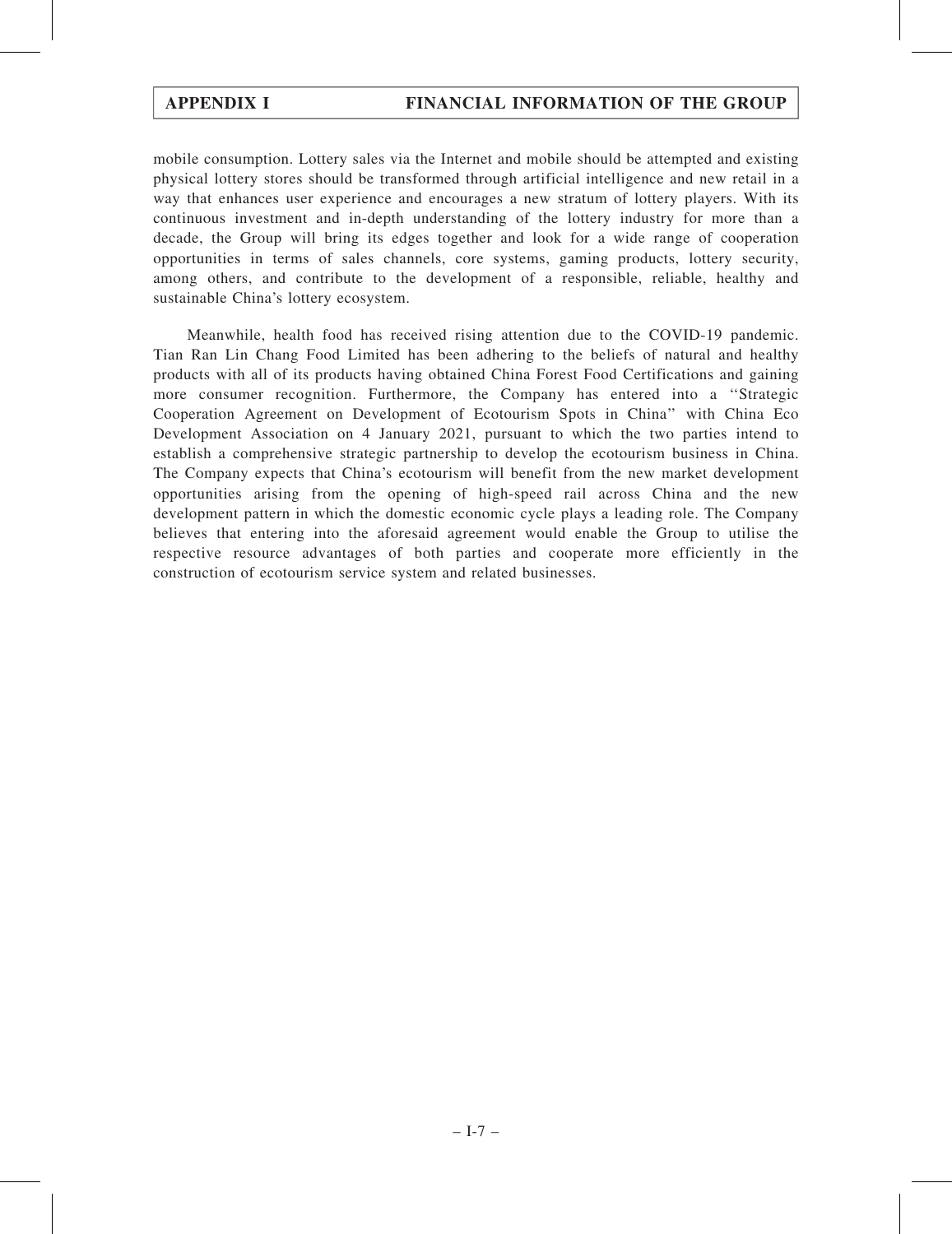# A. UNAUDITED PRO FORMA STATEMENT OF ADJUSTED CONSOLIDATED NET TANGIBLE ASSETS OF THE GROUP

The following is the unaudited pro forma statement of adjusted consolidated net tangible assets of the Group attributable to the owners of the Company (the ''Unaudited Pro Forma Financial Information'') which has been prepared in accordance with paragraph 4.29 of the Listing Rules to illustrate the effects of the Rights Issue on the consolidated net tangible assets of the Group attributable to the owners of the Company as if the Rights Issue had been completed on 31 December 2020.

The Unaudited Pro Forma Financial Information has been prepared for illustrative purposes only, and because of its hypothetical nature, it may not give a true picture of the consolidated net tangible assets of the Group attributable to the owners of the Company as at 31 December 2020 or at any future date immediately after the Rights Issue Completion.

The Unaudited Pro Forma Financial Information is prepared based on the audited consolidated net tangible liabilities of the Group attributable to owners of the Company as at 31 December 2020 as extracted from the Group's published annual results announcement for the year ended 31 December 2020 and is adjusted for the effect of the Rights Issue as if the Rights Issue had been completed on 31 December 2020.

|                                                               | <b>Audited</b><br>consolidated net<br>tangible liabilities<br>of the Group<br>attributable to<br>the owners of<br>the Company as at<br>31 December 2020<br>HK\$'000<br>(Note 1) | <b>Estimated net</b><br>proceeds from<br>the Rights Issue<br>HK\$'000 | Unaudited pro<br>forma adjusted<br>consolidated net<br>tangible assets of<br>the Group<br>attributable to<br>the owners of<br>the Company<br>immediately after<br>the Rights Issue<br>Completion<br>HK\$'000 |
|---------------------------------------------------------------|---------------------------------------------------------------------------------------------------------------------------------------------------------------------------------|-----------------------------------------------------------------------|--------------------------------------------------------------------------------------------------------------------------------------------------------------------------------------------------------------|
| Based on 800,000,000 Rights Shares to be issued<br>(Note 2)   | (153, 110)                                                                                                                                                                      | 73,500                                                                | (79,610)                                                                                                                                                                                                     |
| Based on 2,058,961,466 Rights Shares to be issued<br>(Note 3) | (153, 110)                                                                                                                                                                      | 199,396                                                               | 46,286                                                                                                                                                                                                       |
| Based on 2,207,541,466 Rights Shares to be issued<br>(Note 4) | (153, 110)                                                                                                                                                                      | 214,254                                                               | 61,144                                                                                                                                                                                                       |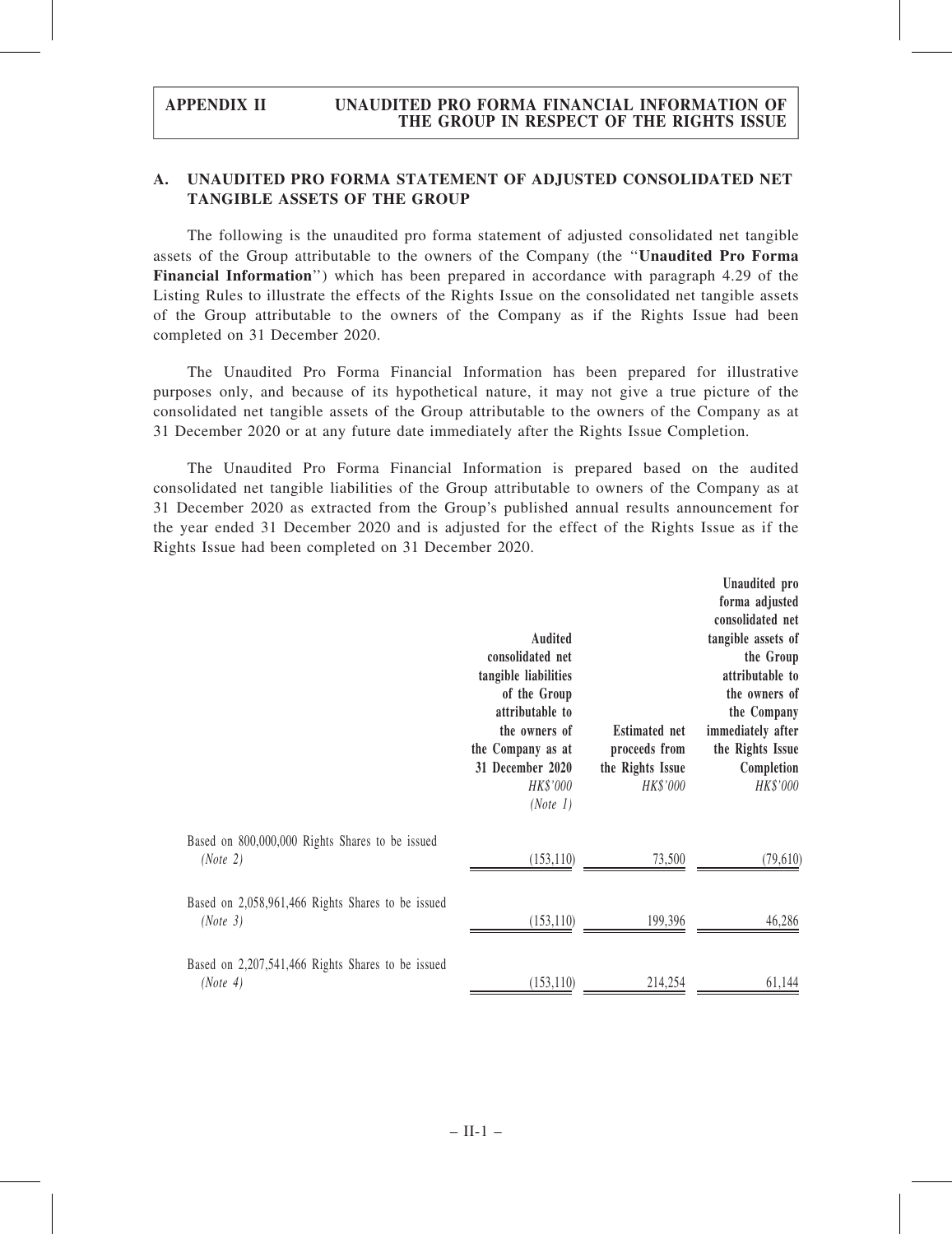| Audited consolidated net tangible liabilities of the<br>Group attributable to the owners of the Company |                 |
|---------------------------------------------------------------------------------------------------------|-----------------|
| per Share as at 31 December 2020 (Note 5)                                                               | HK\$(0.15)      |
| Unaudited pro forma adjusted consolidated net                                                           |                 |
| tangible liabilities of the Group attributable to the                                                   |                 |
| owners of the Company per Share immediately                                                             |                 |
| after the Rights Issue Completion based on                                                              |                 |
| 1,829,480,733 Shares in issue (Note 6)                                                                  | HK\$(0.04)      |
| Unaudited pro forma adjusted consolidated net                                                           |                 |
| tangible assets of the Group attributable to the                                                        |                 |
| owners of the Company per Share immediately                                                             |                 |
| after the Rights Issue Completion based on                                                              |                 |
| 3,088,442,199 Shares in issue (Note 7)                                                                  | <b>HK\$0.01</b> |
| Unaudited pro forma adjusted consolidated net                                                           |                 |
| tangible assets of the Group attributable to the                                                        |                 |
| owners of the Company per Share immediately                                                             |                 |
| after the Rights Issue Completion based on                                                              |                 |
| 3,311,312,199 Shares in issue (Note 8)                                                                  | HK\$0.02        |

#### Notes:

- 1. The audited consolidated net tangible liabilities of the Group attributable to the owners of the Company as at 31 December 2020 is based on the audited consolidated net liabilities of the Group attributable to the owners of the Company as at 31 December 2020 of approximately HK\$91,058,000 as extracted from the audited consolidated statement of financial position of the Group as at 31 December 2020 as set out in the Group's published annual results announcement for the year ended 31 December 2020 after deducting intangible assets of approximately HK\$62,052,000 which represents the intangible assets of the Group as at 31 December 2020 amounted to approximately HK\$63,292,000 as extracted from the audited consolidated statement of financial position of the Group as at 31 December 2020 as set out in the Group's published annual results announcement for the year ended 31 December 2020 after deducting the portion held by non-controlling interests of approximately HK\$1,240,000.
- 2. The substantial shareholder, Ms. Lau, has in an aggregate of 91,509,437 Shares as at the date of this circular. She has irrevocably undertaken to accept in full 183,018,874 Rights Shares to be provisionally allotted to her and apply for no less than 616,981,126 excess Rights Shares.

The estimated net proceeds from the Rights Issue of approximately HK\$73,500,000 are based on the gross proceeds of approximately HK\$80,000,000 (assuming only Ms. Lau subscribes for the Undertaken Shares pursuant to the Irrevocable Undertaking) from the issue of 800,000,000 Rights Shares at the Subscription Price of HK\$0.10 per Rights Share, less estimated related expenses of approximately HK\$6,500,000.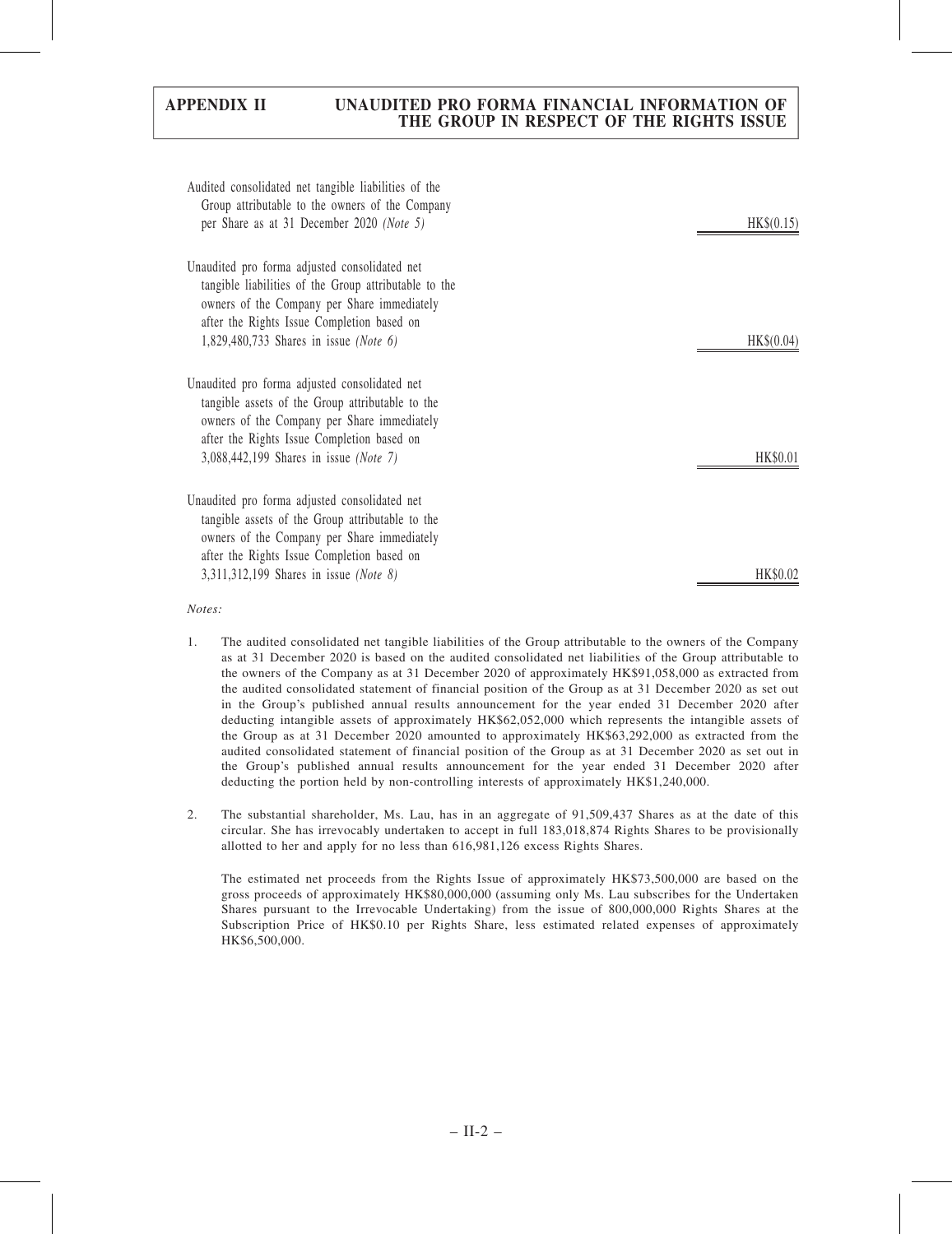- 3. The estimated net proceeds from the Rights Issue of approximately HK\$199,396,000 are based on the gross proceeds of approximately HK\$205,896,000 (assuming all Shareholders have taken up the Rights Shares, no conversion rights under the outstanding New Option 1 Bonds are exercised and no other issue of Shares on or before the Record Date) from the issue of 2,058,961,466 Rights Shares at the Subscription Price of HK\$0.10 per Rights Share, less estimated related expenses of approximately HK\$6,500,000.
- 4. The estimated net proceeds from the Rights Issue of approximately HK\$214,254,000 are based on the gross proceeds of approximately HK\$220,754,000 (assuming all Shareholders have taken up the Rights Shares, the conversion rights under the outstanding New Option 1 Bonds are exercised in full and no other issue of Shares on or before the Record Date) from the issue of 2,207,541,466 Rights Shares at the Subscription Price of HK\$0.10 per Rights Share, less estimated related expenses of approximately HK\$6,500,000.
- 5. The audited consolidated net tangible liabilities of the Group attributable to the owners of the Company per Share as at 31 December 2020 is calculated based on the consolidated net tangible liabilities of the Group attributable to the owners of the Company as at 31 December 2020 of approximately HK\$153,110,000 as set out in note 1 above divided by 1,029,480,733 Shares in issue as at 31 December 2020.
- 6. The unaudited pro forma adjusted consolidated net tangible liabilities of the Group attributable to the owners of the Company per Share immediately after the Rights Issue Completion is calculated based on the unaudited pro forma adjusted consolidated net tangible liabilities of the Group attributable to the owners of the Company immediately after the Rights Issue Completion of approximately HK\$79,610,000 and 1,829,480,733 Shares, comprising 1,029,480,733 Shares in issue as at 31 December 2020 and 800,000,000 Rights Shares to be issued (assuming only Ms. Lau subscribes for the Undertaken Shares pursuant to the Irrevocable Undertaking).
- 7. The unaudited pro forma adjusted consolidated net tangible assets of the Group attributable to the owners of the Company per Share immediately after the Rights Issue Completion is calculated based on the unaudited pro forma adjusted consolidated net tangible assets of the Group attributable to the owners of the Company immediately after the Rights Issue Completion of approximately HK\$46,286,000 and 3,088,442,199 Shares, comprising 1,029,480,733 Shares in issue as at 31 December 2020 and 2,058,961,466 Rights Shares to be issued (assuming all Shareholders have taken up the Rights Shares, no conversion rights under the outstanding New Option 1 Bonds are exercised and no other issue of Shares on or before the Record Date).
- 8. The unaudited pro forma adjusted consolidated net tangible assets of the Group attributable to the owners of the Company per Share immediately after the Rights Issue Completion is calculated based on the unaudited pro forma adjusted consolidated net tangible assets of the Group attributable to the owners of the Company immediately after the Rights Issue Completion of approximately HK\$61,144,000 and 3,311,312,199 Shares, comprising 1,029,480,733 Shares in issue as at 31 December 2020, 74,290,000 Shares converted from the outstanding New Option 1 Bonds and 2,207,541,466 Rights Shares to be issued (assuming all Shareholders have taken up the Rights Shares, the conversion rights under the outstanding New Option 1 Bonds are exercised in full and no other issue of Shares on or before the Record Date).
- 9. No adjustments have been made to reflect any trading results or other transactions of the Group entered into subsequent to 31 December 2020.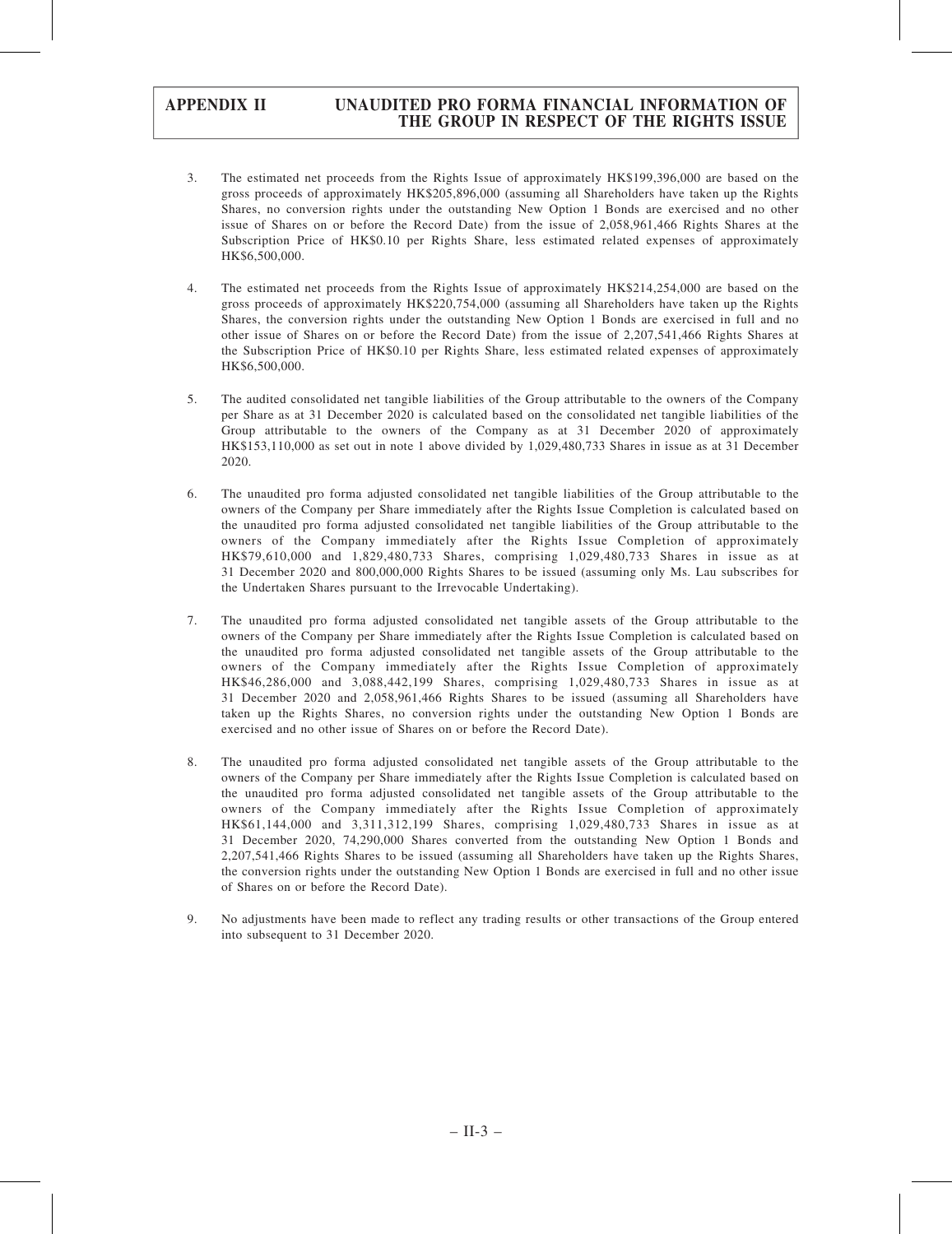## B. REPORT ON UNAUDITED PRO FORMA FINANCIAL INFORMATION

The following is the text of a report received from the Company's reporting accountants, HLB Hodgson Impey Cheng Limited, Certified Public Accountants, Hong Kong, in respect of the unaudited pro forma financial information of the Group prepared for the purpose of inclusion in this circular.



31/F, Gloucester Tower The Landmark 11 Pedder Street Central Hong Kong

# INDEPENDENT REPORTING ACCOUNTANTS' ASSURANCE REPORT ON THE COMPILATION OF UNAUDITED PRO FORMA FINANCIAL INFORMATION

# TO THE DIRECTORS OF CHINA ECOTOURISM GROUP LIMITED (FORMERLY KNOWN AS CHINA LOTSYNERGY HOLDINGS LIMITED)

We have completed our assurance engagement to report on the compilation of unaudited pro forma financial information of China Ecotourism Group Limited (the ''Company'') and its subsidiaries (collectively the "Group") by the directors for illustrative purposes only. The unaudited pro forma financial information consists of the unaudited pro forma statement of adjusted consolidated net tangible assets of the Group as at 31 December 2020 and related notes as set out on pages II-1 to II-3 of Appendix II to the circular issued by the Company dated 14 April 2021 (the ''Circular''). The applicable criteria on the basis of which the directors have compiled the unaudited pro forma financial information are described on pages II-1 to II-3 of Appendix II to the Circular.

The unaudited pro forma financial information has been compiled by the directors to illustrate the impact of the proposed rights issue on the basis of two rights shares for every one existing share held on the record date (the "Rights Issue") on the Group's financial position as at 31 December 2020 as if the Rights Issue had taken place at 31 December 2020. As part of this process, information about the Group's financial position has been extracted by the directors from the Group's published annual results announcement for the year ended 31 December 2020.

### Directors' Responsibility for the Unaudited Pro Forma Financial Information

The directors are responsible for compiling the unaudited pro forma financial information in accordance with paragraph 4.29 of the Rules Governing the Listing of Securities on The Stock Exchange of Hong Kong Limited (the "Listing Rules") and with reference to Accounting Guideline 7 ''Preparation of Pro Forma Financial Information for Inclusion in Investment Circulars" ("AG 7") issued by the Hong Kong Institute of Certified Public Accountants (the ''HKICPA'').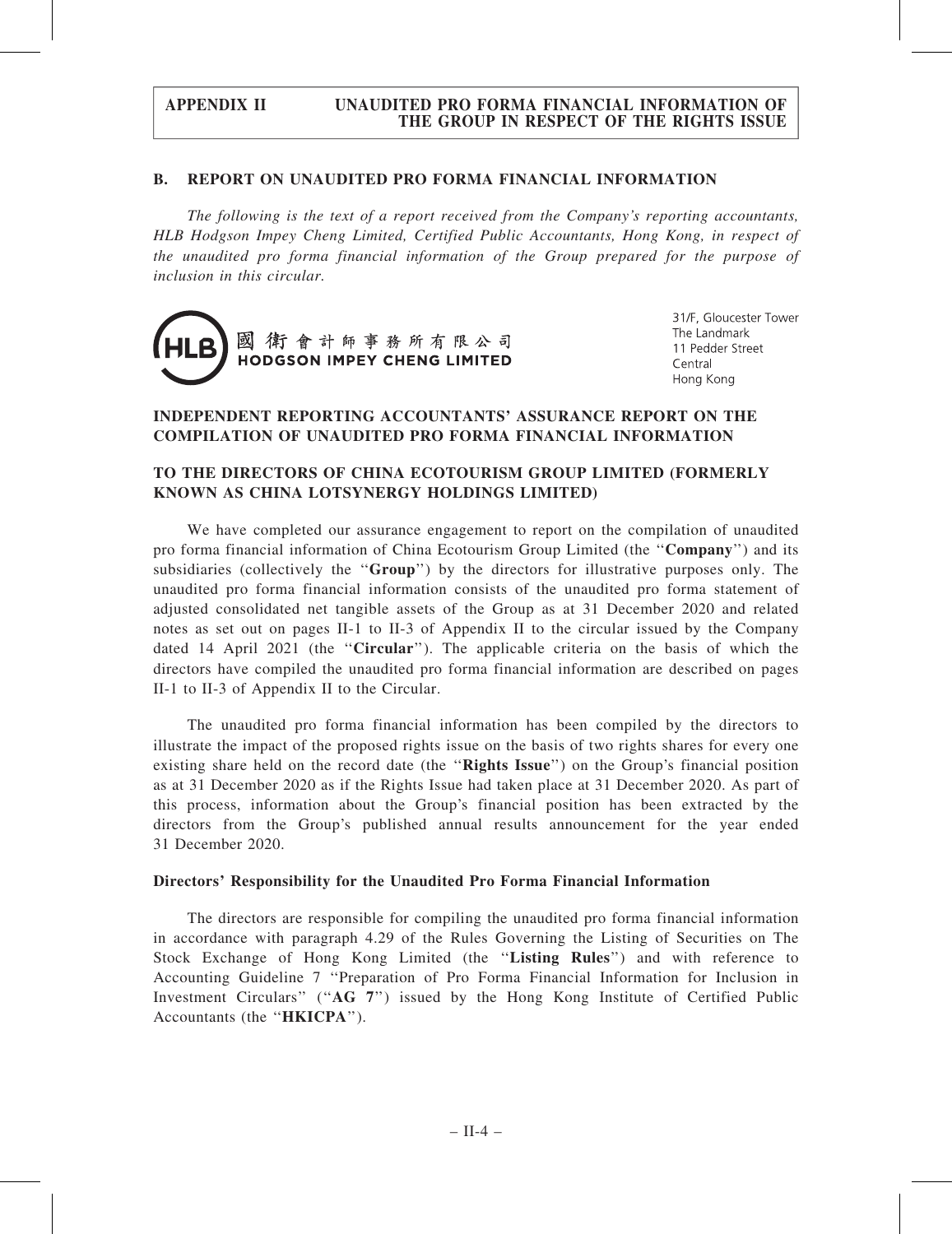### Our Independence and Quality Control

We have complied with the independence and other ethical requirements of the "Code of Ethics for Professional Accountants'' issued by the HKICPA, which is founded on the fundamental principles of integrity, objectivity, professional competence and due care, confidentiality and professional behavior.

The firm applies Hong Kong Standard on Quality Control 1 ''Quality Control for Firms that Perform Audits and Reviews of Financial Statements, and Other Assurance and Related Services Engagements'' issued by the HKICPA and accordingly maintains a comprehensive system of quality control including documented policies and procedures regarding compliance with ethical requirements, professional standards and applicable legal and regulatory requirements.

# Reporting Accountants' Responsibilities

Our responsibility is to express an opinion, as required by paragraph 4.29(7) of the Listing Rules, on the unaudited pro forma financial information and to report our opinion to you. We do not accept any responsibility for any reports previously given by us on any financial information used in the compilation of the unaudited pro forma financial information beyond that owed to those to whom those reports were addressed by us at the dates of their issue.

We conducted our engagement in accordance with Hong Kong Standard on Assurance Engagements 3420 ''Assurance Engagements to Report on the Compilation of Pro Forma Financial Information Included in a Prospectus'' issued by the HKICPA. This standard requires that the reporting accountant plan and perform procedures to obtain reasonable assurance about whether the directors have compiled the unaudited pro forma financial information in accordance with paragraph 4.29 of the Listing Rules and with reference to AG 7 issued by the HKICPA.

For purposes of this engagement, we are not responsible for updating or reissuing any reports or opinions on any historical financial information used in compiling the unaudited pro forma financial information, nor have we, in the course of this engagement, performed an audit or review of the financial information used in compiling the unaudited pro forma financial information.

The purpose of unaudited pro forma financial information included in an investment circular is solely to illustrate the impact of a significant event or transaction on unadjusted financial information of the Group as if the event had occurred or the transaction had been undertaken at an earlier date selected for purposes of the illustration. Accordingly, we do not provide any assurance that the actual outcome of the event or transaction at 31 December 2020 would have been as presented.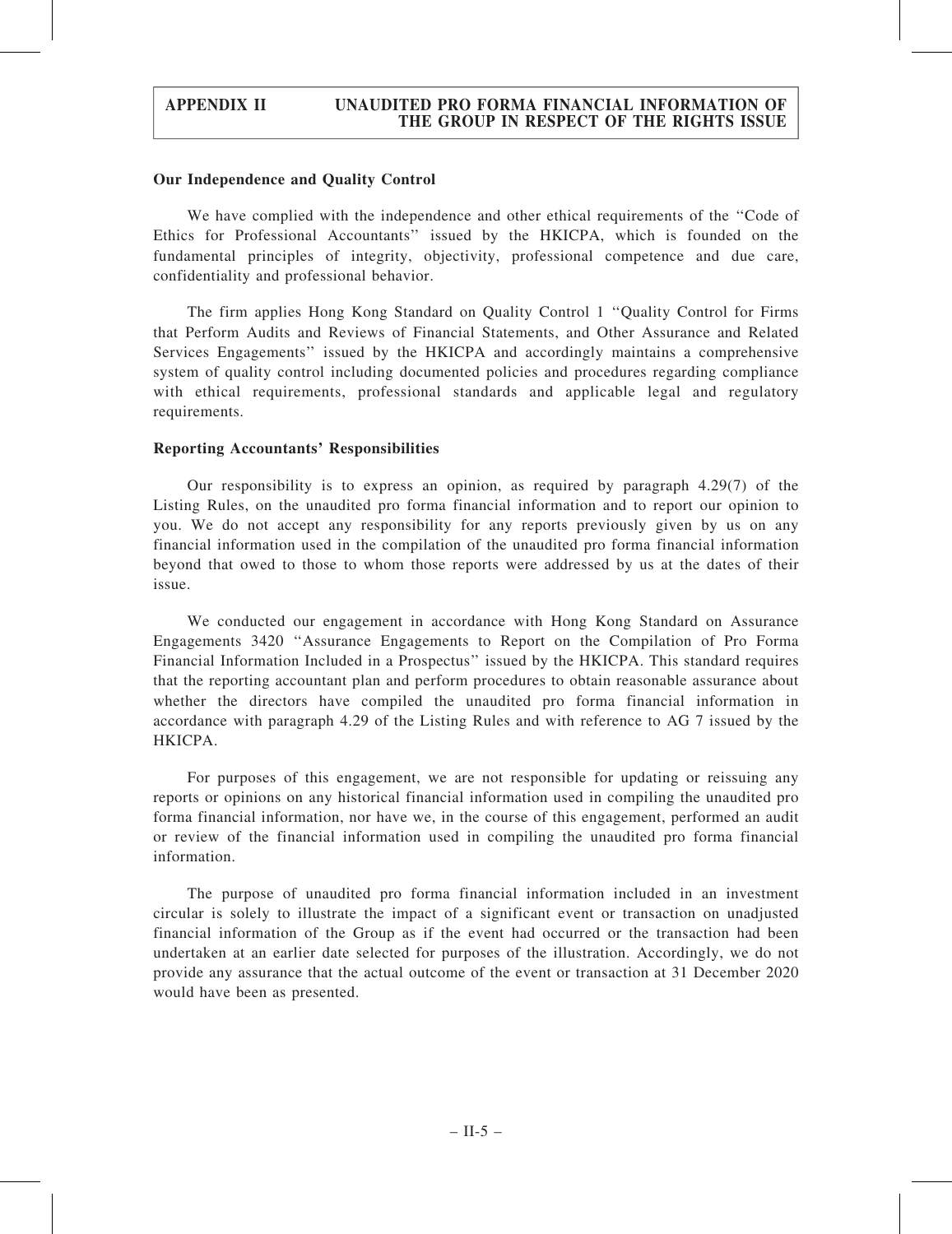A reasonable assurance engagement to report on whether the unaudited pro forma financial information has been properly compiled on the basis of the applicable criteria involves performing procedures to assess whether the applicable criteria used by the directors in the compilation of the unaudited pro forma financial information provide a reasonable basis for presenting the significant effects directly attributable to the event or transaction, and to obtain sufficient appropriate evidence about whether:

- . the related pro forma adjustments give appropriate effect to those criteria; and
- . the unaudited pro forma financial information reflects the proper application of those adjustments to the unadjusted financial information.

The procedures selected depend on the reporting accountants' judgment, having regard to the reporting accountants' understanding of the nature of the Group, the event or transaction in respect of which the unaudited pro forma financial information has been compiled, and other relevant engagement circumstances.

The engagement also involves evaluating the overall presentation of the unaudited pro forma financial information.

We believe that the evidence we have obtained is sufficient and appropriate to provide a basis for our opinion.

# Opinion

In our opinion:

- (a) the unaudited pro forma financial information has been properly compiled on the basis stated;
- (b) such basis is consistent with the accounting policies of the Group; and
- (c) the adjustments are appropriate for the purposes of the unaudited pro forma financial information as disclosed pursuant to paragraph 4.29(1) of the Listing Rules.

# HLB Hodgson Impey Cheng Limited

Certified Public Accountants

### Lo Kin Kei

Practising Certificate Number: P06413

Hong Kong, 14 April 2021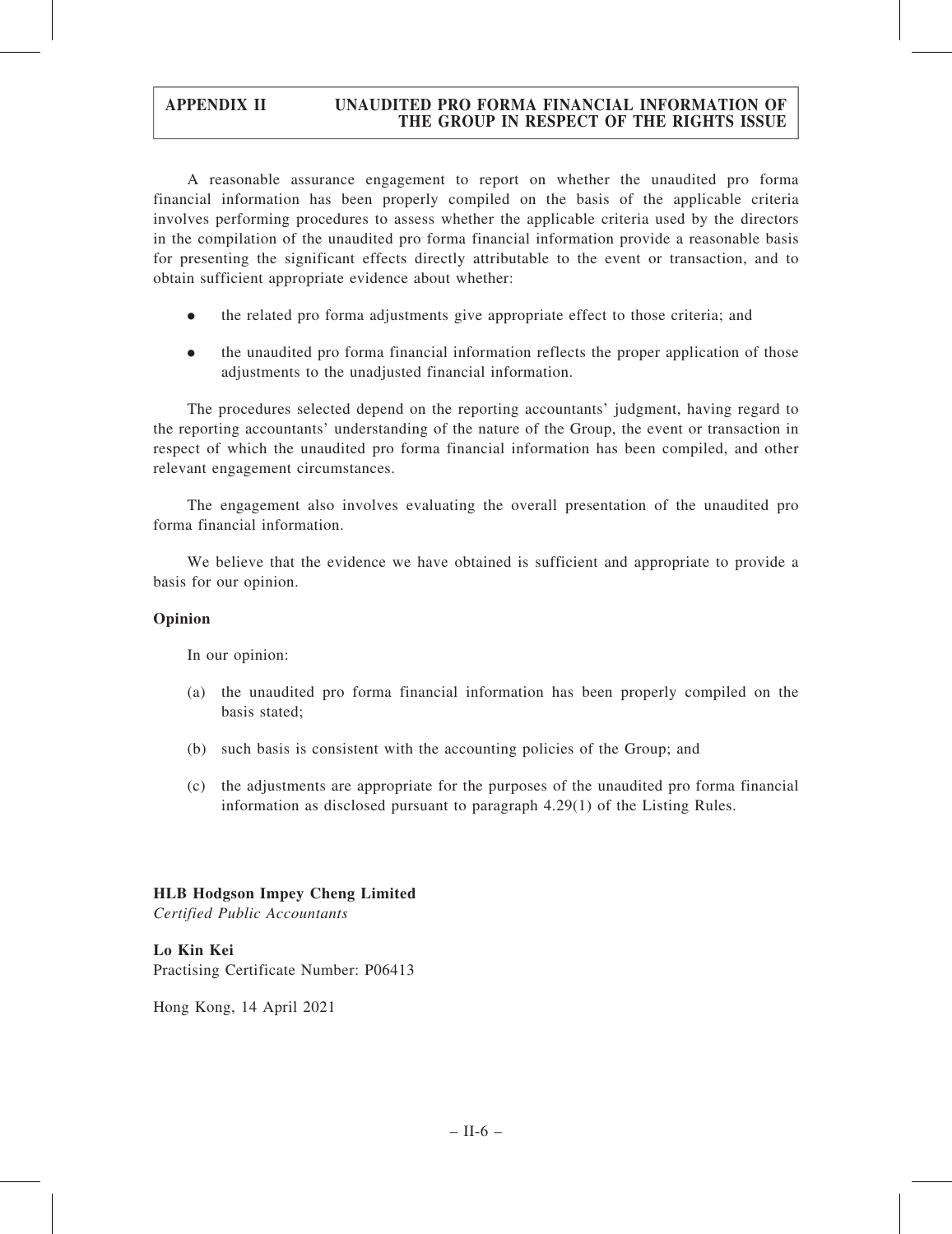The following is the text of a valuation report prepared for the purpose of incorporation in this circular received from Knight Frank Petty Limited (''Knight Frank''), an independent valuer, in connection with their valuation as at 28 February 2021 of the Property Interest held by China Ecotourism Group Limited, which formerly known as China LotSynergy Holdings Limited.



Knight Frank Petty Limited 4/F, Shui On Centre 6–8 Harbour Road Wanchai, Hong Kong

14 April 2021

The Board of Directors China Ecotourism Group Limited (formerly known as China LotSynergy Holdings Limited) Unit 3308, 33/F, Office Tower Convention Plaza, 1 Harbour Road, Wan Chai, Hong Kong

Dear Sirs,

Valuation in respect of the Unit Nos. 7, 8 and 9 and the lavatories adjoining thereto on 33rd Floor, Office Tower Convention Plaza, No 1 Harbour Road, Wan Chai, Hong Kong (the ''Property'').

### INSTRUCTIONS

In accordance with the instructions for us to value the Property held by a wholly-owned subsidiary of China Ecotourism Group Limited, which formerly known as China LotSynergy Holdings Limited (hereinafter referred to as the ''Company'', together with its subsidiaries, hereinafter together referred to as the "Group"). We confirm that we have carried out inspection, made relevant enquiries and carried out searches and obtained such further information as we consider necessary for the purpose of providing you with our opinion of the market value of the Property in existing state as at 28 February 2021 (the "Valuation Date") for accounting purposes. Our valuation is undertaken by qualified valuer with relevant experiences as an independent valuer. Our valuation is prepared in unbiased and professional manner.

We confirm that we do not have any material connection or involvement giving rise to a conflict of interest and are providing an objective and unbiased valuation. Our valuation is based on 100% of the leasehold interest of the Property.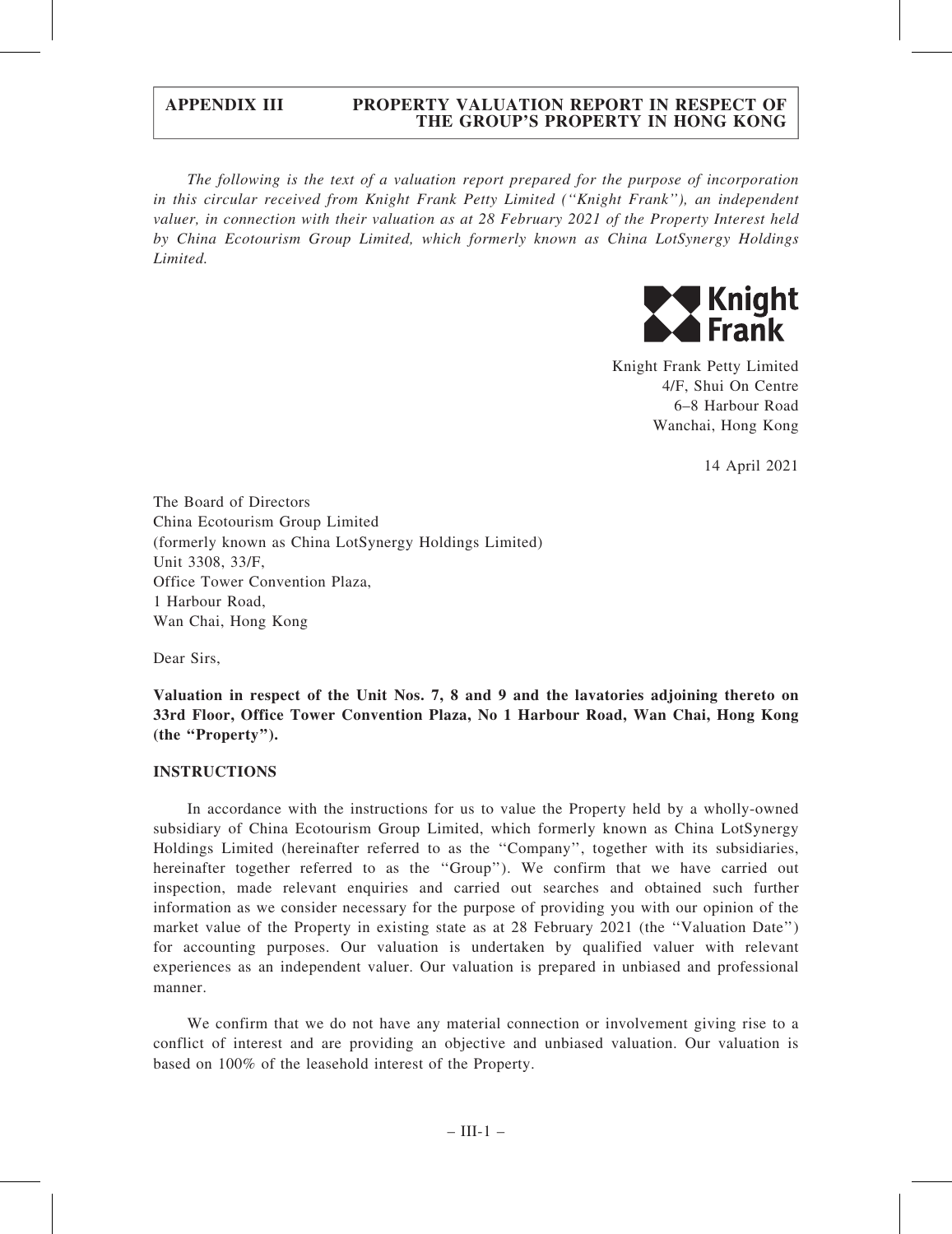## BASIS OF VALUATION

In arriving at our opinion of the market value, we followed ''The HKIS Valuation Standards 2020'' issued by The Hong Kong Institute of Surveyors (''HKIS'') and ''The RICS Valuation — Global Standards 2020'' issued by the Royal Institution of Chartered Surveyors (''RICS''). Under the said standards, Market Value is defined as:

''the estimated amount for which an asset or liability should exchange on the valuation date between a willing buyer and a willing seller in an arm's length transaction, after proper marketing and where the parties had each acted knowledgeably, prudently and without compulsion.''

''the estimated exchange price of an asset without regard to the seller's costs of sale or the buyer's costs of purchase and without adjustment for any taxes payable by either party as a direct result of the transaction."

Market value is the most probable price reasonably obtainable in the market on the valuation date in keeping with the market value definition. It is the best price reasonably obtainable by the seller and the most advantageous price reasonably obtainable by the buyer. This estimate specifically excludes an estimated price inflated or deflated by special terms or circumstances such as atypical financing, sale and leaseback arrangements, special considerations or concessions granted by anyone associated with the sale, or any element of value available only to a specific owner or purchaser.

Our valuation complies with the requirements set out in ''The HKIS Valuation Standards 2020'' issued by HKIS and ''RICS Valuation — Global Standards 2020'' issued by RICS.

In valuing the Property, we have complied with the requirements set out in Rule 11 of the Codes on Takeovers and Mergers and Share Buy-backs (the ''Takeovers Code'') published by the Securities and Futures Commission. Details of the property-related potential tax liability to the Company in relation to the property interests are set in the notes of each valuation report.

### VALUATION METHODOLOGY

Our valuation has been undertaken using appropriate valuation methodology and our professional judgement. In our valuation, we have adopted Market Approach by made reference to the recent market sales evidence which is available in the open market. Appropriate adjustments have been made in our valuation to reflect the differences in the characteristics between the Property and the comparable properties such as location, time, size, building age, layout, ancillary facilities and quality in arriving at our opinion on the market value.

### VALUATION ASSUMPTIONS AND CONDITIONS

Our valuation is subject to the following assumptions and conditions.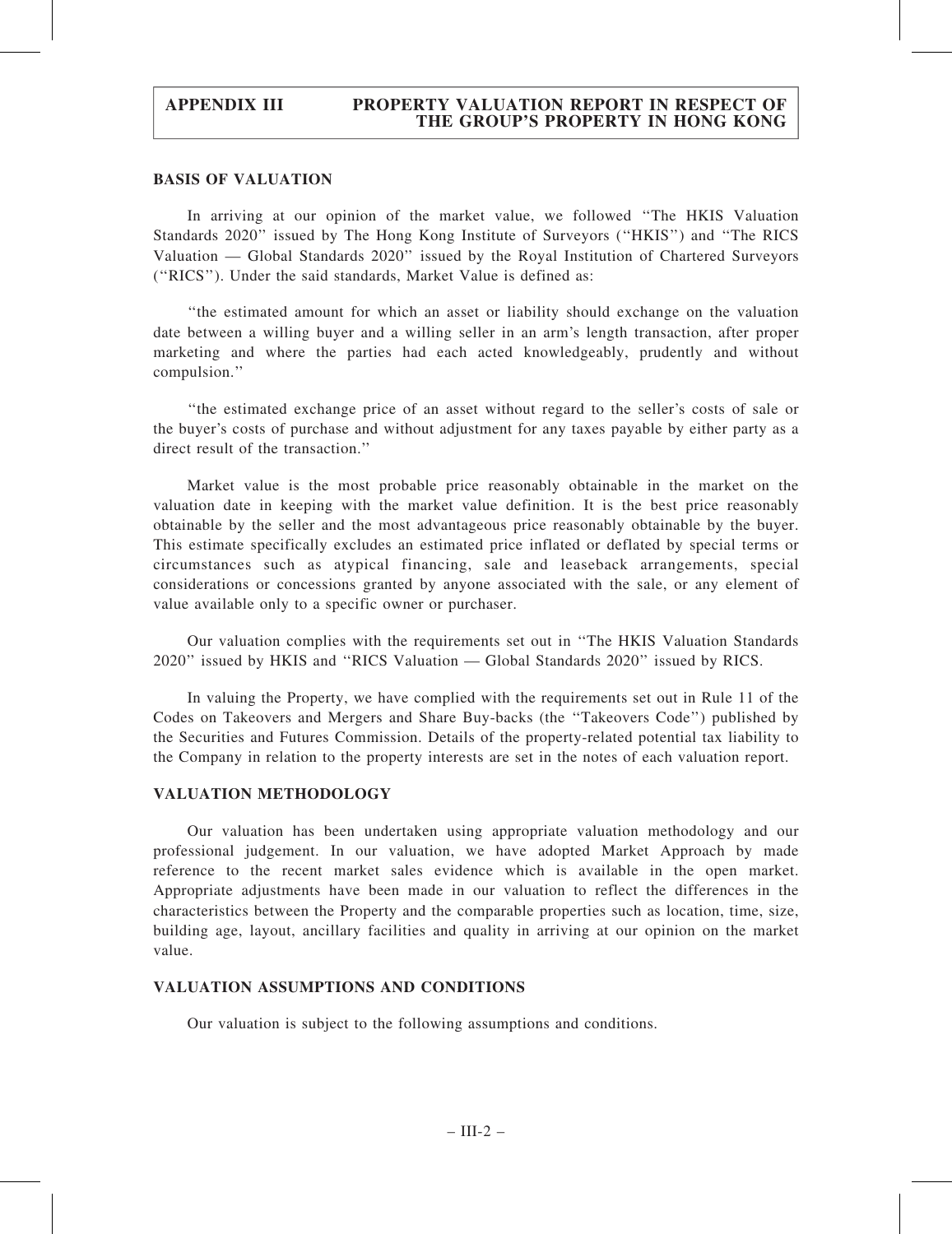### TITLE DOCUMENTS AND ENCUMBRANCES

In our valuation, we have assumed a good and marketable title and that all documentation is satisfactorily drawn. We have also assumed that the Property is not subject to any unusual or onerous covenants, restrictions, encumbrances or outgoing.

# DISPOSAL COSTS AND LIABILITIES

No allowance has been made in our report for any charges, mortgages or amounts owing on the Property nor for any expenses or taxation which may be incurred in effecting a sale.

## SOURCES OF INFORMATION

We have relied to a very considerable extent on information given by the Company. We have accepted advice given to us on such matters as statutory notice, easement, land tenure, occupancy status, floor areas and all other relevant matters. We have not verified the correctness of any information, including their translation supplied to us concerning this Property, whether in writing or verbally by yourselves, your representatives or by your legal or professional advisers or by any (or any apparent) occupier of the Property or contained on the register of title. We assume that this information is complete and correct.

## INSPECTION

We have inspected the Property on 16 March 2021 by Mr. Cyrus Fong, MRICS MHKIS MCIREA RPS(GP) RICS Registered Valuer. Nevertheless, we have assumed in our valuations that the Property was in satisfactory exterior and interior decorative order without any unauthorized extension or structural alterations or illegal uses as at the Valuation Date, unless otherwise stated.

# IDENTITY OF THE PROPERTY TO BE VALUED

We have exercised reasonable care and skill to ensure that the Property, identified by the Property address in your instructions, is the Property inspected by us and contained within our valuation report. If there is ambiguity as to the Property address, or the extent of the Property to be valued, this should be drawn to our attention in your instruction or immediately upon receipt of our report.

## PROPERTY INSURANCE

We have valued the Property on the assumption that, in all respects, it is insurable against all usual risks including terrorism, flooding and rising water table at normal, commercially acceptable premiums.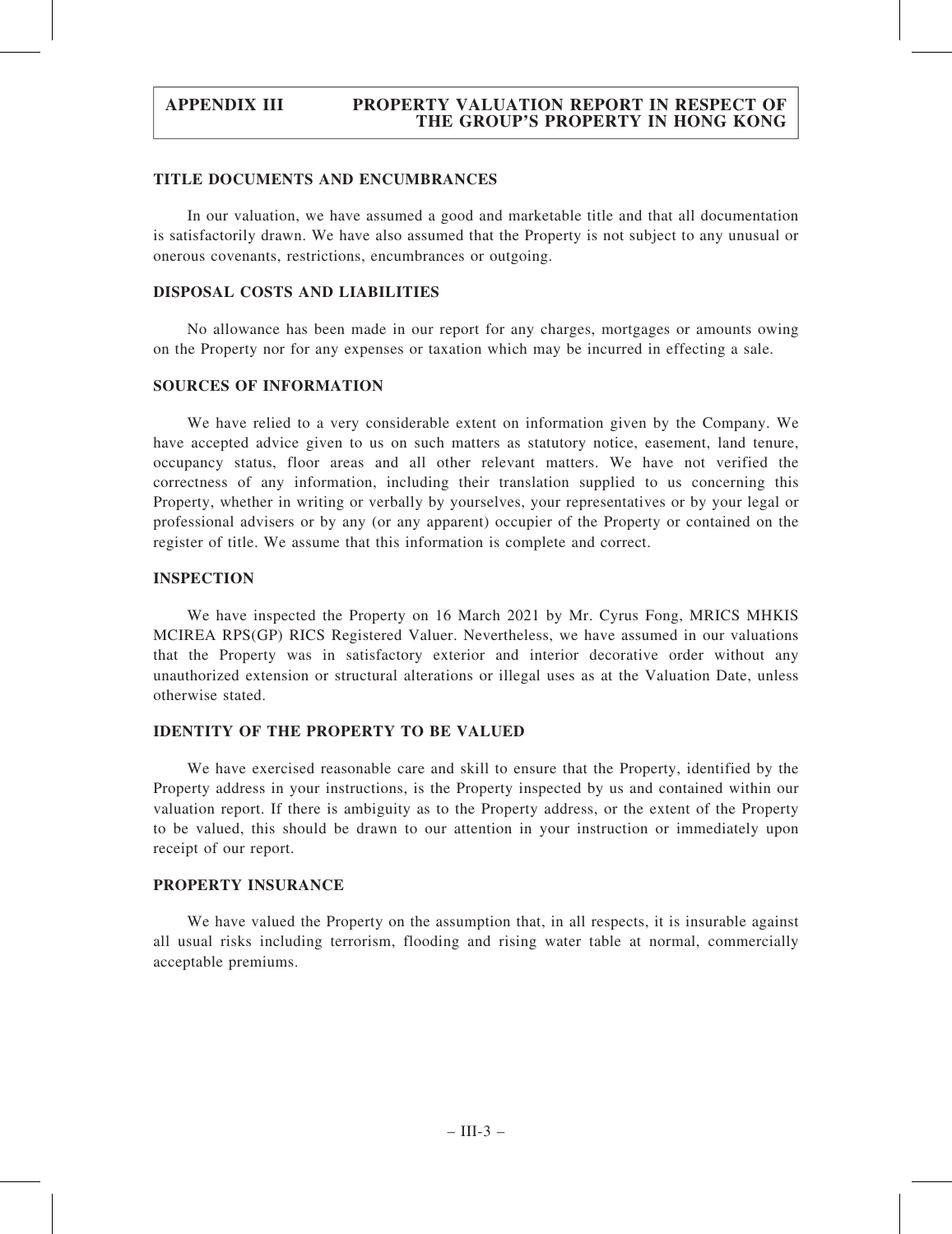# AREAS AND AGE

In our valuations, we have relied upon areas provided to us. We have also assumed that the measurements and dimensions shown on the documents handed to us are correct and in approximations only. We have scaled off the floor areas from the approved building plans in accordance with the Code of Measuring Practice by the Hong Kong Institute of Surveyors.

## STRUCTURAL AND SERVICES CONDITION

We have carried out visual inspection only without any structural investigation or building survey. During our limited inspection, we did not inspect any inaccessible areas, We are unable to confirm whether the Property is free from urgent or significant defects or items of disrepair or any deleterious materials have been used in the construction of the Property. Our valuation has therefore been undertaken on the assumption that the Property was in satisfactory repair and condition and contains no deleterious materials and it is sound order and free from structural faults, rot, infestation or other defects, and that the services are in satisfactory condition.

### GROUND CONDITION

We have assumed there to be no unidentified adverse ground or soil conditions and that the load bearing qualities of the site of the Property are sufficient to support the building constructed or to be constructed thereon; and that the services are suitable for any existing or future development. Our valuation is therefore prepared on the basis that no extraordinary expenses or delays will be incurred in this respect.

### ENVIRONMENTAL ISSUES

We are not environmental specialists and therefore we have not carried out any scientific investigations of sites or buildings to establish the existence or otherwise of any environmental contamination, nor have we undertaken searches of public archives to seek evidence of past activities that might identify potential for contamination. In the absence of appropriate investigations and where there is no apparent reason to suspect potential for contamination, our valuation is prepared on the assumption that the Property is unaffected. Where contamination is suspected or confirmed, but adequate investigation has not been carried out and made available to us, then the valuation will be qualified.

# COMPLIANCE WITH RELEVANT ORDINANCES AND REGULATIONS

We have assumed the Property was constructed, occupied and used in full compliance with, and without contravention of any ordinance, statutory requirement and notices except only where otherwise stated. We have further assumed that, for any use of the Property upon which this report is based, any and all required licences, permits, certificates, consents, approvals and authorisation have been obtained, expected only where otherwise stated.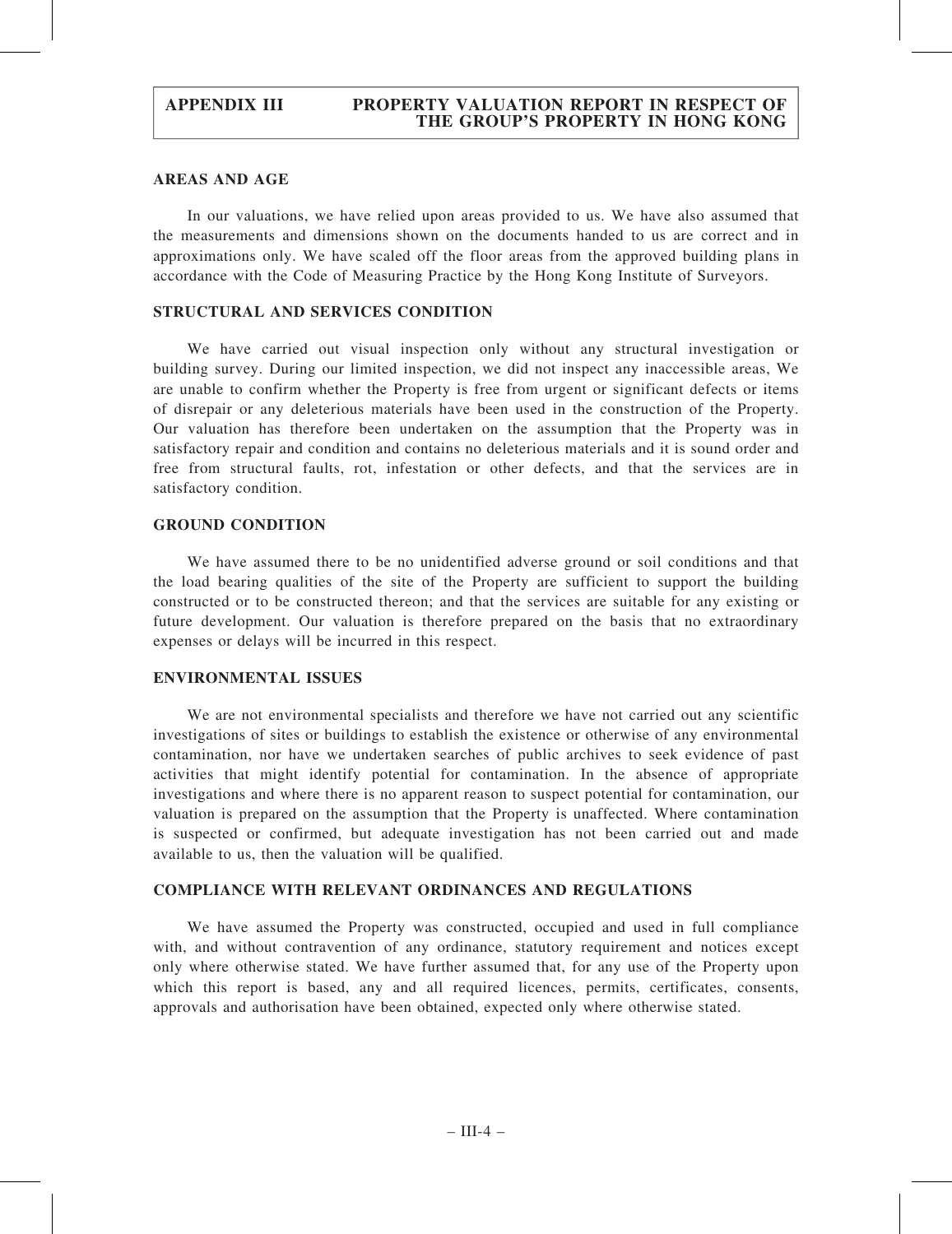# VALUATION ASSUMPTION

We have assumed that the owner of the Property is free and uninterrupted rights to use and assign the Property during the whole of the unexpired land-lease term granted subject to the payment of usual Government Rent.

# REMARKS

Unless otherwise stated, all money amounts stated in our valuations are in Hong Kong Dollars (HK\$).

# AREA CONVERSION

The area conversion factors in this report are taken as follows:

1 sq m =  $10.764$  sq ft

We enclose herewith our valuation report.

# LIMITATIONS ON LIABILITY

This report is confidential to the addressee for the specific purpose to which it refers. It may be disclosed to other professional advisers assisting the addressee in respect of the purposes, but the addressee shall not disclose the report to any other person. Neither the whole, or any part of this report and valuation, nor any reference thereto may be included in any documents, circular or statement nor published in any way whatsoever whether in hard copy or electronically (including on any web site) without our written approval of the form and context in which it will appear.

No claim arising out of or in connection with this valuation report may be brought against any member, employee, partner, director or consultant of Knight Frank. Those individuals will not have a personal duty of care to any party and any claim for losses must be brought against Knight Frank.

In accordance with our standard practice, we must state that this report and valuation is for the use of the party to whom it is addressed and no responsibility is accepted to any third party for the whole or any part of its contents. We do not accept liability to any third party or for any direct or indirect consequential losses or loss of profits as a result of this report.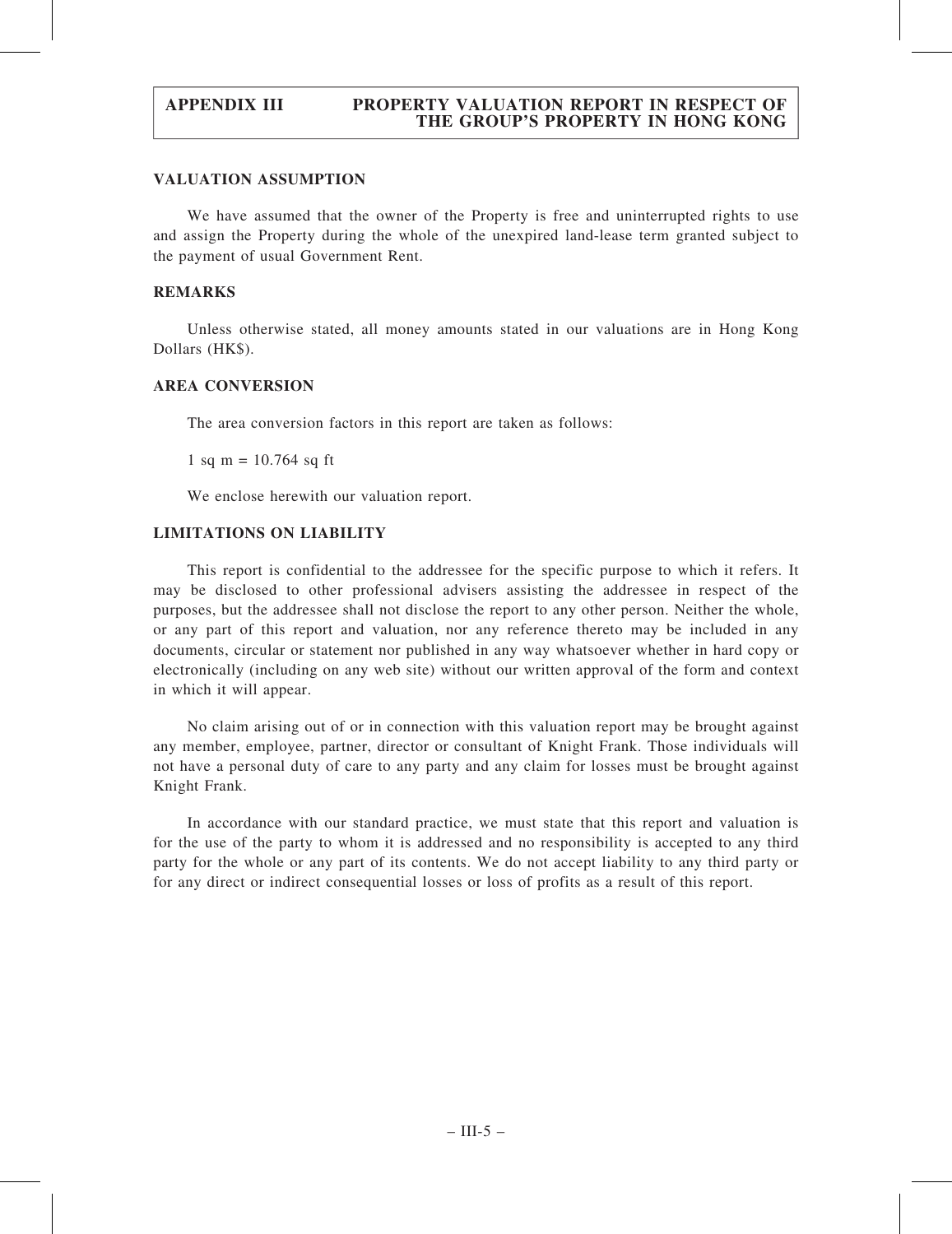In our valuations, Knight Frank has prepared the valuation based on information and data available to us as at the Valuation Date. While current market is influenced by various policies and regulations, increased complexity in social movements and international trade tensions geopolitics, has also resulted in more fluctuations in real estate market. It must be recognised changes in policy direction, mortgage requirements, social and international tensions could be immediate and have sweeping impact on the real estate market apart from typical market variations. It should therefore be noted that any market violation, policy, geopolitical and social changes or other unexpected incidents after the valuation date may affect the value of the Property.

Yours faithfully,

For and on behalf of Knight Frank Petty Limited

Cyrus Fong MRICS MHKIS MCIREA RPS(GP) RICS Registered Valuer Senior Director, Valuation & Advisory

Thomas Lam FRICS FHKIS MCIREA RPS(GP) RICS Registered Valuer Executive Director, Head of Valuation & Advisory

Note: Mr. Thomas Lam is a qualified valuer who has over 21 years of extensive experiences in market research, valuation and consultancy in the PRC, Hong Kong, Macau and Asia Pacific region.

Mr. Cyrus Fong is a qualified valuer who has 15 years of extensive experiences in valuation of properties in the PRC, Hong Kong, Macau and Asia Pacific region.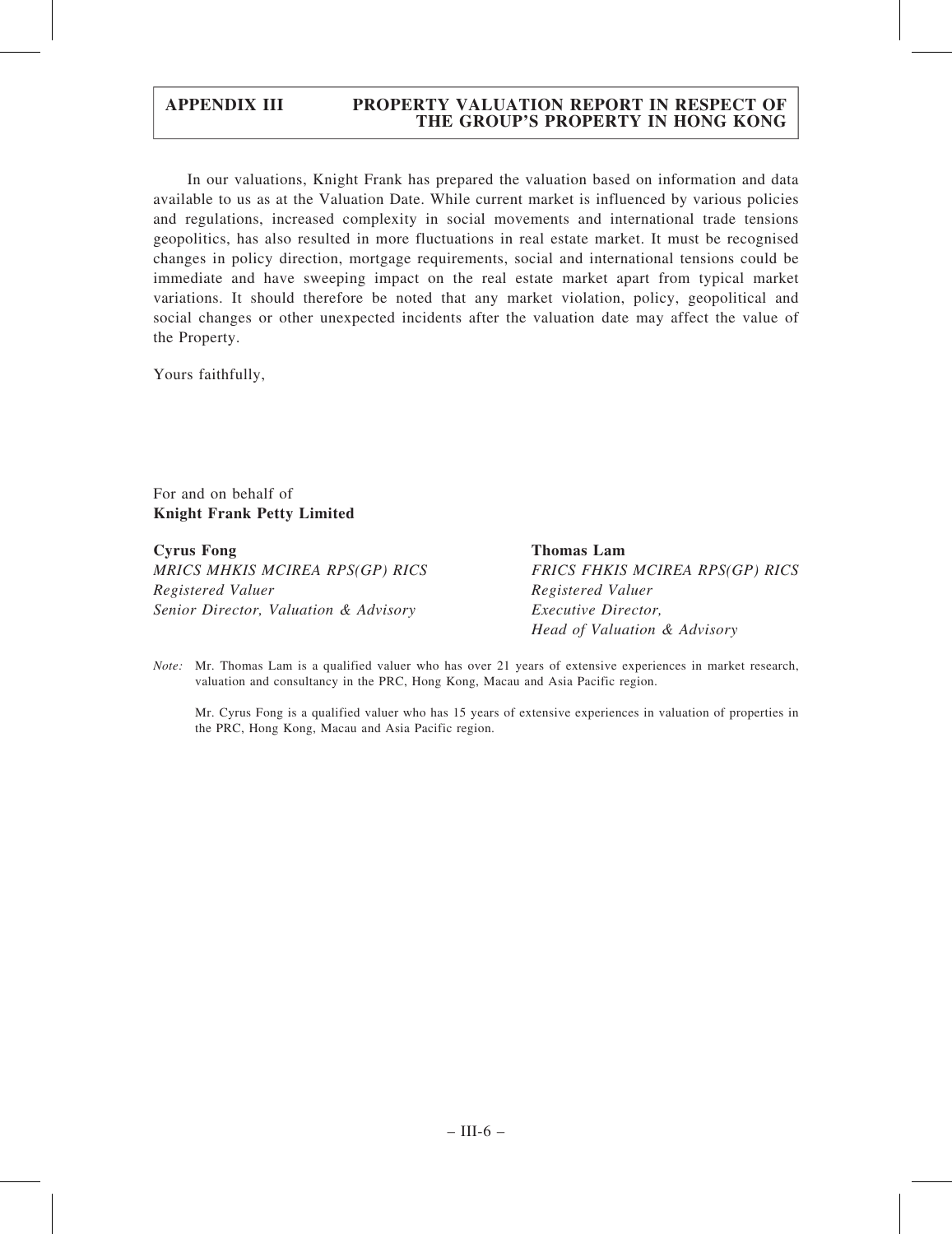# VALUATION

# Property Description

Unit Nos. 7, 8 and 9 and the lavatories adjoining thereto on 33rd Floor, Office Tower Convention Plaza, No 1 Harbour Road, Wan Chai, Hong Kong (the ''Property'').

Inland Lot No 8593 (''IL8593'').

Convention Plaza is situated next to Hong Kong Convention & Exhibition Centre and on the northern side of Harbour Road bounded by Fleming Road to the east and Convention Avenue to the north in Wan Chai of Hong Kong Island. Office Tower is situation on the eastern side of the development adjacent to Renaissance Harbour View Hotel.

Office Tower of the Convention Plaza consist of a 40-storey service office block which was completed in 1990 according to Occupation Permit No H29/90 comprising three out of nine office units planned on the 33rd Floor. The total saleable area of the Property is about 5,860 sq ft (or 544.41 sq m)

The Property is held under Conditions of Grant No. UB11784 for a term of 75 years from 19 February 1985.

## Particulars of occupancy

According to the information provided by the Company, the Property was owner occupied as at the Valuation Date.

Market Value of the Property as at 28 February 2021

HK\$346,000,000 (Hong Kong Dollars Three Hundred and Forty Six Million) in existing state.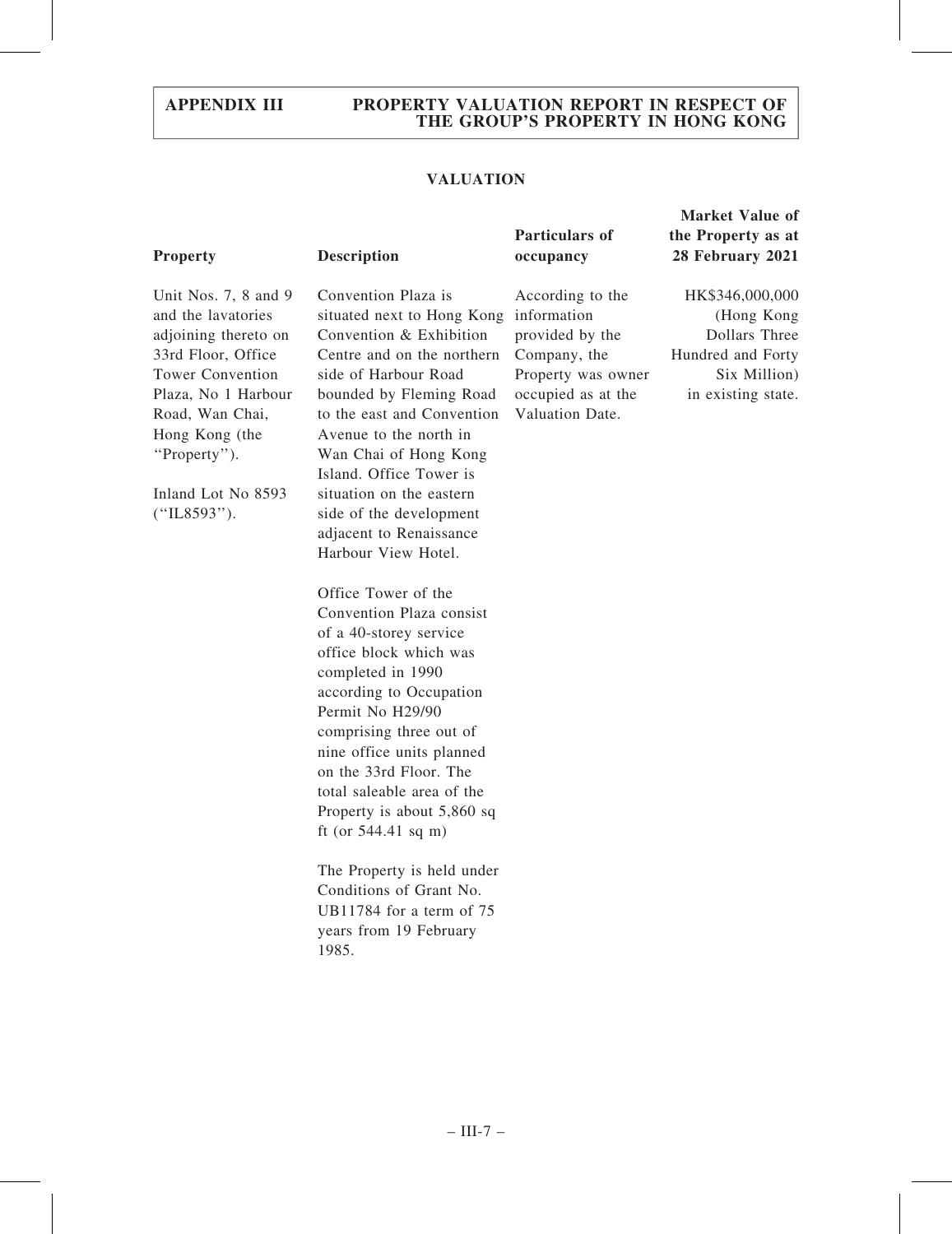Notes:

- (1) Pursuant to records obtained from the Land Registry and information provided by the Company, the registered owners of the Property as at the Valuation Date is a wholly-owned subsidiary of China Ecotourism Group Limited (formerly known as China LotSynergy Holdings Limited), namely, Goldwide Limited.
- (2) At the time of our recent search, the following encumbrances were registered against the Property:
	- (i) Occupation Permit (Permit no H29/90) vide memorial no UB4501042 dated 7 March 1990;
	- (ii) Letter of Compliance from Director of Buildings & Lands, District Lands Office, H.K. West to H.K. Trade Development Council vide memorial no UB4501043 dated 8 June 1990;
	- (iii) Certificate of Compliance from Registrar General's Department (Land Office) to Hong Kong Trade Development Council vide memorial no UB4568129 dated 29 June 1990;
	- (iv) Deed of Mutual Covenant vide memorial no UB4568130 dated 13 September 1990;
	- (v) Sub-Deed of Mutual Covenant vide memorial no UB6837649 dated 8 November 1996;
	- (vi) Mortgage in favour of Industrial Bank Co., Ltd., Hong Kong Branch for a consideration of all moneys vide memorial no 18091901730029 dated 6 September 2018; and
	- (vii) Supplemental Deed Relating to Mortgage dated 6 September 2018 in favour of Industrial Bank Co., Ltd., Hong Kong Branch for a consideration of all moneys vide memorial no 19100201640019 dated 25 September 2019.
- (3) Our notional apportionment of land and building element is as follows:

| <b>Property</b>         | <b>Apportioned Value</b> |
|-------------------------|--------------------------|
| Land Element            | HK\$324,600,000          |
| <b>Building Element</b> | HK\$21,400,000           |
| Total:                  | HK\$346,000,000          |

We would emphasize that this is only a notional breakdown by assessing the net replacement cost of the improvements as of the Valuation Date and deducting this from the value conclusion of the Property and such apportionment should not be used other than financial reporting purpose. The apportioned values are not equal to the actual values of land and building separately.

(4) The property-related potential tax liability which might arise on disposal of the Property Interests (as property transfer) as at the Valuation Date include Ad Valorem Stamp Duty at 8.5% or 15% and/or Buyer's Stamp Duty at 15%. The likelihood of such tax liability being crystallised to the Group is slim and is excluded from our valuation.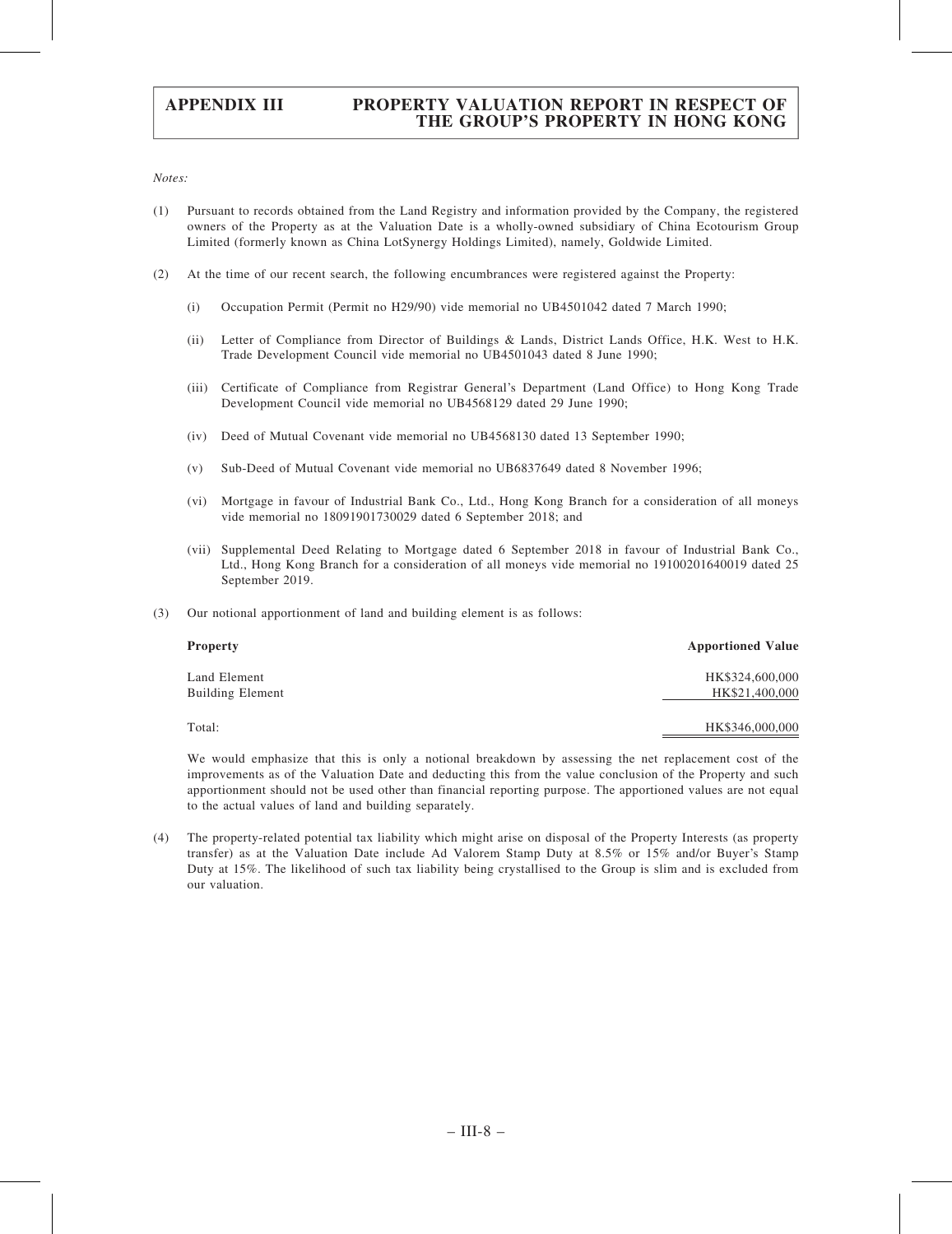The following is the text of a letter and valuation report prepared for the purpose of incorporation in this circular received from Prudential Surveyors (Hong Kong) Limited, an independent valuer, in connection with their opinion of value of the property of the Group in the PRC as at 28 February 2021.



Prudential Surveyors (Hong Kong) Limited 測建行香港有限公司

14 April 2021

The Board of Directors China Ecotourism Group Limited (formerly known as China LotSynergy Holdings Limited) Unit 3308, 33rd Floor Office Tower, Convention Plaza No. 1 Harbour Road Wanchai Hong Kong

Dear Sirs,

# Re: Valuation of Unit No. 207, No. 57 Jinxing First Street, Huangpu Avenue Middle Road, Tianhe District, Guangzhou City, Guangdong Province, the People's Republic of China

In accordance with the instructions from China Ecotourism Group Limited, which is formerly known as China LotSynergy Holdings Limited (hereinafter referred to as the ''Company'') for us to value the captioned property (hereinafter referred to as the ''Subject Property'') located in the People's Republic of China (the ''PRC''), we confirm that we have carried out an inspection, made relevant enquiries and obtained such further information as we consider necessary for the purpose of providing you with our opinion of the market value of the Subject Property as at 28 February 2021 (hereinafter referred to as the ''Date of Valuation'').

This letter, forming part of our valuation report, identifies the Subject Property being valued, explains the basis and methodology of our valuation and lists out the assumptions and the title investigation we have made in the course of our valuation as well as the limiting conditions.

### BASIS OF VALUATION

Our valuation of the property interest in the Subject Property is our opinion of the market value which we would define as intended to mean'the estimated amount for which an asset or liability should exchange on the valuation date between a willing buyer and a willing seller in an arm's length transaction, after proper marketing and where the parties had each acted knowledgeably, prudently and without compulsion.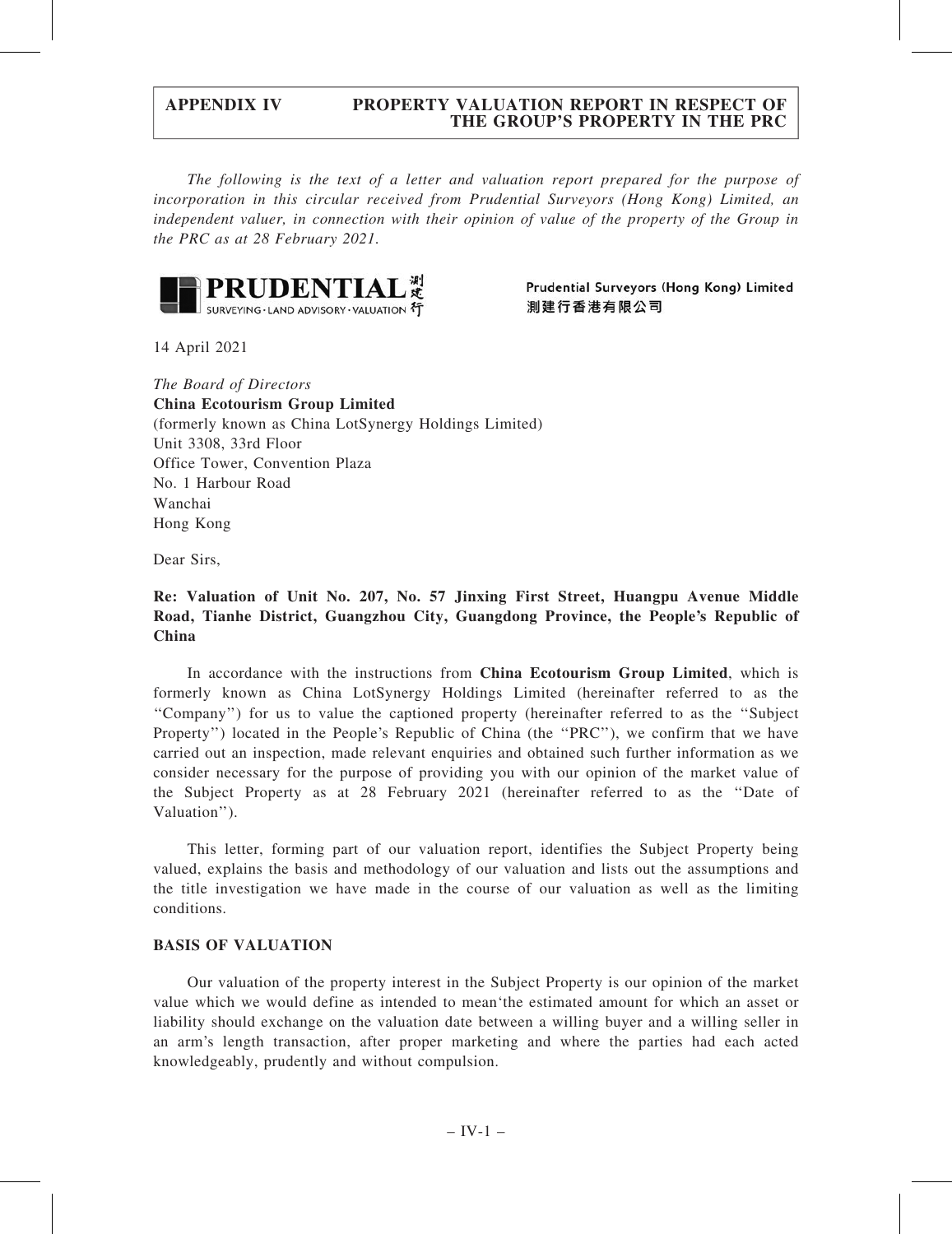The market value is the best price reasonably obtainable in the market by the seller and the most advantageous price reasonably obtainable in the market by the buyer. This estimate specifically excludes an estimated price inflated or deflated by special terms or circumstances such as atypical financing, sale and leaseback arrangements, joint ventures, management agreements, special considerations or concessions granted by anyone associated with the sale, or any element of special value. The market value of the Subject Property is also estimated without regard to costs of sale and purchase, and without offset for any associated taxes.

Our valuation has been carried out in accordance with ''HKIS Valuation Standards 2020'' issued by The Hong Kong Institute of Surveyors and the ''International Valuation Standards (IVS)'' published by the International Valuation Standards Council which came into effect in 2020.

Our valuation has been prepared under the generally accepted valuation procedures and is in compliance with the requirements of Rule 11 of The Code on Takeovers and Mergers and Share Buy-backs (the ''Takeovers Code'') issued by The Securities and Futures Commission.

## VALUATION METHODOLOGY

In assessing the market value, we have considered the Direct Comparison Method which is based on comparing the Subject Property to be valued directly with other comparable properties, which have transferred its legal ownership close to the date of valuation. Comparable properties of similar size, character and location are analysed and carefully weighed against all the respective advantages and disadvantages of each property in order to arrive at a fair comparison of the capital values. Locational and economical characteristics are important criteria to be analysed when comparing such comparables against the Subject Property to be valued.

### VALUATION ASSUMPTIONS

In valuing the property interests, we have assumed that the Company has free and uninterrupted rights to use or to assign the property interests for the whole of the unexpired term granted subject to payment of rent and that all requisite land premium/purchase consideration otherwise payable have been fully settled.

Our valuation has also been made on the assumption that the Subject Property is to be sold in the open market without the benefit of a deferred terms contract, leaseback, joint venture, or any similar arrangement that would serve to affect its value. No account has been taken of any option or right of pre-emption concerning or affecting the sale of the Subject Property and no forced sale situation in any manner is assumed in our valuation.

No allowance has been made in our valuation for any charges, mortgages or amount owing on the Subject Property nor for any expenses or taxation that may be incurred in effecting a sale. Unless otherwise stated, it is assumed that the Subject Property is free from encumbrances, restrictions and outgoings of an onerous nature that could affect its value.

It is assumed that all applicable zoning, land use regulations and other restrictions have been complied with unless a non-conformity has been stated, defined and considered in the valuation report.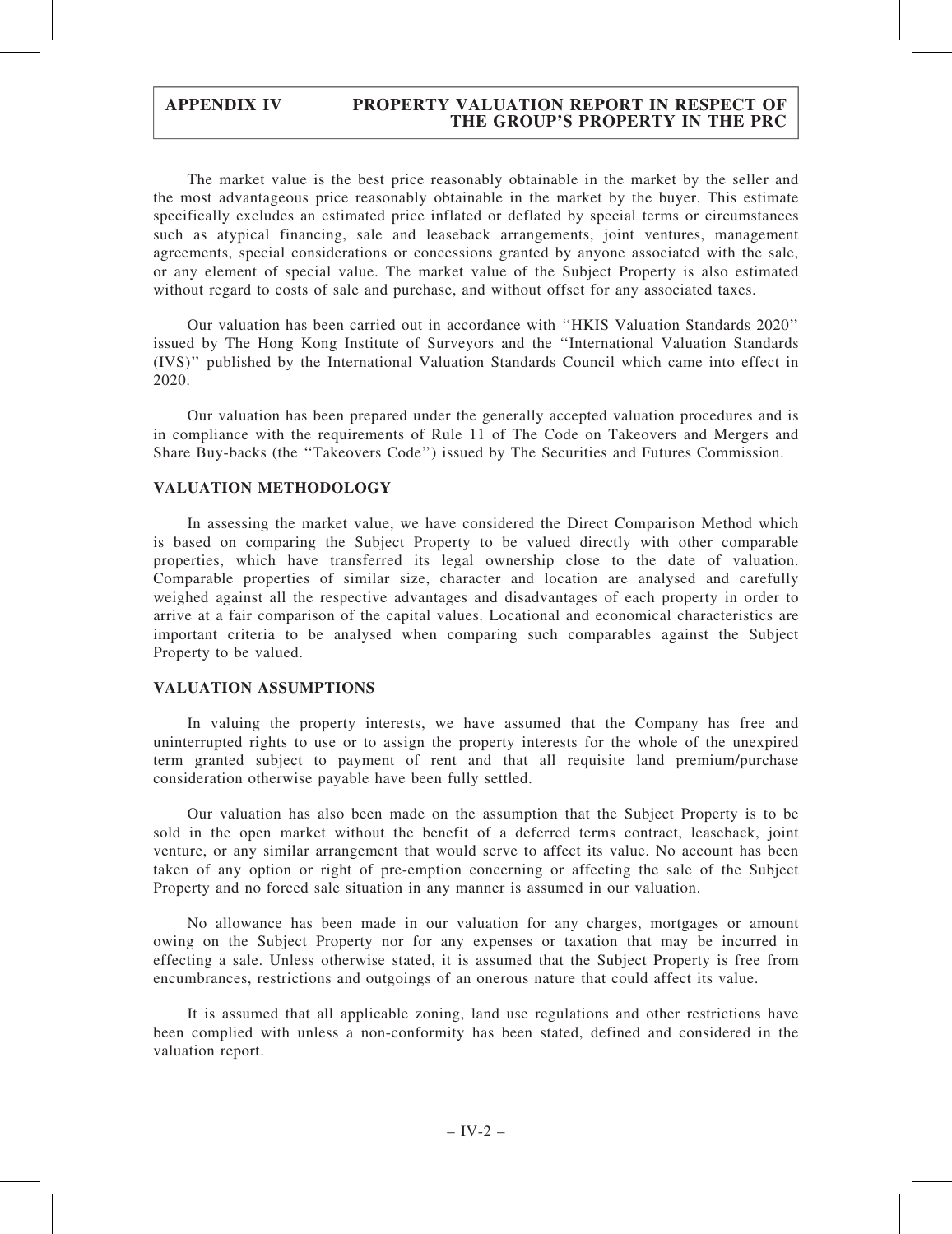## TITLE INVESTIGATION

Due to the nature of the land registration system in the PRC, no investigation has been made for the legal title or any liabilities attached to the Subject Property. However, we have been provided by the Company with copies of documents relating to the titles of the property interests. We have not examined the original documents to verify the ownership and to ascertain the existence of any amendments that may not appear on the copies handed to us. In the course of our valuation, we have relied upon the advice and information given by the Company's PRC legal advisor — Zheng Qian Law Firm (廣東政乾律師事務所) regarding the title of the property located in the PRC. All documents have been used for reference only.

### LIMITING CONDITIONS

We have inspected the exterior, and where possible, the interior of the Subject Property by Mr. Simon Liu (MRICS, MHKIS, RPS(GP)) on 1 April 2021. However, no structural survey has been made nor have any tests been carried out on any of the services provided in the Subject Property. We are, therefore, not able to report that the Subject Property is free from rot, infestation or any other structural defects. Yet, in the course of our inspection, we did not note any serious defects.

Moreover, we have not carried out any site investigations to determine or otherwise the suitability of the ground conditions, the presence or otherwise of contamination and the provision of or otherwise suitability for services etc. for any future development. Our valuation is prepared on the assumption that these aspects are satisfactory and that no extraordinary expenses or delays will be incurred in the event of any redevelopment.

No detailed on-site measurements have been made during our inspection. Dimensions, measurements and areas included in the valuation report attached are based on information contained in the documents provided to us and are therefore approximations only.

Having reviewed all relevant documentation, we have relied to a considerable extent on the information provided by the Company and have accepted advice given to us on such matters as planning approvals, statutory notices, easements, tenure, completion date of buildings, particulars of occupancy, site and floor plans, floor areas and other relevant matters in the identification of the Subject Property in which the registered owner has valid interest. We have not seen original planning consents and have assumed that the Subject Property has been erected and is being occupied and used in accordance with such consents.

We have had no reason to doubt the truth and accuracy of the information provided to us by the Company. We were also advised by the Company that no material facts have been omitted from the information supplied. We considered that we have been provided with sufficient information to reach an informed view and have no reason to suspect that any information has been withheld.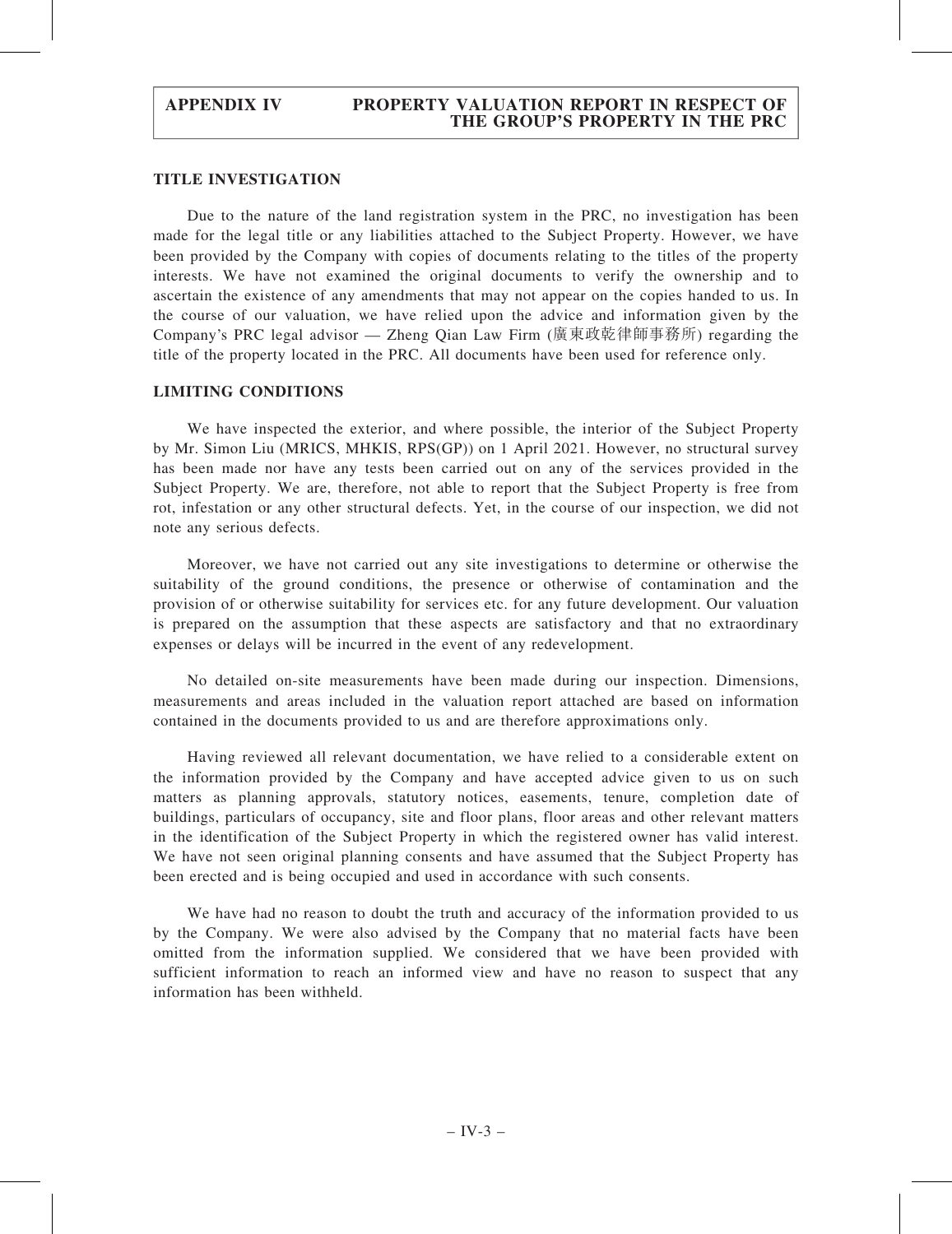For the purpose of compliance with Rule 11.3 of the Takeovers Code and as advised by the Company, the potential tax liabilities which may arise from the sale of the property includes:

- . Value-added tax at a rate of 5% of consideration for the property in the PRC;
- . Stamp duty at a rate of 0.05% of consideration for the property in the PRC; and
- . Land value appreciation tax for the property in the PRC at progressive tax rates ranging from 30% to 60% on the appreciation.

As advised by the Company, the likelihood of any potential tax liability being crystalized is remote as the Company has no intention to dispose of the property.

Except for the purpose of disclosure in the public circular to be issued by the Company in connection with the rights issue, neither the whole nor any part of this valuation report or any reference thereto may be included in any published document, circular or statement, nor published in any way whatsoever without the prior written approval of Prudential Surveyors (Hong Kong) Limited as to the form and context in which it may appear.

# DECLARATION

We hereby certify, to the best of our knowledge and belief, that:

- . We are an external valuer, independent from the Company and the property owners, their subsidiaries and their jointly controlled entities (collectively, the ''Group'') and their respective directors and controlling shareholder and that we do not have any direct or indirect material interests in the securities or assets of the Group, its connected persons, or any associate of the Group and we have no bias with respect to the parties involved.
- . We have previous, current or anticipated involvement with the Company in respect of the Subject Property in the past 24 months from the date of instruction or date of agreement of the engagement, whichever is earlier.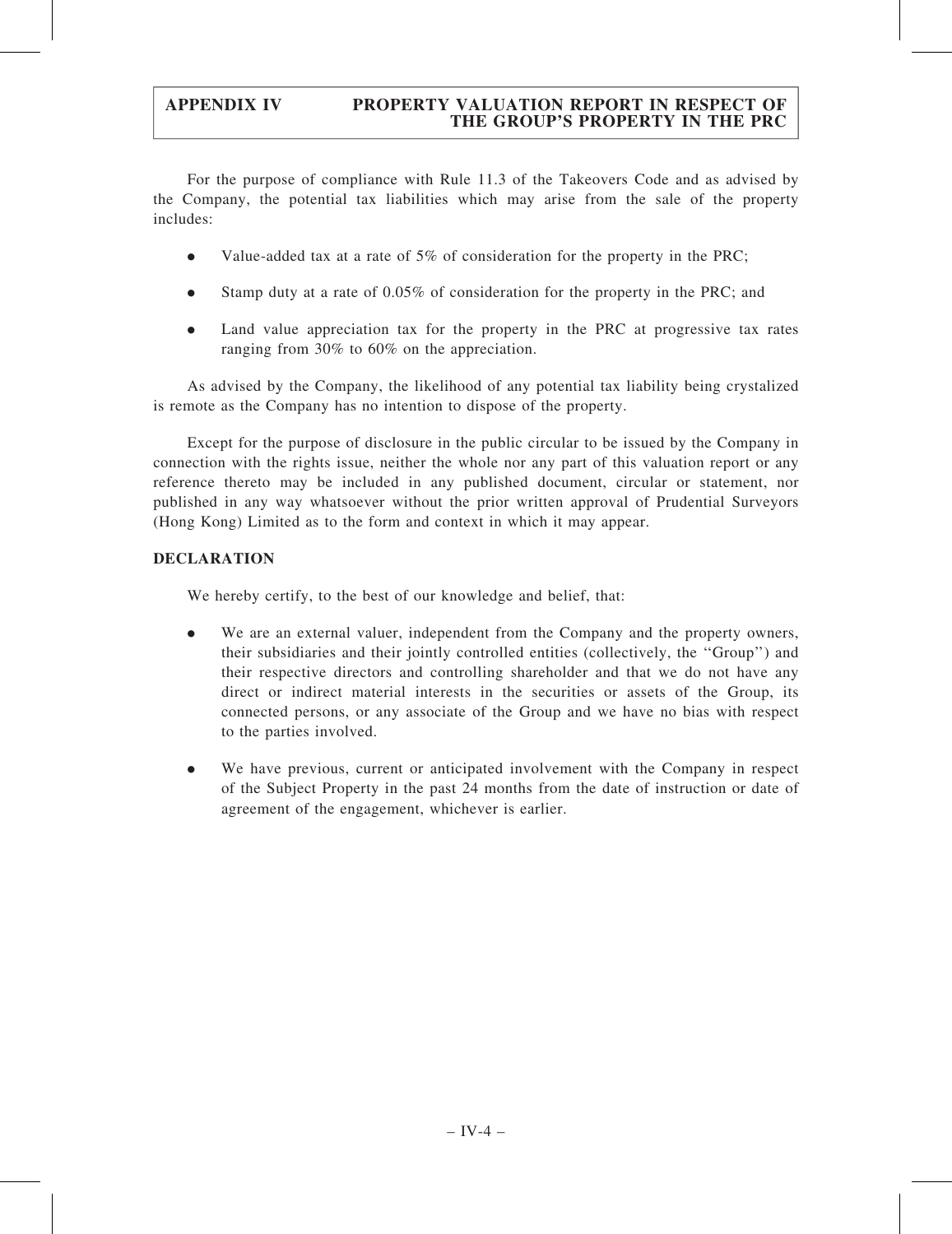# REMARKS

We hereby confirm that we have neither present nor prospective interests in the Company, the Subject Property and the value reported herein.

The exchange rate adopted is the average rate as at the Date of Valuation being RMB1=HK\$1.1888. There has been no significant fluctuation in the exchange rate between that date and the date of this report.

We attach herewith our valuation report.

Pursuant to Rule 11.5(c) of the Takeovers Code, we have given and not withdrawn our consent to the issue of this circular of the Company with the inclusion of this report.

Yours faithfully,

For and on behalf of PRUDENTIAL SURVEYORS (HONG KONG) LIMITED

Leo S D Cheung BSc MSc MFin EMBA FRICS FHKIS RPS(GP) Director

Simon C H Liu MBA MRICS MHKIS RPS(GP) CIREA General Manager, Professional Valuation

Mr. Leo S D Cheung is a Registered Professional Surveyor (GP) with over 20 years of post-qualification experience in valuation of properties in the HKSAR, Macau, mainland China and the Asia Pacific Region. Mr. Cheung is a Fellow of The Royal Institution of Chartered Surveyors and The Hong Kong Institute of Surveyors.

Mr. Simon C H Liu is a Member of The Royal Institution of Chartered Surveyors in United Kingdom and The Hong Kong Institute of Surveyors in Hong Kong with over 40 years of post-qualification experience in valuation of properties in the HKSAR, mainland China and the Asia Pacific Region.

Both Mr. Cheung and Mr. Liu are on the Hong Kong Stock Exchange's list of property valuers for undertaking valuations for incorporation or reference in listing particulars and circulars and valuation in connection with takeovers and mergers.

The address of the valuer is 3rd Floor, Tung Hip Commercial Building, Nos. 244–252 Des Voeux Road Central, Hong Kong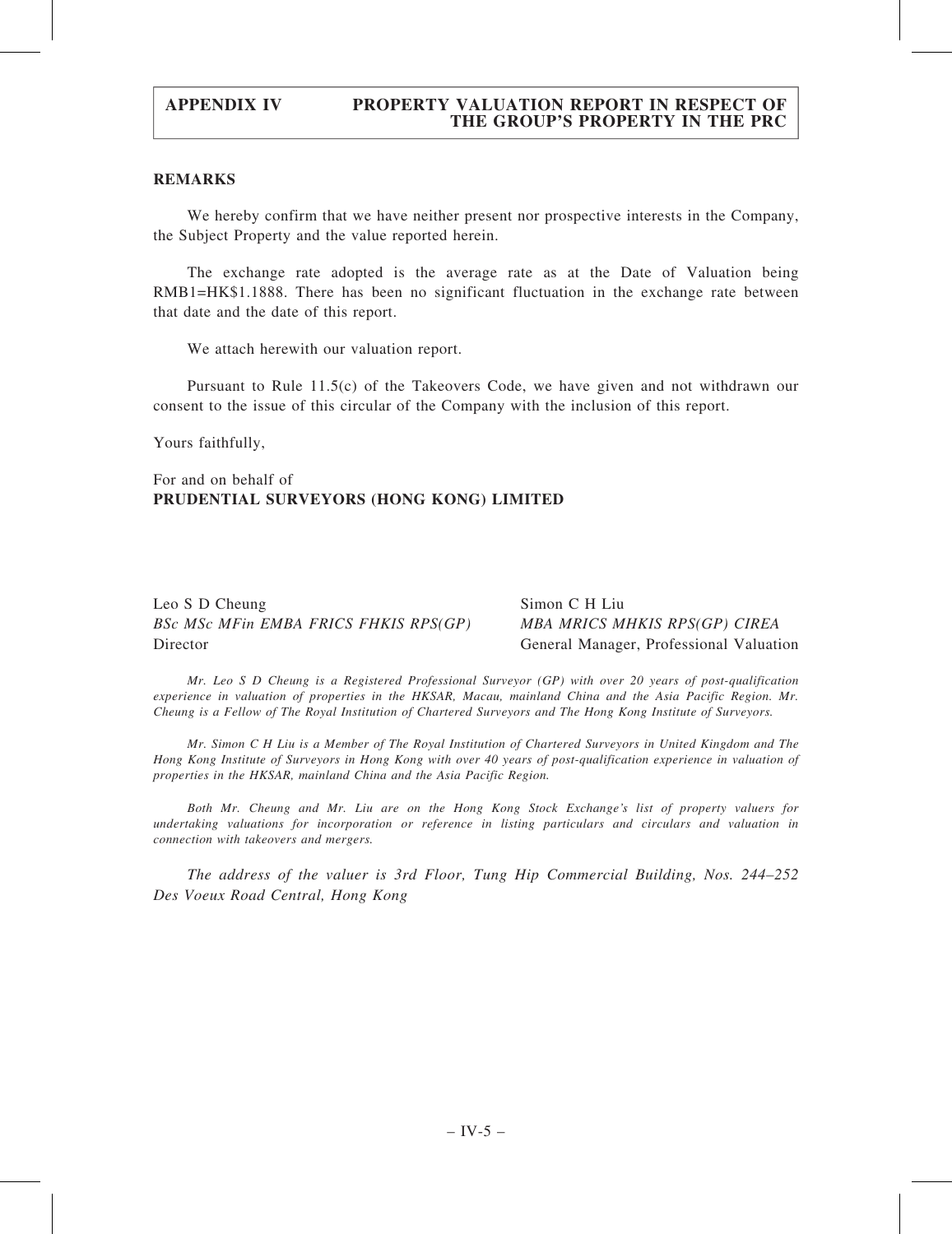## VALUATION REPORT ON SUBJECT PROPERTY

| <b>Subject Property</b>                                                                                                                               | <b>Description and Tenure</b>                                                                                                                                                                                                                                        | <b>Particulars of</b><br>Occupancy | <b>Market Value in</b><br><b>Existing State as at</b><br>28 February 2021 |
|-------------------------------------------------------------------------------------------------------------------------------------------------------|----------------------------------------------------------------------------------------------------------------------------------------------------------------------------------------------------------------------------------------------------------------------|------------------------------------|---------------------------------------------------------------------------|
| Unit No. 207, No. 57<br>Jinxing First Street,<br>Huangpu Avenue<br>Middle Road, Tianhe<br>District, Guangzhou<br>City, Guangdong<br>Province, the PRC | The Subject Property<br>comprises a residential<br>unit on Level 2 of<br>a 9-storey composite<br>building within a<br>development named<br>"金興花園" completed in<br>about 1999.                                                                                        | The Subject<br>Property is vacant. | RMB3,400,000<br>(HK\$4,042,000)                                           |
| 中國廣東省廣州市天<br>河區黃埔大道中路金<br>興一街57號207房                                                                                                                  | The gross floor area<br>("GFA") of the Subject<br>Property is approximately<br>73.6993 sq.m. (or about<br>793.3 sq.ft.). The land use<br>rights of the Subject<br>Property have been granted<br>for a term of 70 years from<br>3 August 1999 for<br>residential use. |                                    |                                                                           |

#### Notes:

- 1. The Subject Property is situated within a development named ''金興花園'' in Tianhe District. Land use pattern in the locality is mainly domestic. Developments in the locality are characterized by some newly completed residential developments intermingled with aged developments. Accessibility to the Subject Property is considered to be convenient and the nearest metro station'Tianhe Park Station'is only 5 minutes' walking distance from the Subject Property.
- 2. Pursuant to a Real Estate Title Certificate, 粵 (2021) 廣州市不動產權第00003344號 (Yue (2021) Guang Zhou Shi Bu Dong Chan Quan Di No. 00003344), the Subject Property with a GFA of approximately 73.6993 sq.m. is legally vested in 廣州洛圖終端技術有限公司 (Guangzhou Lottnal Terminal Company Limited) (''Guangzhou Lottnal''), a non wholly-owned subsidiary of the Company, for a term of 70 years commencing from 3 August 1999 for residential use.
- 3. As advised by the PRC legal advisor, the Subject Property is free from any material encumbrances.
- 4. The Subject Property is held for investment.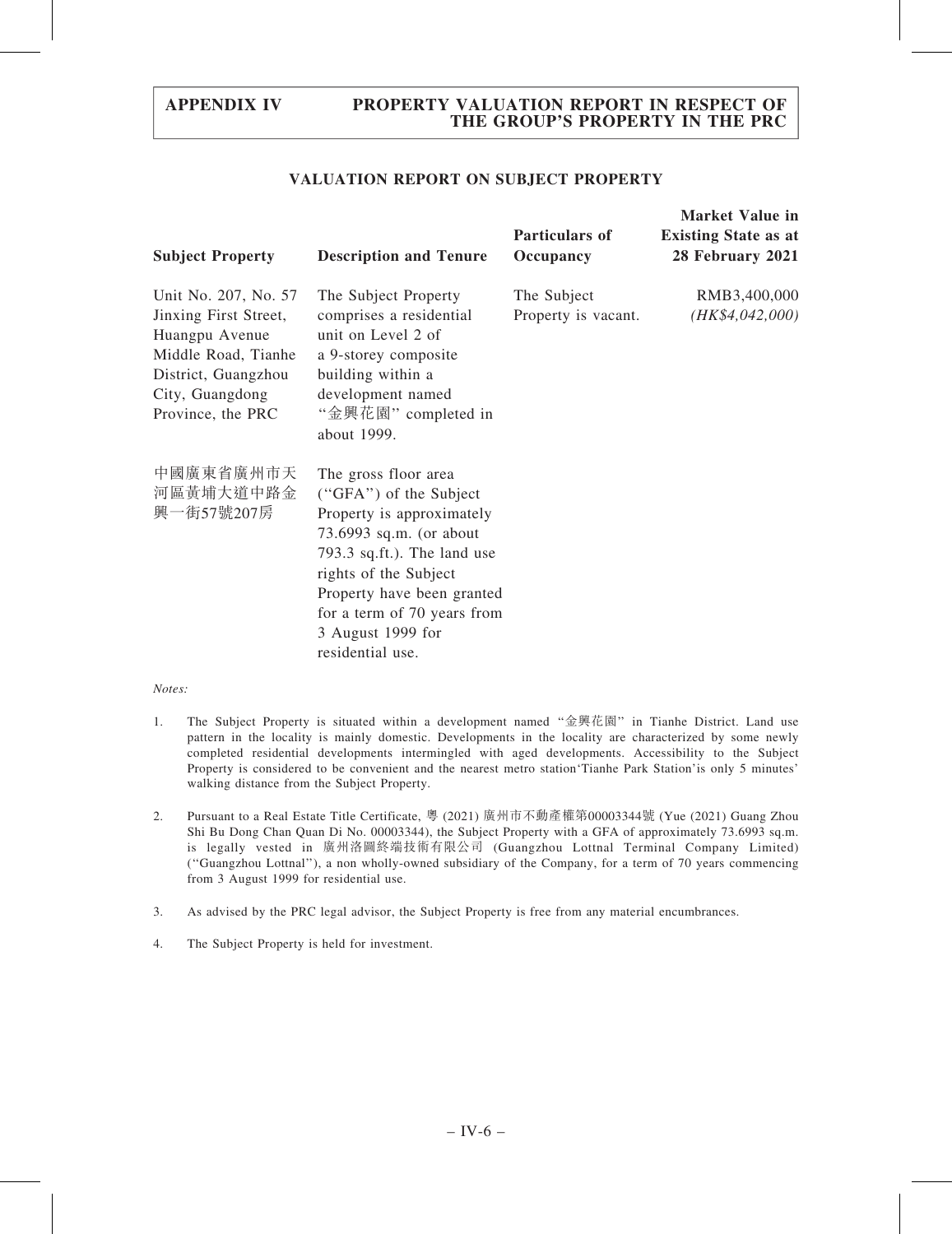- 5. The opinion of the PRC legal advisor to the Company contains, inter alia, the following:
	- a. Guangzhou Lottnal is in possession of a proper legal title to the Subject Property;
	- b. Guangzhou Lottnal has settled the transfer payment of the Subject Property;
	- c. The Subject Property is not subject to mortgage or any other material encumbrances;
	- d. Guangzhou Lottnal has the rights to legally occupy, use, transfer, lease and mortgage the property; and
	- e. Guangzhou Lottnal is entitled to transfer the Subject Property at no extra land premium payable to the government.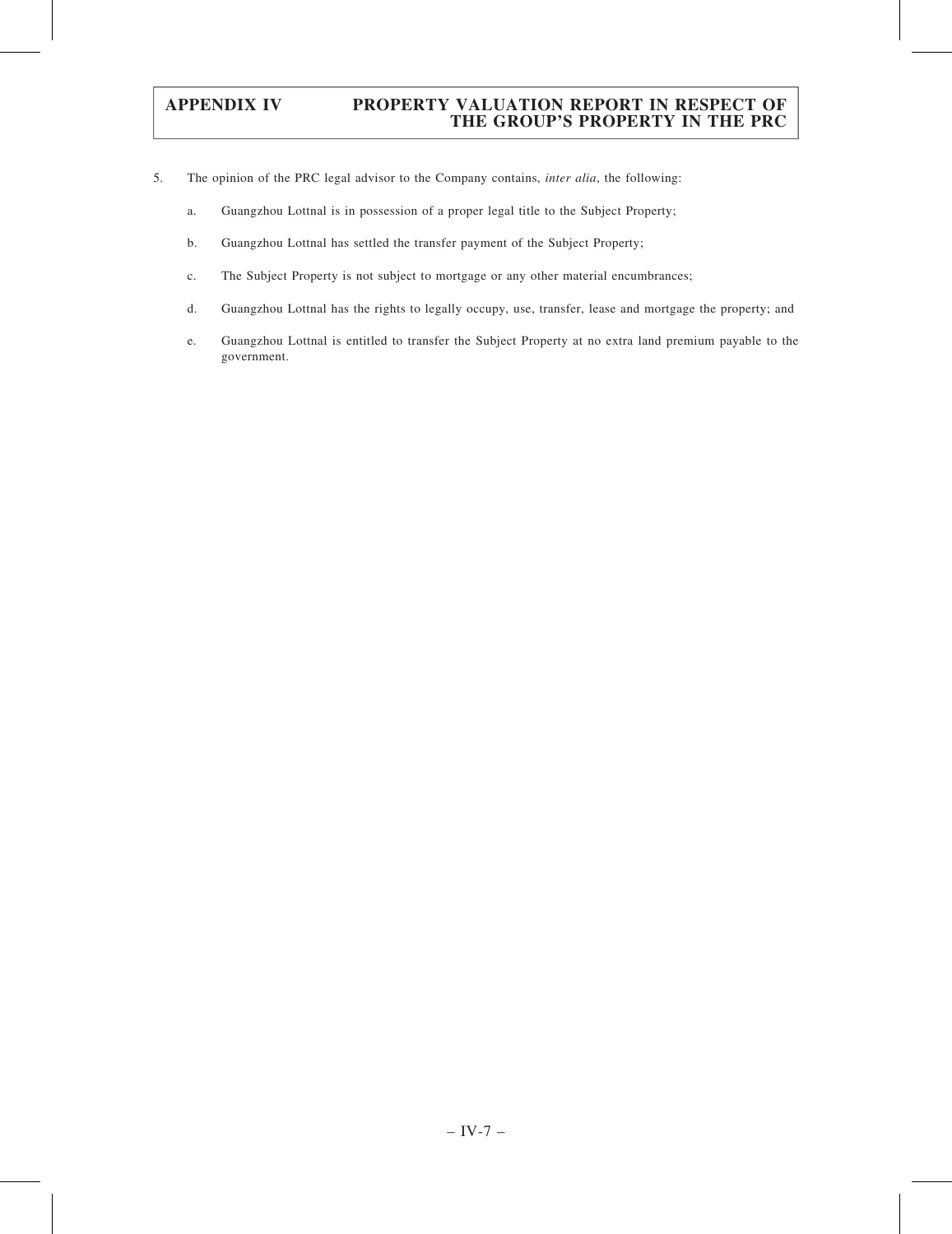# 1. RESPONSIBILITY STATEMENT

This circular, for which the Directors collectively and individually accept full responsibility, includes particulars given in compliance with the Listing Rules for the purpose of giving information with regard to the Group. The Directors, having made all reasonable enquiries, confirm that to the best of their knowledge and belief the information contained in this circular is accurate and complete in all material respects and not misleading or deceptive, and there are no other matters the omission of which would make any statement herein or this circular misleading.

This circular includes particulars given in compliance with the Takeovers Code for the purpose of giving information with regard to the Group. The Directors jointly and severally accept full responsibility for the accuracy of the information contained in this circular (other than those relating to Ms. Lau and parties acting in concert with her) and confirm, having made all reasonable enquiries, that to the best of their knowledge, opinions expressed in this circular (other than those expressed by Ms. Lau) have been arrived at after due and careful consideration and there are no other facts not contained in this circular, the omission of which would make any statement in this circular misleading.

The information in relation to Ms. Lau and parties acting in concert with her contained in this circular has been supplied by the Ms. Lau. Ms. Lau accepts full responsibility for the accuracy of the information contained in this circular (other than those relating to the Group) and confirms, having made all reasonable enquiries, that to the best of her knowledge, opinions expressed in this circular (other than those expressed by the Directors (in their capacity as Directors)) have been arrived at after due and careful consideration and there are no other facts not contained in this circular, the omission of which would make any statement in this circular misleading.

# 2. SHARE CAPITAL

# (a) As at the Latest Practicable Date

|                        | <b>Nominal value</b><br>per Share | Number of<br><b>Shares</b> |
|------------------------|-----------------------------------|----------------------------|
| Authorised:            | HK\$0.025                         | 1,600,000,000              |
| Issued and fully paid: | HK\$0.025                         | 1,029,480,733              |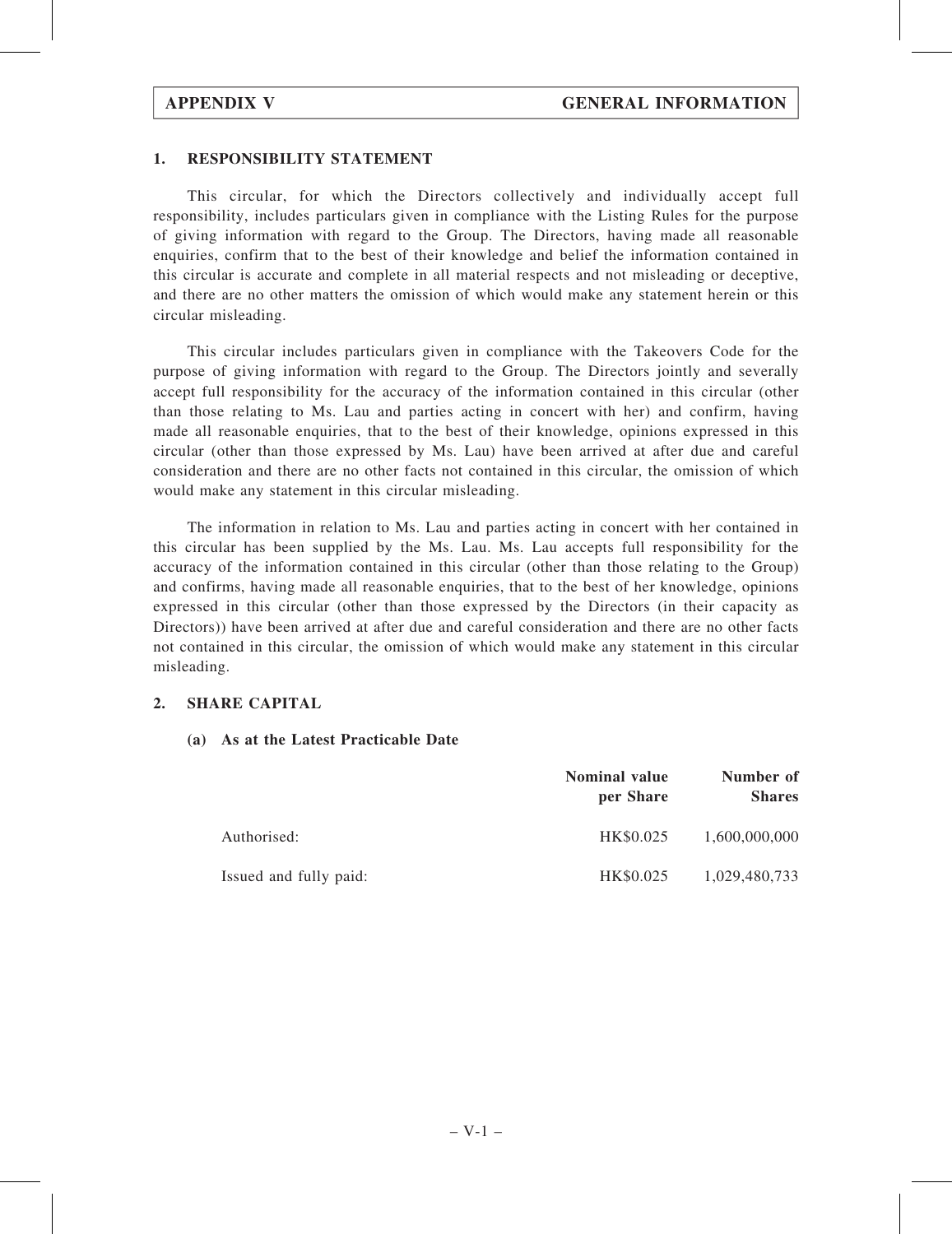(b) Immediately following the Rights Issue Completion and the Increase in Authorised Share Capital (assuming (i) no change in the number of issued Shares from the Latest Practicable Date up to and including the Record Date; and (ii) all Qualifying Shareholders have taken up the Rights Shares to which they are entitled)

|                        | <b>Nominal value</b><br>per Share | Number of<br><b>Shares</b> |  |
|------------------------|-----------------------------------|----------------------------|--|
| Authorised:            | HK\$0.025                         | 5,000,000,000              |  |
| Issued and fully paid: | HK\$0.025                         | 3,088,442,199              |  |

All issued Shares rank equally in all respects with each other, including, rights to dividends, voting rights and return of capital.

Since 31 December 2020, being the date to which the latest published audited consolidated financial statements of the Company were made up, and up to and including the Latest Practicable Date, the Company had not issued nor agreed to issue any new Shares (other than the Rights Shares and the Placing Shares).

The Company will apply to the Stock Exchange for the listing of and permission to deal in, the Rights Shares and the Placing Shares in both their nil-paid and fully-paid forms. No part of the share capital or any other securities of the Company is listed or dealt in on any stock exchange other than the Stock Exchange and no application is being made or is currently proposed or sought for the Shares or the Rights Shares or the Placing Shares or any other securities of the Company to be listed or dealt in on any other stock exchange.

The Rights Shares and the Placing Shares, when issued and fully paid, will rank pari passu in all respects among themselves and with the Shares then in issue. Holders of fully-paid Rights Shares and the Placing Shares (as the case may be) will be entitled to receive all future dividends and distributions which may be declared, made or paid on or after the date of issue of the Rights Shares and the Placing Shares (as the case may be).

As at the Latest Practicable Date, there were no arrangements under which future dividends are waived or agreed to be waived.

Save for the New Option 1 Bonds, as at the Latest Practicable Date, the Company did not have any outstanding convertible securities, options (including any share options) or warrants in issue or similar rights which confer any right to subscribe for, convert or exchange into the Shares or any agreement or arrangement to issue Shares.

As at the Latest Practicable Date, no capital of any member of the Group was under option or agreed conditionally or unconditionally to be put under option.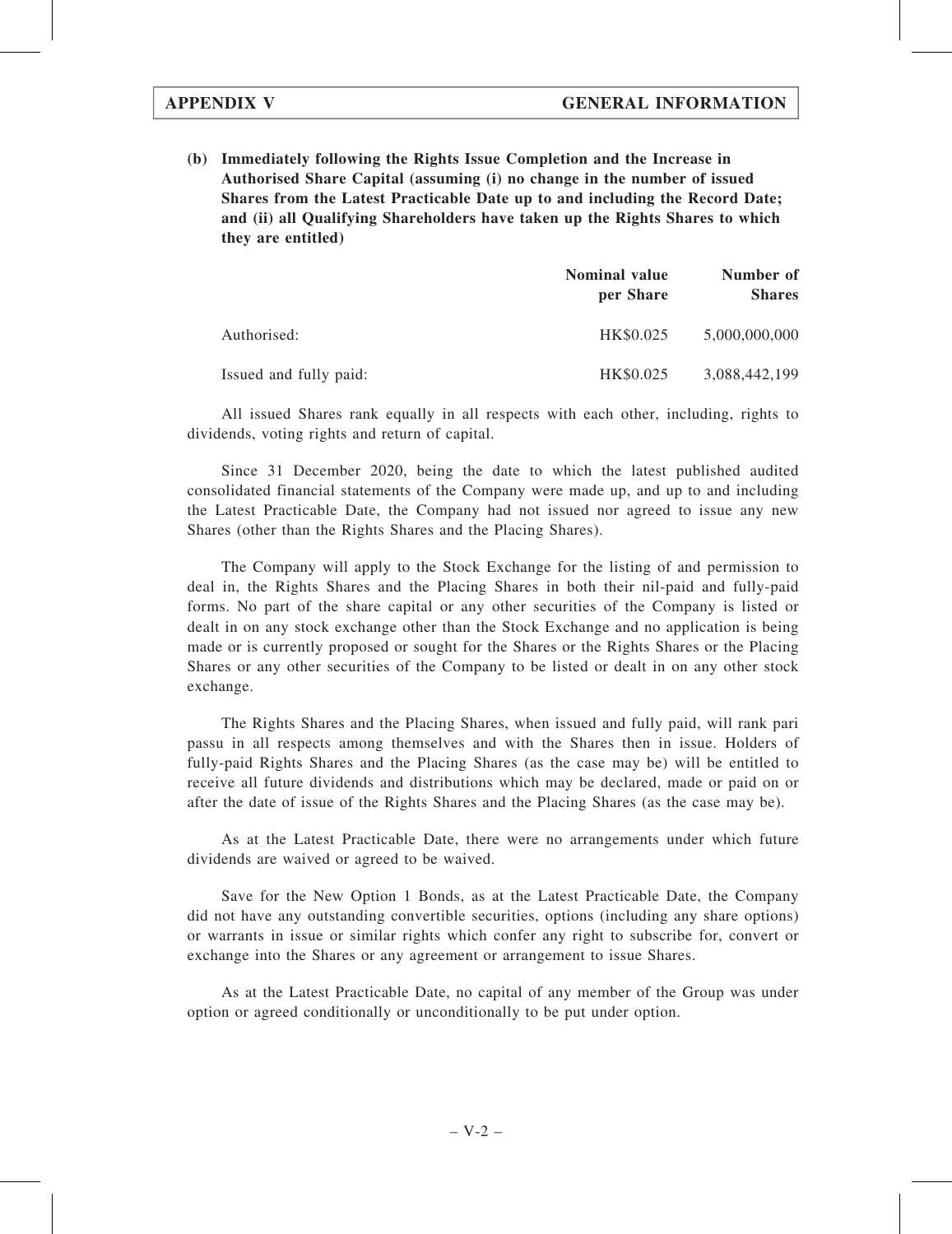# 3. MARKET PRICES

The table below sets out the closing prices of the Shares on the Stock Exchange (i) on the last trading day of each of the calendar months during the Relevant Period; (ii) on the Last Trading Day; and (iii) on the Latest Practicable Date.

| Date                                                                 | Closing price of<br>the Shares<br>HK\$ |
|----------------------------------------------------------------------|----------------------------------------|
| 31 August 2020                                                       | 0.187                                  |
| 30 September 2020                                                    | 0.174                                  |
| 30 October 2020                                                      | 0.157                                  |
| 30 November 2020                                                     | 0.181                                  |
| 31 December 2020                                                     | 0.17                                   |
| 29 January 2021 (being the Last Trading Day and the last trading day |                                        |
| of January 2021)                                                     | 0.143                                  |
| 26 February 2021                                                     | 0.151                                  |
| 31 March 2021                                                        | 0.114                                  |
| 9 April 2021 (being the Latest Practicable Date)                     | 0.112                                  |

The highest and lowest closing prices of the Shares recorded on the Stock Exchange during the Relevant Period were HK\$0.217 on 14 January 2021 and HK\$0.112 on 7 April 2021, 8 April 2021 and 9 April 2021, respectively.

### 4. DISCLOSURE OF INTERESTS

# (a) Interests and short positions of the Directors and chief executives of the Company in the Company and its associated corporations

As at the Latest Practicable Date, the interests and short positions of the Directors and the chief executives of the Company in the shares, underlying shares or debentures of the Company or any of its associated corporations (within the meanings of Part XV of the SFO) which were required (i) to be notified to the Company and the Stock Exchange pursuant to Divisions 7 and 8 of Part XV of the SFO (including interests and short positions which they were deemed or taken to have under such provisions of the SFO); (ii) pursuant to section 352 of the SFO, to be entered in the register referred to therein;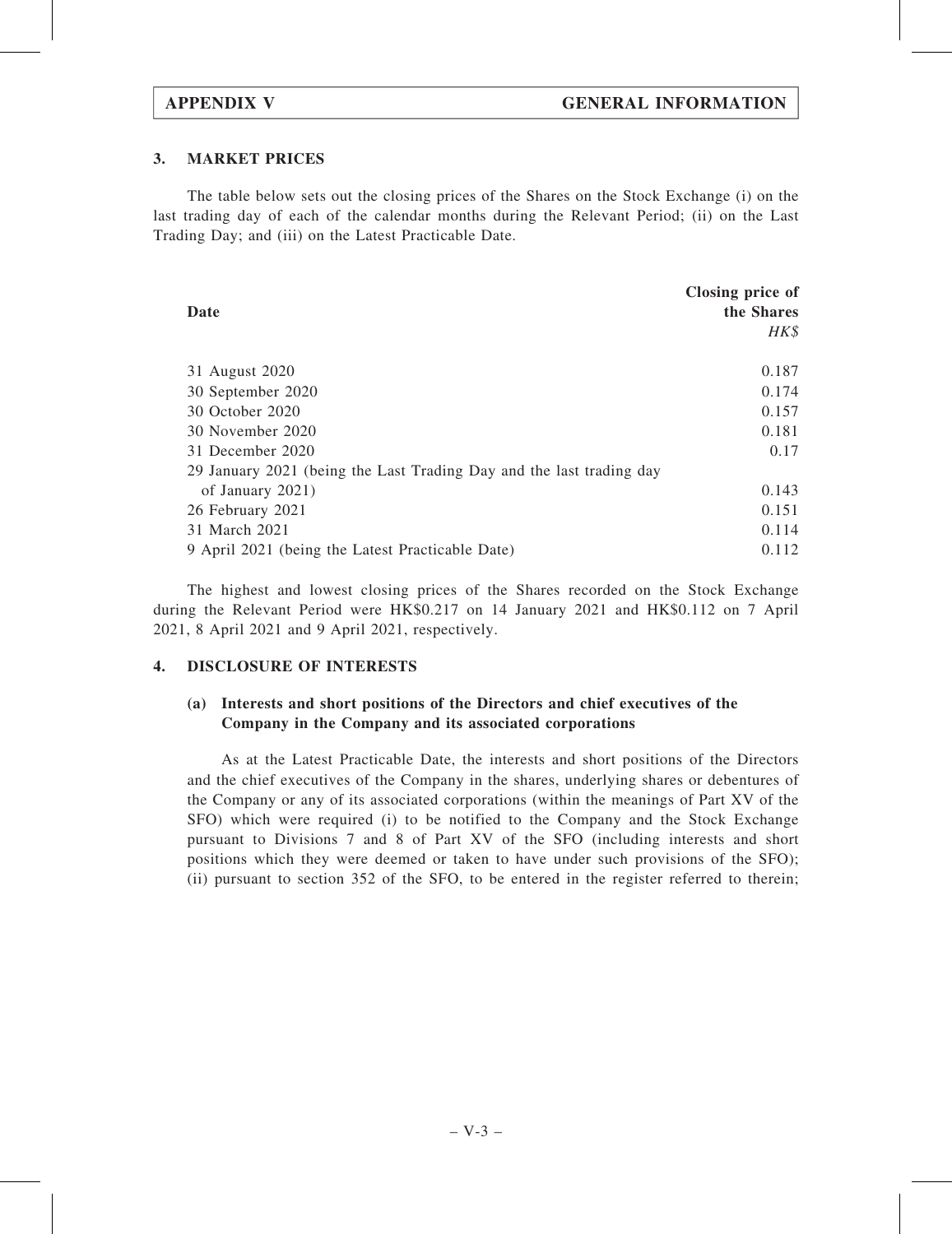(iii) pursuant to the Model Code for Securities Transactions by Directors of Listed Issuers to be notified to the Company and the Stock Exchange; and (iv) to be disclosed under the Takeovers Code were as follows:

|                        |                  | Number of Shares held |                 |                  | Percentage of<br>issued share<br>capital of the<br>Company as at<br>the Latest |
|------------------------|------------------|-----------------------|-----------------|------------------|--------------------------------------------------------------------------------|
|                        | <b>Personal</b>  | <b>Spouse</b>         | Corporate       |                  | Practicable                                                                    |
| Name of Director       | <b>Interests</b> | <b>Interests</b>      | <b>Interest</b> | <b>Total</b>     | Date                                                                           |
| Ms. CHAN Tan Na, Donna | $15,936,000$ (L) |                       |                 | $15,936,000$ (L) | 1.55                                                                           |
| Mr. WU Jingwei         | $8,220,000$ (L)  |                       |                 | $8,220,000$ (L)  | 0.80                                                                           |
| Mr. LI Zi Kui          | $2,800,000$ (L)  |                       |                 | $2,800,000$ (L)  | 0.27                                                                           |
| Ms. ZHU Xinxin         | $1,850,000$ (L)  |                       |                 | $1,850,000$ (L)  | 0.18                                                                           |
| Mr. HUANG Shenglan     | $110,000$ (L)    |                       |                 | $110,000$ (L)    | 0.01                                                                           |
| Mr. CUI Shuming        | $200,000$ (L)    |                       |                 | $200,000$ (L)    | 0.02                                                                           |
|                        |                  |                       |                 |                  |                                                                                |

Note: "L" denotes long position.

Save as disclosed above, to the best knowledge of the Directors as at the Latest Practicable Date, none of the Directors and chief executive of the Company had any interests or short positions in any shares, underlying shares or debentures of the Company or any of its associated corporations (within the meanings of Part XV of the SFO) which are required (i) to be notified to the Company and the Stock Exchange pursuant to Divisions 7 and 8 of Part XV of the SFO (including interests and short positions which he is deemed or taken to have under such provisions of the SFO); (ii) pursuant to section 352 of the SFO, to be entered in the register referred to therein; (iii) pursuant to the Model Code for Securities Transactions by Directors of Listed Issuers to be notified to the Company and the Stock Exchange and; (iv) to be disclosed under the Takeovers Code.

# (b) Substantial Shareholders' interests in Shares and underlying Shares

As at the Latest Practicable Date, according to the register kept by the Company pursuant to section 336 of the SFO and, so far as is known to the Directors or chief executive of the Company, the persons (other than a Director or chief executive of the Company) who had, or were deemed or taken to have, an interest or a short position in the Shares or the underlying Shares which would fall to be disclosed to the Company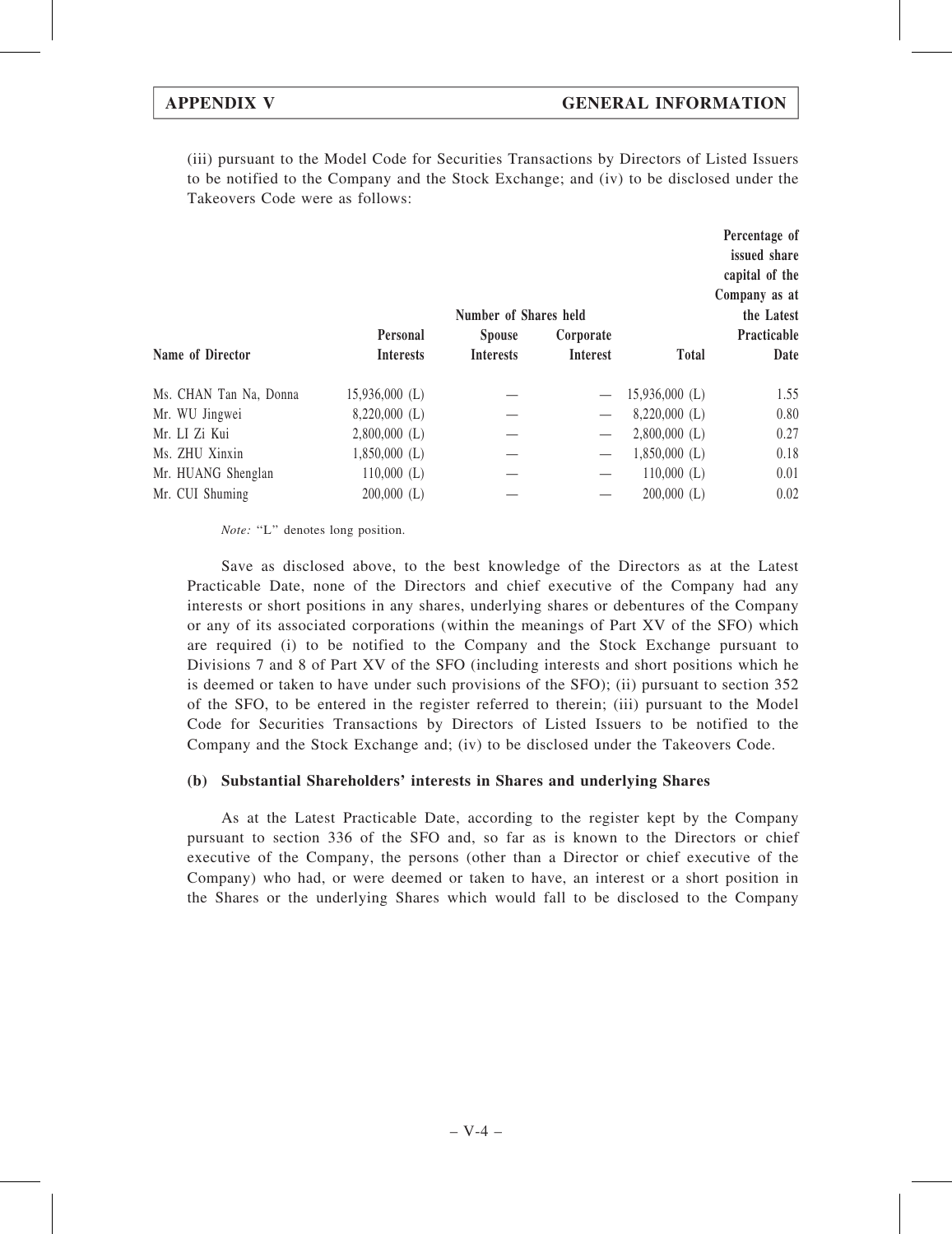under the provisions of Divisions 2 and 3 of Part XV of the SFO or who were, directly or indirectly, interested in 10% or more of the issued voting shares of any other member of the Group:

|                                 |                  |                  | Number of Shares held |                   | Percentage of<br>issued share<br>capital of the<br>Company as at<br>the Latest |
|---------------------------------|------------------|------------------|-----------------------|-------------------|--------------------------------------------------------------------------------|
|                                 | <b>Personal</b>  | <b>Spouse</b>    | Corporate             |                   | Practicable                                                                    |
| Name of Shareholder             | <b>Interests</b> | <b>Interests</b> | <b>Interest</b>       | <b>Total</b>      | Date                                                                           |
| Ms. LAU Note 1                  | $91,509,437$ (L) |                  | $72,528,100$ (L)      | $164,037,537$ (L) | 15.93%                                                                         |
| Mr. CHAN Shing Note 2           | 24,248,642 (L)   |                  | $65,022,813$ (L)      | 89,271,455 (L)    | 8.67%                                                                          |
| BFAM Partners (Cayman)          |                  |                  |                       |                   |                                                                                |
| Limited Note 3                  |                  |                  | $74,290,000$ (L)      | $74,290,000$ (L)  | 7.22%                                                                          |
| Fuchs Benjamin Aaron Note 3     |                  |                  | $74,290,000$ (L)      | $74,290,000$ (L)  | 7.22%                                                                          |
| Tencent Holdings Limited Note 4 |                  |                  | 59,403,451 (L)        | 59,403,451 (L)    | 5.77%                                                                          |

Notes:

- 1. Ms. LAU was interested in a total of 164,037,537 Shares, comprising 91,509,437 Shares directly held by Ms. LAU, 7,505,287 Shares held by Hang Sing Overseas Limited, 13,773,554 Shares held by Strong Purpose Corporation and 51,249,259 Shares held by Glory Add Limited. Hang Sing Overseas Limited is wholly-owned by Orient Strength Limited, which is wholly owned by Ms. LAU. Ms. LAU is therefore deemed to be interested in the Shares held by Hang Sing Overseas Limited under the SFO. Strong Purpose Corporation is wholly owned by Ms. LAU and Mr. CHAN Shing. Each of Ms. LAU and Mr. CHAN Shing is therefore deemed to be interested in the Shares held by Strong Purpose Corporation under the SFO. Glory Add Limited is wholly owned by Favor King Limited, which is wholly owned by Ms. LAU and Mr. CHAN Shing. Each of Ms. LAU and Mr. CHAN Shing is therefore deemed to be interested in the Shares held by Glory Add Limited under the SFO.
- 2. Mr. CHAN Shing was interested in a total of 89,271,455 Shares, comprising 24,248,642 Shares directly held by Mr. CHAN Shing, 13,773,554 Shares held by Strong Purpose Corporation and 51,249,259 Shares held by Glory Add Limited. Strong Purpose Corporation is wholly owned by Ms. LAU and Mr. CHAN Shing. Each of Ms. LAU and Mr. CHAN Shing is therefore deemed to be interested in the Shares held by Strong Purpose Corporation under the SFO. Glory Add Limited is wholly owned by Favor King Limited, which is wholly owned by Ms. LAU and Mr. CHAN Shing. Each of Ms. LAU and Mr. CHAN Shing is therefore deemed to be interested in the Shares held by Glory Add Limited under the SFO.
- 3. BFAM Partners (Cayman) Limited indirectly held the New Option 1 Bonds in the outstanding principal amount of HK\$148,580,000, which are convertible into 74,290,000 Shares upon full conversion at the current conversion price of HK\$2.00 per Share. Based on the disclosure of interests form filed by BFAM Partners (Cayman) Limited and Benjamin Aaron Fuchs on 16 November 2020, the outstanding New Option 1 Bonds were directly held by BFAM Asian Opportunities Master Fund, L.P., which was owned by BFAM Asian Opportunities Fund Limited as to 89.10% and controlled by BFAM Asian Opportunities Master GP Limited. Both BFAM Asian Opportunities Fund Limited and BFAM Asian Opportunities Master GP Limited were wholly owned by BFAM Partners (Cayman) Limited, which was in turn wholly owned by Benjamin Aaron Fuchs.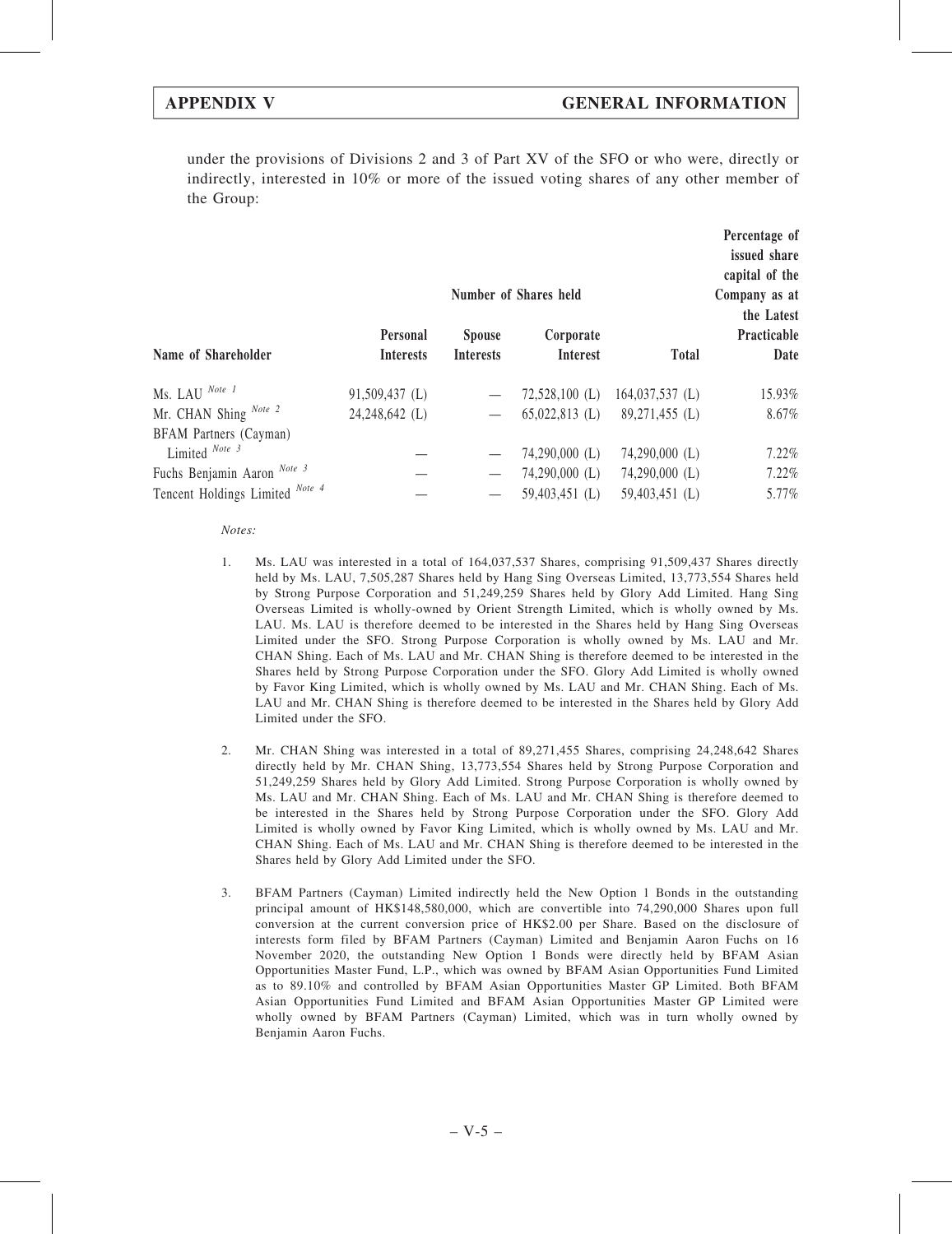4. Tencent Holdings Limited was deemed to be interested in a total of 59,403,451 Shares held by its wholly-owned subsidiary Hongze Lake Investment Limited under the SFO.

Save as disclosed above, so far as is known to the Directors, as at the Latest Practicable Date, no person (other than a Director or chief executive of the Company or their respective associates) had, or were deemed or taken to have, an interest or a short position in the Shares or the underlying Shares as recorded in the register required to be kept by the Company pursuant to section 336 of the SFO which would fall to be disclosed to the Company under the provisions of Divisions 2 and 3 of Part XV of the SFO or were, directly or indirectly, interested in 10% or more of the issued voting shares of any other member of the Group.

## (c) Directors' role in substantial shareholders

As at the Latest Practicable Date, none of the Directors was a director or employee of a company which had an interest in the Shares and underlying Shares which would fall to be disclosed under the provisions of Divisions 2 and 3 of Part XV of the SFO.

# 5. MATERIAL LITIGATION

The Group is involved in the DGTY Litigation. The DGTY Litigation is a civil action filed by DGTY, a subsidiary of the Company, with the People's High Court of Beijing in relation to the payment for continued use of terminals for China Welfare Lottery video lottery terminals by CLO, an Independent Third Party, after the expiry of the relevant supply contract. On 25 March 2021, the Company received a civil judgment dated 31 December 2020 from the Supreme People's Court of the PRC which ordered that, among others, CLO is required to pay to DGTY a sum of RMB54,835,734.43 with interest at a rate for the identical kind of loans published by the People's Bank of China accrued from 15 July 2015 to the date of payment. As at the Latest Practicable Date, DGTY had not yet received the aforementioned payment sum from CLO.

Save for the DGTY Litigation, as at the Latest Practicable Date, so far as the Directors were aware, no member of the Group was involved in any litigation or claim of material importance and there was no litigation or claim of material importance known to the Directors to be pending or threatened by or against any member of the Group.

# 6. DIRECTORS' SERVICE CONTRACTS

As at the Latest Practicable Date, none of the Directors had entered into or proposed to enter into any service contracts with the Company or any subsidiary or associated company of the Company which (a) (including continuous and fixed term contracts) had been entered into or amended within 6 months before the commencement of the Relevant Period; (b) are continuous contracts with a notice period of 12 months or more; (c) are fixed term contracts with more than 12 months to run irrespective of the notice period; or (d) is not expiring or determinable by the Group within one year without payment of compensation (other than statutory compensation).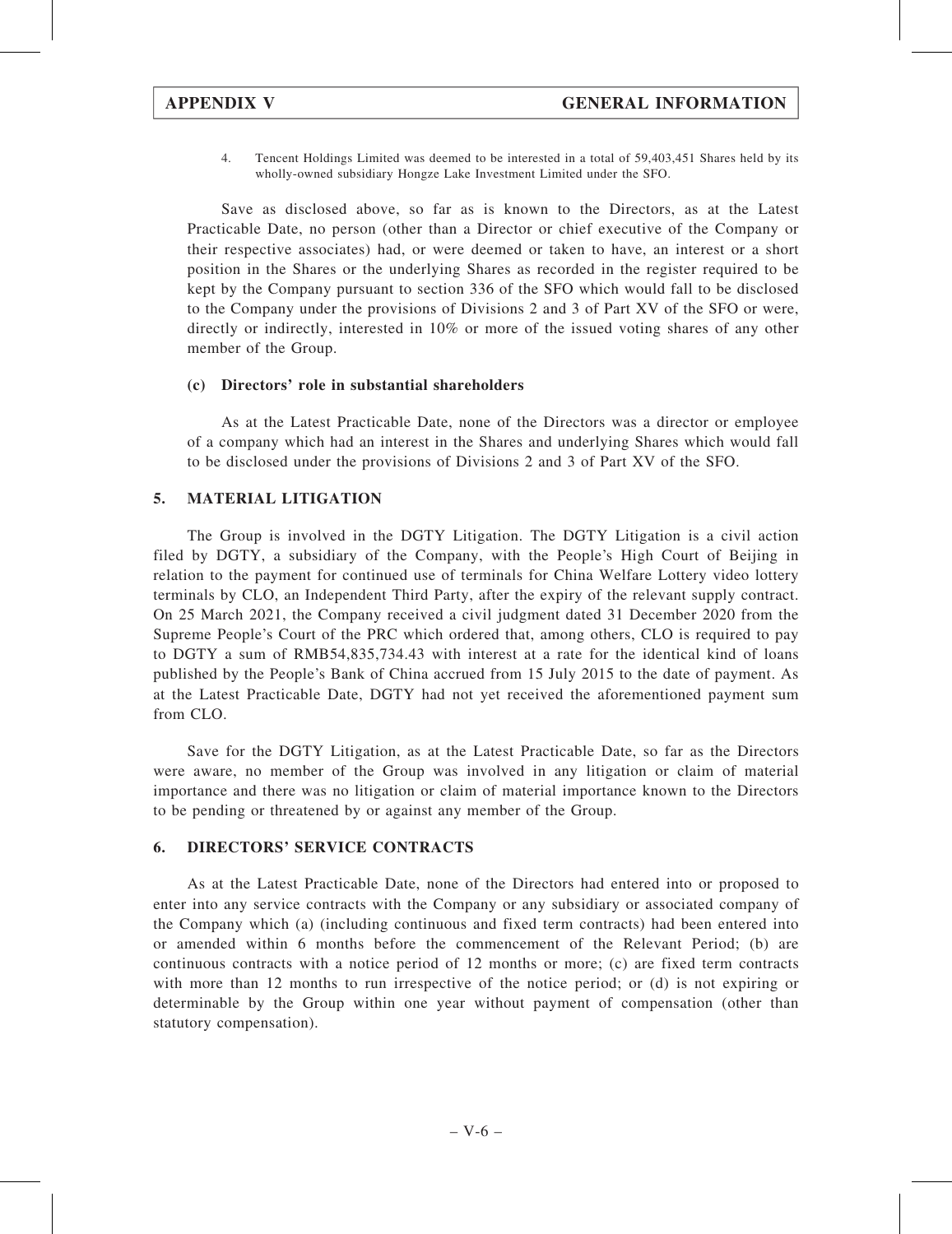# 7. DIRECTOR'S INTERESTS IN ASSETS OF THE GROUP

As at the Latest Practicable Date, none of the Directors had any interest, either directly or indirectly, in any assets which had been, since 31 December 2020 (being the date to which the latest published audited consolidated financial statements of the Group were made up) and up to the Latest Practicable Date, acquired or disposed of by or leased to any member of the Group or were proposed to be acquired or disposed of by, or leased to, any member of the Group.

# 8. DIRECTORS' INTERESTS IN CONTRACT OR ARRANGEMENT OF SIGNIFICANCE

As at the Latest Practicable Date, none of the Directors was materially interested, directly or indirectly, in any contract or arrangement entered into by any member of the Group subsisting as at the date of this circular and which was significant in relation to the business of the Group.

# 9. EXPERT

The following sets out the qualifications of the experts who have given opinions, letters or advices included in this circular:

| <b>Name</b>                                        | <b>Qualifications</b>                                                                                         |
|----------------------------------------------------|---------------------------------------------------------------------------------------------------------------|
| Gram Capital Limited                               | A licensed corporation to carry on Type 6 (advising on<br>corporate finance) regulated activity under the SFO |
| HLB Hodgson Impey Cheng<br>Limited                 | Certified Public Accountants                                                                                  |
| <b>Prudential Surveyors</b><br>(Hong Kong) Limited | Independent professional valuer                                                                               |
| Knight Frank Petty Limited                         | Independent professional valuer                                                                               |

Each of the above experts has given, and has not withdrawn, its written consent to the issue of this circular with the inclusion of its letters, reports and/or opinion in the form and context in which it is included and the references to its name in the form and context in which it respectively appears.

As at the Latest Practicable Date, the above experts did not have any shareholding in any member of the Group or the right (whether legally enforceable or not) to subscribe for or to nominate persons to subscribe for any securities in any member of the Group.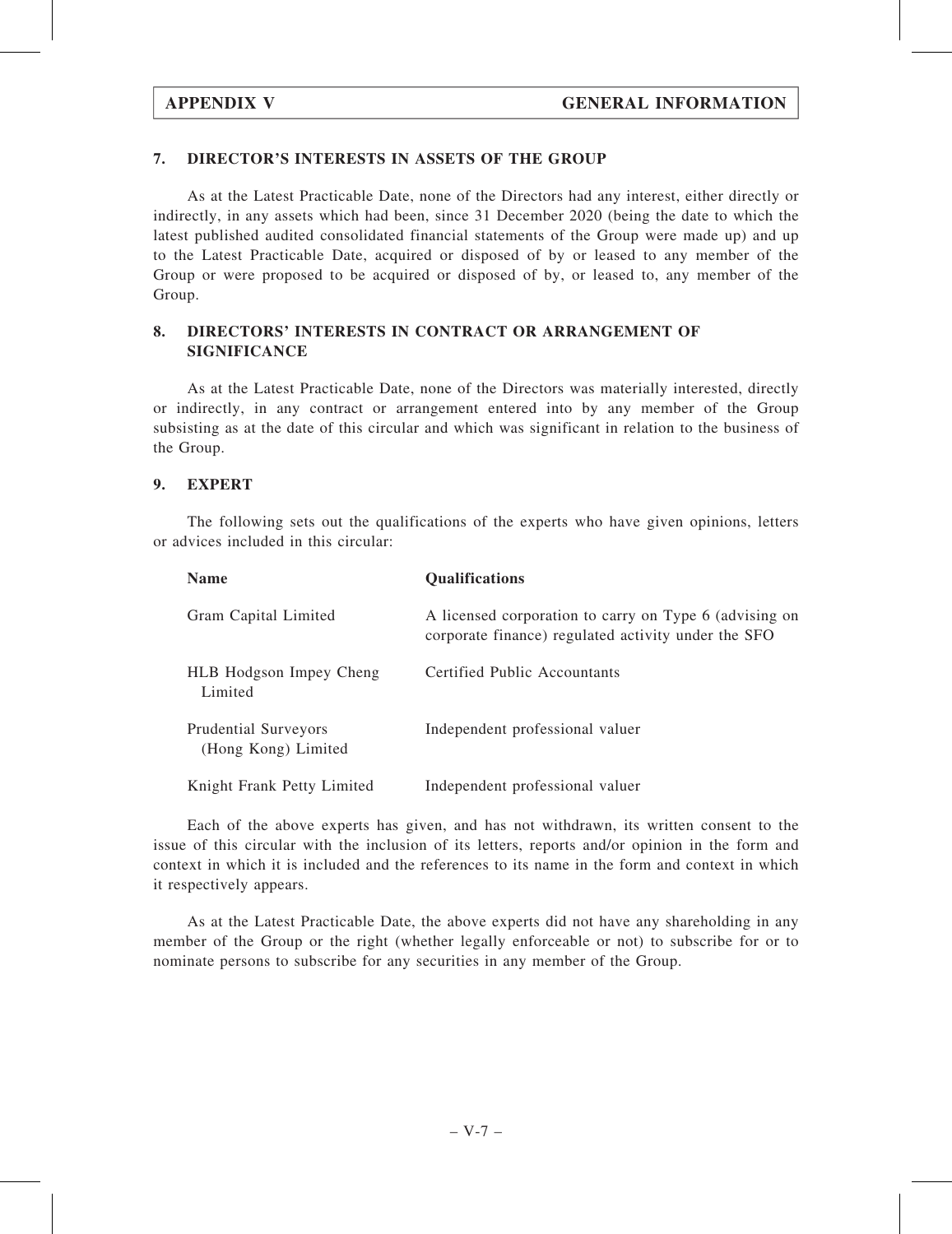As at the Latest Practicable Date, the above experts did not have any interests, directly or indirectly, in any assets which had been, since 31 December 2020, being the date to which the latest published audited consolidated financial statements of the Company were made up, and up to the Latest Practicable Date, acquired, disposed of by or leased to any member of the Group, or were proposed to be acquired, disposed of by or leased to any member of the Group.

# 10. DIRECTORS' COMPETING INTERESTS

To the best knowledge of the Directors, as at the Latest Practicable Date, none of the Directors and their respective close associates was interested in any business which competes, or may compete, either directly or indirectly, with the businesses of the Group.

# 11. ARRANGEMENTS AFFECTING DIRECTORS

As at the Latest Practicable Date:

- (a) no agreement, arrangement or understanding (including any compensation arrangement) existed between Ms. Lau or any person acting in concert with her and any Directors, recent Directors, Shareholders or recent Shareholders having any connection with or dependence upon the outcome of the Rights Issue;
- (b) no agreement, arrangement or understanding existed between any Director and any other person which is conditional on/or dependent upon the outcome of the Rights Issue or otherwise connected with the Rights Issue;
- (c) no benefits were given or would be given to any Directors as compensation for loss of office or otherwise in connection with the Rights Issue; and
- (d) no material contract had been entered into by Ms. Lau in which any Director has a material personal interest.

# 12. ADDITIONAL DISCLOSURES UNDER THE TAKEOVERS CODE

As at the Latest Practicable Date:

- (a) save as disclosed in the shareholding structure table under the paragraph headed ''Effect of the Rights Issue on the Shareholding Structure of the Company'' in the section headed ''Letter from the Board'' in this circular and in the paragraph headed ''Disclosure of Interests'' in this appendix, no Director was interested in any relevant securities (as defined in Note 4 to Rule 22 of the Takeovers Code) of the Company;
- (b) none of the Directors had dealt for value in any relevant securities (as defined in Note 4 to Rule 22 of the Takeovers Code) of the Company during the Relevant Period;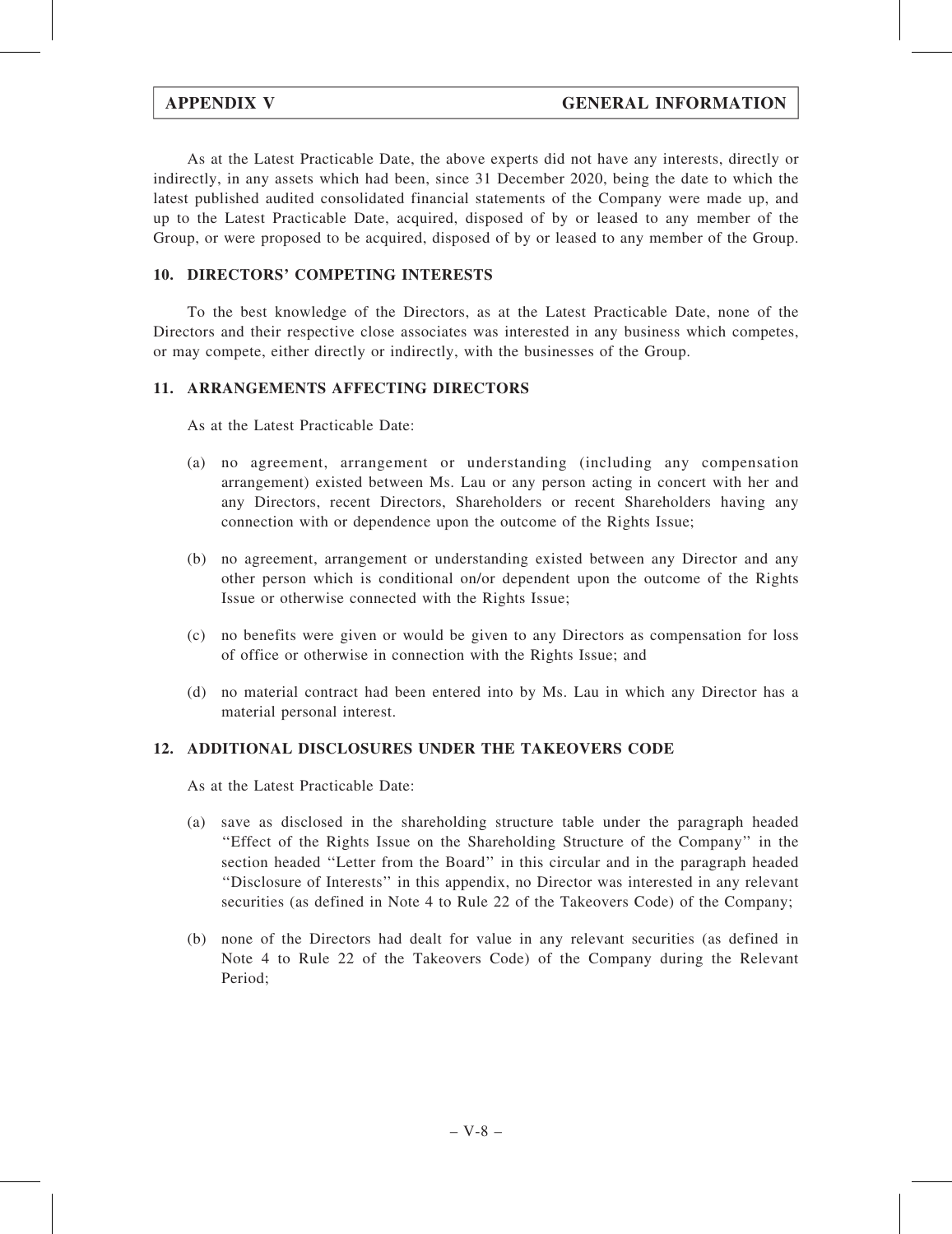- (c) none of the subsidiaries of the Company, the pension fund of the Company or of its subsidiaries, any persons presumed to be acting in concert with the Company by virtue of class (5) of the definition of ''acting in concert'' under the Takeovers Code or who is an associate of the Company by virtue of class (2) of the definition of ''associate'' under the Takeovers Code (but excluding exempt principal traders and exempt fund managers) owned or controlled any relevant securities (as defined in Note 4 to Rule 22 of the Takeovers Code) of the Company, or had dealt for value in any such securities of the Company during the Relevant Period;
- (d) there was no arrangement of the kind referred to in Note 8 to Rule 22 of the Takeovers Code between any person and the Company or any person who is presumed to be acting in concert with the Company by virtue of classes  $(1)$ ,  $(2)$ ,  $(3)$ and (5) of the definition of ''acting in concert'' under the Takeovers Code or who is an associate of the Company by virtue of classes (2), (3) and (4) of the definition of ''associate'' under the Takeovers Code, and no such person had dealt for value in any relevant securities (as defined in Note 4 to Rule 22 of the Takeovers Code) of the Company during the Relevant Period;
- (e) no fund managed on a discretionary basis by any fund manager (other than exempt fund managers) connected with the Company had any interest in the relevant securities (as defined in Note 4 to Rule 22 of the Takeovers Code) of the Company and no such persons had dealt for value in any relevant securities (as defined in Note 4 to Rule 22 of the Takeovers Code) of the Company during the Relevant Period;
- (f) (i) as regards the Rights Issue, save that Ms. Chan is required under the Listing Rules and the Takeovers Code to abstain from voting on the relevant resolutions to be proposed to the Independent Shareholders at the SGM and each of Mr. Wu Jingwei, Mr. Li Zi Kui and Ms. Zhu Xinxin is required under the Rule 7.27A(1) of the Listing Rules to abstain from voting on the relevant resolutions to be proposed to the Independent Shareholders at the SGM, each of Mr. Huang Shenglan, Mr. Chan Ming Fai, and Mr. Cui Shuming, intends, in respect of their own beneficial shareholdings (if any), to vote in favour of the resolutions to be proposed at the SGM (which they are permitted to vote) to approve the Rights Issue; and (ii) as regards the Whitewash Waiver, save that Ms. Chan is required under the Takeovers Code to abstain from voting on the relevant resolutions to be proposed to the Independent Shareholders at the SGM, each of Mr. Wu Jingwei, Mr. Li Zi Kui, Ms. Zhu Xinxin, Mr. Huang Shenglan, Mr. Chan Ming Fai, and Mr. Cui Shuming, intends, in respect of their own beneficial shareholdings (if any), to vote in favour of the resolutions to be proposed at the SGM (which they are permitted to vote) to approve the Whitewash Waiver;
- (g) none of the Company or the Directors had borrowed or lent any relevant securities (as defined in Note 4 to Rule 22 of the Takeovers Code) of the Company; and
- (h) there was no agreement, arrangement or understanding to transfer, charge or pledge the Rights Shares to be acquired by Ms. Lau in pursuance of the Rights Issue to any other persons.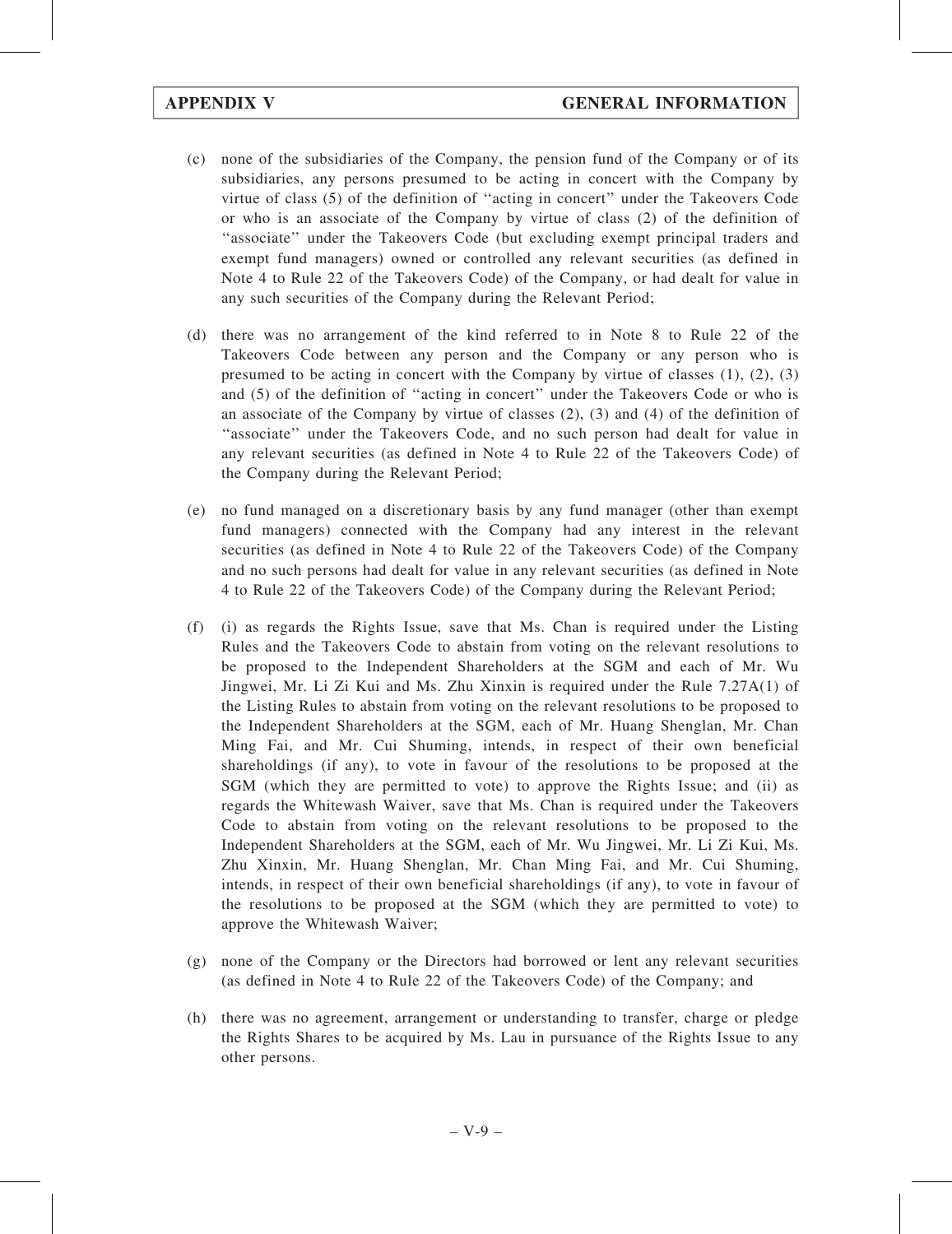# 13. MATERIAL CONTRACTS

Save for the contracts set out below, no contract (not being a contract entered into in the ordinary course of business carried on or intended to be carried on by the Group) had been entered into by members of the Group within the two years immediately preceding the date of the Announcement and up to the Latest Practicable Date which are or may be material:

- (a) a bondholder letter agreement dated 22 March 2019 entered into between the Company and the holder of the New Option 1 Bonds in relation to certain amendments to the terms and conditions of the New Option 1 Bonds, including the maturity date, interest and interest payment date and conversion price, details of which are set out in the announcement of the Company dated 22 March 2019;
- (b) the First Supplemental Trust Deed;
- (c) a share transfer agreement dated 12 August 2019 entered into among Capital Way Financial Holdings Limited, an indirect wholly-owned subsidiary of the Company (as purchaser), Mr. Hai Shixun (as vendor) and Qing Yu International Holding Limited (as target company) in relation to the acquisition of the entire issued share capital of Qing Yu International Holding Limited for a consideration of HK\$9,000,000, details of which are set out in the announcements of the Company dated 12 August 2019 and 30 August 2019;
- (d) a bondholder letter agreement dated 1 November 2019 entered into between the Company and the holder of the New Option 1 Bonds in relation to certain amendments to the terms and conditions of the New Option 1 Bonds, including the maturity date, details of which are set out in the announcement of the Company dated 1 November 2019;
- (e) the Second Supplemental Trust Deed;
- (f) a bondholder letter agreement dated 23 April 2020 entered into between the Company and the holder of the New Option 1 Bonds in relation to certain amendments to the terms and conditions of the New Opton 1 Bonds, details of which are set out in the announcement of the Company dated 23 April 2020;
- (g) the Third Supplemental Trust Deed;
- (h) a provisional agreement for sale and purchase 18 June 2020 entered into between Wide Perfect Limited, an indirect wholly-owned subsidiary of the Company (as vendor) and Ms. Chan Kam Chi (as purchaser) in relation to the sale and purchase of a property for a consideration of HK\$44,380,000, details of which are set out in the announcement of the Company dated 18 June 2020;
- (i) a subscription agreement dated 9 October 2020 entered into between the Company (as issuer) and Ms. Lau (as subscriber) in relation to the subscription of 8% convertible bonds due 2021 in the principal amount of HK\$50,000,000, the details of which are disclosed in the announcement of the Company dated 9 October 2020;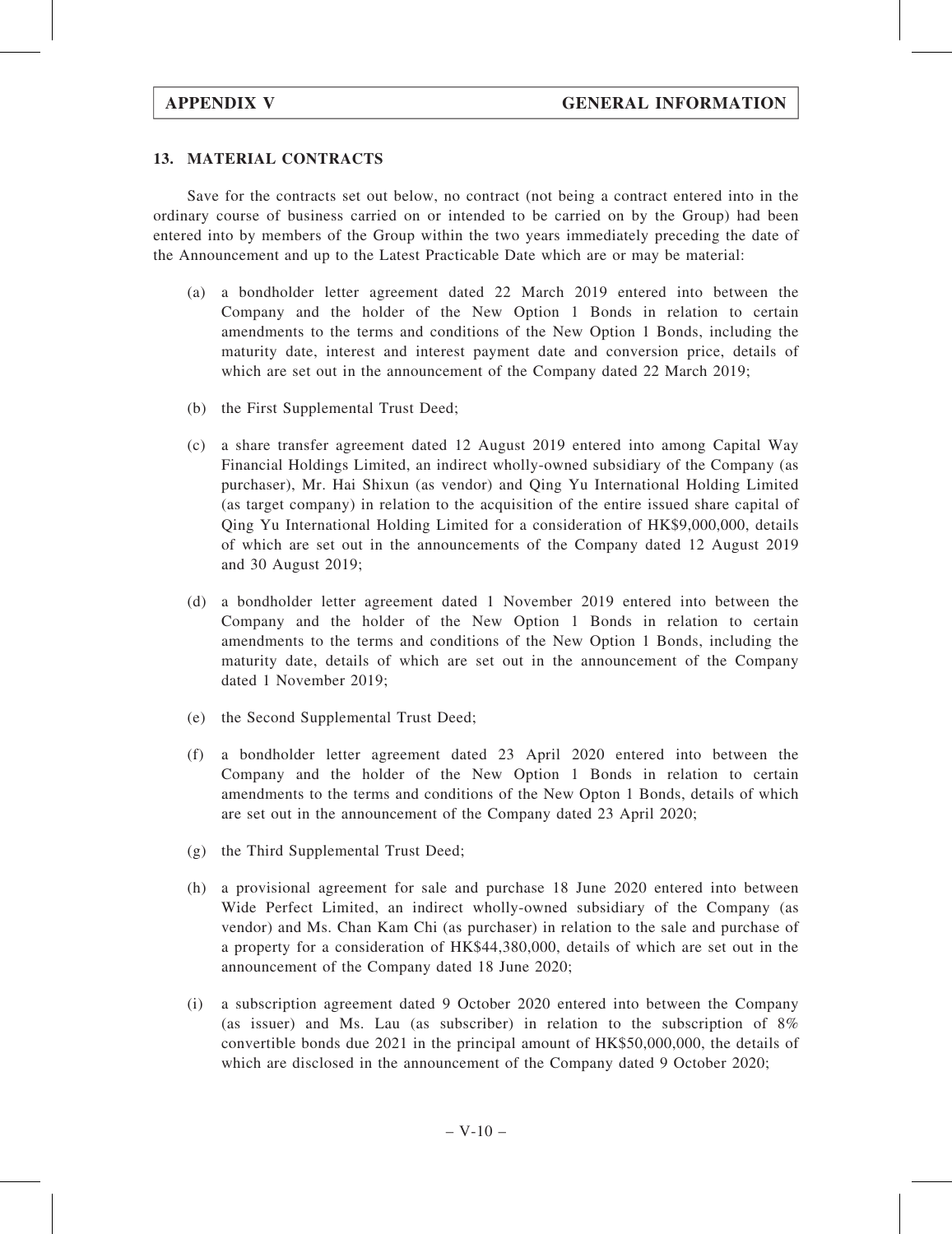- (j) a termination deed dated 20 January 2021 entered into between the Company (as issuer) and Ms. Lau (as subscriber) in relation to the termination of the subscription agreement referred to in (i) above;
- (k) the Set-Off Deed; and
- (l) the Placing Agreement.

# 14. CORPORATE INFORMATION AND PARTIES INVOLVED IN THE RIGHTS ISSUE

| <b>Board of Directors</b>                    | Ms. CHAN Tan Na, Donna<br>Mr. WU Jingwei<br>Mr. LI Zi Kui<br>Ms. ZHU Xinxin<br>Mr. HUANG Shenglan<br>Mr. CHAN Ming Fai<br>Mr. CUI Shuming |
|----------------------------------------------|-------------------------------------------------------------------------------------------------------------------------------------------|
| <b>Principal banker</b>                      | The Hongkong and Shanghai Banking Corporation<br>Limited<br>1 Queen's Road Central, Hong Kong                                             |
|                                              | Industrial Bank Co. Ltd., Hong Kong Branch<br>10–12/F, One International Finance Centre<br>1 Harbour View Street, Central<br>Hong Kong    |
| Authorised representatives of<br>the Company | Ms. CHAN Tan Na, Donna<br>Unit 3308, 33/F., Office Tower, Convention Plaza<br>1 Harbour Road, Wan Chai<br>Hong Kong                       |
|                                              | Mr. WONG Hiu Wong<br>Unit 3308, 33/F., Office Tower, Convention Plaza<br>1 Harbour Road, Wan Chai<br>Hong Kong                            |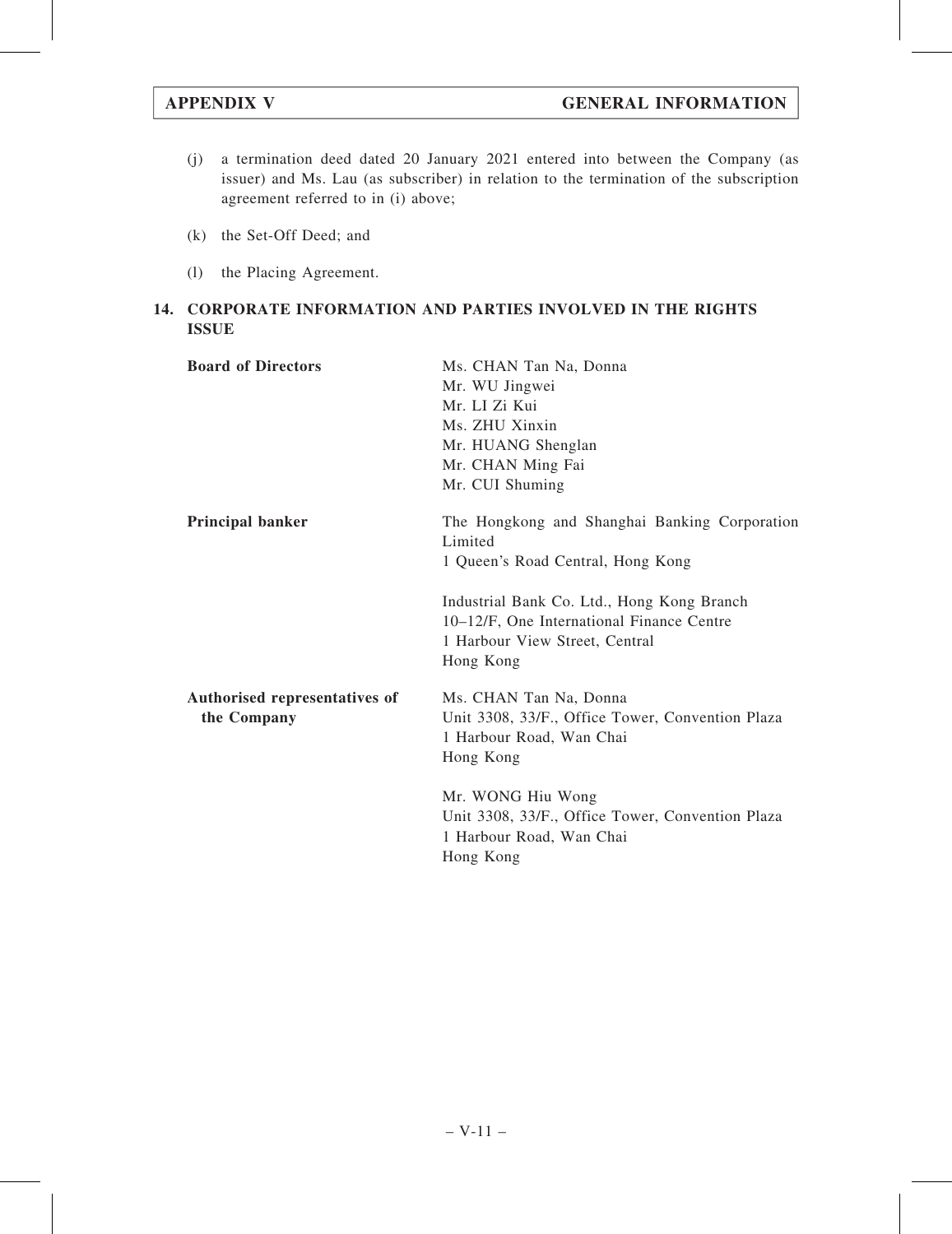| Legal advisers to the Company                           | As to Hong Kong law<br>Baker & McKenzie<br>14th Floor, One Taikoo Place<br>979 King's Road, Quarry Bay<br>Hong Kong SAR                              |
|---------------------------------------------------------|------------------------------------------------------------------------------------------------------------------------------------------------------|
|                                                         | As to Bermuda law<br>Conyers Dill & Pearman<br>29th Floor, One Exchange Square<br>8 Connaught place<br>Central<br>Hong Kong                          |
| Hong Kong branch share<br>registrar and transfer office | Computershare Hong Kong Investor Services<br>Limited<br>Shops 1712–1716, 17th Floor, Hopewell Centre<br>183 Queen's Road East, Wan Chai<br>Hong Kong |
| Financial adviser to the<br>Company                     | Luk Fook Capital (HK) Limited<br>Units 2201-2207 & 2213-2214, 22/F Cosco Tower<br>183 Queen's Road Central, Hong Kong                                |
| <b>Auditor</b>                                          | HLB Hodgson Impey Cheng Limited<br>31/F, Gloucester Tower, The Landmark<br>11 Pedder Street, Central<br>Hong Kong                                    |

# 15. PARTICULARS OF DIRECTORS AND SENIOR MANAGEMENT OF THE **COMPANY**

# (a) Directors

# Ms. CHAN Tan Na, Donna

Board's Chairperson, Executive Director and Chief Executive Officer

Ms. Chan, aged 40, joined the Group in 2012, and is currently the Board's Chairperson, an Executive Director and Chief Executive Officer of the Company. Ms. Chan is responsible for planning and leading the implementation of the Group's overall strategies for operational development. She holds a Bachelor's degree in Economics and Finance from the University of Hong Kong and a Master's degree in Economics from Boston University, USA. She is a qualified Chartered Financial Analyst (CFA). From 2005 to early 2012, Ms. Chan held positions at Deutsche Bank's Corporate Finance department and Atlantis Investment Management (Hong Kong) Limited, where she was involved in several initial public offerings, share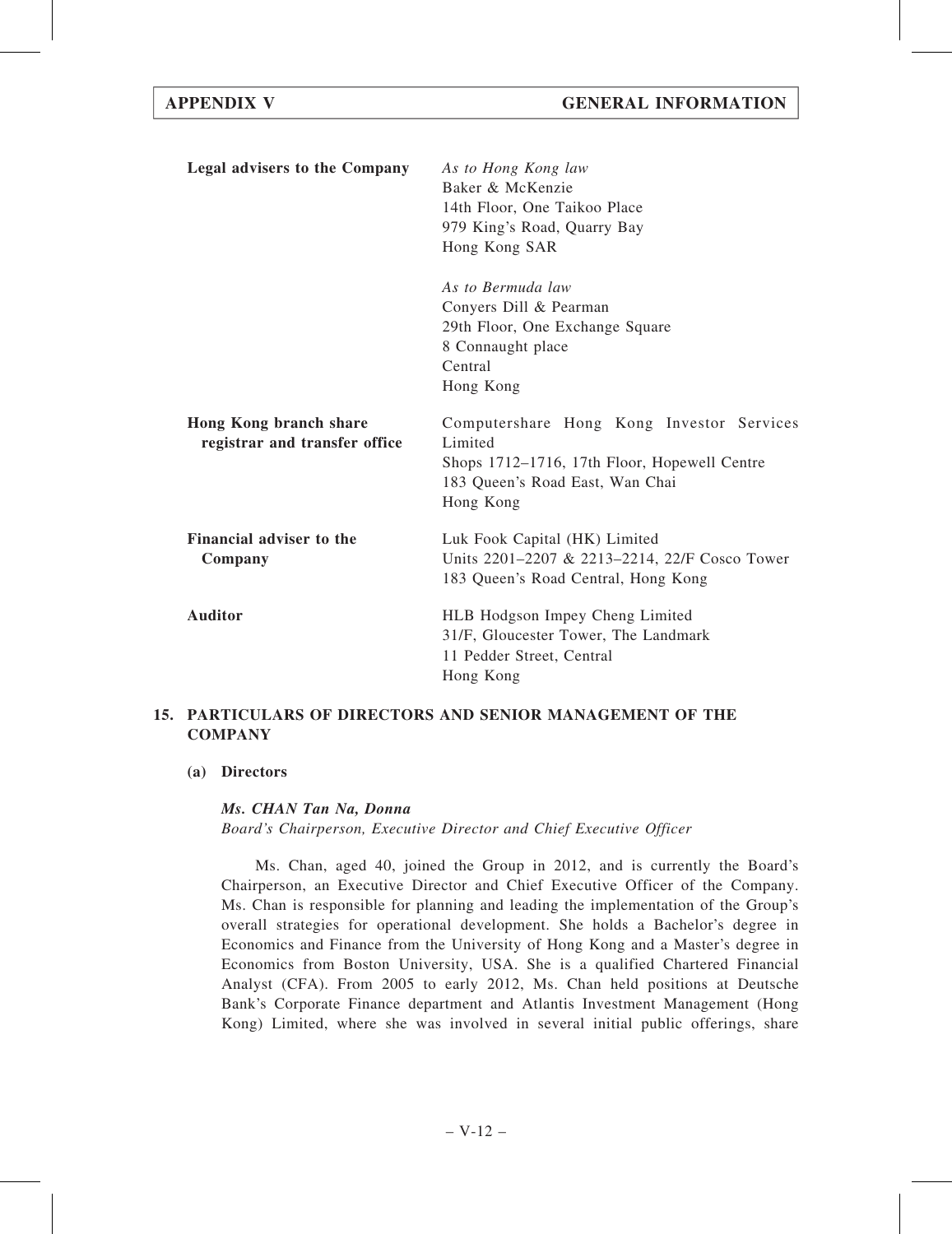placements, mergers and acquisitions, and bond issuances. In her capacity as a fund manager, she was in charge of equity investments in listed and unlisted companies in the Greater China region.

# WU Jingwei

# Executive Director and President

Mr. Wu, aged 49, joined the Group in 2007, and is currently an Executive Director and the President of the Company. Mr. Wu assists the Board's Chairperson in planning and leading the implementation of the Group's overall strategies for development. Mr. Wu has overall responsibilities for the operations and management of the Group's lottery business with extensive experience in leading the China Welfare Lottery Video Lottery Business, Computer-generated Ticket Games Business, Video Lottery Business and New Media Lottery Business. Mr. Wu has over twenty years of experience in information technology. Prior to joining the Group, Mr. Wu had held senior management positions in PKU Founder Group and Hisense Group. Mr. Wu holds a Bachelor's degree in Mechanical Engineering from Beijing Technology and Business University.

# LI Zi Kui

Executive Director, Senior Vice President and General Manager of CTG Business Unit

Mr. Li, aged 56, joined the Group in 2011, and is currently an Executive Director, Senior Vice President of the Group and General Manager of CTG Business Unit of the Company. Mr. Li has over thirty years of solid management experience in the information technology sector. He had been engaged in the China Welfare lottery space as a chief engineer with technical management responsibility for nearly twenty years, gaining extensive experience with proven track record in various lottery segments including video lottery, computer ticket game and instant lottery. Mr. Li holds an EMBA from Beijing Institute of Technology.

# ZHU Xinxin

Executive Director, Senior Vice President and Director of the Group's Human Resource and Administrative Department

Ms. Zhu, aged 41, joined the Group in 2008. She is currently an Executive Director, the Senior Vice President of the Group and Director of the Group's Human Resource and Administrative Department. Ms. Zhu had been the operation manager of Protiviti Independent Risk Consulting, China, a global business consulting and internal audit firm. Ms. Zhu had also worked in Accenture, a global leading management consulting, information technology services and outsourcing company. At Accenture, she participated in various projects including the CNOOC SAP implementation project, Robert Half International PeopleSoft Implementation project and BP Finance & Accounting Outsourcing project. Ms. Zhu holds a Bachelor's degree in Business and Finance from the University of Westminster and a Master's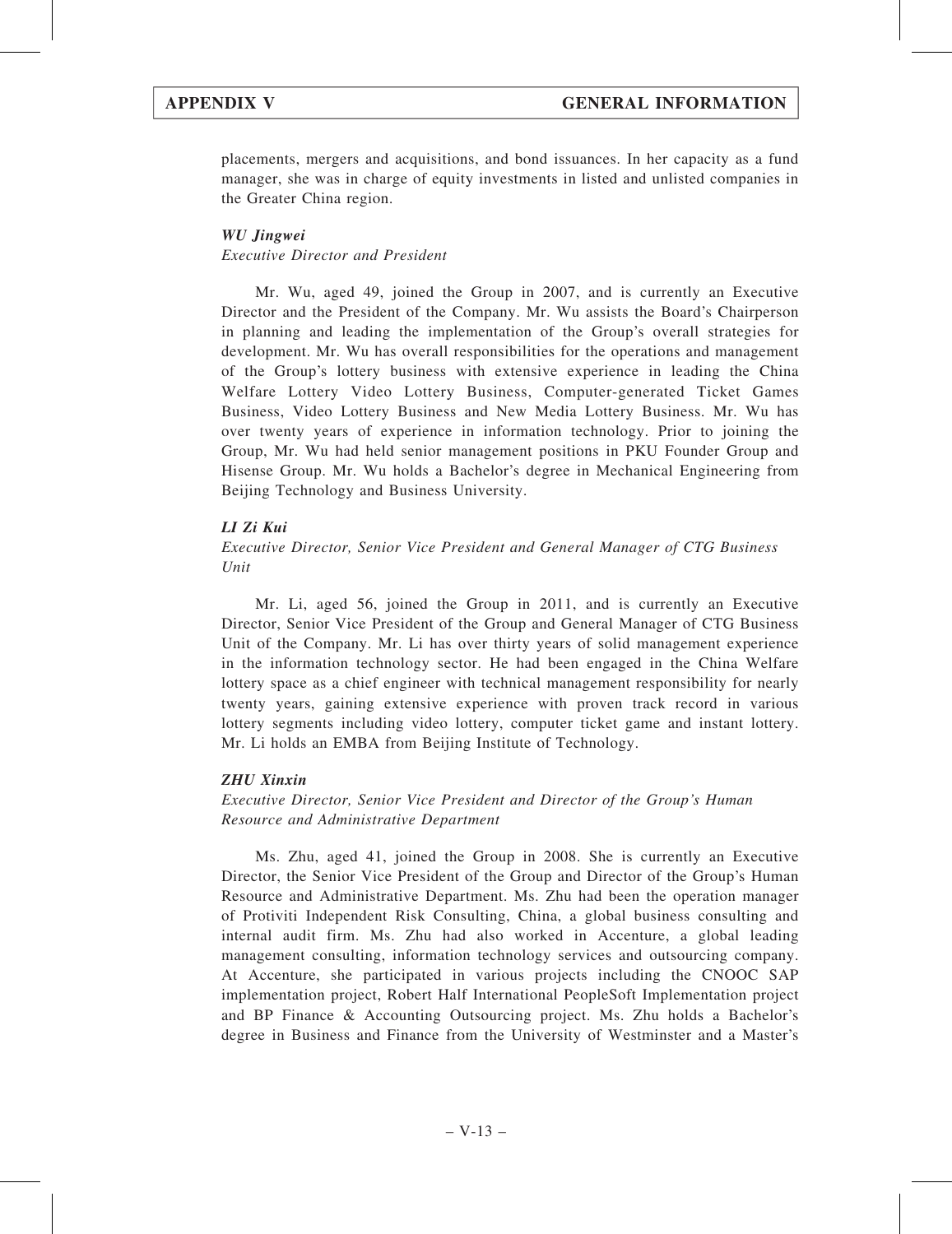degree in Development Finance from the University of Manchester. Ms. Zhu also holds the Chief Human Resource Officer certificate, conducted by the Business School at Renmin University of China and ILR School at Cornell University.

# HUANG Shenglan

Independent Non-executive Director

Mr. Huang, aged 69, joined the Group in 2002, and is currently an Independent Non-executive Director of the Company. Mr. Huang was an executive director and the deputy governor of China Everbright Bank, Head Office and was an executive director and the general manager of China Everbright Technology Limited. Mr. Huang holds a Diploma in Arts from Huazhong Normal University and in International Economics from Huadong Normal University and a certificate in International Economic Law from Xiamen University and in Advanced Management Programme from the Harvard Business School, USA. Mr. Huang is also a nonexecutive director of Burwill Holdings Limited and a non-executive director of China Fortune Investments (Holding) Limited, which are listed companies in Hong Kong.

# CHAN Ming Fai

# Independent Non-executive Director

Mr. Chan, aged 59, joined the Group in 2006, and is currently an Independent Non-executive Director of the Company. Mr. Chan is currently an independent business consultant. Prior to that, he was the chief executive officer of Full Seas Technology Group and the president of Dandelion Capital Group, which is a private financial advisory company. He has over thirty years of experience in investment banking and asset management. Mr. Chan had worked for Jardine Fleming Investment Management with a major responsibility to market unit trusts and asset management products in Hong Kong and subsequently in various Asian markets, and was particularly instrumental in the establishment of Jardine Fleming's investment trust operation in Japan, Korea and Indonesia. Mr. Chan also co-founded the KGI Group, which is a pan-Asian investment bank with shareholders including major investors and institutions in Asia, where he was the head of the asset management operation, which managed about USD400 million in hedge funds and other investment portfolios, and was also a member of the management committee of KGI Group. Mr. Chan holds a Bachelor's degree in Social Sciences with a major in Economics from the University of Hong Kong. Mr. Chan is currently a nonexecutive director of Windmill Group Limited, a listed company in Hong Kong. Mr. Chan was an independent non-executive director of Burwill Holdings Limited from October 2011 to December 2018 and a non-executive director of Alita Resources Limited from December 2018 to July 2019.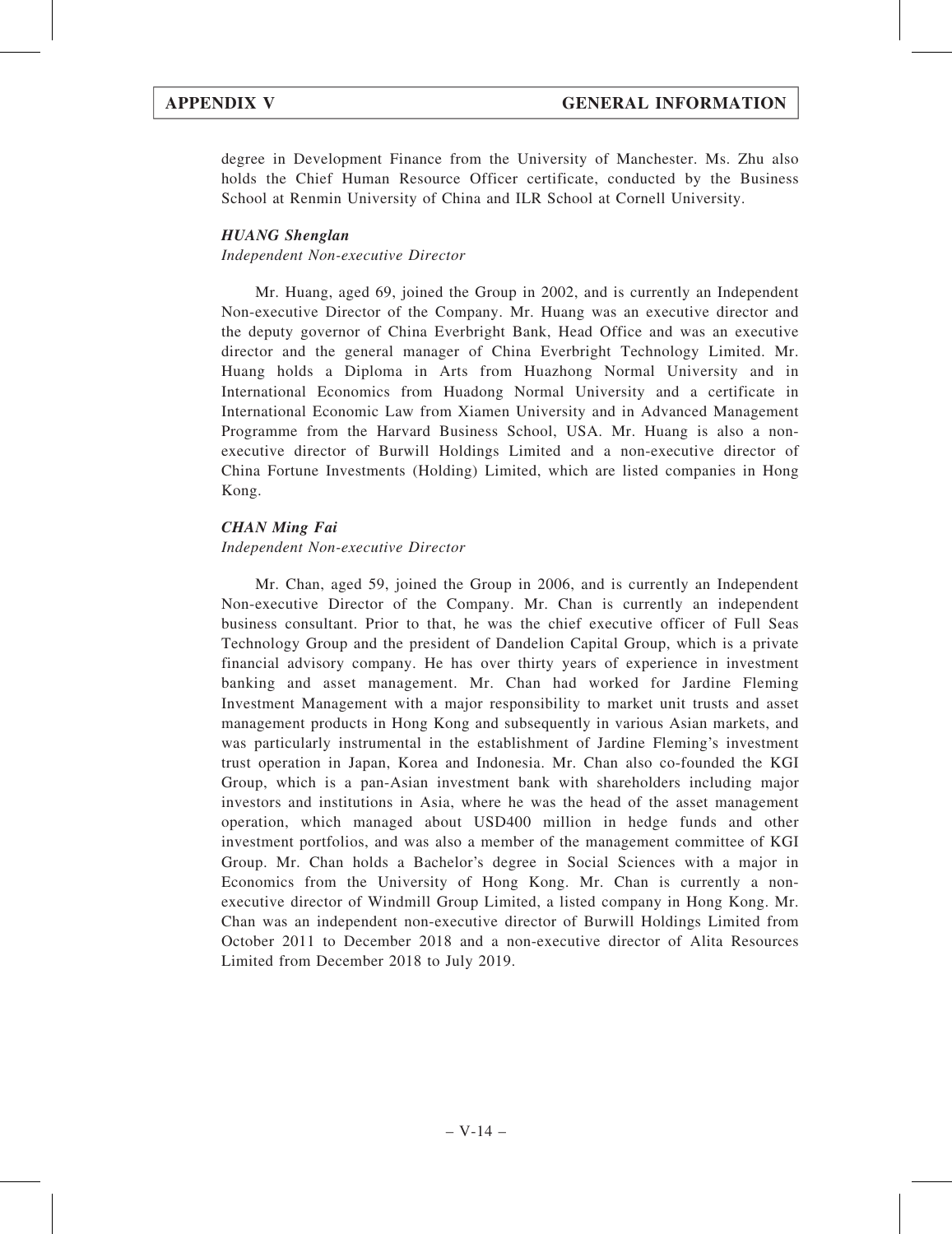# CUI Shuming

Independent Non-executive Director

Mr. Cui, aged 83, joined the Group in 2008, and is currently an Independent Non-executive Director of the Company. Mr. Cui graduated from Renmin University of China. He was the deputy head of the Bank of China, Jiangsu branch, the executive director of The National Commercial Bank, Ltd. and the general manager of its Hong Kong branch, a director and the executive vice president of The Ka Wah Bank Limited and an independent non-executive director of two listed companies in Hong Kong, namely, Cheung Tai Hong Holdings Limited (currently known as ITC Properties Group Limited) and Wah Sang Gas Holdings Limited. Mr. Cui is currently an independent non-executive director of Yue Da Mining Holdings Limited, a listed company in Hong Kong. He has over forty years of experience in international finance and corporate planning and management. Mr. Cui was an independent nonexecutive director of Burwill Holdings Limited from 1998 to October 2019.

# (b) Senior management

### LAN Jianzhang

Senior Vice President and General Manager of New Type Lottery Business Unit

Mr. Lan, aged 49, joined the Group in 2009. He is currently the Senior Vice President of the Group and General Manager of New Type Lottery Business Unit. Mr. Lan previously held a senior position at China Lottery Online Technology Co., Ltd, and was responsible for the strategy, product and business development. He has extensive and proven experience in the lottery industry including video lottery segment. Mr. Lan has over twenty years' experience in the information technology and internet sector. He previously held management positions at leading companies in the sector including the PKU Founder Group, where he was responsible for the development of high-end information technology and household appliances. Mr. Lan holds a Bachelor's degree from Beijing University of Aeronautics & Astronautics, a Master's degree in Physics from Chinese Academy of Sciences, and an EMBA from Beijing Institute of Technology.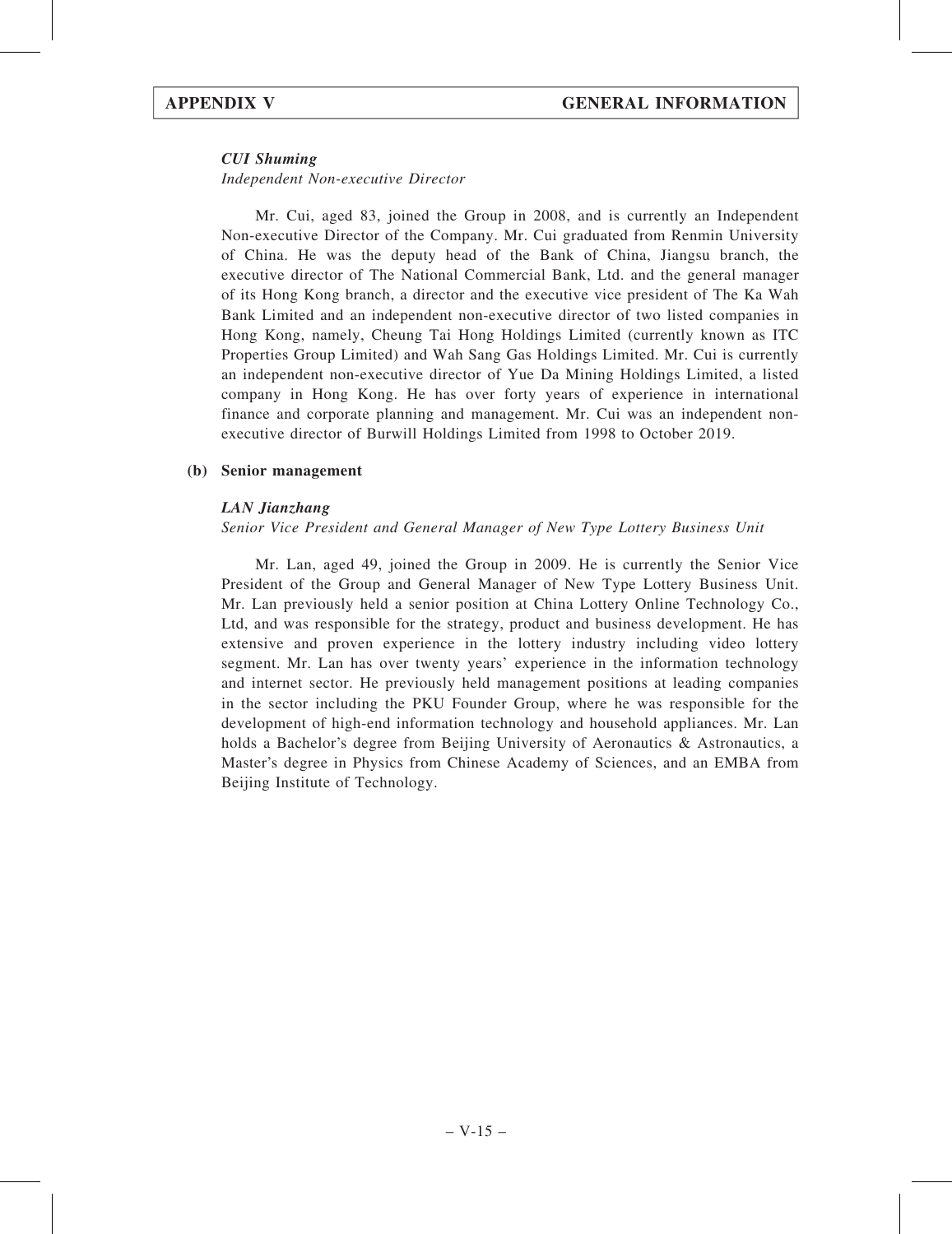### HE Ying

Senior Vice President and General Manager of Mobile and Internet Services Business Unit

Ms. He, aged 51, joined the Group in 2007. She is currently the Senior Vice President of the Group, General Manager of Mobile and Internet Services Business Unit and General Manager of the Marketing Department. Ms. He had been the general manager of the marketing department at Founder Technology Group Corporation and vice general manager at Hisense Cyber Product Limited. Ms. He has been engaged in the information technology industry for twenty years, and has extensive experience in marketing and corporate management. Ms. He holds a Bachelor's degree in Computer Science from the Beijing University of Technology.

### WU Yunsong

Vice President

Mr. Wu, aged 53, joined the Group in 2008. He is currently the Vice President of the Group. Mr. Wu has over twenty years of management experience in research and development, manufacturing, quality control and operating of the information products and digital products. He was a vice general manager of Dongguan Founder Information Equipment Manufacturing Limited and Shenzhen Founder Digital Technology Limited. Mr. Wu holds a Bachelor's degree in Irrigation and Drainage Engineering Professional from Chengdu University of Science and Technology (now renamed Sichuan University).

### JI Youjun

Vice President and the General Manager of the Group's Technology Management Center

Mr. Ji, aged 48, joined the Group in 2007. He is currently the Vice President of the Group and the General Manager of the Group's Technology Management Center. Mr. Ji had been the head of household product development at Founder Technology Group Corporation and vice general manager at Hisense Cyber Product Limited. Mr. Ji has extensive experience in the development and management of information technology software and hardware products. He holds a Bachelor's degree in Mechanical Engineering and Manufacturing from Harbin University of Science and Technology.

### TAN Yung Kai, Richard

### Chief Financial Officer

Mr. Tan, aged 48, joined the Group in 2000. He is currently the Chief Financial Officer, responsible for the overall financial accounting of the Group. Mr. Tan has over twenty years of experience in the audit and the accounting fields. He had worked for Deloitte Touche Tohmatsu, an international accounting firm involved in the various auditing and due diligence activities. He holds a Bachelor's degree in Commerce from McGill University, Canada and a Master's degree in Corporate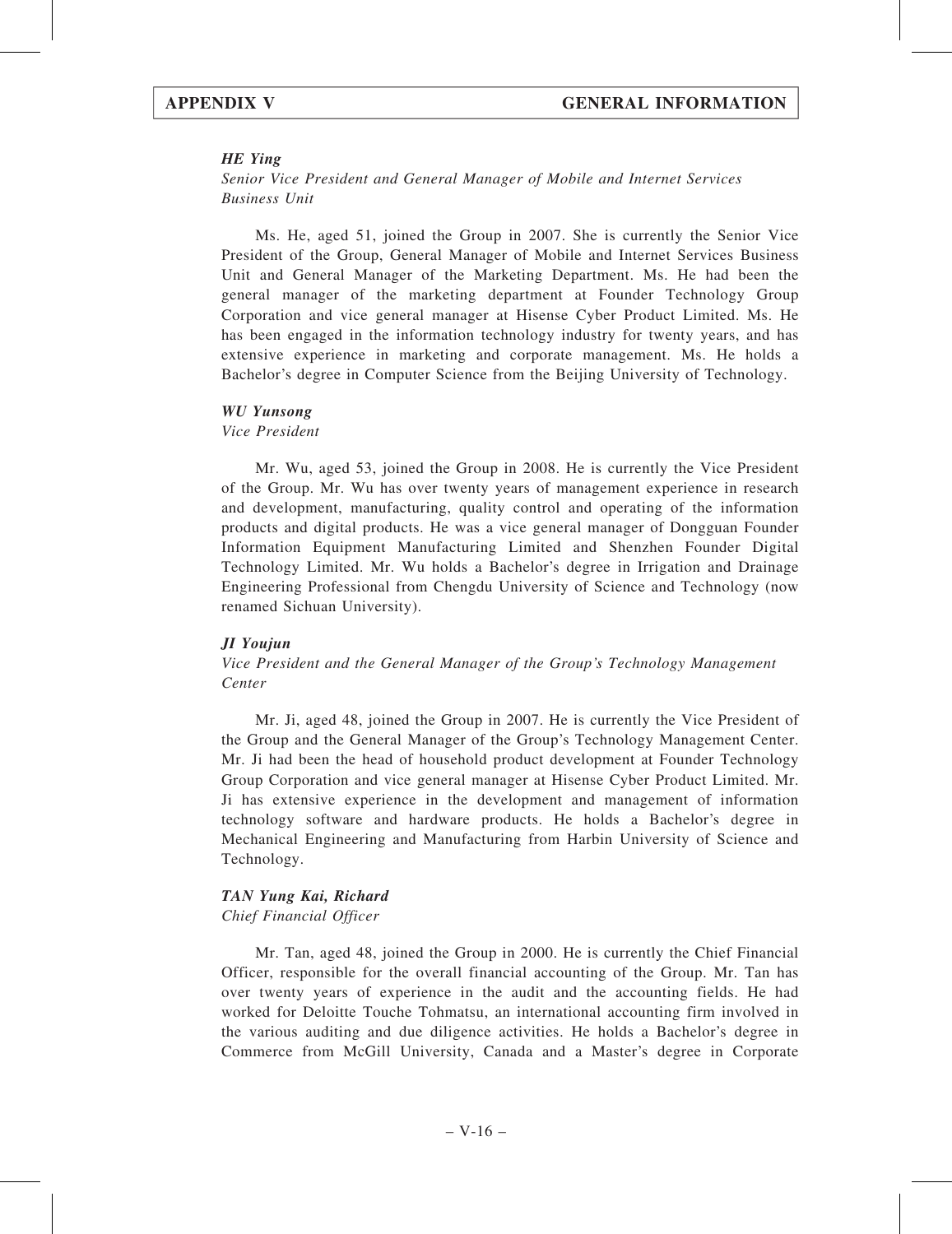Finance from the Hong Kong Polytechnic University. Mr. Tan is a member of the Hong Kong Institute of Certified Public Accountants and American Institute of Certified Public Accountants.

## WONG Hiu Wong

Company Secretary

Mr. Wong, aged 37, joined the Group in 2009. He is currently the Company Secretary, taking part in the corporate exercise and business operation of the Group with respect to ensuring compliance and risk management, leading a professional team overseeing the Group's corporate governance, and is responsible for group policies formation and corporate structure planning. He is a senior management member of the Group. Mr. Wong is an associate member of both The Chartered Governance Institute and The Hong Kong Institute of Chartered Secretaries. He holds a Bachelor's degree in Business from LSE, the University of London and a Master's degree in Corporate Governance and Directorship from the Hong Kong Baptist University.

### (c) Addresses of the Directors and senior management of the Company

The business address of each of the Directors and the senior management of the Company listed above is Unit 3308, 33/F., Office Tower, Convention Plaza, 1 Harbour Road, Wan Chai, Hong Kong.

# 16. MISCELLANEOUS

- (a) The English text of this circular shall prevail over the Chinese text in case of inconsistency.
- (b) The company secretary of the Company is Mr. Wong Hiu Wong, who is an associate member of both The Chartered Governance Institute and The Hong Kong Institute of Chartered Secretaries.
- (c) The registered office of the Company is at Victoria Place, 5th Floor, 31 Victoria Street, Hamilton HM 10 Bermuda.
- (d) The principal place of business of the Company in Hong Kong is at Unit 3308, 33/F., Office Tower, Convention Plaza, 1 Harbour Road, Wan Chai, Hong Kong.
- (e) The correspondence address of Ms. Lau is Unit 3308, 33/F., Office Tower, Convention Plaza, 1 Harbour Road, Wan Chai, Hong Kong.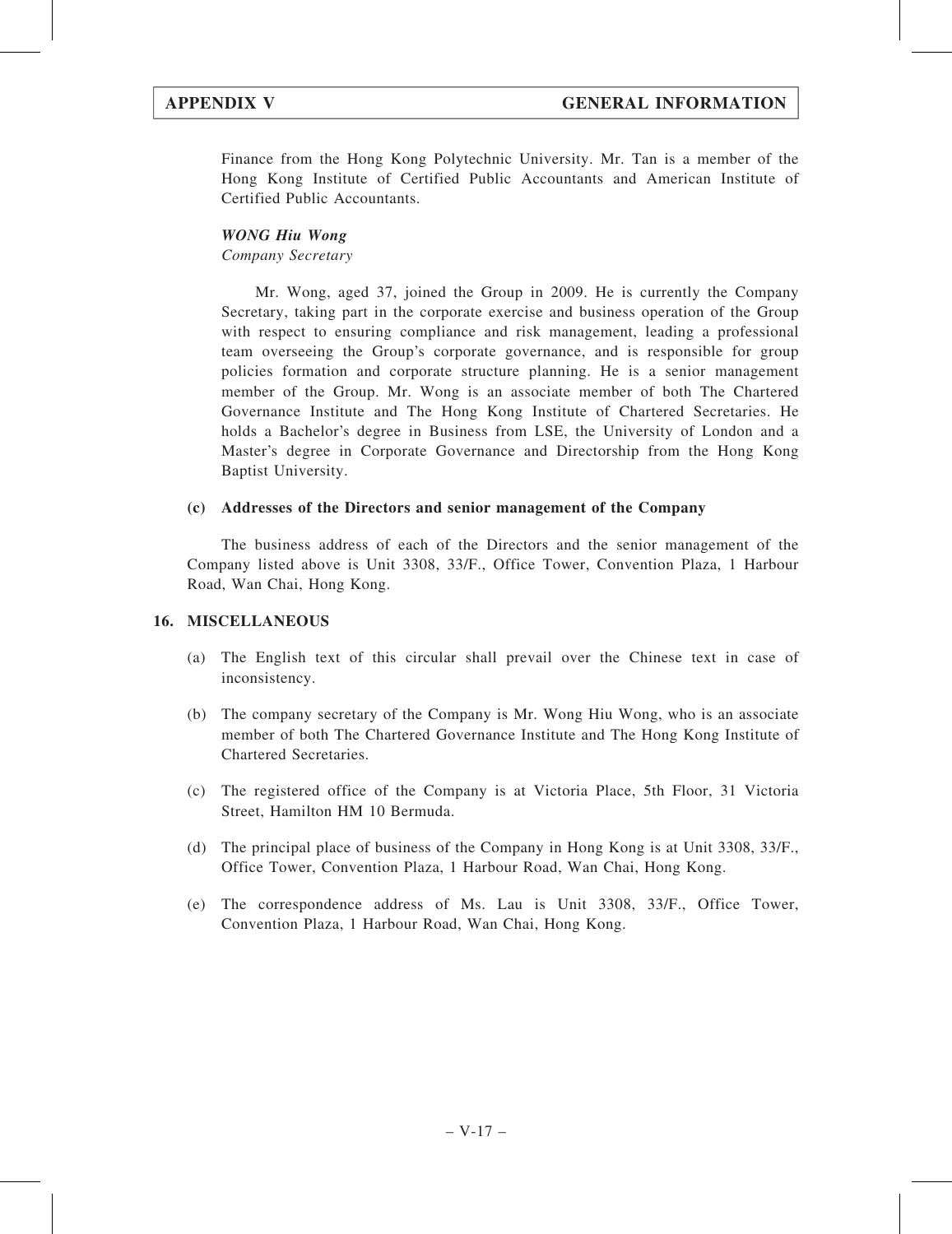# 17. DOCUMENTS AVAILABLE FOR INSPECTION

Copies of the following documents are available for inspection: (i) at the principal place of business of the Company in Hong Kong at Unit 3308, 33/F., Office Tower, Convention Plaza, 1 Harbour Road, Wan Chai, Hong Kong during normal business hours (9:00 a.m. to 5:00 p.m.) on any Business Day; and (ii) on the websites of the Company (http://www.chinalotsynergy.com) and the SFC (http://www.sfc.hk), respectively, from the Latest Practicable Date up to and including the date of the SGM:

- (a) the memorandum of association and new bye-laws of the Company;
- (b) the annual reports of the Company for the two financial years ended 31 December 2018 and 2019;
- (c) the 2020 Annual Results Announcement;
- (d) the letter from the Board, the text of which is set out on pages 13 to 45 of this circular;
- (e) the letter from the Independent Board Committee to the Independent Shareholders, the text of which is set out on pages 46 to 47 of this circular;
- (f) the letter from Gram Capital, the text of which is set out on pages 48 to 70 of this circular;
- (g) the report on the unaudited pro forma financial information of the Group in respect of the Rights Issue from HLB Hodgson Impey Cheng Limited as set out in Appendix II to this circular;
- (h) the property valuation report prepared by Knight Frank Petty Limited, the text of which is set out in Appendix III to this circular;
- (i) the property valuation report prepared by Prudential Surveyors (Hong Kong) Limited, the text of which is set out in Appendix IV to this circular;
- (j) the written consent referred to in the paragraph headed ''Expert'' in this appendix;
- (k) the Irrevocable Undertaking and other material contracts referred to in the paragraph headed ''Material Contracts'' in this appendix; and
- (l) this circular.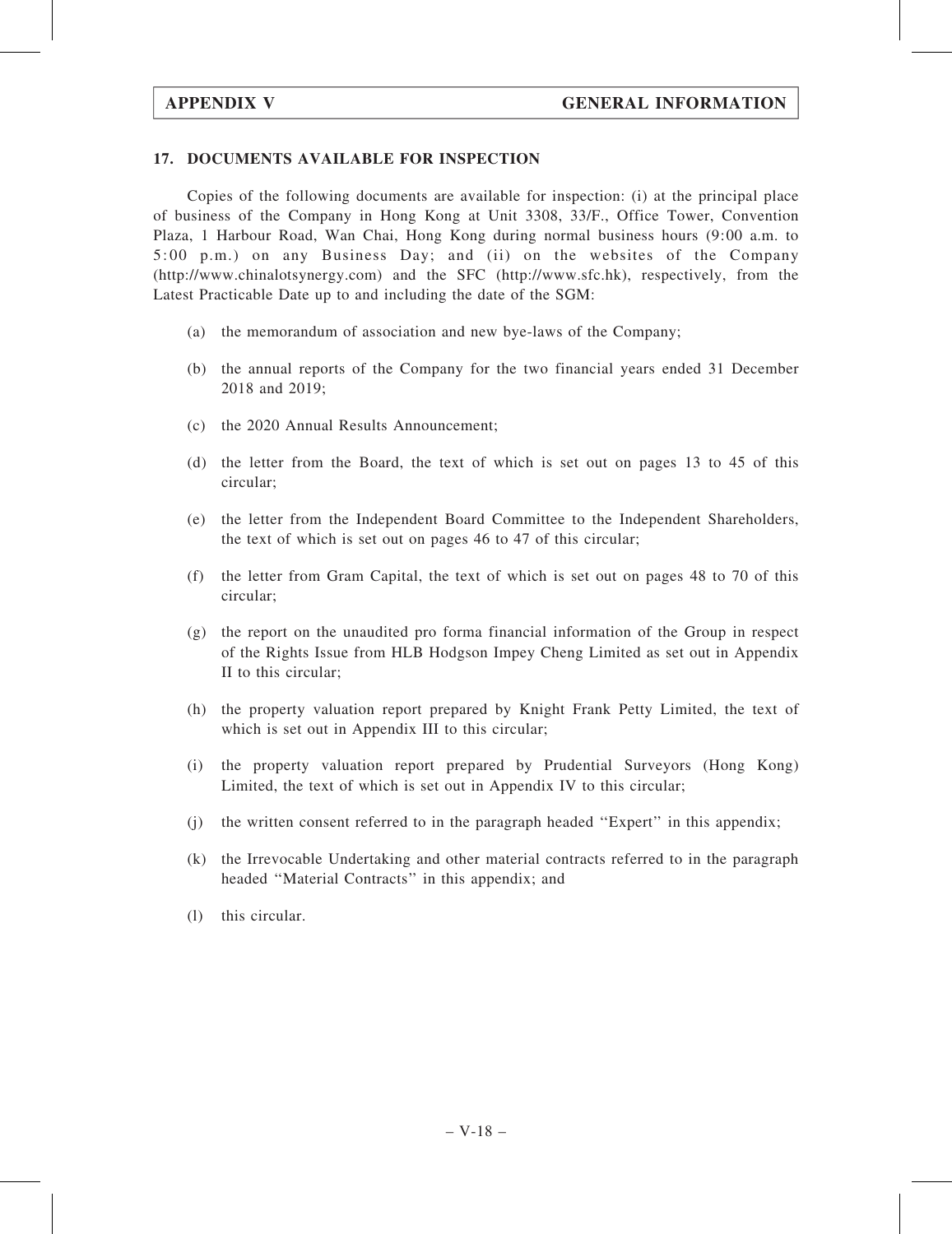

(formerly known as China LotSynergy Holdings Limited 華彩控股有限公司\*) (Incorporated in Bermuda with limited liability)

**(Stock Code: 1371)** 

# NOTICE OF SPECIAL GENERAL MEETING

**NOTICE IS HEREBY GIVEN** that a special general meeting (the "SGM") of China Ecotourism Group Limited (formerly known as China LotSynergy Holdings Limited) (the ''Company'') will be held at Room 1703–1704, World-Wide House, 19 Des Voeux Road Central, Hong Kong on Monday, 10 May 2021 at 11:00 a.m., for the purpose of considering and, if thought fit, passing with or without modifications, the following resolutions. Words and expressions that are not expressly defined in this notice of SGM shall bear the same meaning as those defined in the circular of the Company dated Wednesday, 14 April 2021 (the ''Circular'').

# ORDINARY RESOLUTIONS

- 1. ''THAT subject to and conditional upon the satisfaction of all conditions as set out in the paragraph headed ''Conditions of the Rights Issue'' in the letter from the board of the Circular:
	- (a) the issue by way of rights issue (the "Rights Issue") of not more than such number of new shares (the "Rights Shares" and each a "Rights Share") representing twice the total number of issued shares in the nominal value of HK\$0.025 each in the capital of the Company (the ''Shares'') on Thursday, 20 May 2021 or such other date as may be determined and announced by the Company as the record date for the determination of the provisional entitlements of the Shareholders under the Rights Issue (the "Record Date") at a subscription price of HK\$0.10 per Rights Share to the shareholders of the Company (the "Shareholders") whose names shall appear on the register of members of the Company, as at 5:00 p.m. on the Record Date excluding those Shareholders whose addresses as shown on the register of members of the Company are outside Hong Kong whom the directors of the Company (the ''Directors''), after making relevant enquiries, consider their exclusion from the Rights Issue to be necessary or expedient on account either of the legal restrictions under the laws of the relevant place or the requirements of the relevant regulatory body or stock exchange in that place (the "Non-Qualifying Shareholders'') on the basis of two (2) Rights Shares for every one (1) existing Share then held on the Record Date be and is hereby approved;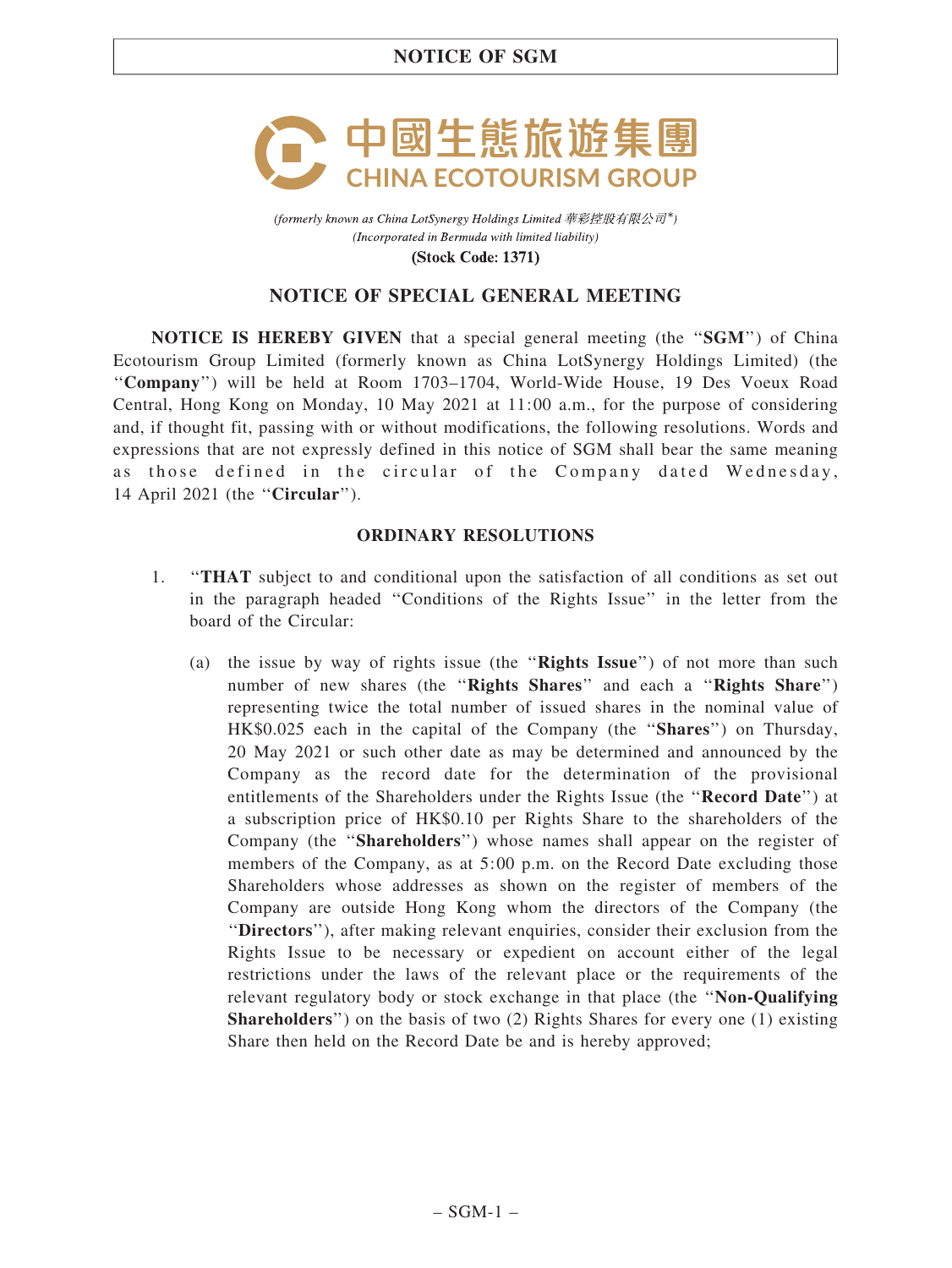# NOTICE OF SGM

- (b) the Directors be and are hereby authorised to exercise the powers of the Company to allot and issue the Rights Shares pursuant to and in connection with the Rights Issue in particular, (i) the Rights Shares may be offered, allotted or issued otherwise than pro rata to the Qualifying Shareholders and, in particular, the Directors be and are hereby authorised to make such exclusions or other arrangements in relation to the Non-Qualifying Shareholders as they deem necessary, desirable or expedient having regard to any restrictions or obligations under the bye-laws of the Company or the laws of, or the rules and regulations of any recognised regulatory body or any stock exchange in, any territory outside Hong Kong; and (ii) the Rights Shares which would otherwise have been made available for application by the Qualifying Shareholders or the Non-Qualifying Shareholders (as the case may be) will be made available for subscription under excess application forms for excess Rights Shares; and
- (c) any Director be and is hereby authorised to do all such acts and things, to sign and execute all such documents and to take such steps as he/she may, in his/her absolute discretion, consider necessary, appropriate, desirable or expedient to implement or to give effect to or in connection with the Rights Issue and the transactions contemplated under the Rights Issue.''

# 2. ''THAT:

- (a) the placing agreement dated 16 February 2021 (the ''Placing Agreement'') (a copy of which, signed by the chairperson of the SGM for the purposes of identification, has been produced to the SGM marked ''A'') entered into between the Company (as issuer) and Cornerstone Securities Limited (the ''Placing Agent'') in relation to the best effort placing (the ''Placing'') by the Placing Agent of such number of Shares as is equivalent to the number of unsubscribed Rights Share(s) not taken up by Qualifying Shareholder(s) or renouncee(s) or transferee(s) of nil-paid rights whether under  $PAL(s)$  or  $EAF(s)$ during the offer period of the Rights Issue (the "Placing Shares") at the placing price of HK\$0.10 per Placing Share, and all transactions contemplated under, and all other matters of, and incidental to, and in connection with, the Placing Agreement be and are hereby approved, confirmed and ratified in all respects;
- (b) subject to and conditional upon the satisfaction of all conditions of the Placing Agreement, the Directors be and are hereby granted a specific mandate (the ''Specific Mandate'') to exercise the powers of the Company to allot and issue the Placing Shares pursuant to the terms and conditions of the Placing Agreement, such Placing Shares ranking pari passu amongst themselves and with all other fully paid Shares in issue as at the date of allotment and issue of the Placing Shares in all respects and such Specific Mandate being in additional to and not prejudicing or revoking any other general or specific mandate(s) which has/have been granted or may from time to time be granted to the Directors by the shareholders of the Company; and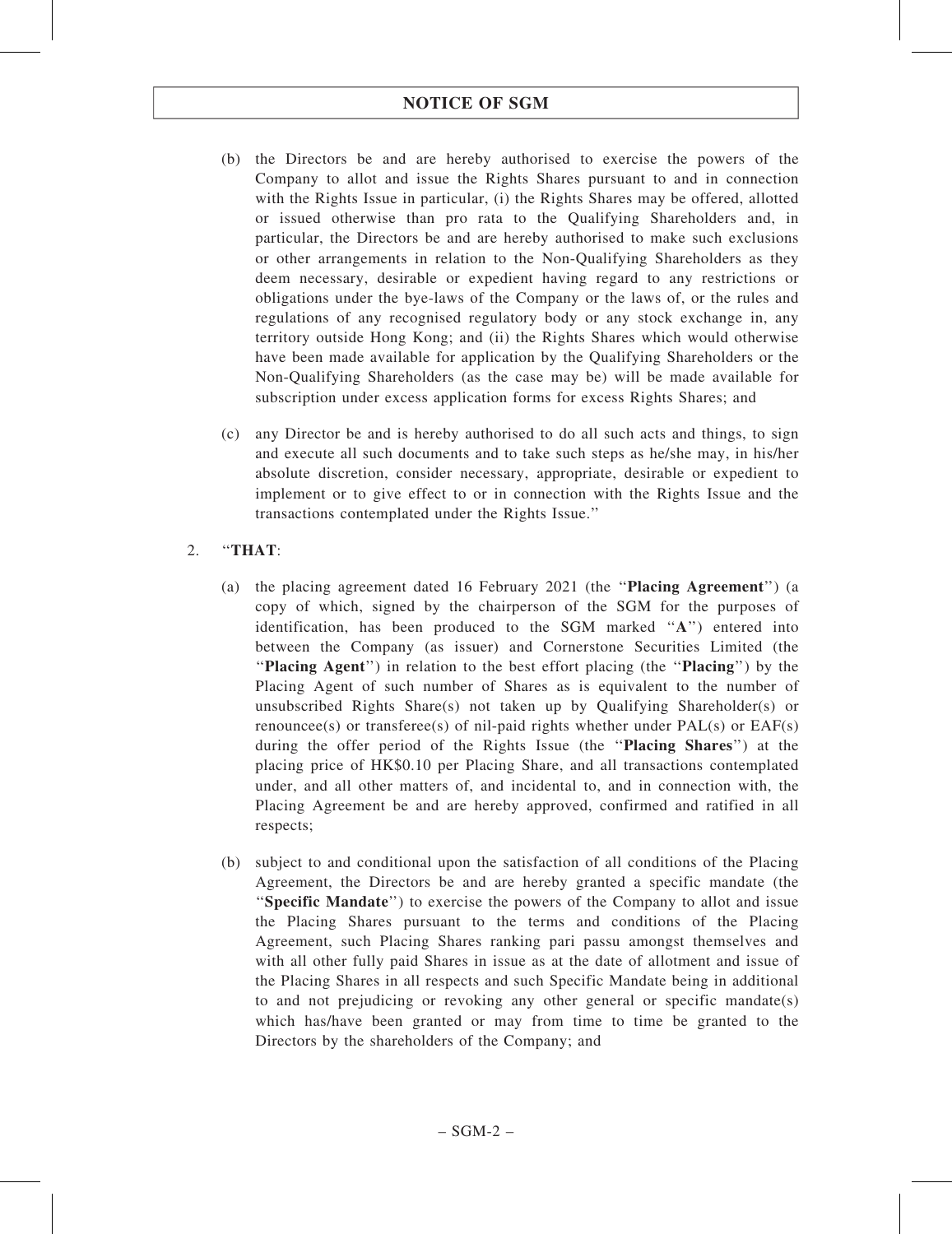(c) any Director be and is hereby authorised to do all such acts or things, to sign and execute all such documents, and to take such steps as he/she may, in his/her absolute discretion, consider necessary, appropriate, desirable or expedient to implement or to give effect to or in connection with the Placing Agreement and the transactions contemplated under the Placing Agreement, and to agree to such variation, amendments or waiver of matters relating to the Placing Agreement as are, in the opinion of the Director(s), in the interests of the Company.''

# 3. ''THAT:

- (a) the deed of set-off dated 29 January 2021, as amended and supplemented by the supplemental deed to the aforesaid deed of set-off dated 16 February 2021 (collectively, the ''Set-Off Deed'') (copies of which, signed by the chairperson of the SGM for the purposes of identification, have been produced to the SGM marked "B") entered into among the Company, China LotSynergy Limited (華 彩資源有限公司) (the ''Borrower'') and Ms. Lau Ting (''Ms. Lau''), and all transactions contemplated under, and all other matters of, and incidental to, and in connection with, the Set-Off Deed, be and are hereby approved, confirmed and/or ratified in all respects; and
- (b) any Director be and is hereby authorised to do all such acts or things, to sign and execute all such documents, and to take such steps as he/she may, in his/her absolute discretion, consider necessary, appropriate, desirable or expedient to implement or to give effect to or in connection with the set-off and the transactions contemplated under the Set-Off Deed.''
- 4. ''THAT:
	- (a) the authorised share capital of the Company be increased from HK\$40,000,000 divided into 1,600,000,000 Shares of HK\$0.025 each to HK\$125,000,000 divided into 5,000,000,000 Shares of HK\$0.025 each by the creation of 3,400,000,000 additional Shares (the ''Increase in Authorised Share Capital''); and
	- (b) any one Director be and is hereby authorised to do all such acts or things, to sign and execute all such documents, and to take such steps as he/she may, in his/her absolute discretion, consider necessary, appropriate, desirable or expedient to implement or to give effect to or in connection with the Increase in Authorised Share Capital and all other matters incidental to, and in connection with, the Increase in Authorised Share Capital.''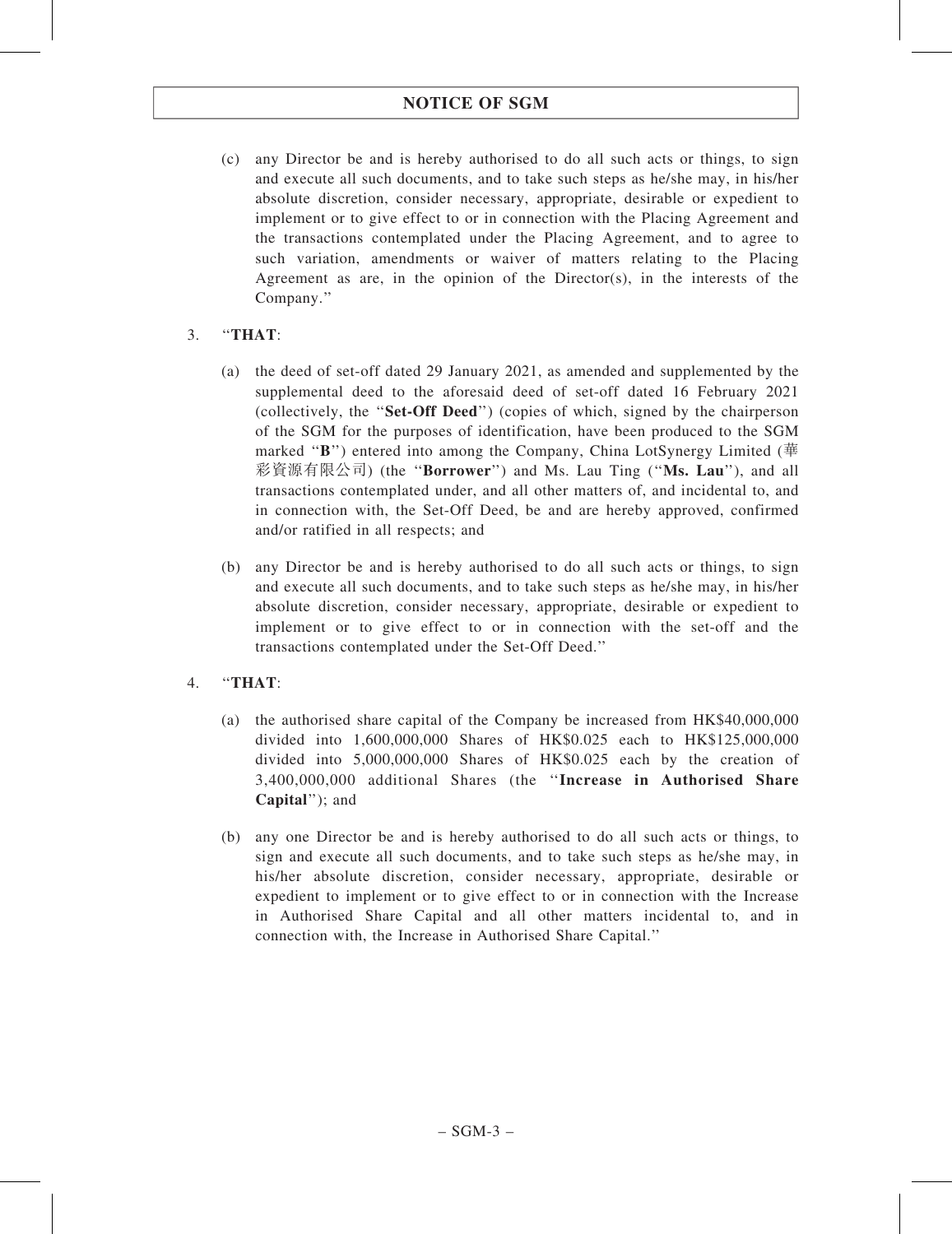### SPECIAL RESOLUTION

# 5. ''THAT:

- (a) subject to and conditional upon the granting of a waiver (the ''Whitewash Waiver") to Ms. Lau by the Executive pursuant to Note 1 on dispensations from Rule 26 of the Takeovers Code and any conditions that may be imposed thereon, the waiver of any obligation on the part of Ms. Lau to make a mandatory general offer to the Shareholders under Rule 26 of the Takeovers Code for all issued securities of the Company not already owned or agreed to be acquired by Ms. Lau and any parties acting in concert with her which may be triggered as a result of the acceptance in full by, and allotment to, her of the Rights Shares pursuant to the irrevocable undertaking given by her in favour of the Company and the terms of the Rights Issue be and is hereby approved; and
- (b) any Director be and is hereby authorised to do all such acts or things, to sign and execute all such documents, and to take such steps as he/she may, in his/her absolute discretion, consider necessary, appropriate, desirable or expedient to implement or to give effect to or in connection with the Whitewash Waiver.''

Yours faithfully, For and on behalf of the Board China Ecotourism Group Limited CHAN Tan Na, Donna Chairperson

Hong Kong, 14 April 2021

Notes:

- 1. All resolutions will be put to vote at the SGM by way of poll.
- 2. A Shareholder who is the holder of two or more Shares and who is entitled to attend and vote at the SGM is entitled to appoint more than one proxy to attend and vote instead of him/her/it. A proxy need not be a Shareholder. In the event that a Shareholder appoints more than one proxy, on a show of hands, all such proxies shall collectively have one vote unless otherwise provided for in the new bye-laws of the Company.
- 3. If two or more persons are joint holders of a Share, the vote of the senior who tenders a vote, whether in person or by proxy, will be accepted to the exclusion of the vote(s) of the other joint holder(s) and for this purpose seniority shall be determined by the order in which the names stand in the register of members of the Company in respect of the Share.
- 4. A form of proxy for use at the SGM is enclosed. To be valid, the form of proxy together with the power of attorney or other authority (if any) under which it is signed or notarially certified copy thereof must be deposited at the principal place of business of the Company at Unit 3308, 33/F., Office Tower, Convention Plaza, 1 Harbour Road, Wan Chai, Hong Kong or the office of the Registrar, Computershare Hong Kong Investor Services Limited, at 17M Floor, Hopewell Centre, 183 Queen's Road East, Hong Kong as soon as possible and, in any event, not less than 48 hours (i.e. 11:00 a.m. on Saturday, 8 May 2021 (Hong Kong time)) before the time appointed for the holding of the SGM or any adjournment of that meeting (as the case may be). Completion and deposit of the form of proxy will not preclude a Shareholder from attending and voting in person at the SGM or any adjournment of that meeting (as the case may be).